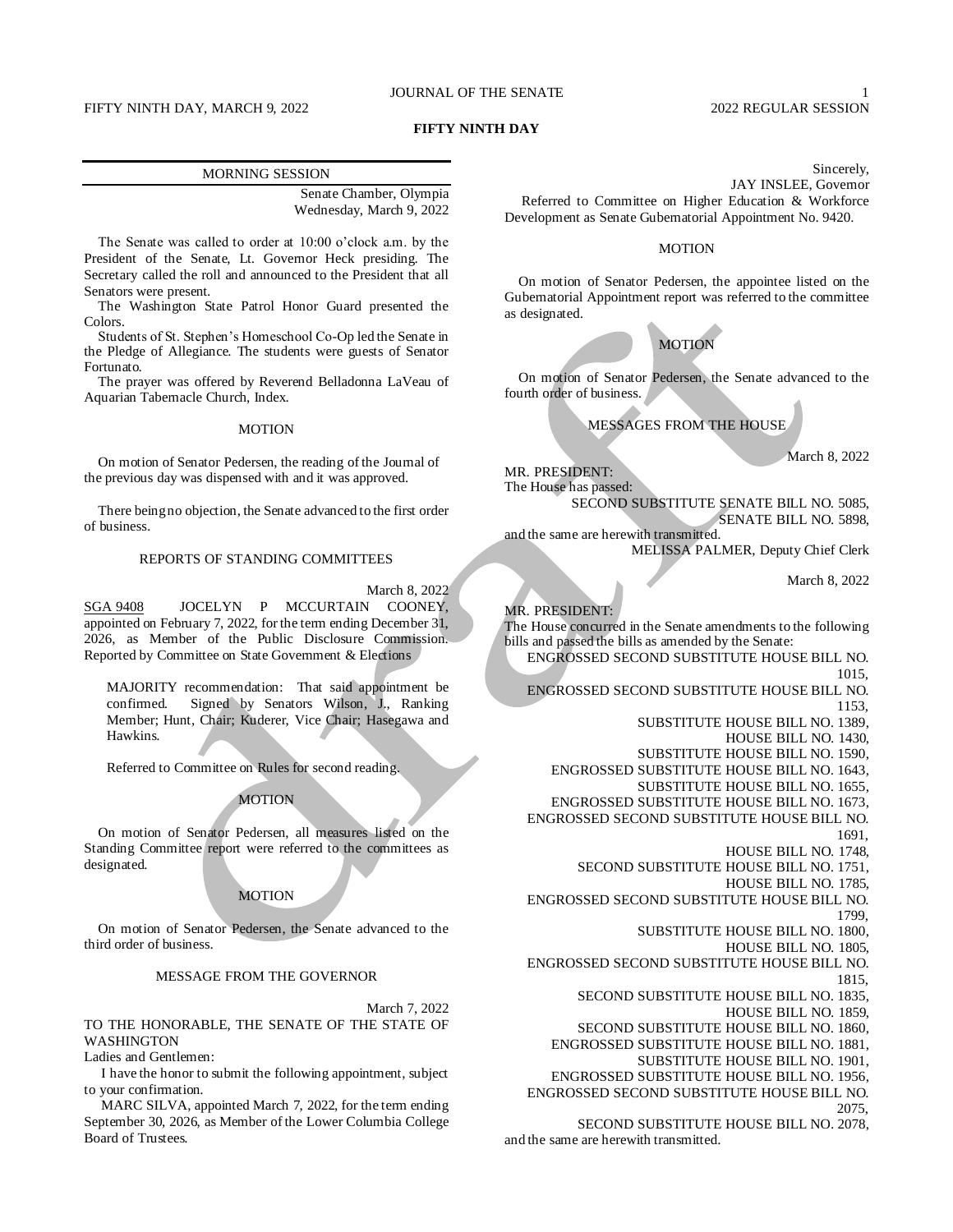MELISSA PALMER, Deputy Chief Clerk

MR. PRESIDENT:

The House grants the request for a conference on ENGROSSED SUBSTITUTE SENATE BILL NO. 5693. The Speaker has appointed the following members as Conferees: Representatives Ormsby, Macri, Stokesbary and the same are herewith transmitted.

MELISSA PALMER, Deputy Chief Clerk

March 8, 2022

MR. PRESIDENT:

The Speaker has signed:

SUBSTITUTE HOUSE BILL NO. 1074, ENGROSSED SECOND SUBSTITUTE HOUSE BILL NO. 1181,

HOUSE BILL NO. 1376,

SUBSTITUTE HOUSE BILL NO. 1571,

ENGROSSED SUBSTITUTE HOUSE BILL NO. 1630,

SUBSTITUTE HOUSE BILL NO. 1644,

SUBSTITUTE HOUSE BILL NO. 1646,

SUBSTITUTE HOUSE BILL NO. 1703,

SUBSTITUTE HOUSE BILL NO. 1725,

SUBSTITUTE HOUSE BILL NO. 1779,

and the same are herewith transmitted. MELISSA PALMER, Deputy Chief Clerk

March 8, 2022

MR. PRESIDENT:

The Speaker has signed:

ENGROSSED SENATE BILL NO. 5017,

ENGROSSED SUBSTITUTE SENATE BILL NO. 5078,

SENATE BILL NO. 5196,

SECOND ENGROSSED SUBSTITUTE SENATE BILL NO.

5275,

SENATE BILL NO. 5505,

SENATE BILL NO. 5519,

SUBSTITUTE SENATE BILL NO. 5548, SUBSTITUTE SENATE BILL NO. 5590,

SENATE BILL NO. 5615,

SENATE BILL NO. 5624,

SUBSTITUTE SENATE BILL NO. 5678,

SECOND SUBSTITUTE SENATE BILL NO. 5736,

SUBSTITUTE SENATE BILL NO. 5745,

SENATE BILL NO. 5750,

SUBSTITUTE SENATE BILL NO. 5756,

ENGROSSED SUBSTITUTE SENATE BILL NO. 5758,

SUBSTITUTE SENATE BILL NO. 5785,

SENATE BILL NO. 5787,

and the same are herewith transmitted. MELISSA PALMER, Deputy Chief Clerk

March 8, 2022

The Speaker has signed:

MR. PRESIDENT:

SECOND SUBSTITUTE HOUSE BILL NO. 1173,

ENGROSSED SUBSTITUTE HOUSE BILL NO. 1329, ENGROSSED SUBSTITUTE HOUSE BILL NO. 1357,

SUBSTITUTE HOUSE BILL NO. 1616,

SECOND SUBSTITUTE HOUSE BILL NO. 1664,

ENGROSSED SECOND SUBSTITUTE HOUSE BILL NO. 1688,

ENGROSSED SUBSTITUTE HOUSE BILL NO. 1689,

SUBSTITUTE HOUSE BILL NO. 1706,

ENGROSSED SECOND SUBSTITUTE HOUSE BILL NO. 1723,

SUBSTITUTE HOUSE BILL NO. 1728, SUBSTITUTE HOUSE BILL NO. 1773, ENGROSSED SECOND SUBSTITUTE HOUSE BILL NO. 1812, HOUSE BILL NO. 1825, ENGROSSED HOUSE BILL NO. 1851, SECOND SUBSTITUTE HOUSE BILL NO. 1890, SUBSTITUTE HOUSE BILL NO. 1893, SUBSTITUTE HOUSE BILL NO. 1902, HOUSE BILL NO. 1975, SECOND SUBSTITUTE HOUSE BILL NO. 2008, SUBSTITUTE HOUSE BILL NO. 2057, ENGROSSED SUBSTITUTE HOUSE BILL NO. 2076, and the same are herewith transmitted. MELISSA PALMER, Deputy Chief Clerk

March 8, 2022

MR. PRESIDENT: The Speaker has signed:

SENATE BILL NO. 5042, SENATE BILL NO. 5504, SENATE BILL NO. 5508, SENATE BILL NO. 5539, SUBSTITUTE SENATE BILL NO. 5558, SENATE BILL NO. 5565, SUBSTITUTE SENATE BILL NO. 5589, ENGROSSED SUBSTITUTE SENATE BILL NO. 5593, SECOND SUBSTITUTE SENATE BILL NO. 5616, SENATE BILL NO. 5715, SUBSTITUTE SENATE BILL NO. 5765, SUBSTITUTE SENATE BILL NO. 5791, SUBSTITUTE SENATE BILL NO. 5814, SUBSTITUTE SENATE BILL NO. 5838, SENATE BILL NO. 5854, SUBSTITUTE SENATE BILL NO. 5862, SENATE BILL NO. 5895, SUBSTITUTE SENATE BILL NO. 5933,

SENATE BILL NO. 5972,

and the same are herewith transmitted. MELISSA PALMER, Deputy Chief Clerk

#### MOTION

On motion of Senator Pedersen, the Senate advanced to the fifth order of business.

### INTRODUCTION AND FIRST READING

SB 5985 by Senator Fortunato

AN ACT Relating to setting a different direction on environmental policy in order to reduce the skyrocketing prices of basic goods and services; creating new sections; and repealing RCW 19.27A.200, 19.27A.210, 19.27A.220, 19.27A.230, 19.27A.240, 19.285.010, 19.285.020, 19.285.030, 19.285.040, 19.285.045, 19.285.050, 19.285.060, 19.285.070, 19.285.080, 19.285.900, 19.285.902, 19.405.010, 19.405.020, 19.405.030, 19.405.040, 19.405.050, 19.405.060, 19.405.070, 19.405.080, 19.405.090, 19.405.100, 19.405.110, 19.405.080, 19.405.090, 19.405.100, 19.405.110, 19.405.120, 19.405.130, 19.405.140, 19.405.150, 19.405.900, 19.405.901, 70A.65.005, 70A.65.010, 70A.65.020, 70A.65.030, 70A.65.040, 70A.65.050, 70A.65.060, 70A.65.070, 70A.65.080, 70A.65.090, 70A.65.100, 70A.65.110, 70A.65.120, 70A.65.130, 70A.65.140, 70A.65.150, 70A.65.160, 70A.65.170, 70A.65.180, 70A.65.190, 70A.65.200, 70A.65.210,

# March 8, 2022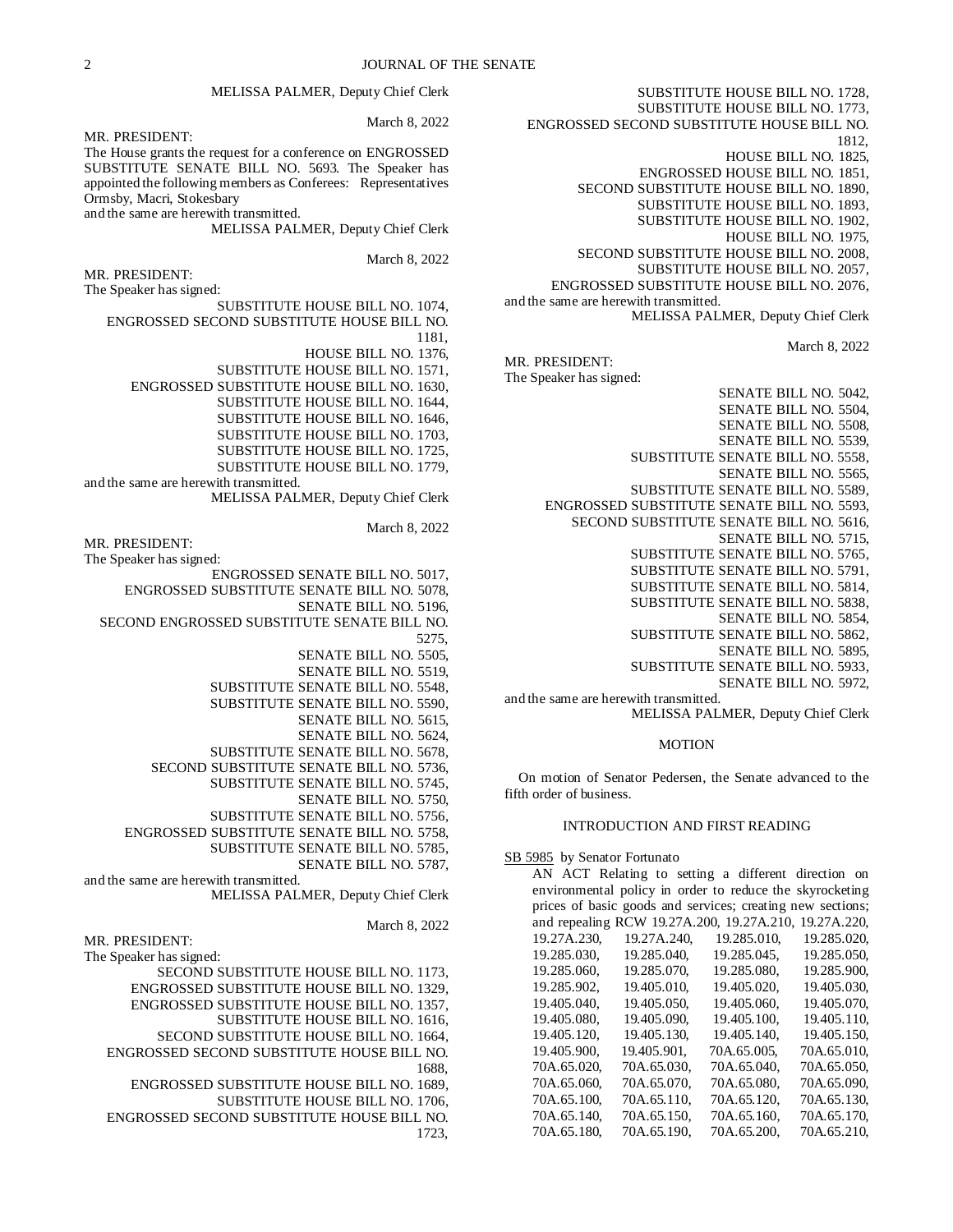#### FIFTY NINTH DAY, MARCH 9, 2022 2022 PEGULAR SESSION

70A.65.220, 70A.65.230, 70A.65.240, 70A.65.250, 70A.65.260, 70A.65.270, 70A.65.280, 70A.65.290, 70A.65.900, 70A.65.901, 70A.535.010, 70A.535.020, 70A.535.030, 70A.535.040, 70A.535.050, 70A.535.060, 70A.535.070, 70A.535.080, 70A.535.090, 70A.535.100, 70A.535.110, 70A.535.120, 70A.535.130, and 70A.535.140.

Referred to Committee on Environment, Energy & Technology.

#### **MOTIONS**

On motion of Senator Pedersen, all measures listed on the Introduction and First Reading report were referred to the committees as designated.

On motion of Senator Pedersen, the Senate advanced to the eighth order of business.

#### MOTION

Senator Keiser moved adoption of the following resolution:

### SENATE RESOLUTION 8648

#### By Senators Keiser and King

WHEREAS, Vickie Kennedy began her 50-plus year career with the Washington State Department of Labor & Industries (L&I) in 1971 as an eager file clerk; and

WHEREAS, Vickie received her first accolades when her supervisor stated in her first evaluation that she had an excellent attitude and showed a lot of initiative by looking for better ways to do her job and improve her performance; and

WHEREAS, Vickie devoted her entire career to L&I, holding numerous positions, including secretary, editorial assistant, claims adjudicator, supervisor, program manager, assistant director for legislative and governmental affairs, and assistant director for insurance services; and

WHEREAS, Vickie has often referred to herself as a "workers' compensation policy geek"; and

WHEREAS, Many of Vickie's colleagues and staff have heard her proclaim that leading the workers' compensation system since 2013 has been her "dream job" because she was driven to make a difference for injured workers; and

WHEREAS, Vickie was always known for recognizing others for their accomplishments, especially at Public Service Recognition Week events for her staff where she was famous for photobombing; and

WHEREAS, Vickie was known as the unofficial ringleader for L&I Seahawks fans, bringing hundreds together for group photos on Blue Fridays in the agency's rotunda; and

WHEREAS, Vickie will be remembered for signing staff birthday cards with personalized "Roses are Red" poems; and

WHEREAS, Vickie received the 2016 Governor's Award for Leadership in Management for helping injured workers return to meaningful work rather than a life of disability, which helped reduce the rate of long-term disability from workplace injuries by more than nearly 15 percent; and

WHEREAS, Vickie was awarded the 2017 Joe Dear Agent of Change Award presented by L&I Director Joel Sacks for her outstanding leadership, commitment to public service, and making a difference; and

WHEREAS, Vickie sits on the Board of Directors for the International Association of Industrial Accident Boards and Commissions (IAIABC) and also chairs its Work Disability Prevention and Return to Work Committee; and

WHEREAS, Vickie received the international Frances Perkins President's Award in 2021 from the IAIABC for demonstrating commitment and achievement in advancing workers' compensation systems throughout the world; and

WHEREAS, Vickie received the Comp Laude award in 2021 from workcompcentral.com for being a thought leader and embodying the Comp Laude mission: To change the narrative of the workers' compensation industry to a more positive dialogue; and

WHEREAS, Vickie's visionary approach to helping injured workers heal and return to work has helped them lead meaningful and productive lives while reducing the number of long-term disabled cases, cutting premium costs for workers and employers, and saving the workers' compensation system more than a billion dollars; and

WHEREAS, Vickie has become a national leader in reducing work disability by demonstrating the effectiveness of engaging workers in a return-to-work mindset early in the claim process and making it easier for workers to return to work; and

WHEREAS, Vickie led a team that has helped more than one million injured workers during her time as assistant director; and

WHEREAS, Vickie is the single most trusted voice with L&I's leadership and staff across the agency, external stakeholders, and legislators on workers' compensation policy and approaches to improve Washington's system for employers and injured workers;

NOW, THEREFORE, BE IT RESOLVED, That the Washington State Senate express its deepest gratitude for more than 50 years of service and sacrifice that Vickie Kennedy has given to both L&I and the State of Washington; and

BE IT FURTHER RESOLVED, That copies of this resolution be immediately transmitted by the Secretary of the Senate to Vickie Kennedy.

Senators Keiser, King, Saldaña, and Conway spoke in favor of adoption of the resolution.

#### INTRODUCTION OF SPECIAL GUESTS

The President welcomed and introduced members of the Vickie Kennedy who were seated in the gallery.

The President declared the question before the Senate to be the adoption of Senate Resolution No. 8648.

The motion by Senator Keiser carried and the resolution was adopted by voice vote.

### **MOTION**

On motion of Senator Pedersen, the Senate reverted to the fourth order of business.

#### MESSAGE FROM THE HOUSE

March 8, 2022

MR. PRESIDENT: The House refuses to concur in the Senate amendment(s) to SUBSTITUTE HOUSE BILL NO. 1876 and asks the Senate for a conference thereon. The Speaker has appointed the following members as conferees; Representatives: Valdez, Gregerson, Volz and the same are herewith transmitted.

MELISSA PALMER, Deputy Chief Clerk

#### MOTION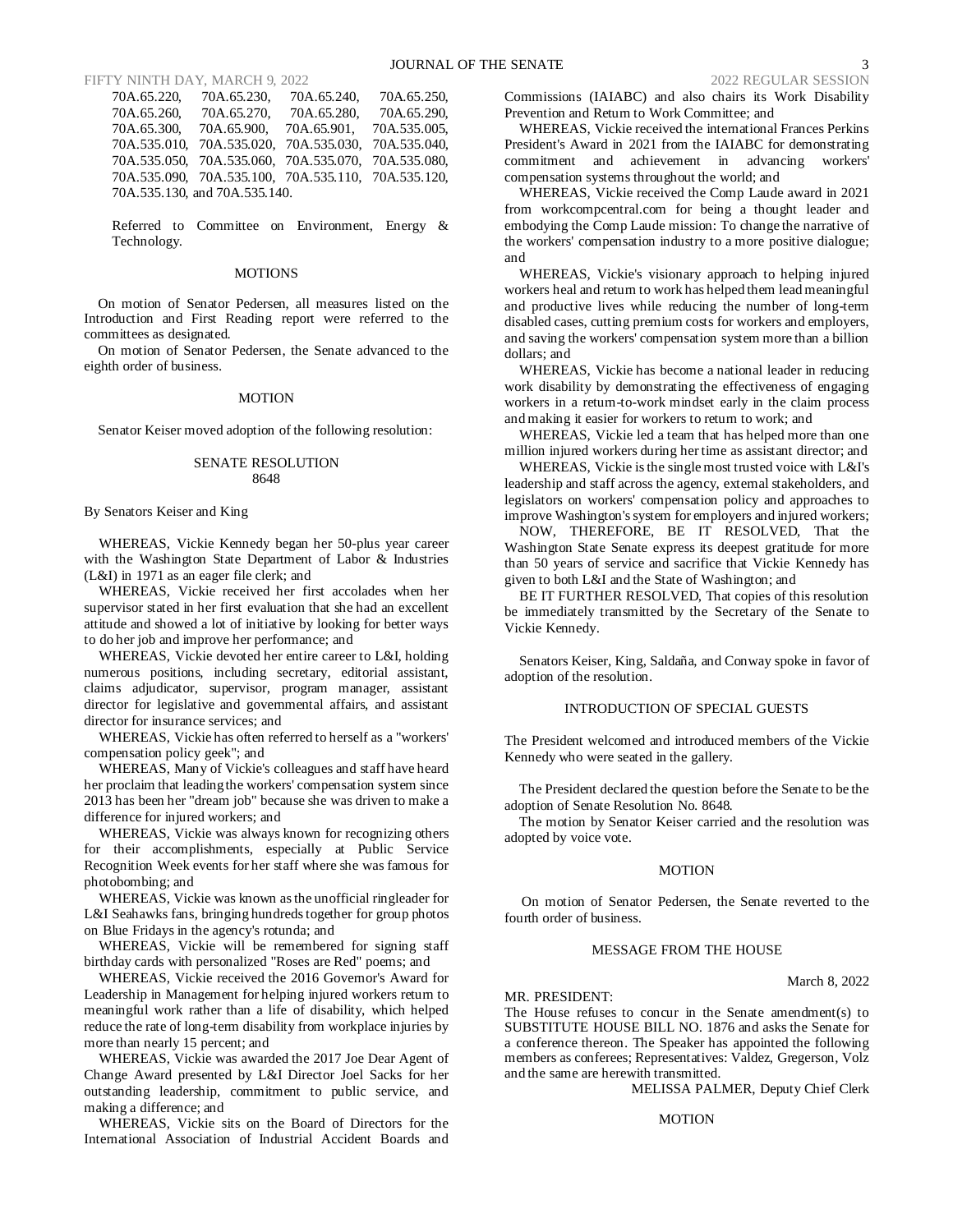On motion of Senator Hunt, the Senate granted the request of the House for a conference on Substitute House Bill No. 1876 and the Senate amendment(s) thereto.

### APPOINTMENT OF CONFERENCE COMMITTEE

The President appointed as members of the Conference Committee on Substitute House Bill No. 1876 and the House amendment(s) there to: Senators Hunt and Wilson, J.

#### **MOTION**

On motion of Senator Hunt, the appointments to the conference committee were confirmed.

#### PERSONAL PRIVILEGE

Senator Sheldon: "Thank you Mr. President. I do. I want to thank everyone for wishing me a happy birthday. It's been a, my mom said you know they don't count if they don't end in five and zero. When they occur they count, so this one counts."

President Heck: "You are way past five-zero. Happy Birthday Senator Sheldon, you may now sit down."

Senator Sheldon: "If I might just speak to another point of personal privilege."

President Heck: "Tread carefully, please proceed."

#### PERSONAL PRIVILEGE

Senator Sheldon: "Kind of a sad subject, but I want to bring to our attention, Jerry Patton who was a member of our security team here, passed away at Capital Medical Center in February. He was 81. He battled lymphoma. And he worked as security in the flag circle parking post. Now remember where that is, right outside between here and the Temple of Justice. And he was born in Seattle in 1941. He served in the U.S. Marine Corps as a Lance Corporal in the 1960s. He also served as a Deputy Sheriff in Douglas County and also near Santa Barbara. Now Jerry loved cars. He was car guy. He owned thirteen Corvettes during his lifetime. Now you get a little more picture about Jerry. He was past president of the Washington Air Stream Trailer Club. Everybody loved Air Streams, still do. So, he went to many car shows and trailer events and he also was an enthusiastic member of the Sons of Italy. So, Senator Fortunato note that. So, there will be a service for Jerry on the 12<sup>th</sup> of this month at Olympia-Lacey Church of God and he will be interred at the Tacoma National Cemetery. So, if you didn't know Jerry, Jerry was a really a fun guy and imagine the job of directing traffic and organizing and demonstrations two, three, four thousand people would show up out there. So, he did a wonderful job and the last point I want to make for Jerry, and this was not given to me. But he had a board, and this was the time that everyone that came through that circle to park, Jerry had the board and you could pick the date and the time, down to the minute that we were going to adjourn sine die Mr. President and when those gavels dropped and you put a dollar in the kiddy you were the winner. Now it might have been sixtyfive, seventy-five dollars but it went along for quite a few years and was a lot of fun until the word came down one day, he said from the head shed that the lotto, the game could not continue. So, that was a sad day when that was ended. So, Jerry will be sorely missed here. He was a fine, fine gentleman. Thank you Mr. President."

### PERSONAL PRIVILEGE

Senator Schoesler: "Thank you Mr. President. Just over thirty years ago today, or this year, I met Senator Sheldon for the first time with his colleague, Senator Hargrove at an ALEC meeting. And for the last thirty years, they've been to the colleagues that I've always worked with, enjoyed the company of and we're having a celebration of sorts, I don't thing Tim knows about it, but there's going to be Olympic Ice Cream out in the rotunda when we break at noon if the floor leader will be so gracious to make sure we are available before it melts to celebrate the work of our colleague, Tim. For those of you that are newer, Tim has worked in tribal economic development, county economic development, public power, regional power, three term county commissioner, more than one party as a county commissioner, one year, one term as an independent. That was a little interesting process. I've had the privilege to spend a lot of happy afternoons in Tim's district. Hanging out, learning tree farming the way I've taught him wheat farming. Lunch with our friends. He's going to be sorely missed amongst his body for the institutional memory. Have a little card from a couple of us here because we're really grateful Tim. With your departure Senator Honeyford and I become the most senior members of the body, if not the entire Legislature. So, there is a little something in it for me and for Jim as you leave us in seniority. There's a parking spot I want back. There is an office that looks pretty good right now. So, from all of us, for all the years, thank you very much for your service and your friendship. Thank you."

#### MESSAGE FROM THE HOUSE

March 8, 2022

MR. PRESIDENT:

The House passed SUBSTITUTE SENATE BILL NO. 5651 with the following amendment(s): 5651-S AMH THAR H2984.1

Strike everything after the enacting clause and insert the following:

"NEW SECTION. Sec. 1. A supplemental capital budget is hereby adopted and, subject to the provisions set forth in this act, the several dollar amounts hereinafter specified, or so much thereof as shall be sufficient to accomplish the purposes designated, are hereby appropriated and authorized to be incurred for capital projects during the period beginning with the effective date of this act and ending June 30, 2023, out of the several funds specified in this act.

### **PART 1**

### **GENERAL GOVERNMENT**

**Sec. 1001.** 2021 c 332 s 1008 (uncodified) is amended to read as follows:

### **FOR THE DEPARTMENT OF COMMERCE**

Public Works Assistance Account Program 2013 Loan List (30000184)

| Reappropriation: |              |
|------------------|--------------|
|                  |              |
|                  | \$815,000    |
|                  |              |
|                  | \$31,343,000 |
|                  |              |
|                  |              |
|                  | \$32,158,000 |

**Sec. 1002.** 2021 c 332 s 1009 (uncodified) is amended to read as follows:

### **FOR THE DEPARTMENT OF COMMERCE**

Clean Energy and Energy Freedom Program (30000726) The reappropriations in this section are subject to the following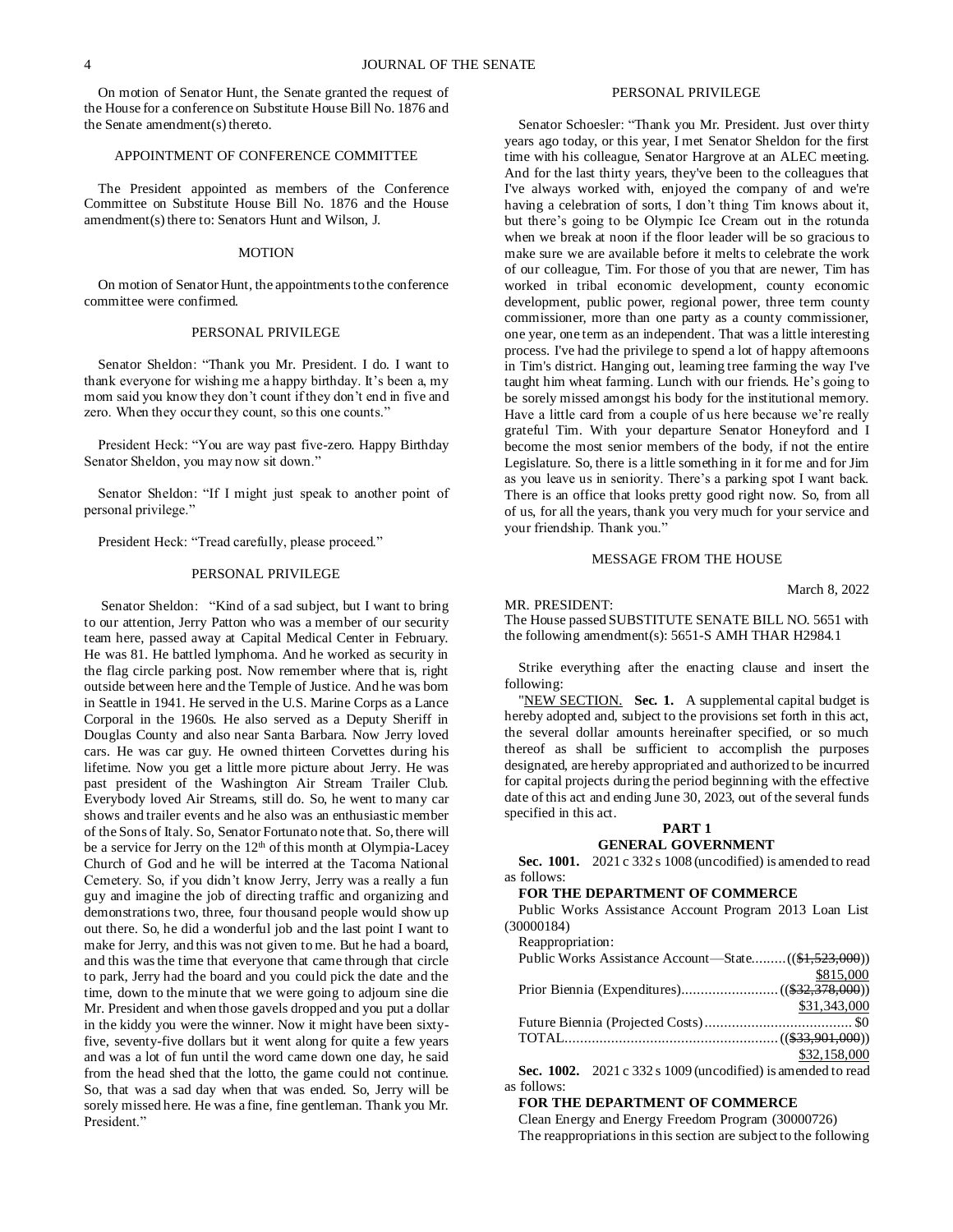### FIFTY NINTH DAY, MARCH 9, 2022 2022 REGULAR SESSION

conditions and limitations: The reappropriations are subject to the provisions of section 6003, chapter 4, Laws of 2017 3rd sp. sess. Reappropriation:

State Building Construction Account—State ....((\$6,302,000)) \$6,350,000

| State Taxable Building Construction Account—                             |  |
|--------------------------------------------------------------------------|--|
|                                                                          |  |
|                                                                          |  |
| \$9,347,000                                                              |  |
|                                                                          |  |
| \$31,053,000                                                             |  |
|                                                                          |  |
|                                                                          |  |
| $S_{0.0}$ $1003$ $2021.222.5$ $1014$ (un so dified) is among ded to read |  |

**Sec. 1003.** 2021 c 332 s 1014 (uncodified) is amended to read as follows:

### **FOR THE DEPARTMENT OF COMMERCE**

2017 Local and Community Projects (30000846)

The reappropriation in this section is subject to the following conditions and limitations: The reappropriation is subject to the provisions of section 6004, chapter 4, Laws of 2017 3rd sp. sess. Reappropriation:

| 1.00 <sub>p</sub>                                          |              |
|------------------------------------------------------------|--------------|
| State Building Construction Account—State  ((\$1,750,000)) |              |
|                                                            | \$1,763,000  |
|                                                            |              |
|                                                            | \$8,983,000  |
|                                                            |              |
|                                                            |              |
|                                                            | \$10,746,000 |
| $\alpha$ 4004 0004 000 1015/ 11/2 11/3 11/3 1              |              |

**Sec. 1004.** 2021 c 332 s 1015 (uncodified) is amended to read as follows:

### **FOR THE DEPARTMENT OF COMMERCE**

2017-19 Housing Trust Fund Program (30000872)

(1) The ((reappropriations)) appropriations in this section are subject to the following conditions and limitations: The ((reappropriations)) appropriations are subject to the provisions of section 6001, chapter 356, Laws of 2020, except that subsection (2) of this section supersedes the requirements of section  $6001(1)(f)(x)$ , chapter 356, Laws of 2020.

(2) \$7,500,000 is provided solely for grants for high quality low-income housing projects that will quickly move people from homelessness into secure housing and are significantly less expensive to construct than traditional housing. It is the intent of the legislature that these grants serve projects with a total project development cost per housing unit of less than \$200,000, excluding the value of land, and with a commitment by the applicant to maintain the housing units for at least a 25 year period. Amounts provided that are subject to this subsection (2) must be used to plan, predesign, design, provide technical assistance and financial services, purchase land for, and build innovative low-income housing units. \$4,500,000 of the appropriation that is subject to this subsection is provided solely for innovative affordable housing in Shelton and \$3,000,000 of the appropriation that is subject to this subsection (2) is provided solely for innovative affordable housing for veterans in Orting. Mental health and substance abuse counseling services must be offered to residents of housing projects supported by appropriations in this subsection (2). \$500,000 of the appropriation for housing units in Shelton can be released for purchase of land, planning, or predesign services before the project is fully funded. \$500,000 of the appropriation for housing units in Orting can be released for purchase of land, planning, or predesign services before the project is fully funded.

Reappropriation:

State Building Construction Account—State ....((\$5,716,000)) \$6,246,000

\$78,856,000 Future Biennia (Projected Costs)...................................... \$0 TOTAL..................................................... ((\$111,490,000)) \$112,990,000

**Sec. 1005.** 2021 c 332 s 1018 (uncodified) is amended to read as follows:

#### **FOR THE DEPARTMENT OF COMMERCE**

2017-19 Building for the Arts Grant Program (30000877)

The reappropriation in this section is subject to the following conditions and limitations: The reappropriation is subject to the provisions of section 1009, chapter 2, Laws of 2018.

Reappropriation:

| State Building Construction Account—State \$1,000,000            |              |
|------------------------------------------------------------------|--------------|
|                                                                  |              |
|                                                                  | \$10,954,000 |
|                                                                  |              |
|                                                                  |              |
|                                                                  | \$11,954,000 |
| Sec. $1006 - 2021c$ 332 s $1020$ (uncodified) is amended to read |              |

**Sec. 1006.** 2021 c 332 s 1020 (uncodified) is amended to read as follows:

#### **FOR THE DEPARTMENT OF COMMERCE**

Weatherization Plus Health Matchmaker Program (30000879) The reappropriations in this section  $((\mathbf{is}))$  are subject to the following conditions and limitations: The reappropriations  $((\mathbf{is}))$ are subject to the provisions of section 1014, chapter 298, Laws of 2018.

Reappropriation:

| State Building Construction Account—State  \$222,000           |              |
|----------------------------------------------------------------|--------------|
| State Taxable Building Construction Account—                   |              |
|                                                                |              |
|                                                                | \$3,868,000  |
|                                                                |              |
|                                                                |              |
|                                                                | \$19,410,000 |
|                                                                |              |
|                                                                |              |
| Sec. 1007. $2021 c 332 s 1021$ (uncodified) is amended to read |              |
| as follows:                                                    |              |

### **FOR THE DEPARTMENT OF COMMERCE**

Clean Energy Funds 3 (30000881)

The reappropriations in this section are subject to the following conditions and limitations: The reappropriations are subject to the provisions of section 6006, chapter 413, Laws of 2019, except that funding may not be provided for an aluminum smelter restart project in Whatcom county because this project is transitioning to the 2021-23 Clean Energy V - Investing in Washington's Clean Energy (40000148) project pursuant to section 1018 of this act.

Reappropriation: Energy Efficiency Account—State .......................\$5,362,000 State Building Construction Account—State ..((\$29,402,000)) \$27,002,000 Subtotal Reappropriation ..............................((\$34,764,000)) \$32,364,000 Prior Biennia (Expenditures)..............................\$11,336,000 Future Biennia (Projected Costs)...................................... \$0 TOTAL.......................................................((\$46,100,000)) \$43,700,000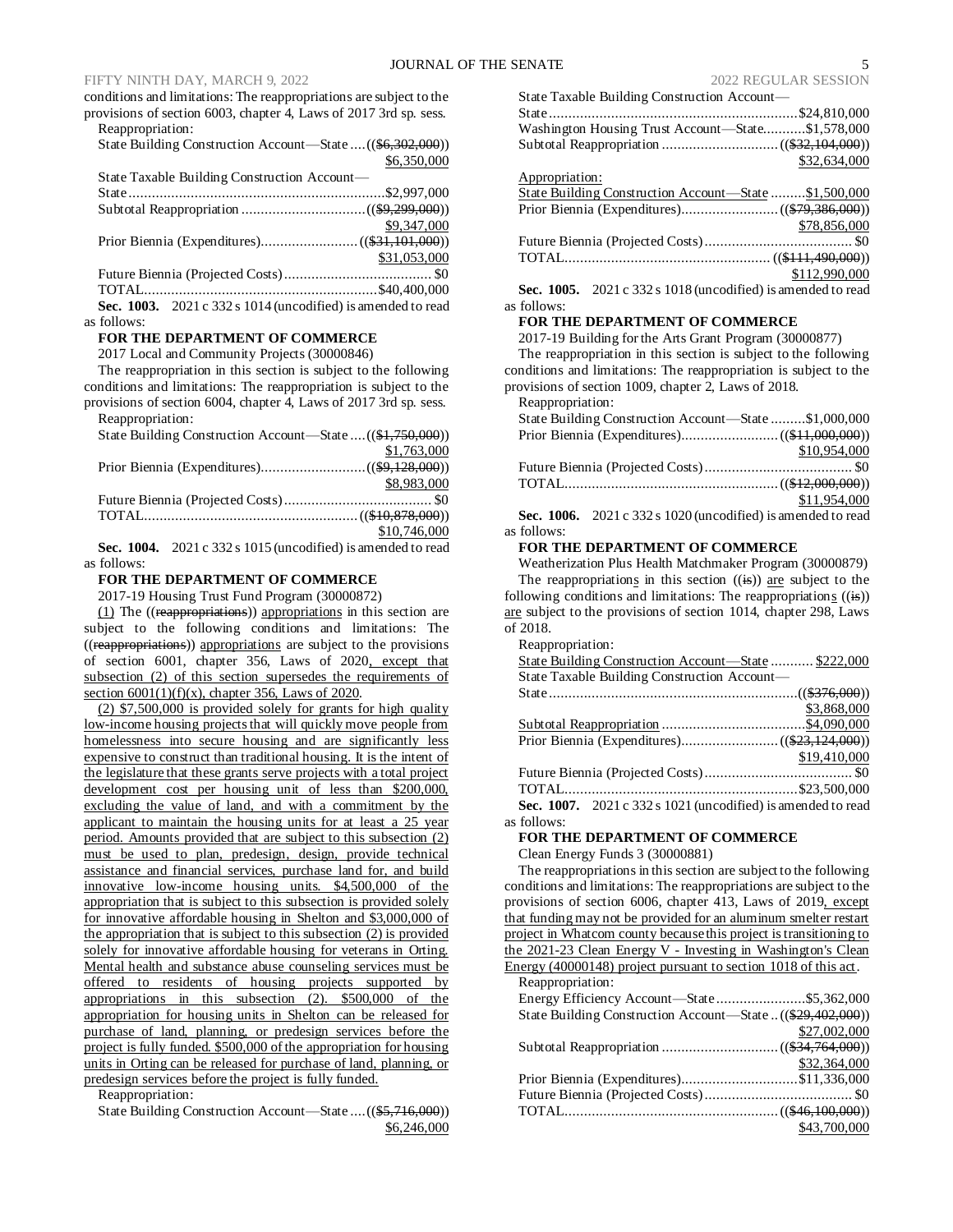**Sec. 1008.** 2021 c 332 s 1023 (uncodified) is amended to read as follows:

#### **FOR THE DEPARTMENT OF COMMERCE**

2017-19 Building Communities Fund Grant (30000883)

The reappropriation in this section is subject to the following conditions and limitations: The reappropriation is subject to the provisions of section 1015, chapter 2, Laws of 2018.

Reappropriation: State Building Construction Account—State ....((\$1,700,000)) \$1,884,000 Prior Biennia (Expenditures).........................((\$26,200,000)) \$25,379,000 Future Biennia (Projected Costs)...................................... \$0 TOTAL.......................................................((\$27,900,000)) \$27,263,000

**Sec. 1009.** 2021 c 332 s 1025 (uncodified) is amended to read as follows:

### **FOR THE DEPARTMENT OF COMMERCE**

Early Learning Facility Grants (40000006)

The reappropriations in this section are subject to the following conditions and limitations: The reappropriations are subject to the provisions of section 1005, chapter 298, Laws of 2018.

Reappropriation:

Early Learning Facilities Development Account—

| Early Learning Facilities Revolving Account- |              |
|----------------------------------------------|--------------|
|                                              |              |
|                                              | \$3,062,000  |
|                                              |              |
|                                              | \$4,061,000  |
|                                              |              |
|                                              | \$11,404,000 |
|                                              |              |
|                                              |              |
|                                              | \$15,465,000 |

**Sec. 1010.** 2021 c 332 s 1036 (uncodified) is amended to read as follows:

#### **FOR THE DEPARTMENT OF COMMERCE**

2019-21 Early Learning Facilities (40000044)

The reappropriations in this section are subject to the following conditions and limitations: The reappropriations are subject to the provisions of section 1006, chapter 356, Laws of 2020.

Reappropriation:

| State Building Construction Account—State \$8,000,000          |
|----------------------------------------------------------------|
| Early Learning Facilities Revolving Account—                   |
|                                                                |
| Early Learning Facilities Development Account—                 |
|                                                                |
| \$1,839,000                                                    |
|                                                                |
| \$29,839,000                                                   |
|                                                                |
| \$5,181,000                                                    |
|                                                                |
|                                                                |
| Sec. 1011. $2021 c 332 s 1046$ (uncodified) is amended to read |

as follows:

### **FOR THE DEPARTMENT OF COMMERCE**

CERB Administered Broadband Infrastructure (91000943)

The appropriations in this section are subject to the following conditions and limitations:

(1) ((The appropriation and reappropriations are subject to the provisions of section 1008, chapter 298, Laws of 2018.

 $(2)$ )) The board may make rural broadband loans and grants to local governments and to federally recognized Indian tribes for the purposes of financing the cost to build infrastructure to provide high-speed, open-access broadband service, to rural and underserved communities, for the purposes of economic development or community development. However, no more than 50 percent of all financial assistance approved by the board in any biennium may consist of grants to local governments or federally recognized Indian tribes.

(2) Application for funding must be made in the form and manner as the board may prescribe. In making grants or loans the board must conform to the following requirements:

(a) The board may not provide financial assistance:

(i) For a project the primary purpose of which is to facilitate or promote a retail shopping development or expansion;

(ii) For any project that evidence exists would result in a development or expansion that would displace existing jobs in any other community in the state;

(iii) For a project the primary purpose of which is to facilitate or promote gambling;

(iv) For a project located outside the jurisdiction of the applicant local government or federally recognized Indian tribe; or

(v) For the deployment of publicly-owned telecommunication network infrastructure ("backbone") solely for the sake of creating competitive, publicly-owned telecommunication network infrastructure.

(b) The board may provide financial assistance only for projects located in a rural community as defined by the board, or located in a rural county, that encourage, foster, develop, and improve broadband within the state in order to:

(i) Drive job creation, promote innovation, and expand markets for local businesses;

(ii) Serve the ongoing and growing needs of local education systems, health care systems, public safety systems, industries and businesses, governmental operations, and citizens; and

(iii) Improve accessibility for underserved communities and populations.

(c) An application must be approved by the local government and supported by the local associate development organization or local workforce development council or approved by the governing body of the federally recognized Indian tribe.

(d) The board may allow de minimis general system improvements to be funded if they are critically linked to the viability of the project.

(e) When evaluating and prioritizing projects, the board must give consideration, at a minimum, to the following factors:

(i) The project's value to the community, including evidence of support from affected local businesses and government;

(ii) The project's feasibility, using standard economic principles;

(iii) Commitment of local matching resources and local participation;

(iv) The project's inclusion in a capital facilities plan, comprehensive plan, or local economic development plan consistent with applicable state planning requirements; and

(v) The project's readiness to proceed.

(3) A responsible official of the local government or the federally recognized Indian tribe must be present during community economic revitalization board deliberations and provide information that the board requests.

(4) Before any financial assistance application is approved, the local government or the federally recognized Indian tribe seeking the assistance must demonstrate to the community economic revitalization board that no other timely source of funding is available to it at costs reasonably similar to financing available from the board.

(5) The appropriations must be used for projects that use a technology-neutral approach in order to expand access at the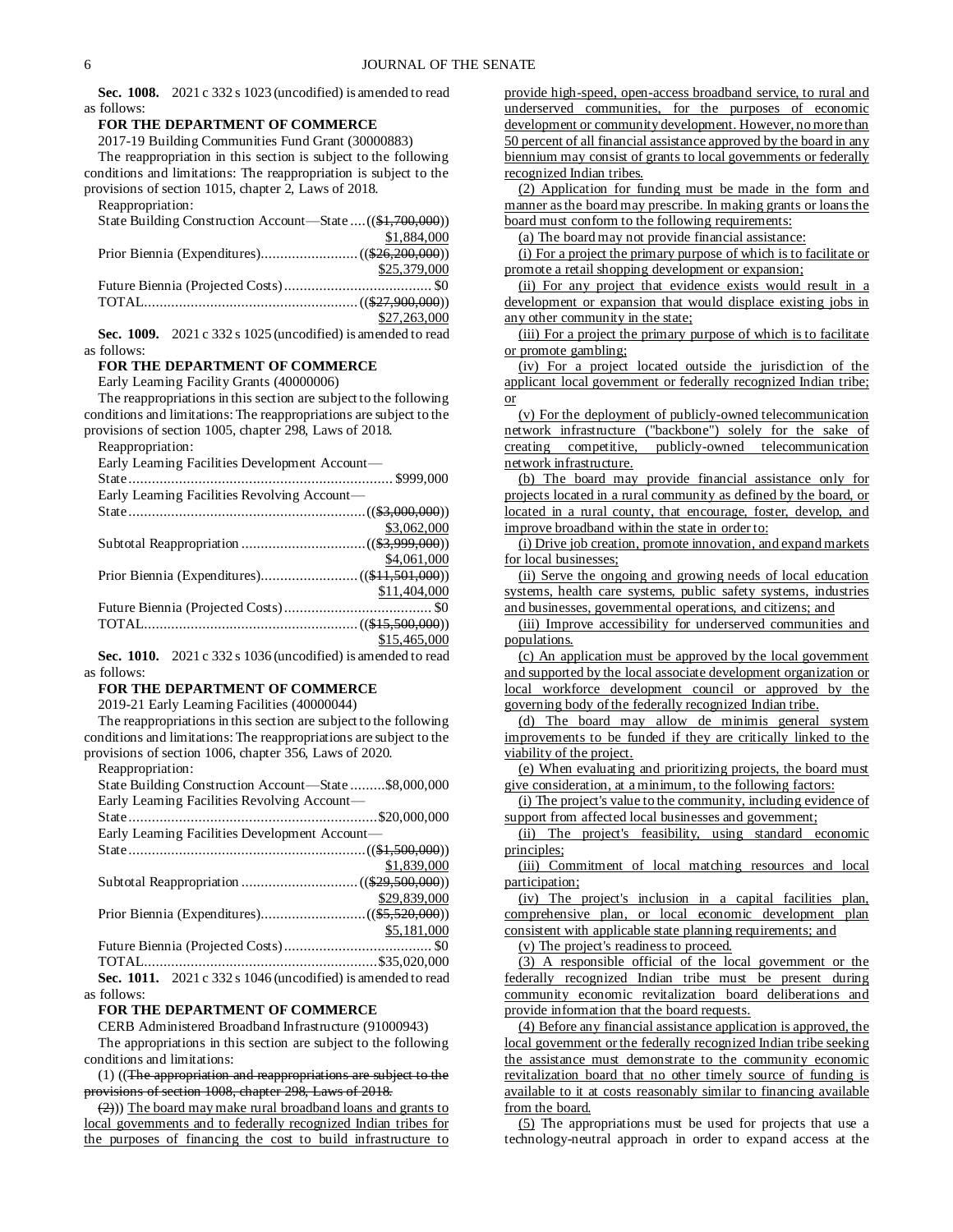### FIFTY NINTH DAY, MARCH 9, 2022 2022 REGULAR SESSION

lowest cost to the most unserved or underserved residents.

(6) For purposes of this section:

|                              |  |  |  |  |  | (a) "Broadband" means networks of deployed                 |
|------------------------------|--|--|--|--|--|------------------------------------------------------------|
|                              |  |  |  |  |  | telecommunications equipment and technologies necessary to |
|                              |  |  |  |  |  | provide high-speed internet access and other advanced      |
| telecommunications services. |  |  |  |  |  |                                                            |
|                              |  |  |  |  |  | (b) "Local governments" means cities, towns, counties,     |

|                                              |  | municipal corporations, public port districts, quasi-municipal |
|----------------------------------------------|--|----------------------------------------------------------------|
| corporations, and special purpose districts. |  |                                                                |

Reappropriation:

| Public Works Assistance Account—State\$3,450,000         |  |
|----------------------------------------------------------|--|
| State Taxable Building Construction Account—             |  |
|                                                          |  |
|                                                          |  |
| Appropriation:                                           |  |
| Coronavirus Capital Projects Account—Federal\$25,000,000 |  |
|                                                          |  |
|                                                          |  |
|                                                          |  |
| NEW SECTION. Sec. 1012. A new section is added to        |  |
| 2021 c 332 (uncodified) to read as follows: FOR THE      |  |
| <b>DEPARTMENT OF COMMERCE</b>                            |  |

# CERB Rural Broadband (40000250)

The appropriation in this section is subject to the following conditions and limitations: \$25,000,000 of the general fund federal appropriation in this section is provided solely as expenditure authority for grant funding received by the department for the broadband equity, access, and deployment state grants program in section 60102 of P.L. 117-58 (infrastructure investment and jobs act), not to exceed the actual amount of grant funding awarded. Expenditure of the amount in this subsection is contingent on the receipt of this grant funding. If the department does not receive the grant funding by June 30, 2023, the expenditure authority in this section shall lapse.

Appropriation:

| NEW SECTION. Sec. 1013. A new section is added to |  |
|---------------------------------------------------|--|

2021 c 332 (uncodified) to read as follows: **FOR THE DEPARTMENT OF COMMERCE**

Public Works Broadband (40000251)

The appropriation in this section is subject to the following conditions and limitations: \$25,000,000 of the general fund federal appropriation in this section is provided solely as expenditure authority for grant funding received by the department for the broadband equity, access, and deployment state grants program in section 60102 of P.L. 117-58 (infrastructure investment and jobs act), not to exceed the actual amount of grant funding awarded. Expenditure of the amount in this subsection is contingent on the receipt of this grant funding. If the department does not receive the grant funding by June 30, 2023, the expenditure authority in this section shall lapse.

| Appropriation:                                                                   |  |
|----------------------------------------------------------------------------------|--|
|                                                                                  |  |
|                                                                                  |  |
|                                                                                  |  |
|                                                                                  |  |
| Sec. 1014. $2021 \text{ c } 332 \text{ s } 1055$ (uncodified) is amended to read |  |

#### as follows:

### **FOR THE DEPARTMENT OF COMMERCE**

Seattle Vocational Institute (40000136)

The reappropriations in this section are subject to the following conditions and limitations: The reappropriations are subject to the

| provisions of section 1009, chapter 356, Laws of 2020.         |
|----------------------------------------------------------------|
| Reappropriation:                                               |
| State Building Construction Account—State  ((\$1,105,000))     |
| \$1,106,000                                                    |
| State Taxable Building Construction Account-                   |
|                                                                |
|                                                                |
| \$1,281,000                                                    |
|                                                                |
| \$19,000                                                       |
|                                                                |
|                                                                |
| Sec. 1015. 2021 c 332 s 1058 (uncodified) is amended to read   |
| as follows:                                                    |
| <b>FOR THE DEPARTMENT OF COMMERCE</b>                          |
| 2021-23 Public Works Assistance Account-Construction           |
| (40000141)                                                     |
| Appropriation:                                                 |
| Public Works Assistance Account—State ((\$129,000,000))        |
| \$249,000,000                                                  |
|                                                                |
|                                                                |
|                                                                |
| \$249,000,000                                                  |
| Sec. 1016. $2021 c 332 s 1061$ (uncodified) is amended to read |
| as follows:                                                    |
| <b>FOR THE DEPARTMENT OF COMMERCE</b>                          |
| 2021-23 CERB Capital Construction (40000144)                   |
| Appropriation:                                                 |
| Public Facility Construction Loan Revolving                    |
|                                                                |
| State Taxable Building Construction Account-                   |

| $\frac{1}{2}$ state 1 axable Building Construction Account— |              |
|-------------------------------------------------------------|--------------|
|                                                             |              |
| Capital Community Assistance Account-State\$40,000,000      |              |
|                                                             |              |
|                                                             | \$65,000,000 |
|                                                             |              |
|                                                             |              |
|                                                             |              |
|                                                             | \$65,000,000 |

**Sec. 1017.** 2021 c 332 s 1063 (uncodified) is amended to read as follows:

### **FOR THE DEPARTMENT OF COMMERCE**

2021-23 Library Capital Improvement Program (LCIP) Grants (40000147)

The appropriation in this section is subject to the following conditions and limitations:

(1) The appropriation in this section is provided solely for a local library capital improvement grant program for the following list of projects:

| Sno-Isle Regional Inter-County Libraries (Langley). \$700,000  |
|----------------------------------------------------------------|
| Stevens County Rural Library District (Loon Lake). \$649,000   |
| Stevens County Rural Library District (Chewelah) \$90,000      |
| North Olympic Library System (Sequim)\$2,000,000               |
| Spokane County Library District (Spokane Valley) \$2,000,000   |
| Jefferson County Rural Library District (Port Hadlock)         |
|                                                                |
| Stevens County Rural Library District (Northport) \$50,000     |
| North Central Regional Library (Wenatchee)\$798,000            |
|                                                                |
| Pend Oreille County Library District (Metaline Falls) \$40,000 |
| Upper Skagit Library District (Concrete)\$209,000              |
|                                                                |
|                                                                |
|                                                                |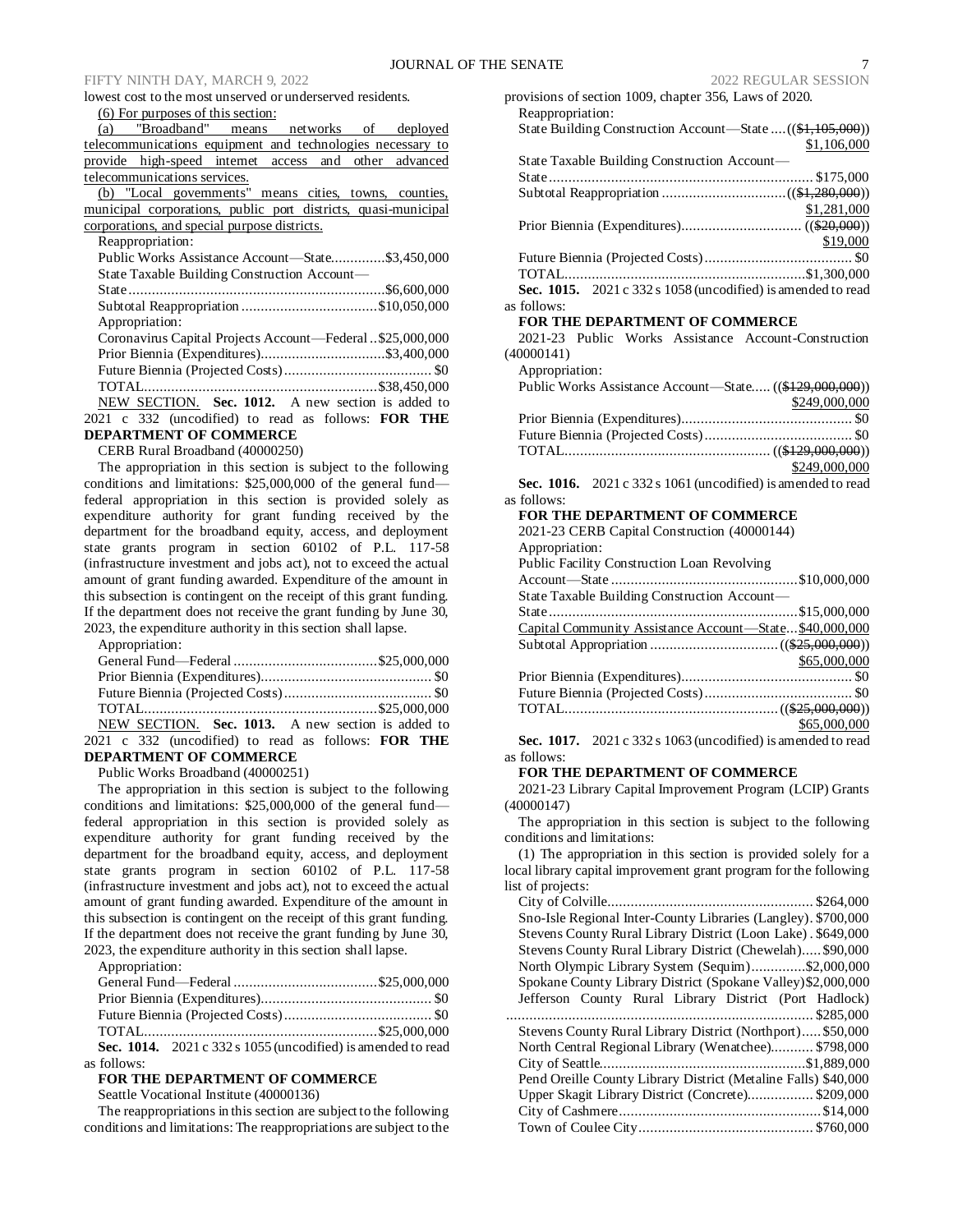| Sno-Isle Regional Inter-County Libraries (Darrington) |  |
|-------------------------------------------------------|--|
|                                                       |  |
| Fort Vancouver Regional Library Foundation (Woodland) |  |
|                                                       |  |
|                                                       |  |
| ((Sno-Isle Regional Inter-County Libraries            |  |
|                                                       |  |
| Camas Library Improvements (Camas) \$515,000          |  |
|                                                       |  |
| Lake Stevens Early Learning Library (Lake Stevens)    |  |
|                                                       |  |

(2) The department must establish a competitive process to solicit proposals for and prioritize projects whose primary objective is to assist libraries operated by governmental units, as defined in RCW 27.12.010, in acquiring, constructing, repairing, or rehabilitating facilities.

(3) The department must establish a committee to develop the grant program criteria and review proposals. The committee must be composed of five members as provided in this subsection. The committee must include: (a) A representative from the department of commerce; (b) a representative from the department of archaeology and historic preservation; (c) the state librarian; (d) a representative from a library district; and (e) a representative from a municipal library.

(4) The department must conduct a statewide solicitation of project applications. The department must evaluate and rank applications in consultation with the committee established in subsection (3) of this section, using objective criteria. The ranking of projects must prioritize library district facilities listed on a local, state, or federal register of historic places and those located in distressed or rural counties. The evaluation and ranking process must also include an examination of existing assets that applicants propose to apply to projects. Grant assistance under this section may not exceed 50 percent of the total cost of the project. The nonstate portion of the total project cost may include cash, the value of real property when acquired solely for the purpose of the project, and in-kind contributions.

(5) The department must submit a prioritized list of recommended projects to the governor and the legislature by October 1, 2022, for inclusion in the department of commerce's 2023-2025 biennial capital budget request. The list must include a description of each project, the amount of recommended state funding, and documentation of nonstate funds to be used for the project. Individual grants may not exceed \$2,000,000. The total amount of recommended state funding for the projects on a biennial project list may not exceed \$10,000,000.

(6) In contracts for grants authorized under this section, the department must include provisions that require that capital improvements be held by the grantee for a specified period of time appropriate to the amount of the grant and that facilities be used for the express purpose of the grant. If the grantee is found to be out of compliance with provisions of the contract, the grantee must repay to the state general fund the principal amount of the grant plus interest calculated at the rate of interest on state of Washington general obligation bonds issued on the date most close in time to the date of authorization of the grant.

(7) The department must assist grant recipients under this section to apply for applicable competitive federal grant funding and, upon receipt of any such funding, an equal amount of the state building construction account—state appropriation must be placed in unallotted status.

Appropriation:

| State Building Construction Account—State((\$17,704,000)) |              |
|-----------------------------------------------------------|--------------|
|                                                           | \$16,604,000 |
|                                                           |              |
| Future Biennia (Projected Costs)\$30,000,000              |              |

| \$46,604,000 |
|--------------|

**Sec. 1018.** 2021 c 332 s 1064 (uncodified) is amended to read as follows:

#### **FOR THE DEPARTMENT OF COMMERCE**

2021-23 Clean Energy V - Investing in Washington's Clean Energy (40000148)

The appropriations in this section are subject to the following conditions and limitations:

(1) The appropriations in this section are provided solely for projects that provide a benefit to the public through development, demonstration, and deployment of clean energy technologies that save energy and reduce energy costs, reduce harmful air emissions, or increase energy independence for the state. Priority must be given to projects that benefit vulnerable populations and overburdened communities, including tribes and communities with high environmental or energy burdens.

(2) The 2021 state energy strategy must guide the department in the design of programs under this section, using an equity and environmental justice lens for program structure and participation. To the extent practicable, the department must prioritize projects that build upon Washington's existing strengths in communities, aerospace, maritime, information and communications technology (particularly data center infrastructure, artificial intelligence and machine learning), grid modernization, advanced materials, and decarbonizing the built environment.

(3) Subject to the availability of funds, the department must reconvene an advisory committee to support involvement of a broad range of stakeholders in the design and implementation of programs implemented under this section to encourage collaboration, leverage partners, and engage communities and organizations in improving the equitable distribution of benefits from the program.

(4) In soliciting and evaluating proposals, awarding contracts, and monitoring projects under this section, the department must:

(a) Ensure that competitive processes, rather than sole source contracting processes, are used to select all projects, except as otherwise noted in this section; and

(b) Conduct due diligence activities associated with the use of public funds including, but not limited to, oversight of the project selection process, project monitoring, and ensuring that all applications and contracts fully comply with all applicable laws including disclosure and conflict of interest statutes.

(5) During project solicitation periods for grants funded with this appropriation, the department must maintain a list of applicants by grant program that scored competitively but did not receive a grant award due to lack of available funding. These applicants must be considered for funding during future grant award cycles. If the department submits a 2022 supplemental budget request for this program, the request must include a list of prioritized projects by grant type.

(6)(a) Pursuant to chapter 42.52 RCW, the ethics in public service act, the department must require a project applicant to identify in application materials any state of Washington employees or former state employees employed by the firm or on the firm's governing board during the past 24 months. Application materials must identify the individual by name, the agency previously or currently employing the individual, job title or position held, and separation date. If it is determined by the department that a conflict of interest exists, the applicant may be disqualified from further consideration for award of funding.

(b) If the department finds, after due notice and examination, that there is a violation of chapter 42.52 RCW, or any similar statute involving a grantee who received funding under this section, either in procuring or performing under the grant, the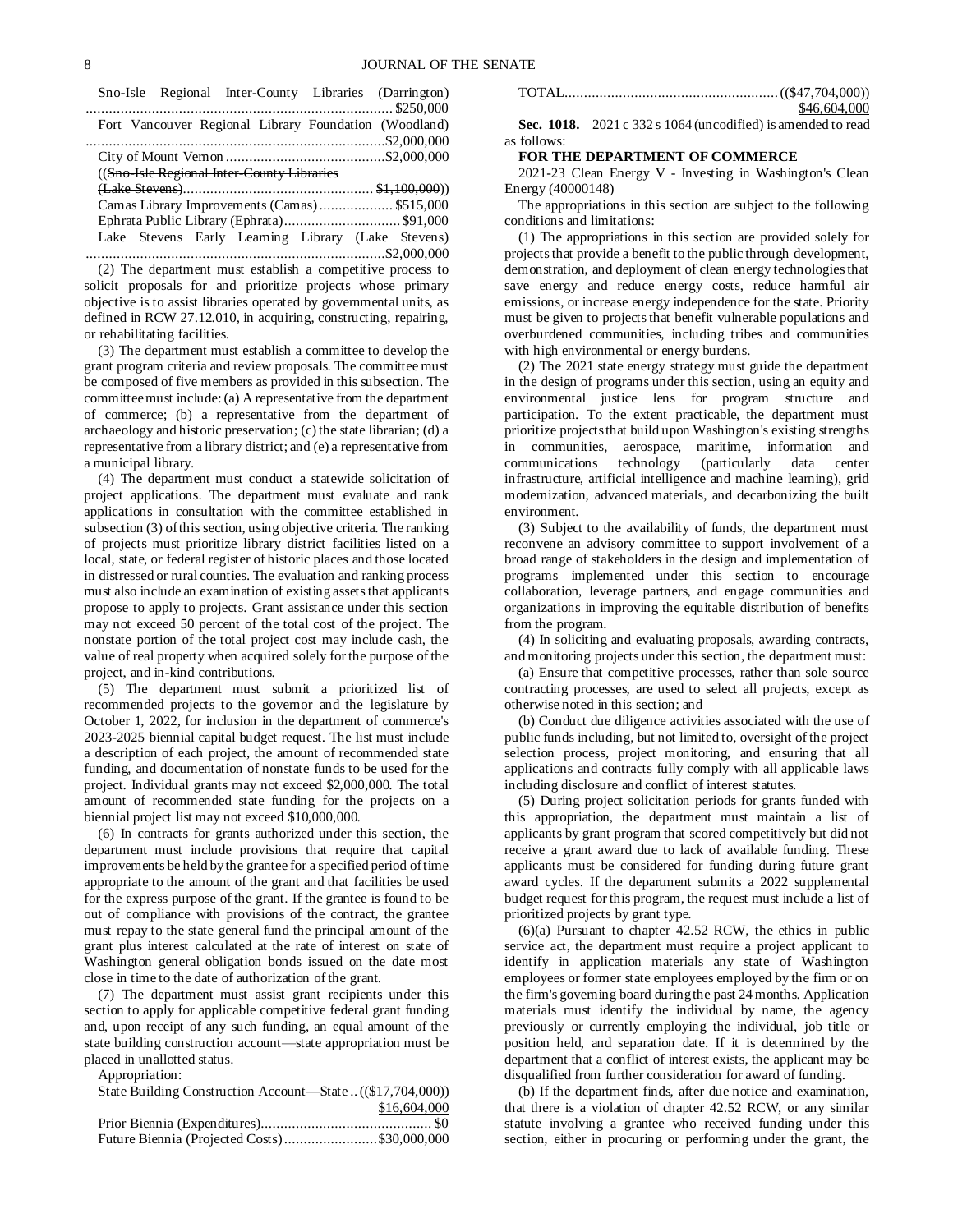department in its sole discretion may terminate the funding grant by written notice. If the grant is terminated, the department must reserve its right to pursue all available remedies under law to address the violation.

(7) The requirements in subsections (4) and (6) of this section must be specified in funding agreements issued by the department.

(8) \$17,594,000 of the state building construction account state appropriation is provided solely for grid modernization grants.

(a)(i) \$11,000,000 is provided solely for projects that: Advance community resilience, clean and renewable energy technologies and transmission and distribution control systems; support integration of renewable energy sources, deployment of distributed energy resources and sustainable microgrids; and support state decarbonization goals pursuant to the clean energy transformation act, including requirements placed upon retail electric utilities.

(ii) Projects must be implemented by community organizations, local governments, federally recognized tribal governments, or by public and private electrical utilities that serve retail customers in the state (retail electric utilities). Projects submitted by applicants other than retail electric utilities must demonstrate partnership with their load serving entity to apply. Priority must be given to:

(A) Projects that benefit vulnerable populations, including tribes and communities with high environmental or energy burden; and

(B) Projects that demonstrate partnerships between eligible applicants in applying for funding, including utilities, public and private sector research organizations, businesses, tribes, and nonprofit organizations.

(iii) The department shall develop a grant application process to competitively select projects for grant awards, to include scoring conducted by a group of qualified experts with application of criteria specified by the department. In development of the application criteria, the department shall, to the extent possible, develop program guidelines that encourage smaller utilities or consortia of small utilities to apply for funding. Where suitable, this may include funding for projects consisting solely of planning, predesign and/or predevelopment activities.

(iv) Applications for grants must disclose all sources of public funds invested in a project.

(b) \$3,550,000 of the appropriation in this section is provided solely for a grant to the Public Utility District No. 1 of Lewis county for land acquisition and construction of the Winlock Industrial Park and South County Substation and Transmission facility, located on North Military Road in Winlock.

(c) \$3,044,000 of the appropriation in this section is provided solely for a grant to the Klickitat County Public Hospital District #1 for the Electrical Upgrade and Smart Grid project at the Klickitat Valley Health Hospital in Goldendale.

(9) \$10,830,000 of the state building construction account state appropriation is provided solely for grants for strategic research and development for new and emerging clean energy technologies. These grants must be used to match federal or other nonstate funds to research, develop, and demonstrate clean energy technologies, focusing on areas that help develop technologies to meet the state's climate goals, offer opportunities for economic and job growth, and strengthen technology supply chains. The program may include, but is not limited to: Solar technologies, advanced bioenergy and biofuels, development of new earth abundant materials or lightweight materials, advanced energy storage, recycling energy system components, and new renewable energy and energy efficiency technologies.

(a) \$5,000,000 of the appropriation in this section is provided solely for competitive grants.

(b) \$4,800,000 of the appropriation in this section is provided solely for a grant to the Pacific Northwest National Laboratory for a renewable energy platform to support ocean energy research and development testbeds for the Marine and Coastal Research Laboratory in Sequim.

(c) \$1,030,000 of the appropriation in this section is provided solely for a grant to the Chelan County Public Utility District for the hydroelectric turbine hub project at Rocky Reach dam near Wenatchee.

(10)(a) \$2,500,000 of the state taxable building construction account—state appropriation is provided solely as grants to nonprofit lenders to create a revolving loan fund to support the widespread use of proven energy efficiency and renewable energy technologies by households, or for the benefit of households, with high energy burden or environmental health risk now inhibited by lack of access to capital.

(b) The department shall provide grant funds to one or more competitively selected nonprofit lenders that must provide matching private capital and administer the loan fund. The department shall select the loan fund administrator or administrators through a competitive process, with scoring conducted by a group of qualified experts, applying criteria specified by the department.

(c) The department must establish guidelines that specify applicant eligibility, the screening process, and evaluation and selection criteria. The guidelines must be used by the nonprofit lenders.

(11) \$5,550,000 of the state building construction account state appropriation is provided solely for grants to demonstrate innovative approaches to electrification of transportation systems.

(a)(i) \$3,000,000 of the appropriation is provided solely for competitive grants, prioritizing projects that:

(A) Demonstrate meaningful and enduring benefits to communities and populations disproportionately burdened by air pollution, climate change, or lack of transportation investments;

(B) Beneficially integrate load using behavioral, software, hardware, or other demand-side management technologies, such as demand response, time-of-use rates, or behavioral programming;

(C) Accelerate the transportation electrification market in Washington using market transformation principles; or

(D) Develop electric vehicle charging and hydrogen fueling infrastructure along highways, freeways, and other heavily trafficked corridors across the state to support long-distance travel.

(ii) Projects must be implemented by local governments, federally recognized tribal governments, by public and private electrical utilities that serve retail customers in the state, or state agencies. Eligible parties may partner with other public and private sector research organizations and businesses in applying for funding. The department shall consult and coordinate with the Washington state department of transportation on project selection and implementation. The department shall also coordinate with other state agencies that have other electrification programs, in order to determine to optimally accomplish each agency's respective policy and program goals.

(iii) Projects must be related to on-road end-uses and nonmaritime off-road uses.

(iv) Eligible technologies for these projects include, but are not limited to:

(A) Battery electric vehicle supply equipment;

(B) On-site generation or storage, where the technology directly supplies electricity to the electric vehicle supply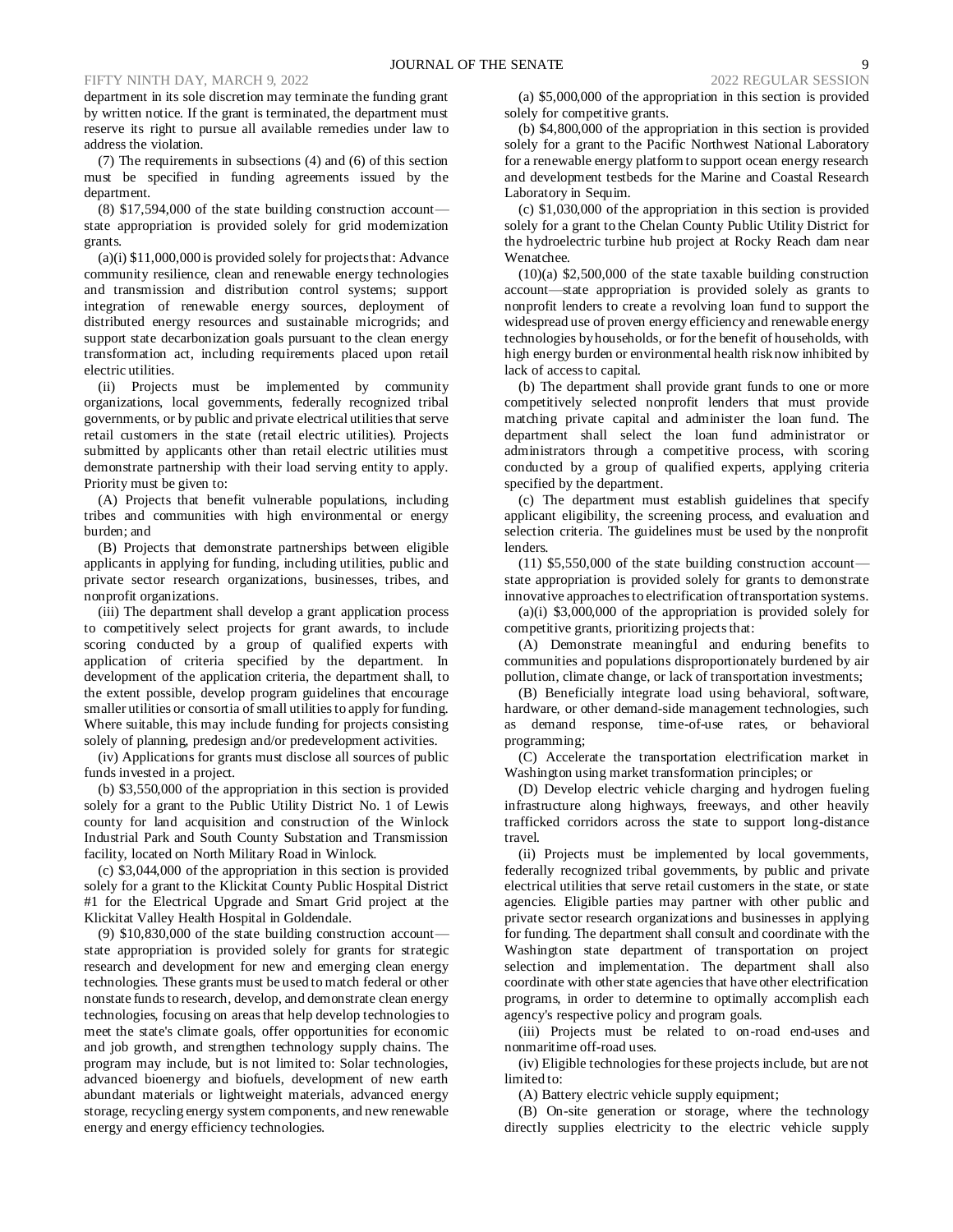equipment;

(C) Electric grid distribution system infrastructure upgrades, where the upgrade is needed as a result of the installed electric vehicle supply equipment;

(D) Hydrogen refueling station infrastructure that:

(I) Dispenses renewable hydrogen or hydrogen produced in Washington with electrolysis; and

(II) Aligns with the 2021 state energy strategy's recommended uses of hydrogen in the transportation sector.

(v) \$2,000,000 of the state building construction account state appropriation is provided solely for federally recognized tribal governments and for local governments in rural communities, for projects aligning with the above objectives and addressing electric vehicle supply infrastructure gaps in rural communities.

(b) \$2,550,000 of the appropriation in this section is provided solely for a grant to the Lewis Public Transportation Benefit Area to construct a hydrogen fueling station that dispenses renewable hydrogen or hydrogen produced in Washington with electrolysis for electric vehicles at Exit 74 on Interstate 5, near Chehalis.

 $(12)(a)$  \$10,000,000 of the state building construction account—state appropriation is provided solely for the purpose of building electrification projects that advance the goals of the 2021 state energy strategy to demonstrate grid-enabled, highefficiency, all electric buildings.

(b) The program may include, but is not limited to: Shifting from fossil fuels to high-efficiency electric heat pumps and other electric equipment, control systems that enable grid integration or demand control, and on-site renewable generation and efficiency measures that significantly reduce building energy loads.

(c) Preference must be given to projects based on total greenhouse gas emissions reductions, accelerating the path to zero-energy, or that demonstrate early adoption of grid integration technology.

(d) Program funding may be administered to entities also receiving incentives provided according to RCW 19.27A.220 for buildings covered by the state energy performance standard, RCW 19.27A.210.

(e) \$5,000,000 of the appropriation in this section is provided solely for the purpose of supporting the transition of residential and commercial buildings away from fossil fuels through the installation of high-efficiency electric heat pumps and other electric equipment.

(13) \$4,924,000 of the state building construction account state appropriation is provided solely for maritime electrification grants.

(a) \$4,450,000 of the appropriation in this section is provided solely for a grant to the Northwest Seaport Alliance to upgrade the reefer plug capacity at the Port of Seattle's Terminal 5, located in west Seattle.

(b) \$474,000 of the appropriation in this section is provided solely for a grant to the Skagit County Public Works Department for electric ferry charging infrastructure in Anacortes.

(14) \$4,900,000 of the state building construction account state appropriation is provided solely for the department to develop targeted rural clean energy innovation projects as provided in this subsection (14).

(a) \$150,000 of the appropriation is provided solely for the department to develop targeted rural clean energy strategies informed by rural community and business engagement, outreach, and research. The department must convene a rural energy work group to identify investments, programs, and policy changes that align with the 2021 state energy strategy and increase access to clean energy opportunities in rural communities and agricultural and forestry management practices. The group must identify existing federal funding opportunities

and strategies to leverage these funds with state capital investment. By June 30, 2022, the department shall report recommendations and findings from the rural energy work group to the office of financial management, the governor, and the appropriate legislative committees and present a strategic plan for state rural clean energy investment.

(b) \$4,750,000 of the appropriation is provided solely for rural clean energy innovation grants.

(i) The department must award at least 40 percent of the funding to projects that enhance the viability of dairy digester bioenergy projects through advanced resource recovery systems that produce renewable natural gas and value-added biofertilizers, reduce greenhouse gas emissions, and improve soil health and air and water quality.

(ii) Grants may also be awarded to other clean energy innovation projects in rural communities, including, but not limited to, projects that enhance energy efficiency, demand response, energy storage, renewable energy, beneficial electrification, resilience, organic waste management, and biological carbon sequestration.

(iii) Grants may fund project predevelopment, research, and development, pilot projects, strategic implementation, field trials, and data dashboards and tools to inform rural project development.

(c) The department is encouraged to make 20 percent of the funds under (b) of this subsection (14) to tribal governments, designated subdivisions, and agencies.

(d) If a grant is awarded to purchase heating devices or systems, the agency must, whenever possible and most cost effective, select devices and systems that do not use fossil fuels.

 $(15)$  \$10,072,000 of the state building construction account state appropriation is provided solely for the first phase of an aluminum smelter restart project which, when fully deployed, will reduce emissions of greenhouse gases by a minimum of 750,000 tons per year, increase energy efficiency, and protect or create aluminum manufacturing jobs located in Whatcom county. It is the intent of the legislature that if the appropriation in this subsection is not spent by June 30, 2025, the funding provided in this subsection shall not be reappropriated.

 $(16)$  \$10,000,000 of the state building construction accountstate appropriation is provided solely for the Grant county public utility district for expenses related to public infrastructure development benefiting a large-scale solar manufacturing facility in central Washington. If the department has not received a signed agreement between the Grant county public utility district and the large-scale solar manufacturer indicating the manufacturer's intent to develop the site in central Washington by December 31, 2025, the funding provided in this subsection shall not be reappropriated.

Appropriation:

| $1.48$ $P13.44$                                           |               |
|-----------------------------------------------------------|---------------|
| State Building Construction Account-State((\$53,798,000)) |               |
|                                                           | \$73,870,000  |
| State Taxable Building Construction Account—              |               |
|                                                           |               |
|                                                           |               |
|                                                           | \$76,370,000  |
|                                                           |               |
| Future Biennia (Projected Costs)\$100,000,000             |               |
|                                                           |               |
|                                                           | \$176,370,000 |
|                                                           |               |

**Sec. 1019.** 2021 c 332 s 1066 (uncodified) is amended to read as follows:

#### **FOR THE DEPARTMENT OF COMMERCE**

2021-23 Weatherization Plus Health (40000150)

The appropriations in this section  $((i\mathbf{s}))$  are subject to the following conditions and limitations: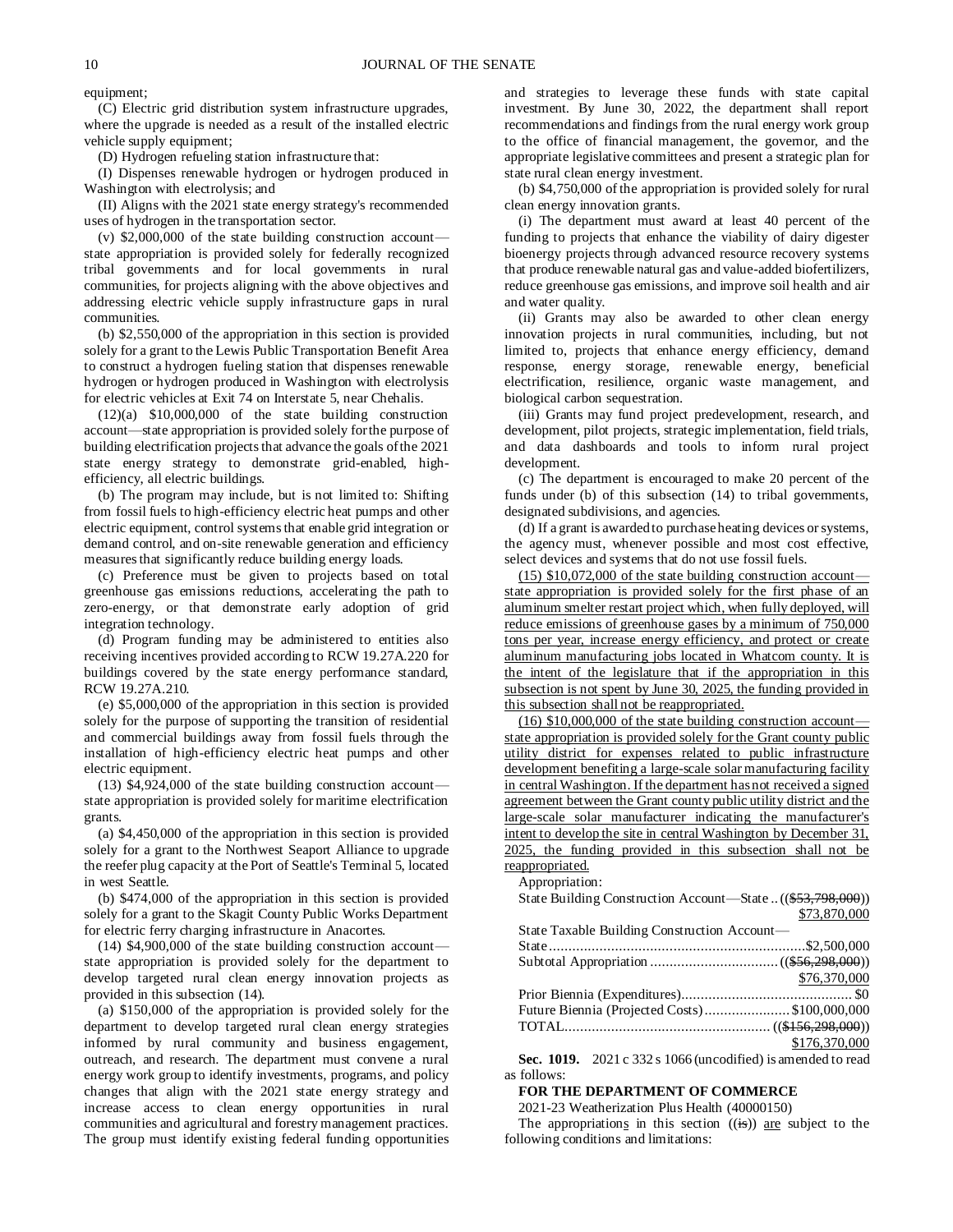### FIFTY NINTH DAY, MARCH 9, 2022

(1) \$5,000,000 of the state building construction account state appropriation in this section is provided solely for grants for the Washington State University energy extension community energy efficiency program (CEEP) to support homeowners, tenants, and small business owners in making sound energy efficiency investments by providing consumer education and marketing, workforce support through training and lead generation, and direct consumer incentives for upgrades to existing homes and small commercial buildings. This is the maximum amount the department may expend for this purpose.

(2) The department, in collaboration with the Washington State University, shall make recommendations to the appropriate committees of the legislature on strategies to expand and align the weatherization program and the rural rehabilitation loan program. The department shall report the recommendations to the appropriate committees of the legislature and the governor by November 1, 2022. The recommendations must include strategies to:

(a) Recruit community energy efficiency program sponsors that are community-based organizations located in geographic areas of the state that have not received funding for low-income weatherization programs, targeting hard to reach market segments;

(b) Leverage funding from community energy efficiency program sponsors in an amount greater than or equal to the amount provided by the state through the weatherization program;

(c) Ensure that community energy efficiency program utility sponsors work with non-profit community-based organizations to deliver community energy efficiency program services; and

(d) Identify community energy efficiency program sponsors that support the conversion of space and water heating from fossil fuels to electricity, as part of a set of energy efficiency investments.

(3) If funding from this appropriation is used to purchase heating devices or systems, the agency shall, whenever possible and most cost effective, select devices and systems that do not use fossil fuels.

(4) \$69,766,000 of the general fund—federal appropriation in this section is provided solely as expenditure authority for grant funding received by the department for the weatherization assistance program in section 40551 of P.L. 117-58 (infrastructure investment and jobs act), not to exceed the actual amount of grant funding awarded. Expenditure of the amount in this subsection is contingent on the receipt of this grant funding. If the department does not receive the grant funding by June 30, 2023, the expenditure authority in this section shall lapse.

Appropriation:

| State Building Construction Account-State \$10,000,000 |               |
|--------------------------------------------------------|---------------|
|                                                        |               |
| Capital Community Assistance Account-State\$10,000,000 |               |
|                                                        |               |
|                                                        |               |
|                                                        |               |
|                                                        |               |
|                                                        | \$139,766,000 |

**Sec. 1020.** 2021 c 332 s 1068 (uncodified) is amended to read as follows:

#### **FOR THE DEPARTMENT OF COMMERCE**

2021-23 Housing Trust Fund Investment in Affordable Housing (40000153)

The appropriations in this section are subject to the following conditions and limitations:

(1) ((\$129,903,000)) \$58,347,000 of the state taxable building construction account—state appropriation ((and)), \$73,606,000 of the coronavirus state fiscal recovery fund—federal appropriation, \$20,000,000 of the state building construction account—state appropriation, and \$96,028,000 of the capital community assistance account—state appropriation are provided solely for production and preservation of affordable housing projects that serve and benefit low-income and special needs populations including, but not limited to, people with chronic mental illness, people with developmental disabilities, farmworkers, people who are homeless, and people in need of permanent supportive housing. The department shall strive to allocate at least 30 percent of these funds to projects located in rural areas of the state, as defined by the department.

(a) In addition to the definition of "first-time home buyer" in RCW 43.185A.010, for the purposes of awarding homeownership projects during the 2021-2023 fiscal biennium "first-time home buyer" also includes:

(i) A single parent who has only owned a home with a former spouse while married;

(ii) An individual who is a displaced homemaker as defined in 24 C.F.R. Sec. 93.2 as it existed on the effective date of this section, or such subsequent date as may be provided by the department by rule, consistent with the purposes of this section, and who has only owned a home with a spouse;

(iii) An individual who has only owned a principal residence not permanently affixed to a permanent foundation in accordance with applicable regulations; or

(iv) An individual who has only owned a property that is discerned by a licensed building inspector as being uninhabitable.

(b) \$5,000,000 of the appropriation provided in this subsection (1) is provided solely for housing that serves people with developmental disabilities;

 $(c)(i)$  \$20,000,000 of the appropriation in this subsection (1) is provided solely for housing preservation grants or loans to be awarded competitively.

(ii) The funds may be provided for major building improvements, preservation, and system replacements, necessary for the existing housing trust fund portfolio to maintain long-term viability. The department must require a capital needs assessment be provided prior to contract execution. Funds may not be used to add or expand the capacity of the property.

(iii) To allocate preservation funds, the department must review applications and evaluate projects based on the following criteria:

(A) The age of the property, with priority given to buildings that are more than 15 years old;

(B) The population served, with priority given to projects with at least 50 percent of the housing units being occupied by families and individuals at or below 50 percent area median income;

(C) The degree to which the applicant demonstrates that the improvements will result in a reduction of operating or utilities costs, or both;

(D) The potential for additional years added to the affordability period of the property; and

(E) Other criteria that the department considers necessary to achieve the purpose of this program.

(d) \$25,000,000 of the capital community assistance account state appropriation in subsection (1) of this section is provided to nonprofit agencies for the development of homeownership projects affordable to low-income households throughout the state.

 $(2)$  \$10,000,000 of the state building construction account state appropriation is provided solely for grant awards for the development of community housing and cottage communities to shelter individuals or households experiencing homelessness.

(a) \$8,775,000 of the state building construction account state appropriation is provided solely for competitive grant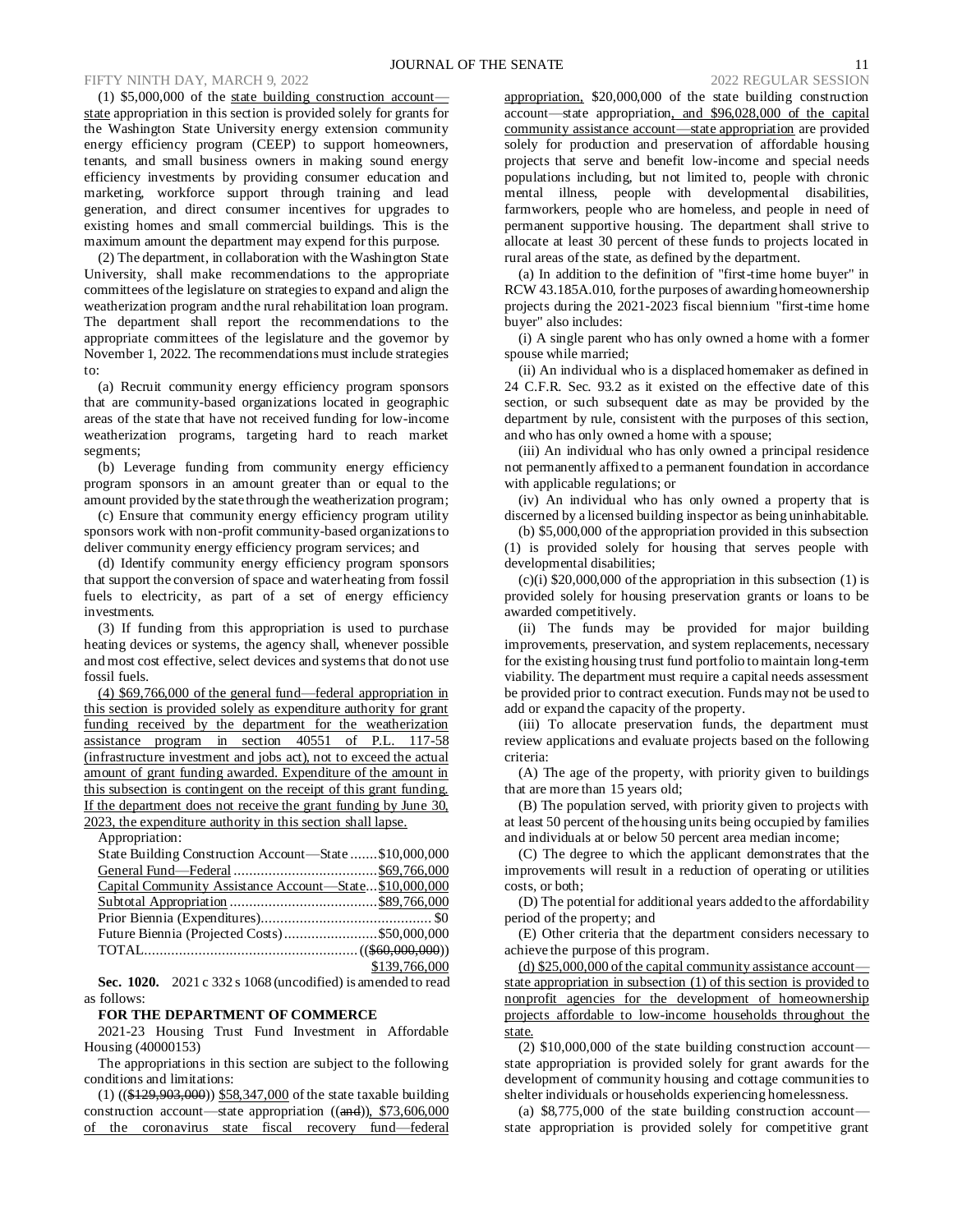awards. This funding must be awarded to projects that develop a minimum of four individual structures in the same location. Individual structures must contain insulation, electricity, overhead lights, and heating. Kitchens and bathrooms may be contained within the individual structures or offered as a separate facility that is shared with the community. When evaluating applications for this grant program, the department must prioritize projects that demonstrate:

(i) The availability of land to locate the community;

(ii) A strong readiness to proceed to construction;

(iii) A longer term of commitment to maintain the community;

(iv) A commitment by the applicant to provide, directly or through a formal partnership, case management and employment support services to the tenants;

(v) Access to employment centers, health care providers, and other services; and

(vi) A community engagement strategy.

(b) \$1,225,000 of the state building construction account state appropriation is provided solely for Eagle Haven Cottage Village located in Bellingham.

(3)(a) \$11,500,000 of the state taxable building construction account—state appropriation is provided solely for the following list of projects:

Bellwether Affordable Housing (Seattle)...............\$4,000,000 Didgwalic Transitional Housing (Anacortes).........\$4,500,000 Redondo Heights TOD (Federal Way)..................\$3,000,000 (b) \$3,497,000 of the state building construction account state appropriation is provided solely for the following list of projects: Habitat for Humanity (North Bend)........................ \$250,000 Manette Affordable Housing Project (Bremerton).... \$515,000 OlyCAP Port Townsend Affordable Housing and Child (Port Townsend)................................................... \$412,000 Shelton Young Adult Transitional Housing (Shelton)\$515,000 Willapa Center (Raymond)..................................\$1,805,000 (4)  $$14,922,000$  of the capital community assistance accountstate appropriation in subsection (1) of this section is provided for the following list of projects: Boat Street (Lakewood)......................................... \$464,000 Heron Park (Langley)............................................ \$875,000 Highland Village (Airway Heights) ........................\$3,000,000 Mary's Place Burien Project Shelter Replacement (Burien).............................................................\$3,000,000 Oxford Housing Program (Lacey)........................... \$515,000 Skyway Affordable Housing and Early Learning (Skyway) ............................................................................... \$500,000 Sno Valley Senior Housing (Carnation) .................. \$309,000 South Park Riverside Affordable Housing Preservation (Seattle)............................................................... \$309,000 Squire Park Plaza Affordable Housing Preservation (Seattle).............................................................\$3,000,000 Veteran Housing & Resource Ctr (Raymond)........\$2,300,000 Yakima Valley Partners Habitat for Humanity (Yakima)

............................................................................... \$650,000 (5) In evaluating projects in this section, the department must give preference for applications based on some or all of the criteria in RCW 43.185.070(5).

 $((\left(5\right)))$  (6) The appropriations in this section are subject to the following reporting requirements:

(a) By June 30, 2023, the department must report on its website the following for every previous funding cycle: The number of homeownership and multifamily rental projects funded by housing trust fund moneys; the percentage of housing trust fund investments made to homeownership and multifamily rental projects; and the total number of households being served at up to 80 percent of the area median income, up to 50 percent of the area median income, and up to 30 percent of the area median income, for both homeownership and multifamily rental projects.

(b) Beginning December 1, 2021, and continuing annually, the department must provide the legislature with a report of its final cost data for each project under this section. Such cost data must, at a minimum, include total development cost per unit for each project completed within the past year, descriptive statistics such as average and median per unit costs, regional cost variation, and other costs that the department deems necessary to improve cost controls and enhance understanding of development costs. The department must coordinate with the housing finance commission to identify relevant development costs data and ensure that the measures are consistent across relevant agencies.

 $((\leftarrow{\leftrightarrow}))$  (7) \$100,000 of the state building construction account—state appropriation is provided solely for the department of social and health services to complete a study of the community-based housing needs of adults with intellectual and developmental disabilities. The department of social and health services shall collaborate with appropriate stakeholders and the department in completing this study and the study shall:

(a) Estimate the number of adults with intellectual and developmental disabilities who are facing housing insecurity;

(b) Make recommendations for how to improve housing stability for adults with intellectual and developmental disabilities who are facing housing insecurity;

(c) Make recommendations for how to increase the capacity of developers to support increasing the supply of housing that meets the needs of the intellectual and developmental disabilities population; and

(d) Be submitted to the appropriate committees of the legislature no later than December 1, 2022.

 $((\overline{(7)}))$  (8) The legislature finds that there are insufficient data sources to identify adults with intellectual and developmental disabilities facing housing insecurity in Washington state and that the absence of reliable data limits the ability for the legislature to make informed decisions that will improve the outcomes of these individuals. The legislature further finds that reliable, current information about the unmet housing needs of this population will position Washington state to leverage community-based partnerships and funding to establish greater housing choice and increased community integration of individuals with intellectual and developmental disabilities.

Appropriation:

State Building Construction Account—State .......\$33,597,000 State Taxable Building Construction Account—

|  |  | \$69,847,000                                                                                                                                                                                                                                                                                                                   |
|--|--|--------------------------------------------------------------------------------------------------------------------------------------------------------------------------------------------------------------------------------------------------------------------------------------------------------------------------------|
|  |  | Coronavirus State Fiscal Recovery Fund—Federal                                                                                                                                                                                                                                                                                 |
|  |  |                                                                                                                                                                                                                                                                                                                                |
|  |  | Capital Community Assistance Account-State. \$110,950,000                                                                                                                                                                                                                                                                      |
|  |  |                                                                                                                                                                                                                                                                                                                                |
|  |  | \$288,000,000                                                                                                                                                                                                                                                                                                                  |
|  |  |                                                                                                                                                                                                                                                                                                                                |
|  |  | Future Biennia (Projected Costs) \$620,000,000                                                                                                                                                                                                                                                                                 |
|  |  |                                                                                                                                                                                                                                                                                                                                |
|  |  | \$908,000,000                                                                                                                                                                                                                                                                                                                  |
|  |  | $\alpha$ and continuous $\alpha$ and $\alpha$ and $\alpha$ and $\alpha$ and $\alpha$ and $\alpha$ and $\alpha$ and $\alpha$ and $\alpha$ and $\alpha$ and $\alpha$ and $\alpha$ and $\alpha$ and $\alpha$ and $\alpha$ and $\alpha$ and $\alpha$ and $\alpha$ and $\alpha$ and $\alpha$ and $\alpha$ and $\alpha$ and $\alpha$ |

**Sec. 1021.** 2021 c 332 s 1071 (uncodified) is amended to read as follows:

### **FOR THE DEPARTMENT OF COMMERCE**

2021-23 Rapid Capital Housing Acquisition (40000222)

The appropriations in this section  $((\mathbf{is}))$  are subject to the following conditions and limitations:

(1) Except as provided in subsections (7) through  $((\Theta))$  (8) of this section, the appropriations in this section  $((\mathbf{is}))$  are provided solely for the department to issue competitive financial assistance to eligible organizations under RCW 43.185A.040 to acquire or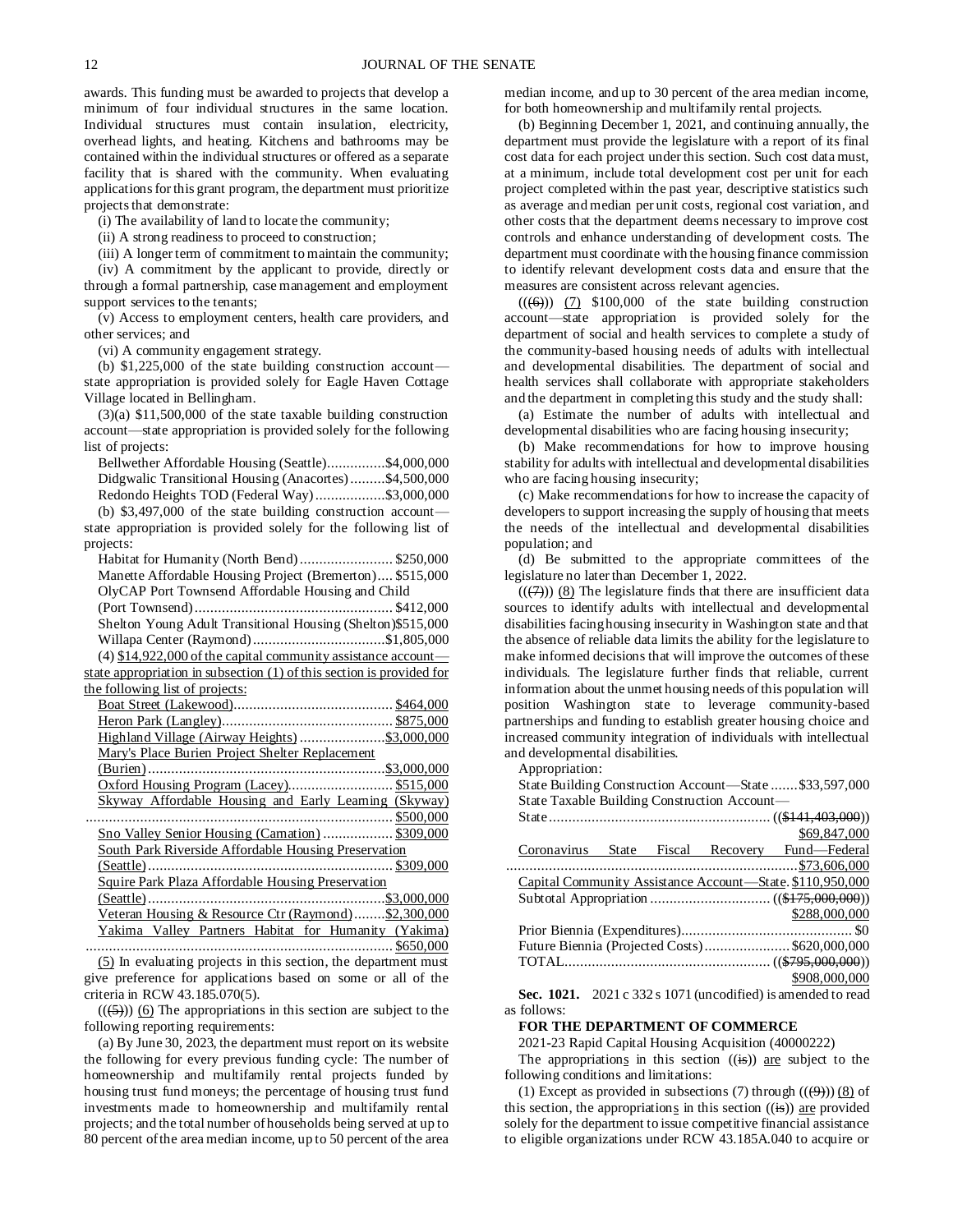### FIFTY NINTH DAY, MARCH 9, 2022 2022 REGULAR SESSION

rent real property for a rapid conversion into enhanced emergency shelters, permanent supportive housing, transitional housing, permanent housing, youth housing, drop-in center, or shelter for extremely low-income people, as well as individuals, families, unaccompanied youth, and young people experiencing sheltered and unsheltered homelessness. Amounts provided in this section may be also used for renovation and building update costs associated with establishment of the acquired or rented facilities. For youth housing, drop-in centers, and shelter projects, renovation of existing properties is an allowable activity. The department may only approve funding for projects resulting in increased shelter or housing capacity. Amounts provided in this section may not be used for operating or maintenance costs associated with providing housing, supportive services, or debt service.

(2) Funds may also be used for permanent financing for real estate acquired using other short term acquisition sources. To expand availability of permanent housing, financing of acquisition of unoccupied multifamily housing is a priority. Funds must also be provided specifically for the city of Seattle to move people experiencing unsheltered homelessness into safe spaces, including, but not limited to, tiny homes, hotels, enhanced emergency shelters, or other rapid housing alternatives.

(3) While emphasizing the rapid deployment of the amounts appropriated under this section to alleviate the immediate crisis of homelessness throughout the state, the department shall establish criteria for the issuance of the grants, ((which may include provisions that require that capital improvements be held by the grantee for a specified period of time appropriate to the amount of the grant,)) during which time the property must be used for the express purpose of the grant. If the grantee is found to be out of compliance with provisions of the contract, the grantee shall repay to the state general fund the principal amount of the grant plus interest calculated at the rate of interest on state of Washington general obligation bonds issued on the date most close in time to the date of authorization of the grant. The criteria must include:

(a) The date upon which structural modifications or construction would begin and the anticipated date of completion of the project;

(b) A detailed estimate of the costs associated with the acquisition and any updates or improvements necessary to make the property habitable for its intended use;

(c) A detailed estimate of the costs associated with opening the beds or units; and

(d) A financial plan demonstrating the ability to maintain and operate the property and support its intended tenants throughout the end of the grant contract.

(4) The department must provide a progress report on its website by December 1, 2022. The report must include:

(a) The total number of applications and amount of funding requested; and

(b) A list and description of the projects approved for funding including state funding, total project cost, services anticipated to be provided, housing units, and anticipated completion date.

(5) The funding provided under this section is not subject to the 90-day application periods in RCW 43.185.070 or 43.185A.050. The department of commerce shall dispense funds to the city of Seattle and other qualifying applicants within 45 days of receipt of documentation from the applicant for qualifying uses and execution of any necessary contracts with the department in order to effect the purpose of rapid deployment of funds under this section.

(6) If the department receives simultaneous applications for funding under this program, proposals that reach the greatest

public benefit, as defined by the department, must be prioritized. For purposes of this subsection (6), "greatest public benefit" must include, but is not limited to:

(a) The greatest number of accommodations or increased shelter capacity that will benefit extremely low-income people, as well as individuals, families, and youth experiencing homelessness.

(b) Whether the project has federally funded rental assistance tied to it;

(c) The scarcity of the affordable housing or shelter capacity applied for compared to the number of available affordable housing units or shelter capacity in the same geographic location; and

(d) The program's established funding priorities under RCW 43.185.070(5).

(7) ((\$900,000 of the state building construction account state appropriation in this section is provided solely for the public building conversion pilot program. The pilot program must be implemented in Grays Harbor county in collaboration with Community House on Broadway, in partnership with CORE Health.

(a) The appropriation may be used only for costs related to rehabilitation, retrofitting, and conversion of the publicly owned building for use as housing for homeless persons.

(b) The appropriation may not be used for staffing or maintaining buildings converted to housing for homeless persons. Costs for staffing and maintenance must be borne by the county or the contractor.

(c) In the contract for the pilot program, the department shall include provisions that require that capital improvements be held by the grantee for a specified period of time appropriate to the amount of the grant and that facilities be used for the express purpose of the grant. If the grantee is found to be out of compliance with provisions of the contract, the grantee shall repay to the state general fund the principal amount of the grant plus interest calculated at the rate of interest on state of Washington general obligation bonds issued most closely to the date of authorization of the grant.

(d) The pilot program should help inform the development of a public building conversion grant program to encourage counties to convert unused, publicly owned buildings into housing for homeless persons. The department must report to the office of financial management and fiscal committees of the legislature by November 1, 2022, regarding the establishment of the pilot program and any recommendations related to implementation of a public building conversion grant program.

 $(8)$  \$17,800,000)) \$17,500,000 of the state building construction account—state appropriation is provided solely for the following list of projects:

\$5,000,000 for the Tacoma Housing Authority affordable housing acquisition;

\$4,000,000 for the Keiro nursing home acquisition in Seattle;

\$1,500,000 for the Parkland/Spanaway homeless shelter;

((\$300,000 for the Concord apartments acquisition in Seattle;)) \$2,000,000 for the ((Eastgate supportive housing)) Illahee Affordable Housing project in Bellevue; and

\$5,000,000 for the City of Seattle for the acquisition of the Clay Apartments in partnership with a low-income housing provider.

 $((\theta))$   $(8)(a)$   $((\$7,903,000$  of the coronavirus capital projects account—federal)) \$6,565,000 of the coronavirus state fiscal recovery account—federal appropriation and \$1,338,000 of the state building construction account—state appropriation  $((\frac{1}{15}))$  are provided solely for the following list of youth housing projects identified by the office of homeless youth protection and prevention programs: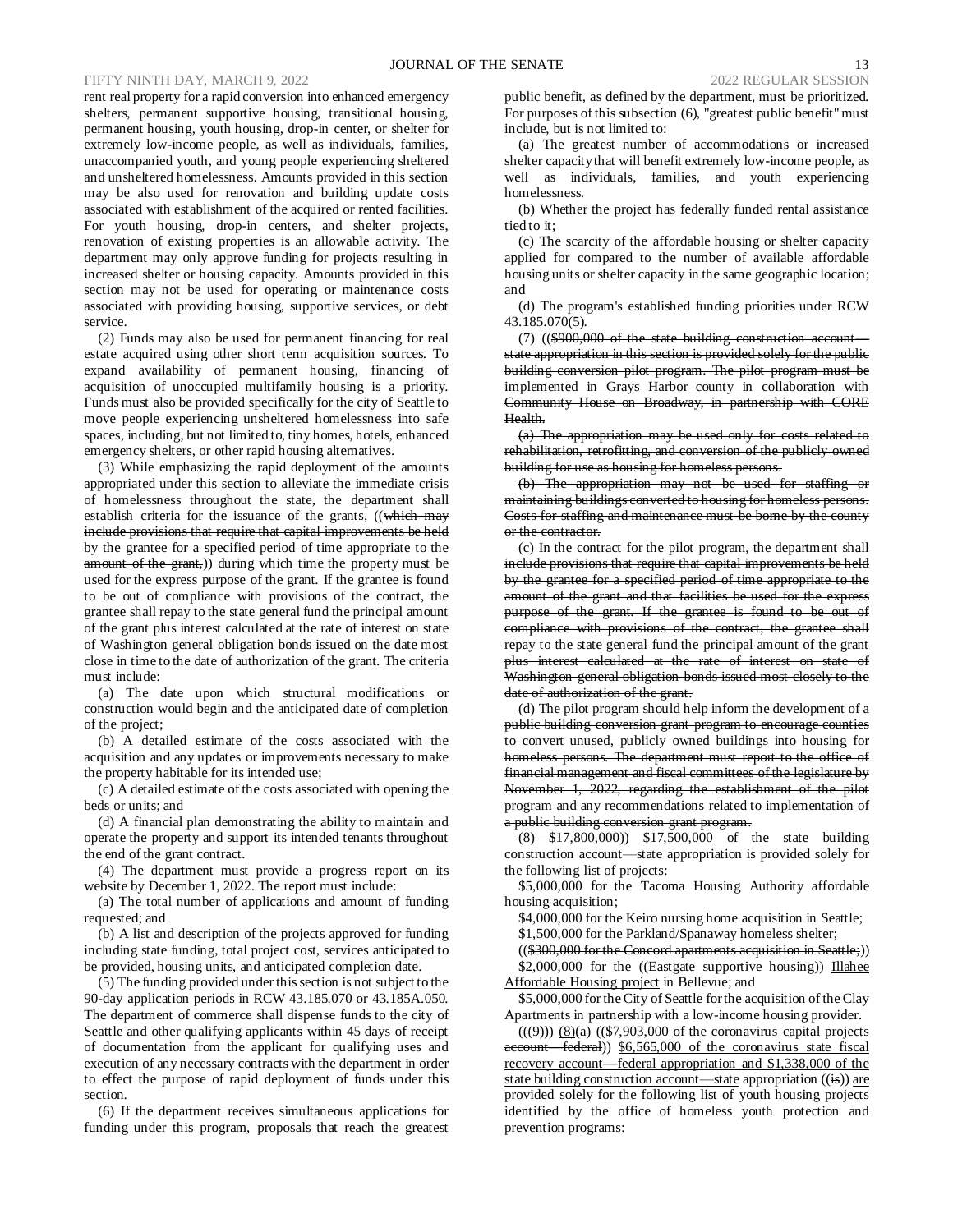FYRE's Village: Housing Stability for Young Adults

(Omak)..............................................................\$3,350,000 NWYS Young Adult Shelter Services (Bellingham). \$438,000 OlyCap Pfeiffer House (Port Townsend)................. \$127,000 Ryan's House for Youth Campus (Coupeville).......\$1,015,000 Shelton Young Adult Transitional Housing (Shelton)\$773,000 Volunteers of America Crosswalk 2.0 (Spokane)...\$2,200,000 (b) If funding provided in (a) of this subsection needs to be

reallocated, the department shall consult with the office of homeless youth prevention and protection programs to identify other eligible youth housing projects.

(9) The department must ensure compliance with conditions of the federal coronavirus state fiscal recovery fund. All expenditures from the coronavirus state fiscal recovery account federal appropriation in this section must be obligated by December 31, 2024.

Appropriation:

State Building Construction Account—State ..((\$90,000,000)) \$90,138,000

((Coronavirus Capital Projects Account—

|  |  | Coronavirus State Fiscal Recovery Fund-Federal       |
|--|--|------------------------------------------------------|
|  |  |                                                      |
|  |  |                                                      |
|  |  | \$119,235,000                                        |
|  |  |                                                      |
|  |  |                                                      |
|  |  |                                                      |
|  |  | \$119,235,000<br>$\frac{$119,235,000}{$119,235,000}$ |
|  |  |                                                      |

#### **Sec. 1022.** 2021 c 332 s 1075 (uncodified) is amended to read as follows:

### **FOR THE DEPARTMENT OF COMMERCE**

2022 Local & Community Projects (40000230)

The appropriation in this section is subject to the following conditions and limitations:

(1) The department may not expend the appropriation in this section unless and until the nonstate share of project costs have been either expended or firmly committed, or both, in an amount sufficient to complete the project or a distinct phase of the project that is useable to the public for the purpose intended by the legislature. This requirement does not apply to projects where a share of the appropriation is for design costs only.

(2) Prior to receiving funds, project recipients must demonstrate that the project site is under control for a minimum of 10 years, either through ownership or a long-term lease. This requirement does not apply to appropriations for preconstruction activities or appropriations in which the sole purpose is to purchase real property that does not include a construction or renovation component.

(3) Projects funded in this section may be required to comply with Washington's high-performance building standards as required by chapter 39.35D RCW.

(4) Project funds are available on a reimbursement basis only, and may not be advanced under any circumstances.

(5) In contracts for grants authorized under this section, the department must include provisions that require that capital improvements be held by the grantee for a specified period of time appropriate to the amount of the grant and that facilities be used for the express purpose of the grant. If the grantee is found to be out of compliance with provisions of the contract, the grantee shall repay to the state general fund the principal amount of the grant plus interest calculated at the rate of interest on state of Washington general obligation bonds issued most closely to the date of authorization of the grant.

(6) Projects funded in this section, including those that are owned and operated by nonprofit organizations, are generally required to pay state prevailing wages.

(7) The department must comply with the requirements set forth in executive order 21-02 and must consult with the department of archaeology and historic preservation and affected tribes on the potential effects of these projects on cultural resources and historic properties. Consultation with the department of archaeology and historic preservation and affected tribes must be initiated before project funds are made available.

(8)(a) The appropriation is provided solely for the following list of projects:

| Adams County Property/Evidence Processing Facility                                                               |
|------------------------------------------------------------------------------------------------------------------|
| Amara 29 Acre Opportunity in Pierce County (Tacoma)                                                              |
|                                                                                                                  |
| American Lake Park ADA Improvement Project (Lakewood)                                                            |
|                                                                                                                  |
| American Legion Building Renovation (Goldendale) \$262,000                                                       |
| American Legion Veterans Housing & Resource Ctr                                                                  |
|                                                                                                                  |
| Arlington Innovation Center (Arlington) \$372,000                                                                |
|                                                                                                                  |
| Aubum Resource Center (Aubum) \$1,500,000                                                                        |
| Aurora Commons Acquisition (Seattle)\$2,500,000                                                                  |
|                                                                                                                  |
| Battle Ground HealthCare Free Clinic Relocation                                                                  |
|                                                                                                                  |
| Bellevue High School Automotive Dynamometer Install                                                              |
|                                                                                                                  |
| Bigelow House Museum Preservation (Olympia) \$52,000                                                             |
| BIPOC Artist Installation at Kraken Training Center                                                              |
|                                                                                                                  |
| Brewery Park Visitor Center (Tumwater)\$1,200,000                                                                |
| Bridges To Home (Shoreline)\$2,000,000                                                                           |
| Camp Kilworth - YMCA Day Camp/Environmental Educ                                                                 |
|                                                                                                                  |
| Campus Towers Roofing Project (Longview) \$301,000                                                               |
| Capitol Theatre Curtains/Soft Goods Replacement (Yakima)                                                         |
|                                                                                                                  |
| Central Klickitat County Parks Improvements (Goldendale)                                                         |
|                                                                                                                  |
| Chehalis Centralia Steam Locomotive Repair/Restore                                                               |
|                                                                                                                  |
| Chelan Municipal Airport Extension (Chelan)\$5,700,000<br>Children's Village Neurodevelopmental Center Expansion |
|                                                                                                                  |
| City of Wenatchee Community Center (Wenatchee)                                                                   |
|                                                                                                                  |
| Civic Park Mika's Playground (Edmonds) \$258,000                                                                 |
| Clallam Joint Emergency Services (Port Angeles)                                                                  |
|                                                                                                                  |
| \$1,700,000                                                                                                      |
|                                                                                                                  |
|                                                                                                                  |
| Coastal Community Action Program Service Ctr (Aberdeen)                                                          |
|                                                                                                                  |
| Communications Tower (Ocean Shores) \$77,000                                                                     |
| Community Action Resource and Training Center (Omak)                                                             |
|                                                                                                                  |
| Community Multi-Use Center (Carnation)\$1,030,000                                                                |
| Cornforth Campbell Demolition & Infrastructure                                                                   |
|                                                                                                                  |
| Coulee City Medical Clinic (Coulee City) \$846,000                                                               |
| Coulon North Water Walk Repair and Enhancement                                                                   |
|                                                                                                                  |
| Coupeville Boys & Girls Club (Coupeville)((\$1,030,000))                                                         |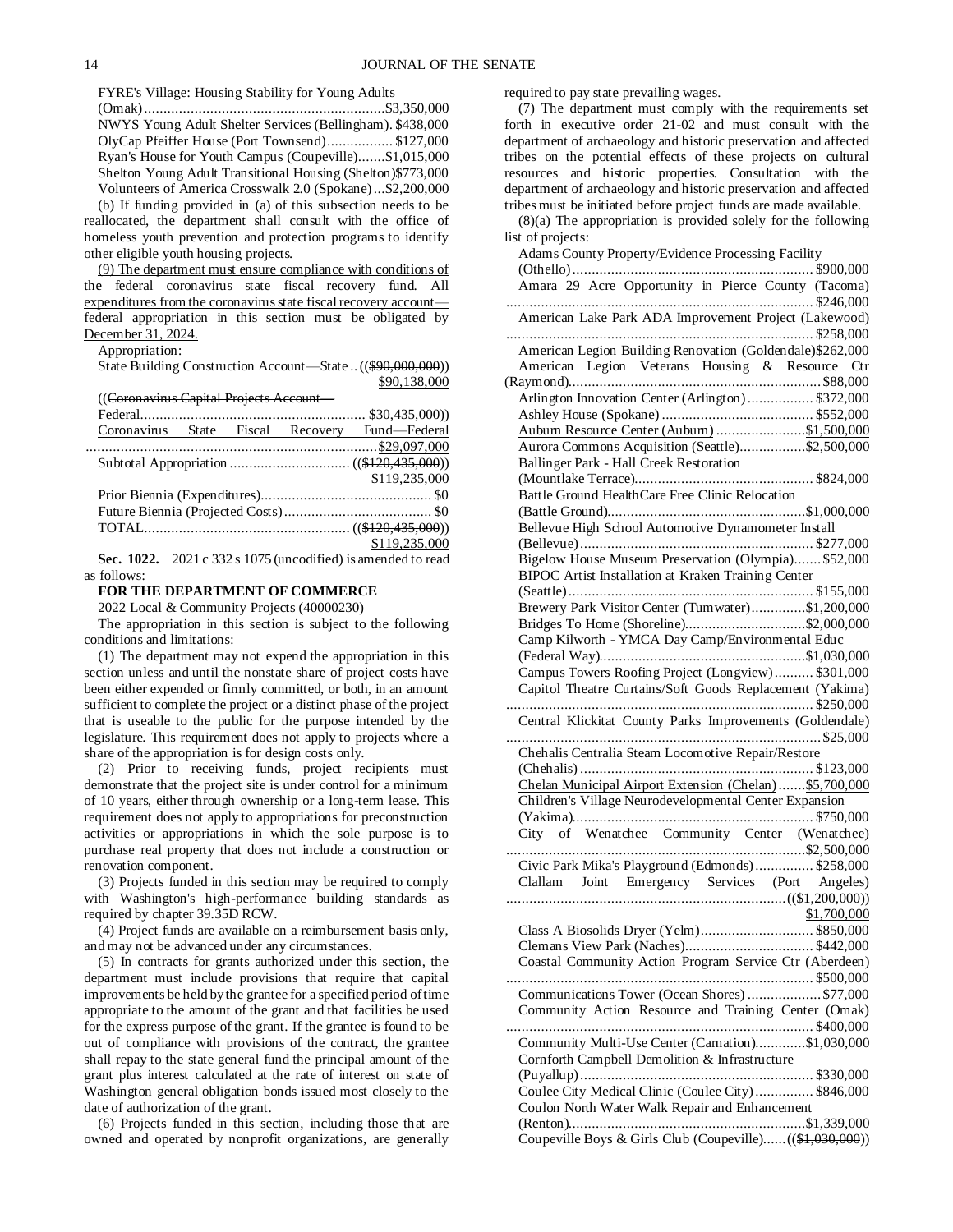| \$1,236,000                                                                                              |
|----------------------------------------------------------------------------------------------------------|
| Cow Skull Creek and Rushingwater Creek Acclimation Ponds                                                 |
| Craft Beverage Lab & Instrumentation (Tumwater) \$773,000                                                |
| Cross Park Trail and Picnic Shelter (Tacoma) \$206,000                                                   |
| CSML Food Bank Facility (Moses Lake)\$1,900,000                                                          |
| Cultural Anchor Village (Tukwila)\$1,500,000                                                             |
|                                                                                                          |
| Curran House Museum (University Place) \$85,000                                                          |
| Dawson Place Facilities (Everett) \$258,000                                                              |
| Day/Night House Exhibit Rebuild - Design Phase                                                           |
|                                                                                                          |
| Daybreak Star Indian Cultural Center (Seattle) \$2,600,000                                               |
| Delridge Wetland Park (Seattle) \$244,000                                                                |
| Des Moines North Marina Bulkhead Replacement Ph II                                                       |
|                                                                                                          |
| Doris Morrison Learning Center (Greenacres)\$1,030,000                                                   |
| Downtown Puyallup Redevelopment Infrastructure                                                           |
|                                                                                                          |
| Downtown Revitalization (Blaine) \$500,000                                                               |
| Duffy's Pond Pathway Completion (Kennewick) \$38,000                                                     |
| Early Learning Facility Project for Licensed Childcare                                                   |
|                                                                                                          |
| East County Family Resource Center Renovation                                                            |
|                                                                                                          |
| Edmonds Marsh Restoration (Edmonds)\$258,000                                                             |
| Edmonds Waterfront Center (Edmonds) \$250,000                                                            |
|                                                                                                          |
| Ellensburg Masonic Temple (Ellensburg) \$258,000                                                         |
| Ellensburg Rodeo Grandstands (Ellensburg)\$1,500,000                                                     |
| Ephrata Rec Center Upgrade (Ephrata)  \$621,000                                                          |
|                                                                                                          |
| Ethiopian Community Affordable Housing (Seattle)                                                         |
|                                                                                                          |
| Extruded Curb Improvements (Kirkland)  \$515,000                                                         |
| Family Engagement Center (Seattle)\$1,030,000                                                            |
| Felts Field Gateway Project (Spokane) \$400,000                                                          |
| Ferry County Airport Runway Lighting System (Republic)                                                   |
|                                                                                                          |
|                                                                                                          |
|                                                                                                          |
| Flag Plaza Redevelopment (Kennewick) \$46,000                                                            |
| FOE Meeting and Dance Hall (Puyallup) \$77,000                                                           |
| Fourth Plain Community Commons (Vancouver)\$1,236,000                                                    |
| Franklin Pierce Farm Agricultural Resource Center                                                        |
|                                                                                                          |
| Frontier Park - Goat Barn Roof (Graham) \$89,000                                                         |
| Frontier Park-Horse Arena Cover (Graham)\$1,811,000                                                      |
| Garfield Pool Upgrade (Garfield)  \$500,000                                                              |
| Gas Station Park Improvements (Tacoma) \$515,000                                                         |
| Gold Mountain Communications Zone - Upgraded Telecomm                                                    |
|                                                                                                          |
| Granger Historical Society Museum (Granger) \$300,000                                                    |
| Green Lake Community Boathouse (Seattle) \$100,000                                                       |
| Grounds Improvement Proposal (Ritzville) \$150,000                                                       |
| Health Care Kiosk Deployment (Federal Way) \$75,000                                                      |
| Historic Downtown Chelan Infrastructure Predesign                                                        |
|                                                                                                          |
| Immigrant and Refugee Community Hub (Tukwila). \$960,000                                                 |
| Island County Criminal Justice Renovation (Coupeville)                                                   |
|                                                                                                          |
| IT3 Discovery Center (Ridgefield)\$1,350,000                                                             |
| Japanese Gulch Daylighting (Mukilteo)  \$206,000                                                         |
| Jim Kaemingk Sr. Trail (Lynden)  \$200,000                                                               |
| Joya Child & Family Development Center (Spokane)                                                         |
| .                                                                                                        |
| JV Memorial Pool Roof (Oak Harbor)  \$250,000<br>Kitsap Lake Park Renovation & Accessibility (Bremerton) |

| Kittitas Valley Healthcare Laboratory Services Reno                                                                 |  |
|---------------------------------------------------------------------------------------------------------------------|--|
|                                                                                                                     |  |
| La Center City Hall Improvements (La Center)\$1,236,000                                                             |  |
| Lake Lawrence Fire Station (Yelm) \$515,000                                                                         |  |
| Lake Sacajawea Renovation Project (Longview) \$900,000                                                              |  |
| Lake Stevens Civic Center Phase 3 (Lake Stevens) \$2,100,000                                                        |  |
| Lakefront Property Acquisition (Lake Forest Park) \$432,000                                                         |  |
| LASA Client Services Center (Lakewood) \$515,000                                                                    |  |
| Leavenworth Ski Hill ADA Restroom (Leavenworth) \$52,000<br>Lewis County Public Safety Radio Infrastructure         |  |
|                                                                                                                     |  |
| Lewis County Youth Services Renovation and Addition                                                                 |  |
|                                                                                                                     |  |
| LGBTQ-Affirming Senior Center (Seattle)\$1,030,000                                                                  |  |
| Links to Opportunity (Tacoma)\$2,000,000                                                                            |  |
| Little League Field Improvement (Federal Way) \$200,000                                                             |  |
| Longview Hospice Care Center Renovation (Longview)                                                                  |  |
|                                                                                                                     |  |
| Lopez Island Swim Center (Lopez Island) \$245,000                                                                   |  |
| Lynnwood Neighborhood Center (Lynnwood) \$500,000                                                                   |  |
|                                                                                                                     |  |
| Madrona Day Treatment School (Bremerton) \$321,000                                                                  |  |
| Magnuson Park Hangar 2 (Seattle) \$1,130,000                                                                        |  |
| Main Street Phase 2 (Mountlake Terrace)\$1,200,000                                                                  |  |
| Mariner Community Campus (Everett) \$1,670,000                                                                      |  |
| Martin Luther King Center Improvements (Pasco).\$1,000,000                                                          |  |
| Mary's Place Shelter Renovation (Burien) \$352,000                                                                  |  |
| Marysville Trail Connector (Marysville) \$515,000                                                                   |  |
| Mason County Veterans Memorial Hall Refurbishment                                                                   |  |
| McKinney Center Renovations (Seattle)\$1,000,000                                                                    |  |
| Meadowglen Community Park (Spokane)  \$77,000                                                                       |  |
| Medical Examiner's Facility Upgrades (Spokane)  \$600,000                                                           |  |
|                                                                                                                     |  |
| MLK Community Center Roof Replacement (Spokane)                                                                     |  |
|                                                                                                                     |  |
| Moses Lake Business Incubator (Moses Lake)\$1,313,000                                                               |  |
| Mountain Rescue Center (North Bend)  \$222,000                                                                      |  |
| Nelson Dam Removal Project (Naches) \$1,325,000                                                                     |  |
| New Ground Kirkland (Kirkland) \$258,000                                                                            |  |
| Next Chapter Morgan Shelter (Tacoma)\$16,000                                                                        |  |
|                                                                                                                     |  |
| NJROTC/NNDCC Program Peninsula School District                                                                      |  |
|                                                                                                                     |  |
| North Bend Depot Rehab (North Bend) \$151,000                                                                       |  |
| North Clear Zone Land Acquisition (Lakewood)\$1,400,000                                                             |  |
|                                                                                                                     |  |
| North Seattle Boys & Girls Club Safety Upgrades                                                                     |  |
|                                                                                                                     |  |
| Northwest Kidney Centers Clinic (Port Angeles)  \$900,000                                                           |  |
| Ocean Beach Medical Group - Ilwaco Clinic (Ilwaco)                                                                  |  |
|                                                                                                                     |  |
| Panther Lake Community Park (Kent) \$2,000,000                                                                      |  |
| Patterson Park Preservation & Upgrade (Republic)  \$300,000                                                         |  |
| Pedestrian Overcrossing Replacement (Kalama)\$2,250,000                                                             |  |
|                                                                                                                     |  |
| Perry Technical Institute Auditorium Renovation                                                                     |  |
|                                                                                                                     |  |
| Peter Kirk Community Center Roof and Retrofitted Emerg                                                              |  |
|                                                                                                                     |  |
| Phase 1 Master Plan - COVID Mitigation (Lake Stevens)                                                               |  |
|                                                                                                                     |  |
| Phase 1 of Trails Plan Improvements (Issaquah) \$251,000<br>Planning & Upgrades Edmonds Boys & Girls Club (Edmonds) |  |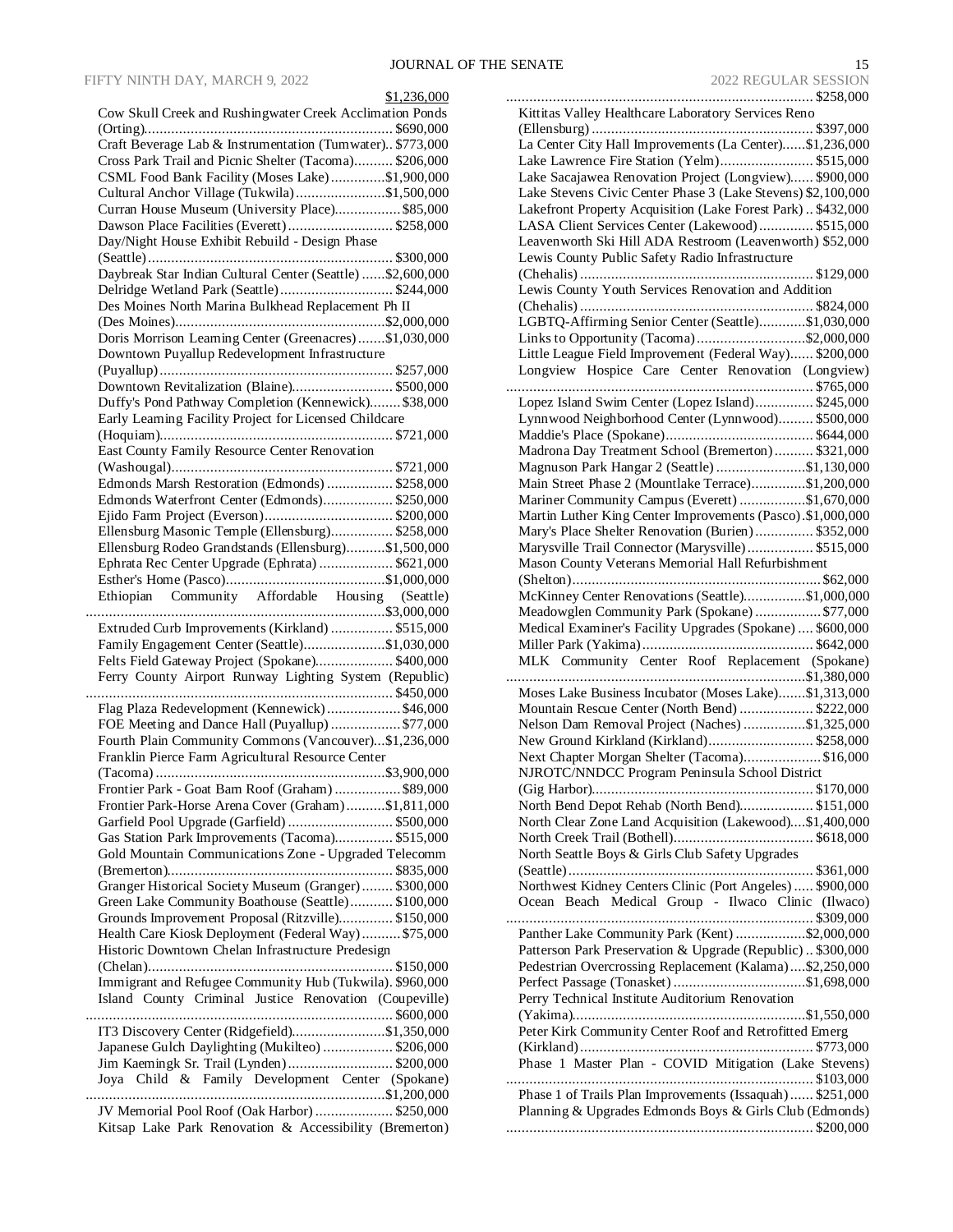| Point Hudson Breakwater (Port Townsend)\$1,000,000                                                       |
|----------------------------------------------------------------------------------------------------------|
| Police Station Renovations - City of Duvall (Duvall) \$107,000                                           |
| Port of Olympia Marine Center (Olympia)  \$250,000                                                       |
| Port of Vancouver Waterfront T1 Building Demo/Deconst                                                    |
|                                                                                                          |
|                                                                                                          |
| Port Townsend Affordable Housing Development                                                             |
|                                                                                                          |
| Proclaim Liberty Affordable Housing (Spokane)  \$2,000,000                                               |
| Project Chairlift: Lifting Up Washington State ((Chair                                                   |
| Pts of Ilwaco/Chinook Nav Infrastructure                                                                 |
|                                                                                                          |
| Public Pavilion for Shoreline Park (Shoreline) \$361,000                                                 |
| Puyallup Recreation Center (Puyallup)\$1,030,000                                                         |
| Puyallup Valley Cultural Heritage Center (Puyallup) \$335,000                                            |
| Rainier View Covered Court (Sumner)  \$245,000                                                           |
| Ramstead Regional Park (Everson)\$1,500,000                                                              |
| Redmond Senior and Community Center (Redmond)                                                            |
|                                                                                                          |
| Redondo Fishing Pier (Des Moines)  \$900,000                                                             |
| Replacement Hospice House (Richland) \$900,000                                                           |
| Resource Center Planning (Pasco) \$250,000                                                               |
| Ridgefield I-5 Pedestrian Screen (Ridgefield) \$335,000                                                  |
| Ridgefield YMCA (Ridgefield) \$258,000                                                                   |
| Ridgetop DNR Trust Land Purchase (Silverdale)\$2,050,000                                                 |
| Ritzville Downtown Improvements (Ritzville) \$105,000                                                    |
| Sargent Oyster House Restoration (Allyn) \$344,000<br>School Based Health Care Clinic (Tacoma) \$750,000 |
| SE 168th St. Bike Lanes/Safe Crossings (Renton) \$500,000                                                |
| Seattle Aquarium Expansion (Seattle)\$2,000,000                                                          |
| Seattle Kraken Multisport Courts (Seattle)  \$103,000                                                    |
| Selah-Moxee Irrigation District (Moxee) \$300,000                                                        |
|                                                                                                          |
|                                                                                                          |
| Seminary Hill Natural and Heritage Trail Project                                                         |
|                                                                                                          |
| Shipley Senior Center (Sequim)  \$463,000                                                                |
| Shoreline Parks Restrooms (Shoreline)  \$412,000                                                         |
| SIHB Thunderbird Treatment Center (Seattle) \$309,000                                                    |
|                                                                                                          |
| Skabob House Cultural Center Art Studio (Skokomish)                                                      |
|                                                                                                          |
| Skagit County Morgue (Mount Vernon) \$139,000                                                            |
| Sky Valley Teen Center (Sultan) \$773,000                                                                |
| <b>Sno-Isle Regional Inter-County Libraries</b>                                                          |
|                                                                                                          |
| Snohomish County Food and Farming Center (Everett)                                                       |
|                                                                                                          |
| Snoqualmie Valley Youth Activity Center (North Bend)                                                     |
|                                                                                                          |
| Soap Lake City Hall Reactivation (Soap Lake) \$157,000                                                   |
| South Bend School Multi-Use Field Upgrades (South Bend)                                                  |
|                                                                                                          |
| South Kitsap Community Events Center (Port Orchard)                                                      |
|                                                                                                          |
| South Kitsap HS Phys Ed Support (Port Orchard) \$15,000                                                  |
| Southwest Washington Grain Project (Chehalis)\$1,750,000                                                 |
| Spokane Public Radio (Spokane)\$1,000,000                                                                |
| Spokane Valley Boys & Girls Club (Spokane Valley)                                                        |
|                                                                                                          |
| Spokane Valley Fairgrounds Exhibition Center                                                             |
|                                                                                                          |
| Sprinker Recreation Center Outdoor Improvements                                                          |

| Steilacoom Tribal Cultural Center (Steilacoom) \$814,000  |  |
|-----------------------------------------------------------|--|
| Stonehenge Memorial Public Restroom Project (Maryhill)    |  |
|                                                           |  |
| Sultan Basin Park Design (Sultan)\$26,000                 |  |
| Sumas Sidewalks and Trails (Sumas) \$75,000               |  |
| Teaching & Commercial Kitchen (Kent) \$515,000            |  |
| The Campaign for Wesley Des Moines (Des Moines)           |  |
|                                                           |  |
| The Eli's Park Project (Seattle) \$900,000                |  |
| The Ethiopian Village (Seattle)  \$515,000                |  |
|                                                           |  |
|                                                           |  |
| The Millworks (Bellingham)\$1,000,000                     |  |
|                                                           |  |
|                                                           |  |
| Therapeutic Play Spaces (Spokane)  \$108,000              |  |
| Tiny ((Homes)) House Villages and Cottages (Seattle)      |  |
|                                                           |  |
|                                                           |  |
| Toppenish Junior Livestock Facility Planning (Toppenish)  |  |
|                                                           |  |
| Trails End Community Meeting Space (Tumwater) \$155,000   |  |
| Treatment Plant Remodel (Duvall)  \$742,000               |  |
|                                                           |  |
| Turning Pointe Youth Advocacy Addition (Shelton)\$82,000  |  |
|                                                           |  |
| United Way of King County Building Restoration            |  |
|                                                           |  |
| University Heights Center Renovation (Seattle) \$595,000  |  |
| Upper Kittitas County Medic One - Station 99 (Cle Elum)   |  |
|                                                           |  |
| Vaughn Library Hall Restoration (Vaughn) \$103,000        |  |
| Wards Lake Park Improvement Project (Lakewood). \$258,000 |  |
| Water Efficiency Improvements (Royal City) \$193,000      |  |
| Wenas Creek Screening, Passage Engineering Design         |  |
|                                                           |  |
| West Biddle Lake Dam Restoration (Vancouver)\$1,881,000   |  |
| Whatcom County Integrated Public Safety Radio System      |  |
|                                                           |  |
| Woodland Scott Hill Park & Sports Complex (Woodland)      |  |
|                                                           |  |
| Yakima County Fire Communications Radio Repeaters         |  |
|                                                           |  |
| Yakima Valley Fair (Grandview) \$235,000                  |  |
| Yelm Senior Center Repairs (Yelm) \$36,000                |  |
| Youth Resource Center (Federal Way) \$82,000              |  |
|                                                           |  |

(b) The funding for the Magnuson Park Historic Hanger 2 (Seattle) project is contingent on the contribution of at least \$6,000,000 for the Magnuson Park Center For Excellence. If the Magnuson Park Center For Excellence has not certified to the department of commerce that the project has secured at least \$6,000,000 in total funding for the capital phase of the project by July 31, 2022, the funds in this subsection (8)(b) shall lapse. The lapse date of July 31, 2022, must be extended to the same extent that the city of Seattle grants an extension, if any, beyond that date for the same project, provided that no further extension may be granted past July 31, 2023. The Magnuson Park Center For Excellence must ensure that the long-term lease with Seattle Parks and Recreation stipulates meaningful public benefits that prioritize low-income, black, indigenous, and people of color youth and families of the Magnuson park and neighborhood and Northeast Seattle. The lease must include provisions to proactively recruit and provide no-cost access to the residents as well as the creation of a scholarship fund dedicated to the residents for the center's events and programming. Additional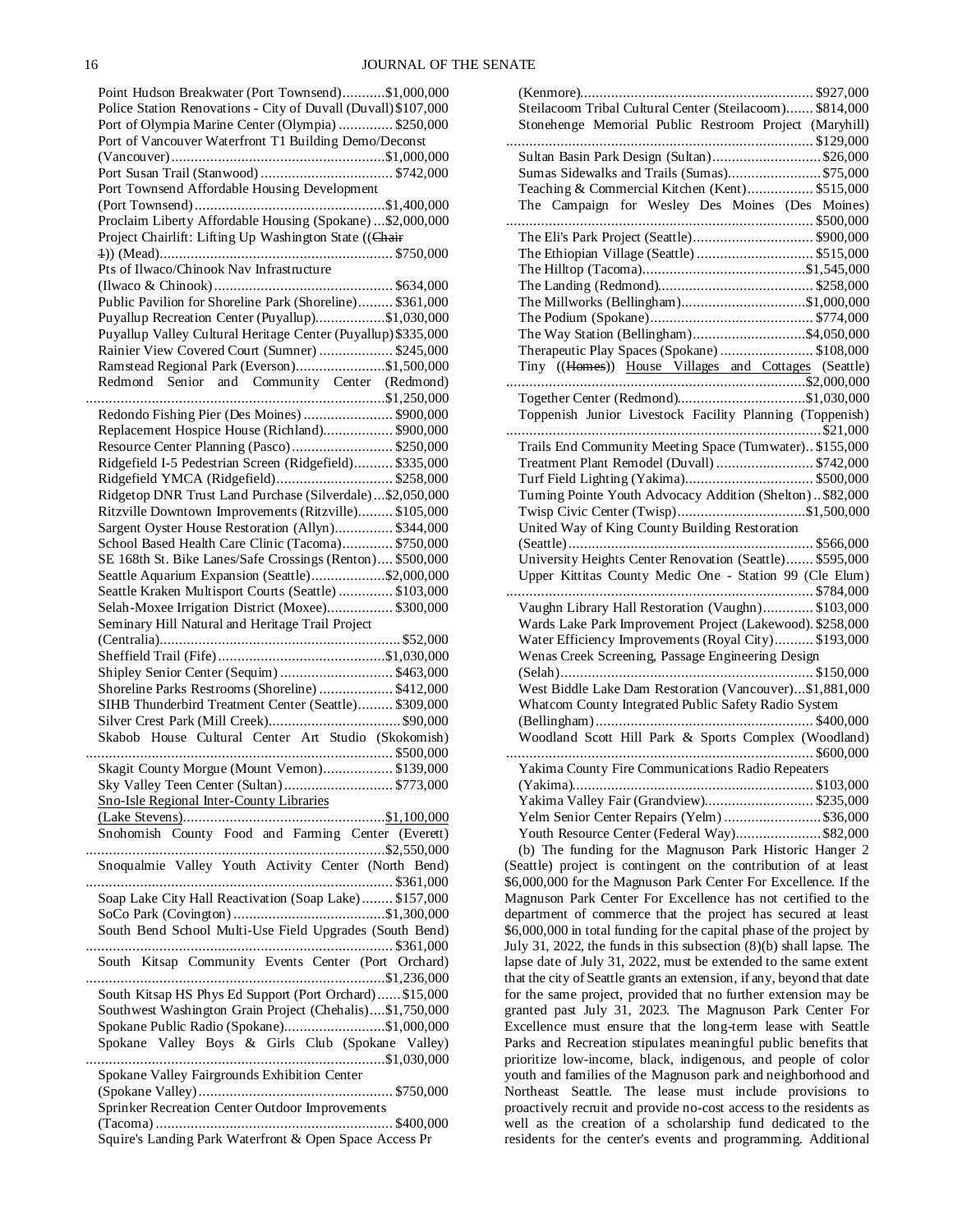public benefits to improve accessibility for Magnuson Park residents must be considered in the lease negotiations.

Appropriation: State Building Construction Account—State ((\$160,910,000))

| \$169,916,000 |
|---------------|
|               |
|               |
|               |
| \$169,916,000 |

NEW SECTION. **Sec. 1023.** A new section is added to 2021 c 332 (uncodified) to read as follows: **FOR THE** 

### **DEPARTMENT OF COMMERCE**

Economic Opportunity Grants Authority (40000246) Appropriation: Rural Washington Loan Account—State................. \$903,000 Prior Biennia (Expenditures)............................................ \$0 Future Biennia (Projected Costs)...................................... \$0 TOTAL................................................................ \$903,000 NEW SECTION. **Sec. 1024.** A new section is added to

2021 c 332 (uncodified) to read as follows: **FOR THE DEPARTMENT OF COMMERCE**

2022 Rapid Capital Housing Acquisition (40000260)

The appropriations in this section are subject to the following conditions and limitations:

(1)(a) \$207,628,000 of the capital community assistance account—state appropriation in this section is provided solely for the department to issue competitive financial assistance to eligible organizations under RCW 43.185A.040 to acquire real property for a rapid conversion into enhanced emergency shelters, permanent supportive housing, transitional housing, permanent housing, youth housing, or shelter for extremely low-income people, as well as individuals, families, unaccompanied youth, and young people experiencing sheltered and unsheltered homelessness. The department shall prioritize housing projects that will rapidly move people experiencing unsheltered homelessness into housing, including, but not limited to, individuals living in unsanctioned encampments, the public rights-of-way, or other public spaces. Amounts provided in this section may also be used for renovation and building update costs associated with establishment of the acquired facilities. The department may only approve funding for projects resulting in increased shelter or housing capacity. Amounts provided in this section may not be used for operating or maintenance costs associated with providing housing, supportive services, or debt service.

(b) \$20,000,000 of the capital community assistance account state appropriation in this section is provided solely for housing projects in rural areas as defined by the department under RCW 43.185.050 and underserved communities with the goal of maximizing the investment and increasing the number of supportive housing units in rural, underserved communities.

(c) \$2,000,000 of the capital community assistance account state appropriation in this section is provided solely for the Woodley Place by Bayside Housing and Services project in Port Hadlock.

(d) \$172,000 of the capital community assistance account state appropriation in this section is provided solely for Building Transitional Tiny Homes for the Homeless project in Seattle.

(e) \$200,000 of the capital community assistance account state appropriation in this section is provided solely for the department to contract and work with a professional real estate broker to identify opportunities for rapid acquisition or conversion of properties.

(f) \$10,000,000 of the capital community assistance account state appropriation in this section is provided solely for unexpected cost increases experienced by projects funded by prior rapid capital appropriations. The department must create a process by which providers that received prior rapid capital awards may request additional funding for unexpected costs of affordable housing projects that are under or ready for construction

(g) When selecting projects, the department shall balance the state's interest in quickly approving and financing projects, the degree to which the project will leverage other funds, the extent to which the project promotes racial equity, and the extent to which the project will promote priorities on a statewide basis, including in rural areas and in geographically diverse parts of the state.

(h) Amounts appropriated under this section may also be used for permanent financing for real estate acquired using other shortterm acquisition sources. To expand availability of permanent housing, financing of acquisition of multifamily housing is a priority.

(i) While emphasizing the rapid deployment of the amounts appropriated under this section to alleviate the immediate crisis of homelessness throughout the state, the department shall use criteria for the issuance of funds that were developed to administer prior rapid capital appropriations, and which must include:

(i) The date upon which the units can be placed in service and occupied by the intended population, or the date any necessary structural modifications would begin and the anticipated date of completion of the project;

(ii) A detailed estimate of the costs associated with the acquisition and any updates or improvements necessary to make the property habitable for its intended use;

(iii) A detailed estimate of the costs associated with placing the beds or units in service; and

(iv) A financial plan demonstrating the ability to maintain and operate the property and support its intended tenants.

(j) If the recipient is found to be out of compliance with provisions of the contract, the recipient shall repay to the state general fund the principal amount of the award plus interest calculated at the rate of interest on state of Washington general obligation bonds issued on the date most close in time to the date of authorization of the award.

(k) The department must provide a progress report on its website by December 30, 2023. The report must include:

(i) The total number of applications and amount of funding requested; and

(ii) A list and description of the projects approved for funding including state funding, total project cost, services anticipated to be provided, housing units, and anticipated completion date.

(l) The funding provided under this section is not subject to the 90-day application periods in RCW 43.185.070 or 43.185A.050.

(m) The department shall prioritize proposals that reach the greatest public benefit, as defined by the department. For purposes of this subsection (1)(m), "greatest public benefit" must include, but is not limited to:

(i) The rapid transition of people living unsheltered or chronically homeless, into housing;

(ii) The greatest number of accommodations or increased shelter capacity that will benefit extremely low-income people, as well as individuals, families, and youth experiencing homelessness;

(iii) Whether the project has local funding commitments and rental assistance;

(iv) The scarcity of the affordable housing or shelter capacity applied for compared to the number of available affordable housing units or shelter capacity in the same geographic location;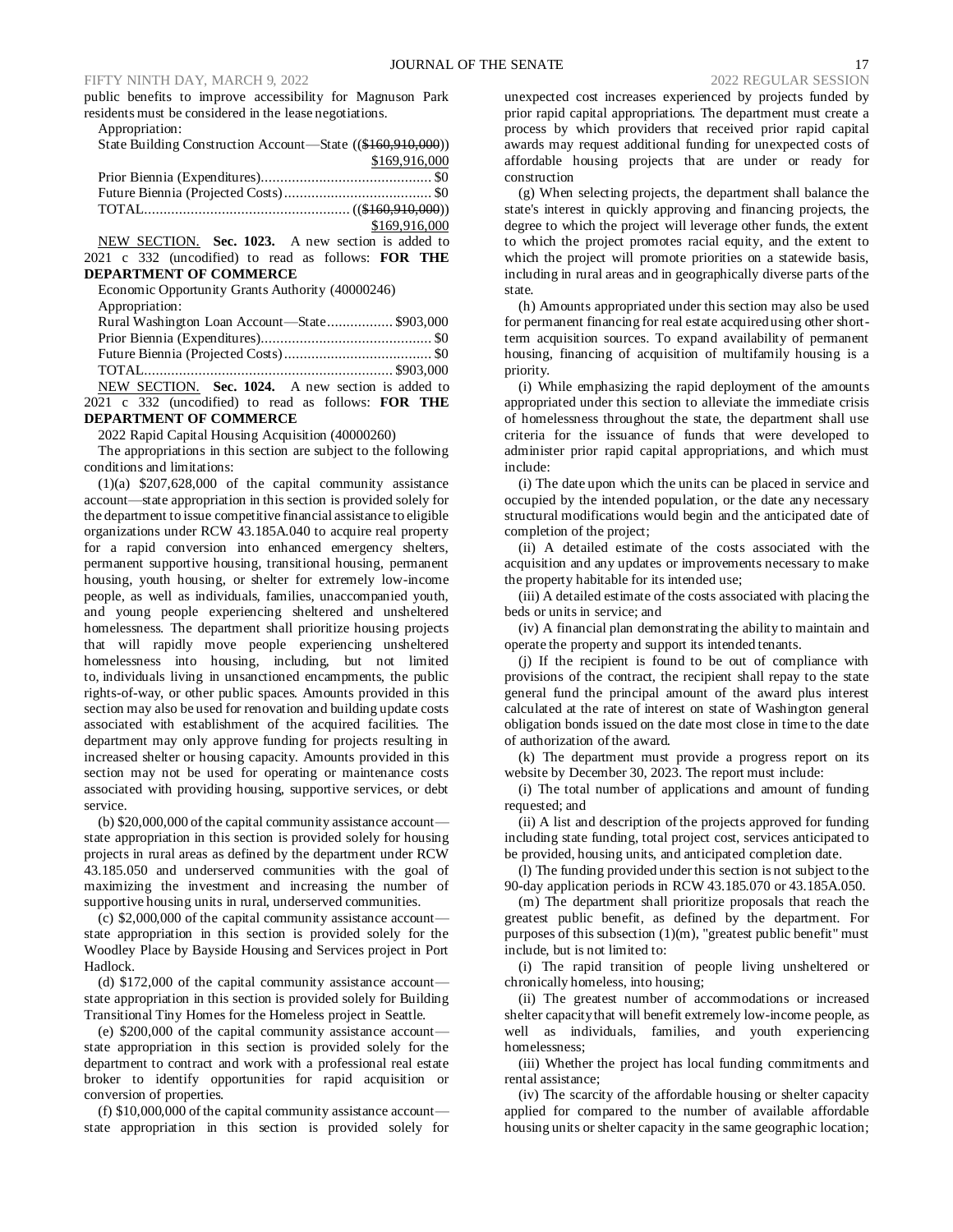and

(v) The program's established funding priorities under RCW 43.185.070(5).

(n) The department must strive to allocate all of the amounts appropriated in this section within the 2021-2023 fiscal biennium in the manner prescribed in this section. However, if upon review of applications the department determines there are not adequate suitable projects in (a) of this subsection, the department may allocate funds to (f) of this subsection or to projects serving other low-income and special needs populations, provided those projects are located in an area with an identified need for the type of housing proposed.

(2) \$60,000,000 of the apple health and homes account—state appropriation in this section is provided solely for the rapid permanent supportive housing program created under chapter . .

., Laws of 2022 (Engrossed Substitute House Bill No. 1866) and the creation of a housing dashboard providing permanent supportive housing need and current capacity data. Of the amounts in this subsection, \$1,500,000 is provided solely for the St. Agnes Haven project in Spokane. If Engrossed Substitute House Bill No. 1866 is not enacted by June 30, 2022, the amount provided in this subsection shall lapse.

Appropriation:

| Capital Community Assistance Account—State. \$240,000,000  |
|------------------------------------------------------------|
| Apple Health and Homes Account-State\$60,000,000           |
|                                                            |
|                                                            |
|                                                            |
|                                                            |
| NEW SECTION. Sec. 1025. A new section is added to          |
| 2021 c 332 (uncodified) to read as follows: <b>FOR THE</b> |
| <b>DEPARTMENT OF COMMERCE</b>                              |

#### 2022 Crisis Stabilization Facilities (92001286)

The appropriation in this section is subject to the following conditions and limitations:

(1)(a) The appropriation in this section is provided solely for the department to issue grants to expand and establish new capacity for 23-hour crisis triage facilities, crisis stabilization facilities with capacity up to 16 beds, and youth residential crisis triage and stabilization facilities, that are not subject to federal funding restrictions that apply to institutions of mental disease. Eligible grantees are limited to nonprofit or for-profit businesses, public entities, and tribes, that are also community hospitals or other community-based behavioral health providers. Facilities of less than 16 beds are permitted, but the department shall consider, as a factor in awards, the economies of scale created by facilities with higher numbers of beds and the operational costs and funding sources available to the applicant.

(b) The department shall work with the department of health, health care authority, and other relevant agencies to ensure that there is equitable distribution of these projects across the state, relative to need, and shall work affirmatively with all behavioral health administrative services organizations regions, with the goal that all areas of the state are adequately served.

(c) The department shall ascertain the areas of Washington state with the most acute behavioral health crisis needs using emergency department data and other data available including existing and forthcoming committed capacity and shall ensure that these areas receive grants to help facilitate placement and construction of facilities in an expeditious manner.

(2) Amounts provided in this section may be used for construction and equipment costs associated with establishment of the facilities. The department may approve funding for the acquisition of a facility if the project will result in increased crisis triage and stabilization capacity. Amounts provided in this section may not be used for operating costs associated with the treatment of patients using these services.

(3) \$12,000,000 of the appropriation in this section is provided solely for the department to issue grants for at least two residential crisis triage and stabilization facilities for youth. These facilities must increase behavioral health services and capacity for children and minor youth including, but not limited to, services for substance use disorder treatment, sexual assault and traumatic stress, anxiety, depression, suicidality, and interventions for children exhibiting aggressive or depressive behaviors.

 $(4)(a)$  \$10,000,000 of the appropriation in this section is provided solely for the King County Crisis Walk-In/Stabilization; and

(b) \$12,000,000 of the appropriation in this section is provided solely for the Lynnwood Community Recovery Center.

(5) The department must provide a progress report to the fiscal committees of the legislature by March 1, 2023. The report must include:

(a) The total number of applications and amount of funding requested; and

(b) A list and description of the projects approved for funding including state funding, total project cost, services anticipated to be provided, bed capacity, and anticipated completion date.

Appropriation:

| Capital Community Assistance Account—State\$72,000,000     |  |
|------------------------------------------------------------|--|
|                                                            |  |
|                                                            |  |
|                                                            |  |
| NEW SECTION. Sec. 1026. A new section is added to          |  |
| 2021 c 332 (uncodified) to read as follows: <b>FOR THE</b> |  |
| <b>DEPARTMENT OF COMMERCE</b>                              |  |

2023 Local and Community Projects (40000266)

The appropriation in this section is subject to the following conditions and limitations:

(1) The department may not expend the appropriation provided in this section unless and until the nonstate share of project costs have been either expended or firmly committed, or both, in an amount sufficient to complete the project or a distinct phase of the project that is useable to the public for the purpose intended by the legislature. This requirement does not apply to projects where a share of the appropriation is for design costs only.

(2) Prior to receiving funds, project recipients must demonstrate that the project site is under control for a minimum of 10 years, either through ownership or a long-term lease. This requirement does not apply to appropriations for preconstruction activities or appropriations in which the sole purpose is to purchase real property that does not include a construction or renovation component.

(3) Projects funded in this section may be required to comply with Washington's high-performance building standards as required by chapter 39.35D RCW.

(4) Project funds are available on a reimbursement basis only and may not be advanced under any circumstances.

(5) In contracts for grants authorized under this section, the department must include provisions that require that capital improvements be held by the grantee for a specified period of time appropriate to the amount of the grant and that facilities be used for the express purpose of the grant. If the grantee is found to be out of compliance with provisions of the contract, the grantee shall repay to the state general fund the principal amount of the grant plus interest calculated at the rate of interest on state of Washington general obligation bonds issued most closely to the date of authorization of the grant.

(6) Projects funded in this section, including those that are owned and operated by nonprofit organizations, are generally required to pay state prevailing wages.

(7) The department must comply with the requirements set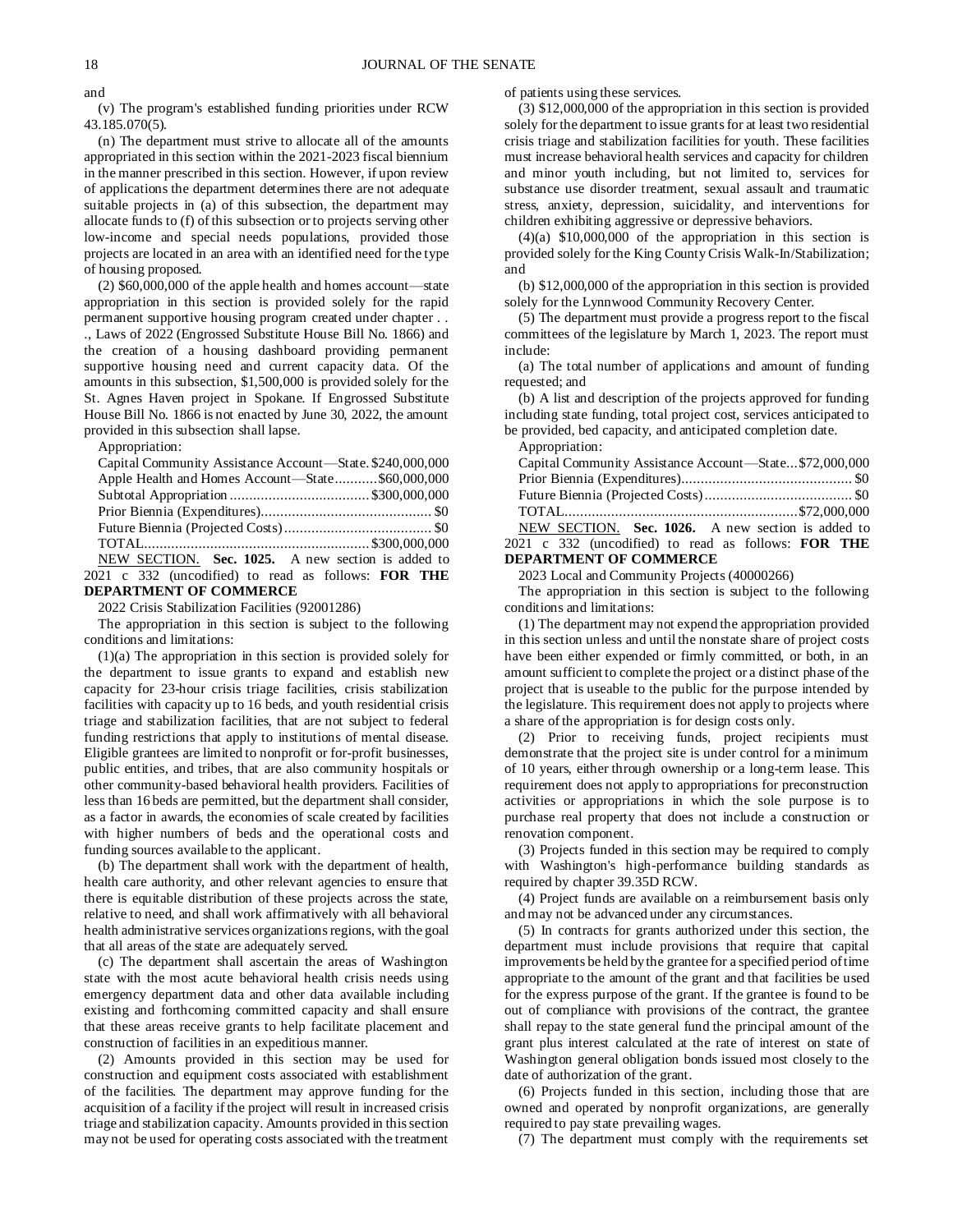## FIFTY NINTH DAY, MARCH 9, 2022

forth in executive order 21-02 and must consult with the department of archaeology and historic preservation and affected tribes on the potential effects of these projects on cultural resources and historic properties. Consultation with the department of archaeology and historic preservation and affected tribes must be initiated before project funds are made available.

(8) The appropriation is provided solely for the following list of projects:

| 57th Avenue Sewer Project (University Place) \$100,000<br>Accessibility and Upgrades for WHO (Vancouver) \$283,000<br>Allyn Community Center (Allyn) \$300,000<br>Anacortes Family Center (Anacortes)  \$50,000<br>Ballard Boys & Girls Club Teen Ctr Remodel |
|---------------------------------------------------------------------------------------------------------------------------------------------------------------------------------------------------------------------------------------------------------------|
| Black Diamond Community Skatepark (Black Diamond)<br>Boys & Girls Club Fire Safety Upgrade (Federal Way)                                                                                                                                                      |
| Bremerton Library Building - HVAC (Bremerton) \$412,000                                                                                                                                                                                                       |
| Burton Water Company Cooperative Conversion (Vashon)                                                                                                                                                                                                          |
| Camp Korey Internet & Telemedicine (Mount Vernon)                                                                                                                                                                                                             |
| Children's Therapy Center (Tacoma)  \$250,000                                                                                                                                                                                                                 |
| CHOB Electrical Upgrade to Emergency Shelter (Longview)                                                                                                                                                                                                       |
| City Hall Preservation Phase II (Enumclaw) \$289,000                                                                                                                                                                                                          |
| City of Tenino Playground (Tenino) \$515,000                                                                                                                                                                                                                  |
|                                                                                                                                                                                                                                                               |
| Civil Air Patrol Hangar (Ephrata)\$1,200,000                                                                                                                                                                                                                  |
| Columbia Basin Dive Rescue's New Boat (Richland) \$270,000                                                                                                                                                                                                    |
| Communication Devices for Football Officials (Olympia)                                                                                                                                                                                                        |
|                                                                                                                                                                                                                                                               |
| Community Boating Center for All - Magnuson Park                                                                                                                                                                                                              |
|                                                                                                                                                                                                                                                               |
|                                                                                                                                                                                                                                                               |
|                                                                                                                                                                                                                                                               |
| Darrington Wood Innovation Center (Darrington)\$1,700,000                                                                                                                                                                                                     |
| Edmonds Boys & Girls Club Feasibility Study (Edmonds)                                                                                                                                                                                                         |
|                                                                                                                                                                                                                                                               |
| Electrical & Safety Upgrades at N Seattle Boys &                                                                                                                                                                                                              |
|                                                                                                                                                                                                                                                               |
|                                                                                                                                                                                                                                                               |
| Elks 1450 Roof Replacement (Puyallup) \$381,000                                                                                                                                                                                                               |
| Felts Field Gateway Project (Spokane) \$200,000                                                                                                                                                                                                               |
| Ferndale Civic and Community Campus (Ferndale)                                                                                                                                                                                                                |
|                                                                                                                                                                                                                                                               |
|                                                                                                                                                                                                                                                               |
| Fircrest Campus Master Plan (Shoreline)  \$300,000                                                                                                                                                                                                            |
| First Street Downtown Revitalization (Cle Elum) \$465,000                                                                                                                                                                                                     |
| Flooring Replacement Kirkland Boys & Girls Club                                                                                                                                                                                                               |
|                                                                                                                                                                                                                                                               |
| Foss Waterway Seaport Public Restrooms (Tacoma) \$258,000<br>Frontier Park Goat Barns (Graham)\$70,000                                                                                                                                                        |
| GenPride LGBTQ+ Senior Community Center (Seattle)                                                                                                                                                                                                             |
|                                                                                                                                                                                                                                                               |
| GH Senior Center Office/Education Container (Gig Harbor)                                                                                                                                                                                                      |
| Goldsborough Switching Station (Shelton) \$103,000                                                                                                                                                                                                            |
| Granger Historical Society New Museum Project (Granger)                                                                                                                                                                                                       |
|                                                                                                                                                                                                                                                               |
| Harlequin Productions Theater Renovation (Olympia)                                                                                                                                                                                                            |
|                                                                                                                                                                                                                                                               |

| SENATE<br>19                                                  |
|---------------------------------------------------------------|
| <b>2022 REGULAR SESSION</b>                                   |
| Harper Estuary Restoration and Bridge Construction            |
|                                                               |
| Historic Neptune Theatre HVAC Upgrade (Seattle). \$100,000    |
| Historic Newcastle Cemetery (Newcastle) \$75,000              |
| Historic Paramount Theatre HVAC Upgrade (Seattle)             |
|                                                               |
|                                                               |
| Howard Bowen Memorial Events Complex (Sumas) \$319,000        |
| HVAC Upgrade with New System and Heat Pumps (Shelton)         |
|                                                               |
| Illahee Preserve 'Homestead, Ph 1' Acquisition                |
|                                                               |
| Imagine Children's Museum (Everett)\$250,000                  |
| Interfaith Family Shelter (Everett)\$800,000                  |
| Island County Jail Intake Body Sensor (Coupeville). \$200,000 |
| Jim Kaemingk Sr. Trail Missing Link (Lynden) \$300,000        |
| Kitsap Humane Society (Silverdale)  \$258,000                 |
| Kiwanis Park Playground Accessibility Upgrades                |
|                                                               |
| Klickitat County Animal Shelter (Goldendale) \$670,000        |
| La Conner Regional Library (La Conner) \$640,000              |
| Lake Boren Park Fishing Dock and Viewing Platform             |
|                                                               |
| Lake Wilderness Lodge Emergency Generator (Maple Valley)      |
|                                                               |
|                                                               |

| Historic Paramount Theatre HVAC Upgrade (Seattle)                                                                       |  |  |
|-------------------------------------------------------------------------------------------------------------------------|--|--|
|                                                                                                                         |  |  |
| Howard Bowen Memorial Events Complex (Sumas) \$319,000                                                                  |  |  |
| HVAC Upgrade with New System and Heat Pumps (Shelton)                                                                   |  |  |
|                                                                                                                         |  |  |
| Illahee Preserve 'Homestead, Ph 1' Acquisition                                                                          |  |  |
|                                                                                                                         |  |  |
| Imagine Children's Museum (Everett) \$250,000                                                                           |  |  |
| Interfaith Family Shelter (Everett) \$800,000                                                                           |  |  |
| Island County Jail Intake Body Sensor (Coupeville). \$200,000<br>Jim Kaemingk Sr. Trail Missing Link (Lynden) \$300,000 |  |  |
| Kitsap Humane Society (Silverdale)  \$258,000                                                                           |  |  |
| Kiwanis Park Playground Accessibility Upgrades                                                                          |  |  |
|                                                                                                                         |  |  |
| Klickitat County Animal Shelter (Goldendale) \$670,000                                                                  |  |  |
| La Conner Regional Library (La Conner) \$640,000                                                                        |  |  |
| Lake Boren Park Fishing Dock and Viewing Platform                                                                       |  |  |
|                                                                                                                         |  |  |
| Lake Wilderness Lodge Emergency Generator (Maple Valley)                                                                |  |  |
|                                                                                                                         |  |  |
| Lewis County Regional Tennis and Wrestling Facility                                                                     |  |  |
|                                                                                                                         |  |  |
| Library Commons Project (Mount Vernon)\$4,000,000                                                                       |  |  |
| Logistics Facility (Vancouver)\$160,000                                                                                 |  |  |
| Longview Senior Center Roof and Energy Upgrades                                                                         |  |  |
|                                                                                                                         |  |  |
| Luther Burbank Pk Waterfront Activity Center                                                                            |  |  |
|                                                                                                                         |  |  |
| Marina View Building Renovation (Olympia)  \$103,000                                                                    |  |  |
| Marymount/Spana-Park Senior Center Roof (Spanaway)                                                                      |  |  |
| Mason Co Housing Authority Roof & Electrical (Shelton)                                                                  |  |  |
|                                                                                                                         |  |  |
| McKinney Center Minor Works (Seattle) \$560,000                                                                         |  |  |
| Mill Creek Library Project (Mill Creek) \$200,000                                                                       |  |  |
| Mill Creek Parks Master Plan (Mill Creek) \$206,000                                                                     |  |  |
| Mount Spokane Lodge Renovations (Mead) \$397,000                                                                        |  |  |
| Mukai's Fruit Barreling Plant (Vashon, WA) \$50,000                                                                     |  |  |
|                                                                                                                         |  |  |
| New Beginnings Homes (Puyallup) \$201,000                                                                               |  |  |
| Newman Lake Milfoil Wash Station (Newman Lake)                                                                          |  |  |
|                                                                                                                         |  |  |
| Non Destructive Weld Testing (Sunnyside) \$30,000                                                                       |  |  |
| Nooksack River Integrated Floodplain Mitigation                                                                         |  |  |
|                                                                                                                         |  |  |
| North Trailhead Restroom & Covered Structure                                                                            |  |  |
|                                                                                                                         |  |  |
| Northwest Kidney Centers - Port Angeles Clinic (Port                                                                    |  |  |
|                                                                                                                         |  |  |
| ODMF Multicultural Village (Kent)  \$450,000                                                                            |  |  |
| Old Fort Lake Subarea (DuPont) \$400,000                                                                                |  |  |
| Pacific Co. Fair Three M Project (Raymond) \$412,000                                                                    |  |  |
| Pattison Property Redevelopment (Federal Way)\$1,250,000                                                                |  |  |
| Pedestrian Boardwalk May Creek Trail (Renton) \$258,000                                                                 |  |  |
| Peshastin Cross Over Siphon Pipe (Peshastin)  \$309,000                                                                 |  |  |
| Pilchuck Glass School Ventilation (Stanwood) \$103,000                                                                  |  |  |
| Pipe Lake Water Quality Improvement Project (Covington)                                                                 |  |  |
|                                                                                                                         |  |  |
| Planning Land Acquisition for Veteran Rites (Tacoma)                                                                    |  |  |
|                                                                                                                         |  |  |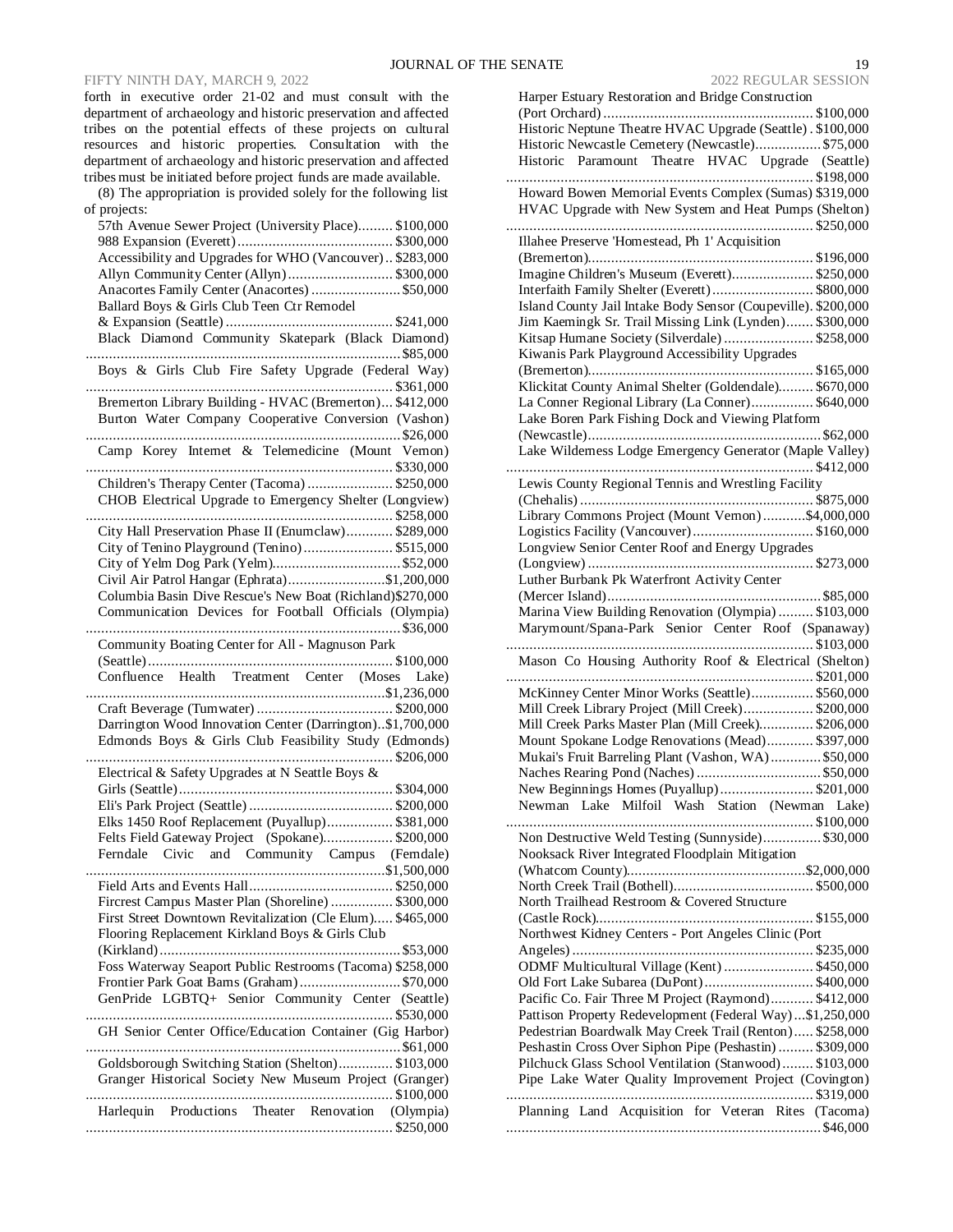Port Gamble Forest Restoration (Port Gamble)........ \$300,000 Port Marine Transportation Infrastructure (Friday Harbor) ............................................................................... \$258,000 Port of Mattawa Event Center (Mattawa) ................ \$125,000 Public Electric Vehicle Infrastructure (Lacey) ......... \$103,000 Pump Station Modernization: Design and Permitting (Mount Vernon) ............................................................... \$100,000 Rejuvenation Community Day Center & Shower/Laundry (Bremerton).......................................................... \$250,000 Ridgefield Splashpad (Ridgefield).......................... \$258,000 Rimrock Grange Renovation (Washtucna)............... \$105,000 Rister Stadium Elevator Lift (Kelso)......................... \$33,000 Roslyn Downtown Association Gazebo (Roslyn)..... \$171,000 Rotary Morrow Community Park (Poulsbo) .............. \$50,000 Salmon Reintroduction in the Upper Columbia (Spokane) ............................................................................... \$375,000 Seattle Aquarium Ocean Pavilion (Seattle).............. \$500,000 Secure Parking for Shelton Police (Shelton) ............ \$206,000 Seismic Upgrade and Roof Replacement (Vancouver) ............................................................................... \$309,000 Senior Resources Svc HUB Feasibility Study (Freeland) ............................................................................... \$273,000 Serving the Community Through Capital Improvements (Walla Walla)....................................................... \$336,000 Skokomish Water Line Extension (Skokomish)......... \$50,000 Smokey Point Park (Arlington) .............................. \$278,000 Snohomish Teen Center Addition (Snohomish) ....... \$515,000 South Area Commercial Sewer Infrastructure Ext. (Airway Heights)............................................................... \$300,000 South Sound Innovation and Education Center (Federal Way)....................................................... \$300,000 South Whidbey Aquatic Wellness Center (Langley). \$400,000 Starbuck Rodeo Arena Remodel (Dayton)................. \$98,000 Steilacoom Electrical Charging Station Project (Steilacoom)........................................................... \$50,000 Sultan-Monroe Commercial Kitchen (Monroe)........ \$134,000 The Tacoma Recovery Cafe Site Acquisition (Tacoma) ............................................................................... \$500,000 Titlow Park Bridge Replacement (Tacoma)............. \$350,000 Toppenish Hospital (Toppenish)...........................\$2,000,000 Town Center to Burke-Gilman Trail Connector (Lake Forest Park).......................................................... \$103,000 Town of Naches Mobile Stage (Naches).................. \$250,000 Transitions (Spokane)............................................ \$103,000 Tubman Health Clinic (Seattle)............................\$4,500,000 Tukwila Teen Center and Senior Intergenerational Center (Tukwila)................................................... \$258,000 Urban League of Metropolitan Seattle Building (Seattle) ............................................................................... \$500,000 Vandercook Park Restroom (Longview).................. \$309,000 Veteran Housing at Stratford Apartments (Longview) ............................................................................... \$206,000 VOA Veteran Transitional Housing Energy Efficiency (Spokane)............................................................. \$195,000 Wa Na Wari Capital Improvements (Seattle)........... \$258,000 WA Soldiers Home Cemetery Road Pavement Project (Orting)................................................................ \$180,000 Weld Collaborative Reintegration Resource (Seattle)\$775,000 Wenatchee City Pool Repairs (Wenatchee).............. \$550,000 Wenatchee Valley YMCA (Wenatchee).................. \$515,000 West Plains Childcare Center (Airway Heights)....... \$191,000 Westport Marina Gear Yard (Westport) .................. \$412,000 WGC - Accessibility and Education Support (Waitsburg) ................................................................................. \$42,000 Whelan Community Building (Pullman) ................. \$153,000 White Center Food Bank Grow2Give Relocation (Seattle)

| Wilkeson Water Treatment System (Wilkeson) \$300,000       |
|------------------------------------------------------------|
| Willows Road Pedestrian Safety Connection (Kirkland)       |
|                                                            |
| Woodland Community Library Building Project (Woodland)     |
|                                                            |
| Yakima Canyon Interpretive Center (Ellensburg) \$150,000   |
| Yakima Greenway Master Plan (Yakima)\$67,000               |
| Yakima YMCA Park Development (Yakima)\$232,000             |
| Youth Achievement Center (Seattle) \$500,000               |
|                                                            |
|                                                            |
| Appropriation:                                             |
| State Building Construction Account-State  \$53,318,000    |
|                                                            |
|                                                            |
|                                                            |
| NEW SECTION. Sec. 1027. A new section is added to          |
| 2021 c 332 (uncodified) to read as follows: <b>FOR THE</b> |
| <b>DEPARTMENT OF COMMERCE</b>                              |

Ports Infrastructure (40000278)

The appropriation in this section is subject to the following conditions and limitations:

(1) The department may not expend the appropriation in this section unless and until the nonstate share of project costs have been either expended or firmly committed, or both, in an amount sufficient to complete the project or a distinct phase of the project that is useable to the public for the purpose intended by the legislature. This requirement does not apply to projects where a share of the appropriation is for design costs only.

(2) Prior to receiving funds, project recipients must demonstrate that the project site is under control for a minimum of 10 years, either through ownership or a long-term lease. This requirement does not apply to appropriations for preconstruction activities or appropriations in which the sole purpose is to purchase real property that does not include a construction or renovation component.

(3) Projects funded in this section may be required to comply with Washington's high-performance building standards as required by chapter 39.35D RCW.

(4) Project funds are available on a reimbursement basis only, and may not be advanced under any circumstances.

(5) In contracts for grants authorized under this section, the department must include provisions that require that capital improvements be held by the grantee for a specified period of time appropriate to the amount of the grant and that facilities be used for the express purpose of the grant. If the grantee is found to be out of compliance with provisions of the contract, the grantee shall repay to the state general fund the principal amount of the grant plus interest calculated at the rate of interest on state of Washington general obligation bonds issued most closely to the date of authorization of the grant.

(6) Projects funded in this section, including those that are owned and operated by nonprofit organizations, are generally required to pay state prevailing wages.

(7) The department must comply with the requirements set forth in Executive Order 21-02 and must consult with the department of archaeology and historic preservation and affected tribes on the potential effects of these projects on cultural resources and historic properties. Consultation with the department of archaeology and historic preservation and affected tribes must be initiated before project funds are made available.

(8) The appropriation in this section is provided solely for the following list of projects:

Dredge River Access (Port of Clarkston)...............\$1,550,000 Off Dock Container Yard (Port of Tacoma)...........\$2,000,000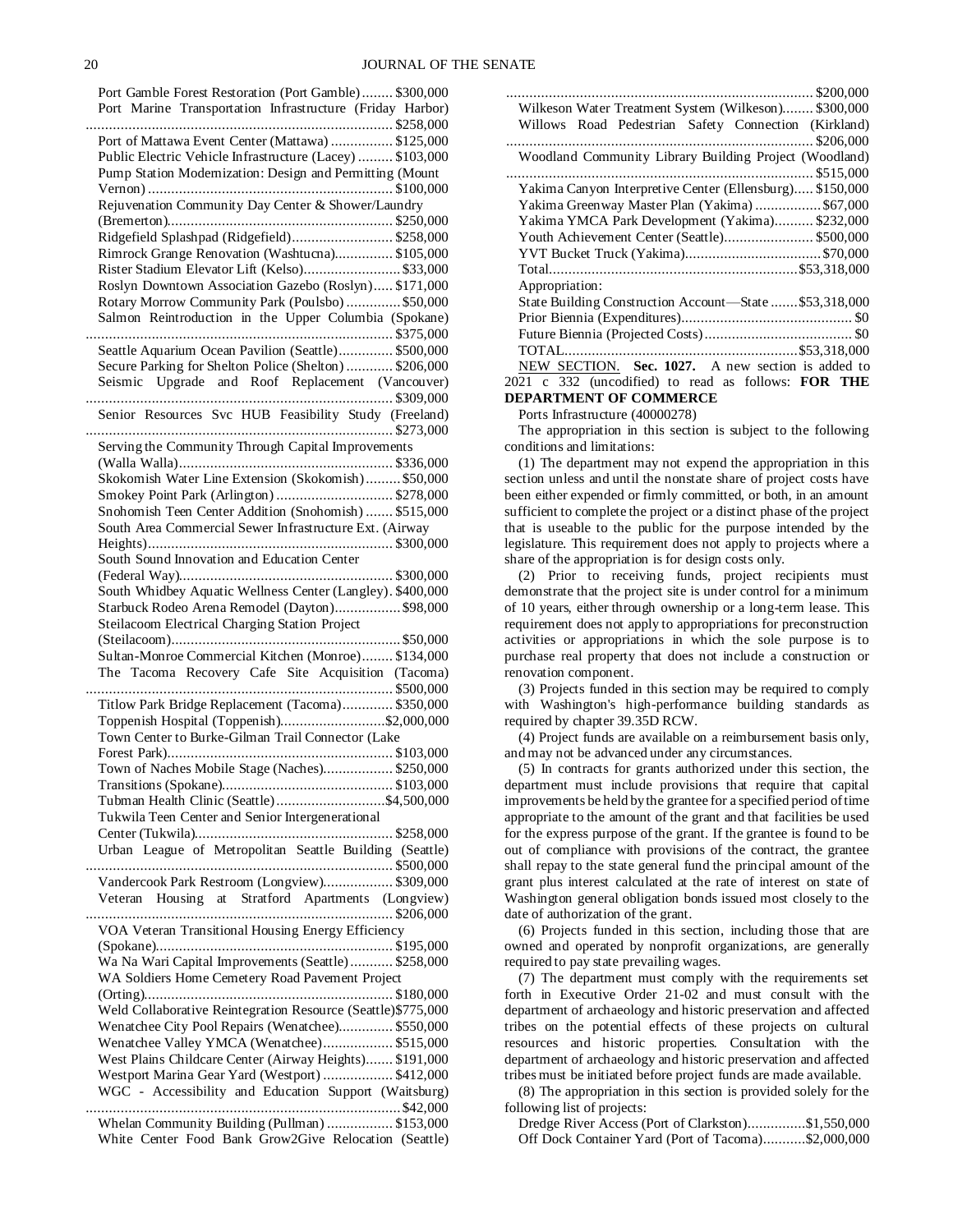### FIFTY NINTH DAY, MARCH 9, 2022 2022 REGULAR SESSION

| Pier 66 Shore Power (Port of Seattle)\$2,000,000                                 |  |
|----------------------------------------------------------------------------------|--|
| Point Hudson Breakwater Project (Port Townsend) \$1,500,000                      |  |
| SE 41st Street Project (Port of Camas-Washougal).\$2,400,000                     |  |
| Terminal 1 Dock Design and Permitting (Port of                                   |  |
|                                                                                  |  |
| Terminal and Warehouse Upgrades (Port of Everett)                                |  |
|                                                                                  |  |
| Trades District (Chelan-Douglas Regional Port)\$3,000,000                        |  |
| Appropriation:                                                                   |  |
| State Building Construction Account—State \$16,046,000                           |  |
|                                                                                  |  |
|                                                                                  |  |
|                                                                                  |  |
| Sec. 1028. $2021 \text{ c } 332 \text{ s } 1045$ (uncodified) is amended to read |  |
| as follows:                                                                      |  |
|                                                                                  |  |

#### **FOR THE DEPARTMENT OF COMMERCE**

Clean Energy and Energy Freedom Program (91000582)

The reappropriation in this section is subject to the following conditions and limitations: The reappropriation is subject to the provisions of section 1074, chapter 19, Laws of 2013 2nd sp. sess. Reappropriation:

| State Building Construction Account—State ((\$625,000))        |              |
|----------------------------------------------------------------|--------------|
|                                                                | \$750,000    |
|                                                                |              |
|                                                                | \$35,244,000 |
|                                                                |              |
|                                                                |              |
| Sec. 1029. $2021 c 332 s 1048$ (uncodified) is amended to read |              |
| as follows:                                                    |              |

#### **FOR THE DEPARTMENT OF COMMERCE**

Library Capital Improvement Program (91001239)

The reappropriation in this section is subject to the following conditions and limitations: The reappropriation is subject to the provisions of section 1053, chapter 413, Laws of 2019.

| Reappropriation:                                           |             |
|------------------------------------------------------------|-------------|
| State Building Construction Account—State  ((\$6,000,000)) |             |
|                                                            | \$6,279,000 |
|                                                            |             |

Future Biennia (Projected Costs)...................................... \$0 TOTAL............................................................\$12,838,000 **Sec. 1030.** 2021 c 332 s 1053 (uncodified) is amended to read as follows:

\$6,559,000

#### **FOR THE DEPARTMENT OF COMMERCE**

Local & Community Projects 2016 (92000369)

The reappropriation in this section is subject to the following conditions and limitations:

(1) The reappropriation is subject to the provisions of section 6009, chapter 413, Laws of 2019, except that subsection (2) of this section supersedes the requirements of subsection (7) in section 6009, chapter 413, Laws of 2019.

(2) \$2,209,000 of the appropriation in this section is provided solely for the Fairchild air force base protection and community empowerment project, including the purchase of 20 acres of land by Spokane county or the city of Airway Heights for development of affordable housing, the purchase of mobile home parks or mobile homes by Spokane county or the city of Airway Heights in order to reduce the use of the accident potential zone for residential purposes, and \$70,000 for a pilot project. The pilot project shall include payment of moving costs and down payment or closing costs of up to \$7,000 for 10 individuals or families living in mobile homes located in the accidental potential zone whose mobile homes are purchased and who relocate to affordable housing constructed on the 20 acres of land purchased by Spokane county or the city of Airway Heights through the

appropriation in this subsection. There shall be no limitations on the sequence of the purchase of mobile home parks or mobile homes. If Spokane county or the city of Airway Heights subsequently rezones, develops, and leases the mobile home park property for commercial or industrial uses contrary to the allowed uses in the accident potential zone, Spokane county or the city of Airway Heights must repay to the state the amount spent on the purchase of mobile home parks in its entirety within 10 years. Mobile home parks purchased under the provisions of this subsection may be sold by Spokane county or the city of Airway Heights, provided that the uses of the mobile home park property are not contrary to the allowed uses in the accident potential zone. Any moneys from this sale must be used to purchase other mobile home parks or mobile homes in the Fairchild air force base protection and community empowerment project. The 20 acres of land purchased under this subsection for development as affordable housing may be sold, in whole or in part, by the recipient, provided the property sold is used for affordable housing as required in the Fairchild air force base protection and community empowerment project. Recipients of funds provided under this subsection are not required to demonstrate that the project site is under their control for a minimum of 10 years but they must demonstrate that the project site is under their control through ownership or long-term lease. Projects funded under this subsection are not required to meet the provisions of RCW 43.63A.125(6) and section 6009(5), chapter 298, Laws of 2019.

Reappropriation:

|             | State Building Construction Account-State \$11,000,000         |  |
|-------------|----------------------------------------------------------------|--|
|             | Prior Biennia (Expenditures)\$117,919,000                      |  |
|             |                                                                |  |
|             |                                                                |  |
|             | Sec. 1031. $2021 c 332 s 1082$ (uncodified) is amended to read |  |
| as follows: |                                                                |  |

#### **FOR THE DEPARTMENT OF COMMERCE**

Substance Use Disorder Recovery Housing (91001675)

The appropriation in this section is subject to the following conditions and limitations:

(1) The appropriation in this section is provided solely for an agreement with Catholic Community Services/Catholic Housing Services to fund a master planning process for the development of a family-centered drug treatment and housing program in western Washington that supports families staying together while they recover from addiction and rebuild their lives. Housing developers, service providers, and other stakeholders must be included in this master planning process.

(2) The master planning process under this section must model the project to be developed after Rising Strong in Spokane and must include units for families that are experiencing substance use disorder and that are involved in the child welfare system. The site must include living quarters for families, space for services, play areas for children, and space for child care. The program services located at the site must include, but are not limited to, case management, counseling, substance use disorder treatment, and parenting skills classes. The site must be located in King County, or located near King county, to provide services to families in the western area of the state.

(3) Phase two of the planning process must: Further define the community needs; work with the department, the health care authority, and the department of children, youth, and families in identifying a sponsoring agency or organization and service partners; make preferred site recommendations; determine the project budget and establish the model and sources for funding the program located in the facility, including the conditions for sustainable funding; and include additional components identified by Catholic Community Services/Catholic Housing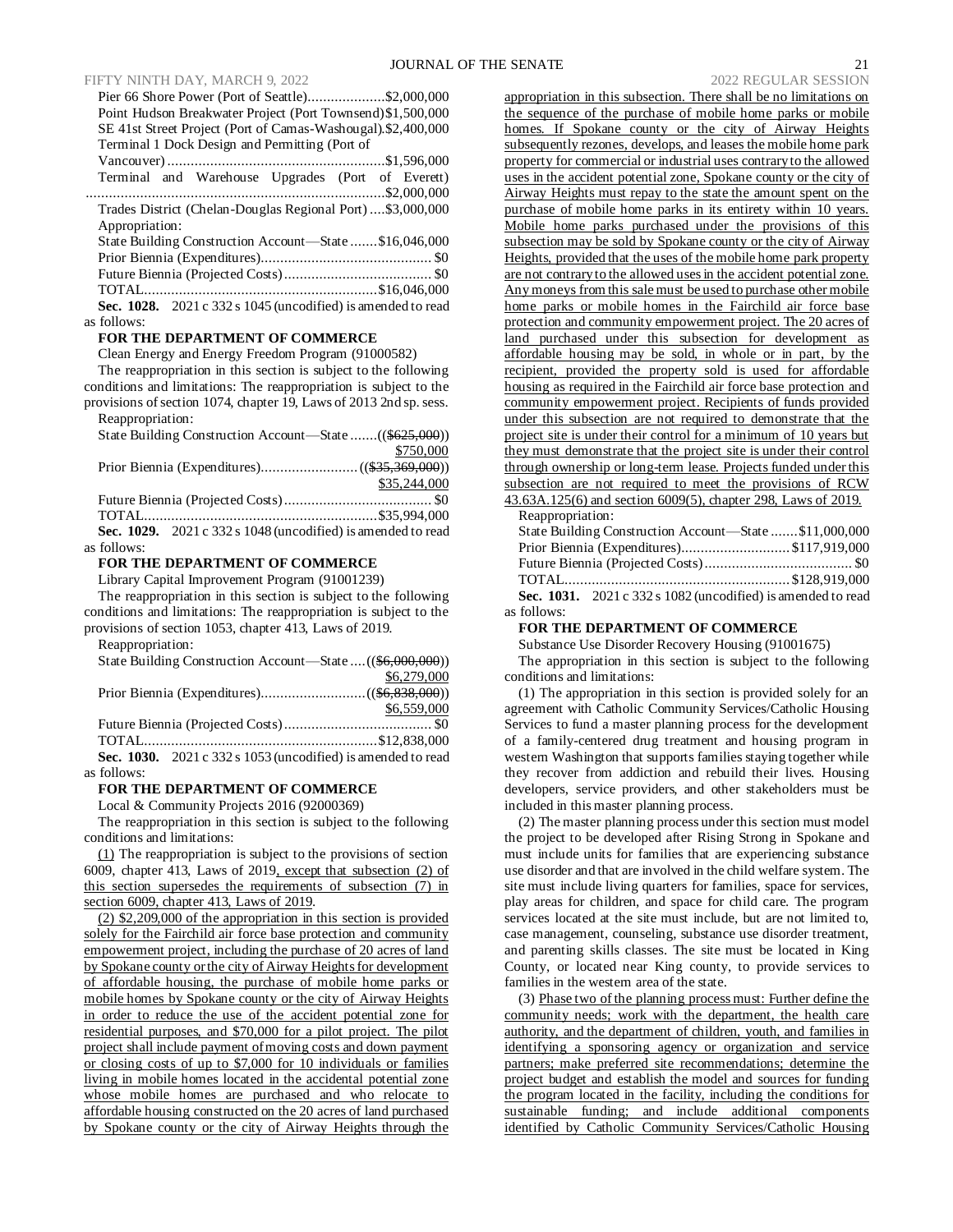Services or its consultants needed to prepare for a 2023-2025 biennium capital budget request.

(4) The master plan developed under this section must be submitted to the appropriate committees of the legislature by December 31, ((2021)) 2022.

Appropriation:

State Taxable Building Construction Account—

| <b>Sec. 1032.</b> 2021 c 332 s 1074 (uncodified) is amended to read |  |
|---------------------------------------------------------------------|--|

as follows:

#### **FOR THE DEPARTMENT OF COMMERCE**

Grants for Affordable Housing Development Connections (91001685)

The appropriations in this section  $((\text{is}))$  are subject to the following conditions and limitations:

(1) The appropriations in this section  $((\mathbf{is}))$  are provided solely for grants to local governments and public utility districts for system development charges and utility improvements for new affordable housing projects that serve and benefit low-income households. Where applicable, the extension must be consistent with the approved comprehensive plans under the growth management act and must be within the established boundaries of the urban growth area.

(2) \$7,600,000 of the state building construction account state appropriation, \$4,500,000 of the capital community assistance account—state appropriation, and \$16,300,000 of the coronavirus state fiscal recovery fund—federal appropriation in this section are provided solely for grants to local governments or public utilities located within a jurisdiction that imposed a sales and use tax under RCW  $82.14.530(1)(a)(ii)$ , 82.14.530(1)(b)(i)(B), 82.14.540, or 84.52.105.

(3) \$10,700,000 of the coronavirus state fiscal recovery fund federal appropriation and \$4,500,000 of the capital community assistance account—state appropriation in this section  $((\mathbf{is}))$  are provided solely for grants to local governments or public utilities located within:

(a) A city or county with a population of 150,000 or less; and (b) A jurisdiction that imposed a sales and use tax under RCW

82.14.530(1)(a)(ii) or 82.14.530(1)(b)(i)(B).

(4) The department shall coordinate with the office of financial management and the governor's office to develop a process for project submittal, project selection criteria, review, and monitoring, and tracking the housing development projects that receive affordable housing development connections grants under this section. To be eligible for funding under this section, an applicant must demonstrate, at minimum:

(a) That affordable housing development will begin construction within 24 months of the grant award; and

(b) A strong probability of serving the original target group or income level for a period of at least 25 years.

(5) \$1,700,000 of the state building construction account state appropriation in this section is provided solely for the Port Townsend Utility Connection Project.

(6) ((\$5,700,000 of the state building construction account state appropriation in this section is provided solely for the Chelan municipal airport extension.

 $(7)$ )) To ensure compliance with conditions of the federal coronavirus state fiscal recovery fund, all expenditures from the coronavirus state fiscal recovery account—federal appropriation in this section must be ((incurred)) obligated by December 31, 2024.

 $((\langle 8\rangle))$  (7) For purposes of this section, the following definitions apply.

(a) "Affordable housing" and has the same meaning as in RCW 43.185A.010.

(b) "Low-income household" has the same meaning as in RCW 43.185A.010.

(c) "System development charges" means charges for new drinking water, wastewater, or stormwater connections when a local government or public utility has waived standard fees normally applied to developers for connection charges on affordable housing projects.

(d) "Utility improvements" means drinking water, wastewater, or stormwater utility improvements.

Appropriation:

Coronavirus State Fiscal Recovery

| State Building Construction Account—State  ((\$15,000,000)) |              |
|-------------------------------------------------------------|--------------|
|                                                             | \$18,300,000 |
|                                                             |              |
|                                                             | \$45,300,000 |
|                                                             |              |
|                                                             |              |
|                                                             |              |
|                                                             | \$45,300,000 |

**Sec. 1033.** 2021 c 332 s 1085 (uncodified) is amended to read as follows:

### **FOR THE DEPARTMENT OF COMMERCE**

Infrastructure Projects (91001687)

The appropriations in this section  $((\mathbf{is}))$  are subject to the following conditions and limitations:

(1) The department may not expend the appropriation in this section unless and until the nonstate share of project costs have been either expended or firmly committed, or both, in an amount sufficient to complete the project or a distinct phase of the project that is useable to the public for the purpose intended by the legislature. This requirement does not apply to projects where a share of the appropriation is for design costs only.

(2) Prior to receiving funds, project recipients must demonstrate that the project site is under control for a minimum of 10 years, either through ownership or a long-term lease. This requirement does not apply to appropriations for preconstruction activities or appropriations in which the sole purpose is to purchase real property that does not include a construction or renovation component.

(3) Projects funded in this section may be required to comply with Washington's high-performance building standards as required by chapter 39.35D RCW.

(4) Project funds are available on a reimbursement basis only, and may not be advanced under any circumstances.

(5) In contracts for grants authorized under this section, the department must include provisions that require that capital improvements be held by the grantee for a specified period of time appropriate to the amount of the grant and that facilities be used for the express purpose of the grant. If the grantee is found to be out of compliance with provisions of the contract, the grantee shall repay to the state general fund the principal amount of the grant plus interest calculated at the rate of interest on state of Washington general obligation bonds issued most closely to the date of authorization of the grant.

(6) Projects funded in this section, including those that are owned and operated by nonprofit organizations, are generally required to pay state prevailing wages.

(7) The department must comply with the requirements set forth in executive order 21-02 and must consult with the department of archaeology and historic preservation and affected tribes on the potential effects of these projects on cultural resources and historic properties. Consultation with the department of archaeology and historic preservation and affected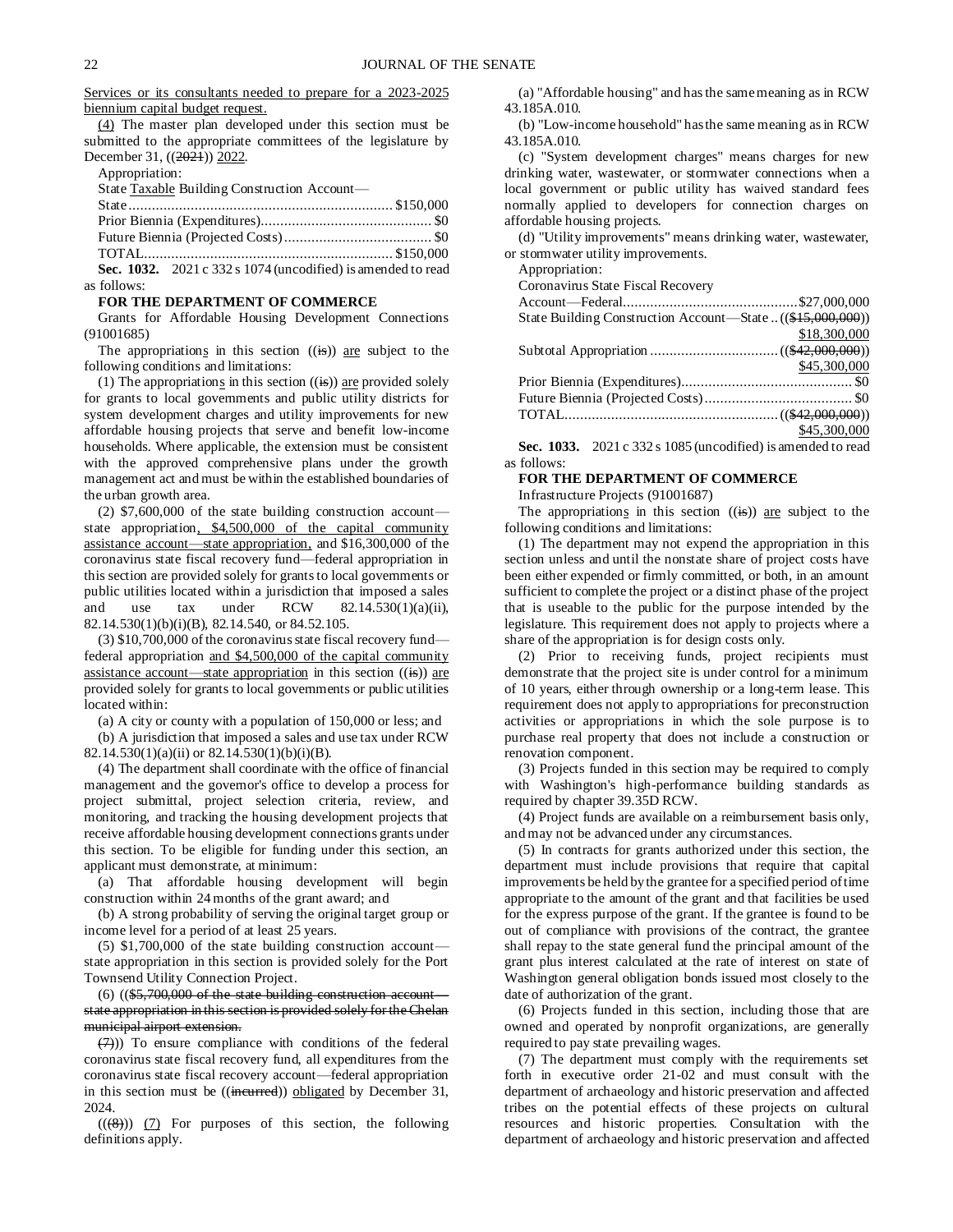### FIFTY NINTH DAY, MARCH 9, 2022

tribes must be initiated before project funds are made available. (8) To ensure compliance with conditions of the federal coronavirus state fiscal recovery fund, all expenditures of amounts appropriated in this section must be ((incurred)) obligated by December 31, 2024.

| $(9)$ $((The))$ \$12,795,000 of the state building construction                    |  |
|------------------------------------------------------------------------------------|--|
| account-state appropriation and \$97,926,000 of the coronavirus                    |  |
| state fiscal recovery account—federal appropriation in this                        |  |
| section $((\frac{1}{15}))$ are provided solely for the following list of projects: |  |
| Airway Heights Water Resources Replacement (Airway                                 |  |
|                                                                                    |  |
| Anderson Road Project Design (Chelan) \$258,000                                    |  |
| ((Belfair Water Reclamation Facility (Belfair) \$500,000))                         |  |
| Boat Haven Stormwater Improvement (Port Townsend)                                  |  |
|                                                                                    |  |
| ((Centralia School District - Gemini & LTE                                         |  |
|                                                                                    |  |
| Cheney Purple Pipe Project (Cheney) \$11,050,000                                   |  |
| City of Fircrest Water Meter Replacement                                           |  |
|                                                                                    |  |
| City of Ilwaco - Drinking Water Source Protection                                  |  |
|                                                                                    |  |
| Crusher Canyon Sewer Line (Selah)\$1,000,000                                       |  |
|                                                                                    |  |
|                                                                                    |  |
| Fall City Waste Management System (Fall City)\$6,500,000                           |  |
| Fry Creek Pump Station (Aberdeen)\$8,975,000                                       |  |
| Index Phased Water Line Replacement (Index)\$1,351,000                             |  |
| Lacamas Lake Management Plan (Camas)  \$155,000                                    |  |
| Leach Creek Interceptor Extension (University                                      |  |
|                                                                                    |  |
| Louis Thompson Road Tightline (Sammamish)\$3,000,000                               |  |
| Malaga Industrial Park Waterline Extension                                         |  |
|                                                                                    |  |
| ((Malden USDA Water (Malden) \$247,000))                                           |  |
| Mill Creek Flood Control Channel (Walla Walla)\$1,545,000                          |  |
| NE 92nd Avenue Pump Station & Force Main (Battle                                   |  |
|                                                                                    |  |
| New Well for the Community of Peshastin (Peshastin)                                |  |
|                                                                                    |  |
| Omak Water Reservoir (Omak)\$4,300,000                                             |  |
| Othello Water Conservation System (Othello) \$515,000                              |  |
| Packwood Sewer System (Packwood)\$8,050,000                                        |  |
| PFAS Treatment at City of DuPont Water Wells                                       |  |
|                                                                                    |  |
| Port Hadlock Wastewater Facility (Port Hadlock) \$20,175,000                       |  |
| Port of Mattawa Wastewater Infrastructure                                          |  |
|                                                                                    |  |
| Reservoir No. 2, Water Supply & Distribution                                       |  |
|                                                                                    |  |
| Shelton: Well 1 Water Main (Shelton) \$2,050,000                                   |  |
| Skamania County Well Installation (Stevenson) \$52,000                             |  |
| Vader Wastewater Treatment Plant Improvements                                      |  |
|                                                                                    |  |
| Wallula Dodd Water System Ph2 (Wallula)\$2,050,000                                 |  |
| Wanapum Indian Village Fiber infrastructure                                        |  |
|                                                                                    |  |
| Water Main Infrastructure Extension Project                                        |  |
|                                                                                    |  |
| WWTP Reclaimed Water (Shelton)\$2,050,000                                          |  |
| (10) \$25,832,000 of the capital community assistance                              |  |
| account—state appropriation in this section is provided solely for                 |  |
| the following list of projects:                                                    |  |
| 223rd Green Street Planning (Des Moines) \$309,000                                 |  |
| 4th St. NW Stormwater System Upgrade (Puyallup). \$800,000                         |  |

| Alger I-5 Waterline Relocation (Bellingham)  \$250,000                                    |
|-------------------------------------------------------------------------------------------|
| Boulevard Park Sanitary Sewer Extension (Burien)\$2,400,000                               |
| City of Brewster Canyon Well House (Brewster) \$480,000                                   |
| City of Brewster Sewer Upgrade (Brewster)\$2,800,000                                      |
| Curtin Creek Ph. 1 Septic Elimination (Vancouver). \$800,000                              |
| East Blaine Water Pump Station (Blaine)  \$500,000                                        |
| Lake Chelan EMS Design (Chelan) \$191,000                                                 |
|                                                                                           |
| Lewis County Fire District #5 (Napavine)\$2,000,000                                       |
| Lincoln County Fire District 1 Helipad (Sprague) \$103,000                                |
| Port of Allyn Well & Water Pump Facility (Allyn). \$400,000                               |
| Rustlewood Water System Upgrades (Grapeview) \$550,000                                    |
| Shelton Water Reclamation Facility (Shelton)\$3,250,000                                   |
|                                                                                           |
| Town of Elmer City Fire Station Improvements                                              |
|                                                                                           |
| Wastewater Lift Stations Improvements/Upgrades                                            |
|                                                                                           |
| Water System Improvement Project (Morton)\$6,017,000                                      |
| WCFD #8 Station 34 Replacement (Bellingham)\$2,000,000                                    |
| Western Ranchettes Water Distribution System                                              |
|                                                                                           |
| Yakima County Fire District 12 (Yakima)\$10,000                                           |
| $(11)$ \$747,000 of the public works assistance account—state                             |
| appropriation in this section is provided solely for the following                        |
| list of projects:                                                                         |
| Belfair Water Reclamation Facility (Belfair)  \$500,000                                   |
| Malden USDA Water (Malden)\$247,000                                                       |
| Appropriation:                                                                            |
| State Building Construction Account-State  \$12,795,000                                   |
| Public Works Assistance Account-State \$747,000                                           |
| Coronavirus State Fiscal Recovery                                                         |
|                                                                                           |
| \$97,926,000                                                                              |
| Capital Community Assistance Account-State \$25,832,000                                   |
|                                                                                           |
|                                                                                           |
|                                                                                           |
|                                                                                           |
| \$137,300,000<br>$\frac{$137,300,000}{2021,0.222,0.1084}$ (uncedified) is emerged to read |
|                                                                                           |

**Sec. 1034.** 2021 c 332 s 1084 (uncodified) is amended to read as follows:

**FOR THE DEPARTMENT OF COMMERCE**

Food Banks (91001690)

The appropriation in this section is subject to the following conditions and limitations:

(1) The department may not expend the appropriation in this section unless and until the nonstate share of project costs have been either expended or firmly committed, or both, in an amount sufficient to complete the project or a distinct phase of the project that is useable to the public for the purpose intended by the legislature. This requirement does not apply to projects where a share of the appropriation is for design costs only.

(2) Prior to receiving funds, project recipients must demonstrate that the project site is under control for a minimum of 10 years, either through ownership or a long-term lease. This requirement does not apply to appropriations for preconstruction activities or appropriations in which the sole purpose is to purchase real property that does not include a construction or renovation component.

(3) Projects funded in this section may be required to comply with Washington's high-performance building standards as required by chapter 39.35D RCW.

(4) Project funds are available on a reimbursement basis only, and may not be advanced under any circumstances.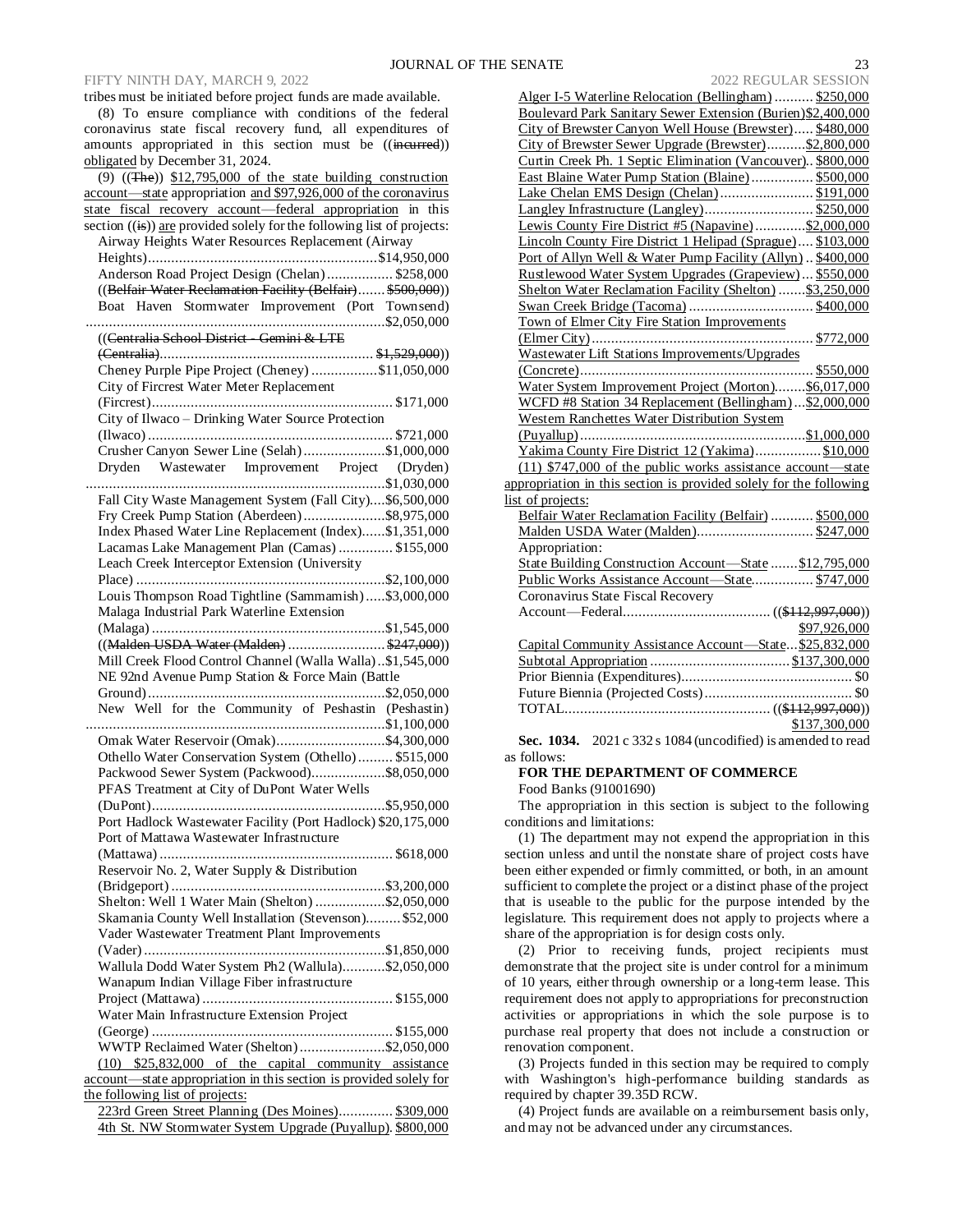(5) In contracts for grants authorized under this section, the department must include provisions that require that capital improvements be held by the grantee for a specified period of time appropriate to the amount of the grant and that facilities be used for the express purpose of the grant. If the grantee is found to be out of compliance with provisions of the contract, the grantee shall repay to the state general fund the principal amount of the grant plus interest calculated at the rate of interest on state of Washington general obligation bonds issued most closely to the date of authorization of the grant.

(6) Projects funded in this section, including those that are owned and operated by nonprofit organizations, are generally required to pay state prevailing wages.

(7) The department must comply with the requirements set forth in executive order 21-02 and must consult with the department of archaeology and historic preservation and affected tribes on the potential effects of these projects on cultural resources and historic properties. Consultation with the department of archaeology and historic preservation and affected tribes must be initiated before project funds are made available.

(8) The appropriation in this section is provided solely for the following list of projects:

|                |  | Chelan Douglas Food Distribution Center (Malaga)           |              |
|----------------|--|------------------------------------------------------------|--------------|
|                |  |                                                            | .\$1,030,000 |
|                |  | FISH Community Food Bank and Food Pantry                   |              |
|                |  |                                                            |              |
|                |  | Gig Harbor Peninsula FISH New Facility                     |              |
|                |  |                                                            |              |
|                |  | Hunger Solution Center Cold Storage Expansion              |              |
|                |  |                                                            |              |
|                |  | Issaquah Food Bank Expansion (Issaquah)\$1,030,000         |              |
|                |  | La Center Community Center Repairs and                     |              |
|                |  |                                                            |              |
|                |  |                                                            |              |
|                |  | Port Angeles Food Bank (Port Angeles)\$1,050,000           |              |
|                |  | Puyallup Food Bank Capital Campaign (Puyallup) \$257,000   |              |
|                |  | Selah Naches Food Bank (Selah)\$52,000                     |              |
|                |  | White Center Food Bank Relocation (Seattle)\$1,030,000     |              |
| Appropriation: |  |                                                            |              |
|                |  | State Building Construction Account—State  ((\$8,304,000)) |              |
|                |  |                                                            | \$12,586,000 |
|                |  |                                                            |              |
|                |  |                                                            |              |
|                |  |                                                            |              |
|                |  |                                                            | \$12,586,000 |
|                |  | $\frac{1}{2}$                                              |              |

NEW SECTION. **Sec. 1035.** A new section is added to 2021 c 332 (uncodified) to read as follows: **FOR THE DEPARTMENT OF COMMERCE**

2022 Permanent Supportive Housing Remediation (91002160) The appropriation in this section is subject to the following conditions and limitations: The appropriation in this section is provided solely for permanent supportive housing remediation

grants to be provided on a first-come, first-served basis. The funding may be provided for building improvements, rehabilitation, clean-up expenses, and temporary relocation costs associated with property damage, destruction, or contamination of properties providing permanent supportive housing as defined in RCW 36.70A.030. The maximum amount of total funding that the department may provide to any applicant is \$50,000 per biennium.

Appropriation:

| State Building Construction Account—State  \$200,000           |  |
|----------------------------------------------------------------|--|
|                                                                |  |
|                                                                |  |
|                                                                |  |
| Sec. 1036. $2021 c 332 s 1091$ (uncodified) is amended to read |  |

as follows:

**FOR THE DEPARTMENT OF COMMERCE**

Enhanced Shelter Capacity Grants (92000939)

The reappropriation in this section is subject to the following conditions and limitations: The reappropriation is subject to the provisions of section 1022, chapter 356, Laws of 2020, except that no funding may be directed to the Auburn Resource Center.

| Reappropriation:                                           |             |
|------------------------------------------------------------|-------------|
| State Building Construction Account—State  ((\$6,318,000)) |             |
|                                                            | \$4,818,000 |
|                                                            |             |
|                                                            |             |
|                                                            |             |

**Sec. 1037.** 2021 c 332 s 1083 (uncodified) is amended to read as follows:

\$4,818,000

#### **FOR THE DEPARTMENT OF COMMERCE**

2021-23 Early Learning Facilities (91001677)

The appropriations in this section  $((\mathbf{is}))$  are subject to the following conditions and limitations:

(1) \$1,089,000 of the state building construction account state appropriation and \$6,863,000 of the capital community assistance account—state appropriation in this section  $((\mathbf{is}))$  are provided solely for the following list of early learning facility projects in the following amounts:

Early Learning Classrooms at Logan Elementary

| Laurel Forest Childcare Center (Bellingham) \$773,000     |           |
|-----------------------------------------------------------|-----------|
|                                                           |           |
|                                                           |           |
|                                                           | \$876,000 |
| Petah Villages Outdoor Preschool (Renton) \$370,000       |           |
| Rainier Valley Early Learning Center (Seattle)\$4,000,000 |           |
| Site Study and Predesign for Two ECEAP Classrooms         |           |
|                                                           |           |
| Walla Walla YMCA ECEAP (Walla Walla) \$75,000             |           |
|                                                           |           |
| (2) \$23,911,000 of the Ruth Lecocq Kagi early learning   |           |
|                                                           |           |

facilities development account-state appropriation and \$23,137,000 of the capital community assistance account—state appropriation in this section  $((is))$  are provided solely for the early learning facility grant and loan program, subject to the provisions of RCW 43.31.573 through 43.31.583 and 43.84.092, to provide state assistance for designing, constructing, purchasing, expanding, or modernizing public or private early learning education facilities for eligible organizations. Up to four percent of the funding in this subsection may be used by the department of children, youth, and families to provide technical assistance to early learning providers interested in applying for the early learning facility grant or loan program.

 $(3)(a)$  \$7,500,000 of the Ruth Lecocq Kagi early learning facilities revolving account—state appropriation in this section is provided solely for the Washington early learning loan fund. Up to four percent of the funding in this appropriation may be used by the contractor to provide technical assistance to early learning providers interested in applying for the early learning facility grant or loan program.

(b) In addition to the reporting requirements in RCW 43.31.573(5), the department must require the contractor to include the following information in the annual reports due to the department:

(i) Audited financial statements or reports independently verified by an accountant showing operating costs, including a clear delineation of the operating costs incurred due to administering grants and loans under this subsection (3);

(ii) Independently verified information regarding the interest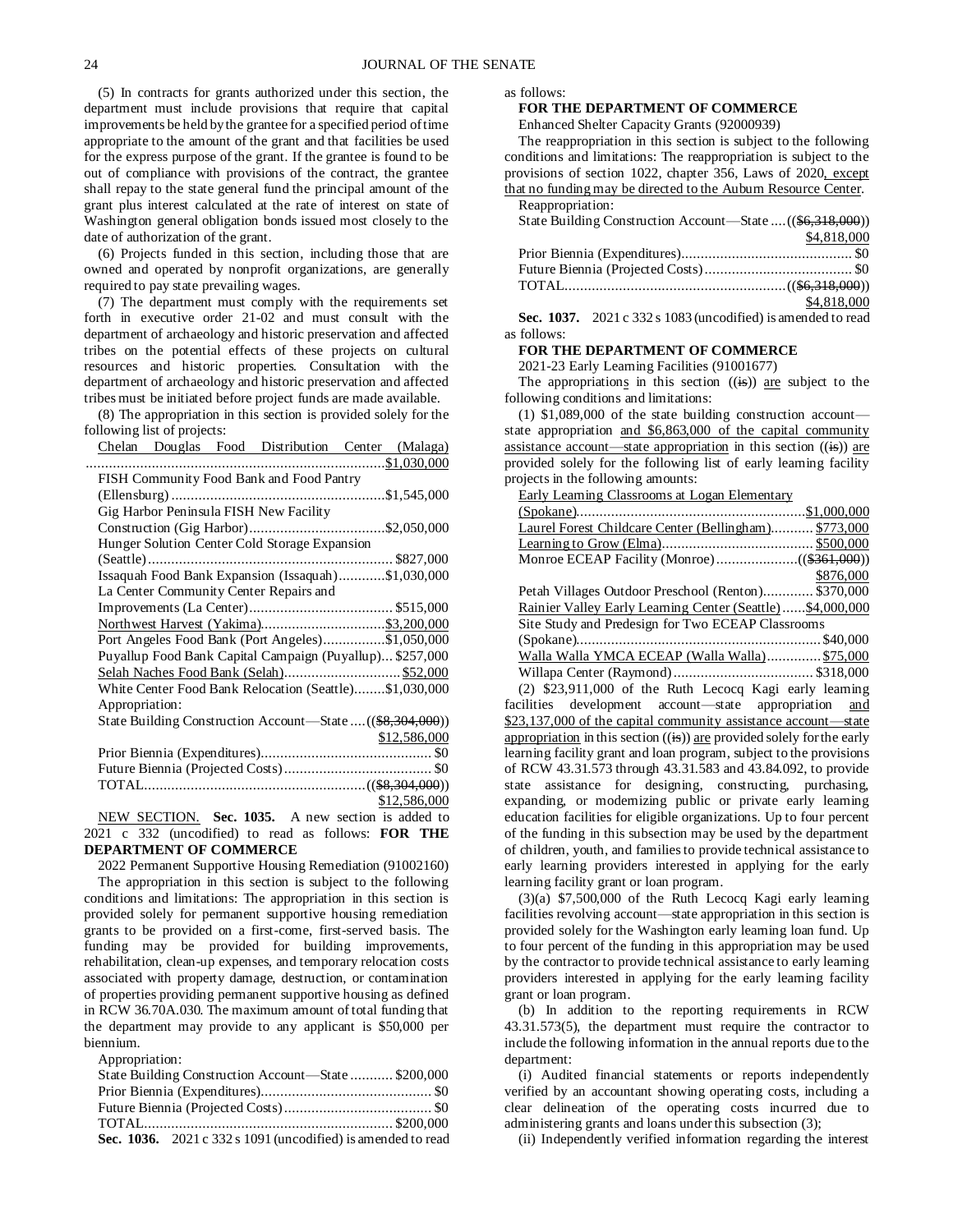#### FIFTY NINTH DAY, MARCH 9, 2022 2022 REGULAR SESSION

rates and terms of all loans provided to early learning facilities under this subsection (3);

(iii) Independently verified or audited information showing all private matching dollars, public matching dollars, and revenues received by the contractor from the repayment of loans, clearly delineating revenues received from the repayment of loans provided under this subsection (3); and

(iv) A forward-looking financial plan that projects the timing and public funding level at which the Washington early learning loan fund will become self-sustaining and will no longer need state matching dollars to provide loans to early learning facilities. The plan must include scenarios based upon a range of state investment in the fund.

(4) The department of children, youth, and families must develop methodology to identify, at the school district boundary level, the geographic locations of where early childhood education and assistance program slots are needed to meet the entitlement specified in RCW 43.216.556. This methodology must be linked to the caseload forecast produced by the caseload forecast council and must include estimates of the number of slots needed at each school district. This methodology must inform any early learning facilities needs assessment conducted by the department and the department of children, youth, and families. This methodology must be included as part of the budget submittal documentation required by RCW 43.88.030.

(5) When prioritizing areas with the highest unmet need for early childhood education and assistance program slots, the committee of early learning experts convened by the department pursuant to RCW 43.31.581 must first consider those areas at risk of not meeting the entitlement specified in RCW 43.216.556.

(6) The department must track the number of slots being renovated separately from the number of slots being constructed and, within these categories, must track the number of slots separately by program for the working connections child care program and the early childhood education and assistance program.

(7) When prioritizing applications for projects pursuant to RCW 43.31.581, the department must award priority points to applications from a rural county or from extreme child care deserts as defined by the department of children, youth, and families.

(8) The department shall, in consultation with the department of children, youth, and families, prepare a report to the office of financial management and the fiscal committees of the legislature regarding the geographical diversity of early learning facilities grants. The report must be submitted by December 1, 2022, and must provide the following information:

(a) Geographical disbursement of school district early learning grants, early learning facilities grants to eligible organizations, and early learning loans or grants provided by a nongovernmental private-public partnership contracted by the department, including type of grant, size of award, number of early childhood education and assistance program or working connections child care program slots added, and any other information that the department deems relevant;

(b) Disbursement of early learning grants or loans to providers in rural and nonrural counties, including type of grant, size of award, number of early childhood education and assistance program or working connections child care program slots added, and any other information that the department deems relevant; and

(c) Disbursement of early learning grants or loans to providers by type of provider, including school district, child care center, licensed family home, or other, including type of grant, size of award, number of early childhood education and assistance program or working connections child care program slots added,

and any other information that the department deems relevant.

(9) For early learning facilities collocated with affordable or supportive housing developments, the department may remit state funding on a reimbursement basis for 100 percent of eligible project costs, regardless of the project's match amount, once the nonstate share of project costs have been either expended or firmly committed in an amount sufficient to complete the entire project or a distinct phase of the project that is useable to the public as an early learning facility. These projects are not subject to section 7017, chapter 332, Laws of 2021 or RCW 43.88.150.

(10) It is the intent of the legislature to reappropriate funding in the 2023-2025 omnibus capital appropriations act for early learning facilities appropriated in this section.

Appropriation:

| дрргориацоп.                                            |  |
|---------------------------------------------------------|--|
| State Building Construction Account—State \$1,089,000   |  |
| Early Learning Facilities Revolving Account—            |  |
|                                                         |  |
| Early Learning Facilities Development Account—          |  |
|                                                         |  |
| Capital Community Assistance Account-State \$30,000,000 |  |
|                                                         |  |
| \$62,500,000                                            |  |
|                                                         |  |
|                                                         |  |
|                                                         |  |
| \$62,500,000                                            |  |

**Sec. 1038.** 2021 c 332 s 1052 (uncodified) is amended to read as follows:

### **FOR THE DEPARTMENT OF COMMERCE**

Projects that Strengthen Communities & Quality of Life (92000230)

The reappropriation in this section is subject to the following conditions and limitations: The reappropriation is subject to the provisions of section 6006, chapter 3, Laws of 2015 3rd sp. sess. Reappropriation:

| <i>itouppropriation.</i>                              |              |
|-------------------------------------------------------|--------------|
| State Building Construction Account—State \$1,000,000 |              |
|                                                       |              |
|                                                       | \$31,045,000 |
|                                                       |              |
|                                                       |              |
|                                                       | \$32,045,000 |
|                                                       |              |

**Sec. 1039.** 2021 c 332 s 1069 (uncodified) is amended to read as follows:

### **FOR THE DEPARTMENT OF COMMERCE**

2021-23 Behavioral Health Community Capacity Grants (40000219)

The appropriations in this section  $((\frac{1}{15}))$  are subject to the following conditions and limitations:

(1) The appropriations in this section  $((\mathbf{is}))$  are provided solely for the department to issue grants to community hospitals or other community providers to expand and establish new capacity for behavioral health services in communities. The department must consult an advisory group consisting of representatives from the department of social and health services, the health care authority, one representative from a managed care organization, one representative from an accountable care organization, and one representative from the association of county human services. Amounts provided in this section may be used for construction and equipment costs associated with establishment of the facilities. The department may approve funding for the acquisition of a facility if the project will result in increased behavioral health capacity. Amounts provided in this section may not be used for operating costs associated with the treatment of patients using these services.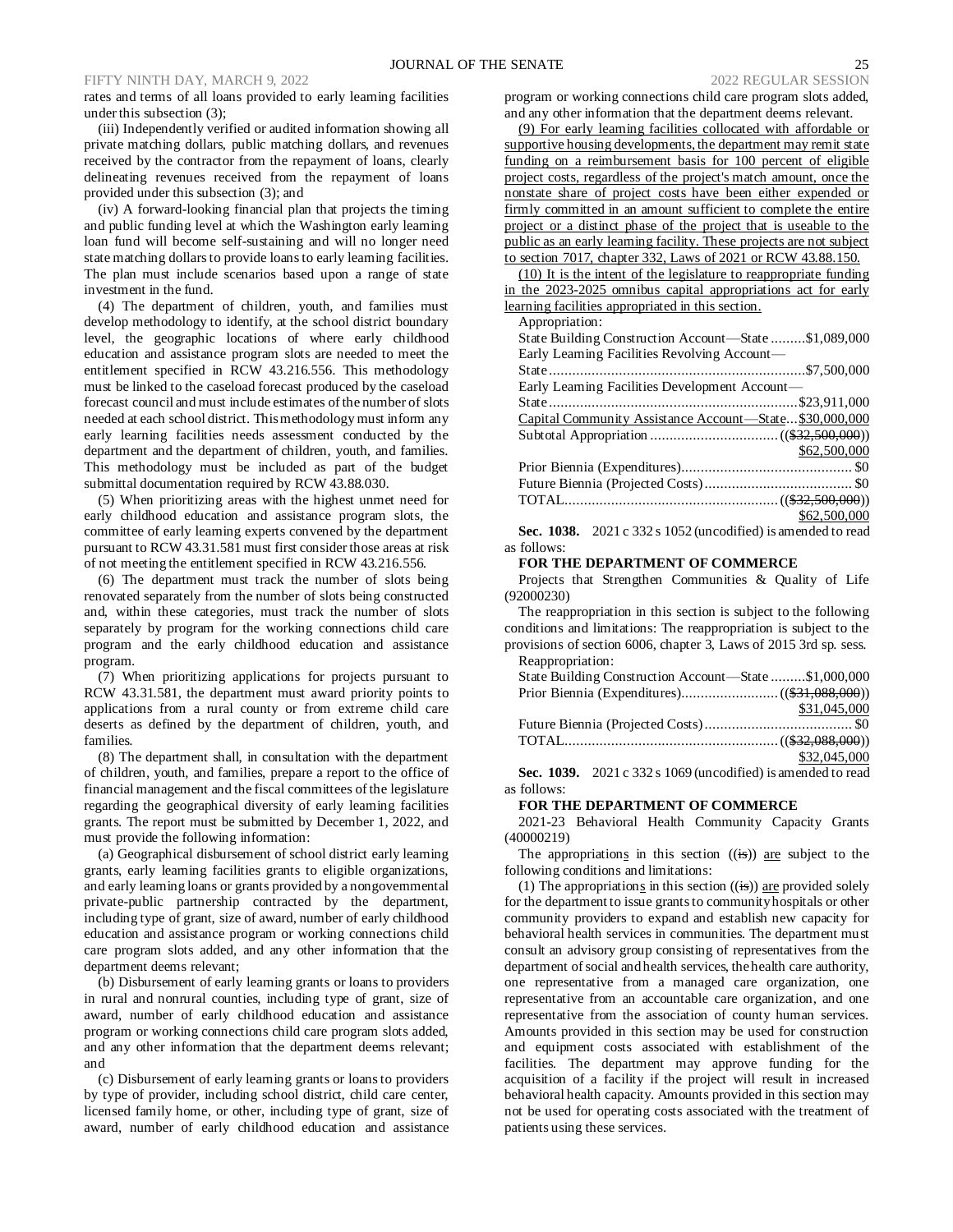(2) The department must establish criteria for the issuance of the grants, which must include:

(a) Evidence that the application was developed in collaboration with one or more regional behavioral health entities that administer the purchasing of services;

(b) Evidence that the applicant has assessed and would meet gaps in geographical behavioral health services needs in their region;

(c) Evidence that the applicant is able to meet applicable licensing and certification requirements in the facility that will be used to provide services;

(d) A commitment by applicants to serve persons who are publicly funded and persons detained under the involuntary treatment act under chapter 71.05 RCW;

(e) A commitment by the applicant to maintain and operate the beds or facility for a time period commensurate to the state investment, but for at least a 15-year period;

(f) The date upon which structural modifications or construction would begin and the anticipated date of completion of the project;

(g) A detailed estimate of the costs associated with opening the beds;

(h) A financial plan demonstrating the ability to maintain and operate the facility; and

(i) The applicant's commitment to work with local courts and prosecutors to ensure that prosecutors and courts in the area served by the hospital or facility will be available to conduct involuntary commitment hearings and proceedings under chapter 71.05 RCW.

(3) In awarding funding for projects in subsection (5) of this section, the department, in consultation with the advisory group established in subsection (1) of this section, must strive for geographic distribution and allocate funding based on population and service needs of an area. The department must consider current services available, anticipated services available based on projects underway, and the service delivery needs of an area.

(4) The department must prioritize projects that increase capacity in unserved and underserved areas of the state.

 $(5)$  \$71,400,000 of the state building construction account state appropriation in this section is provided solely for a competitive process for each category listed and is subject to the criteria in subsections  $(1)$ ,  $(2)$ ,  $(3)$ , and  $(4)$  of this section:

(a)  $$11,600,000$  of the state building construction account state appropriation in this section is provided solely for at least six enhanced service facilities for long-term placement of patients discharged or diverted from the state psychiatric hospitals and that are not subject to federal funding restrictions that apply to institutions of mental diseases;

(b)  $$10,000,000$  of the state building construction account state appropriation in this section is provided solely for enhanced adult residential care facilities for long-term placements of dementia discharged or diverted from the state psychiatric hospitals and are not subject to federal funding restrictions that apply to institutions of mental diseases;

(c)  $$2,000,000$  of the state building construction account state appropriation in this section is provided solely for at least one facility with secure withdrawal management and stabilization treatment beds that are not subject to federal funding restrictions that apply to institutions of mental diseases;

(d)  $$2,000,000$  of the state building construction account state appropriation in this section is provided solely for at least one crisis triage and stabilization facility that is not subject to federal funding restrictions that apply to institutions of mental diseases;

(e)  $$12,000,000$  of the state building construction accountstate appropriation in this section is provided solely for two 16bed crisis triage and stabilization facilities in the King county region((<del>, one within the city of Seattle and one in south King</del> county,)) consistent with the settlement agreement in *A.B, by and through Trueblood, et al., v. DSHS, et al.*, No. 15–35462, and that are not subject to federal funding restrictions that apply to institutions of mental disease;

(f) \$2,000,000 of the state building construction account—state appropriation in this section is provided solely for at least two mental health peer respite centers that are not subject to federal funding restrictions that apply to institutions of mental diseases. No more than one mental health peer respite center should be funded in each of the nine regions;

 $(g)$  \$18,000,000 of the state building construction account state appropriation in this section is provided solely for the department to provide grants to community hospitals, freestanding evaluation and treatment providers, or freestanding psychiatric hospitals to develop capacity for beds to serve individuals on 90-day or 180-day civil commitments as an alternative to treatment in the state hospitals. In awarding this funding, the department must coordinate with the department of social and health services, the health care authority, and the department of health and must only select facilities that meet the following conditions:

(i) The funding must be used to increase capacity related to serving individuals who will be transitioned from or diverted from the state hospitals;

(ii) The facility is not subject to federal funding restrictions that apply to institutions of mental diseases;

(iii) The provider has submitted a proposal for operating the facility to the health care authority;

(iv) The provider has demonstrated to the department of health and the health care authority that it is able to meet the applicable licensing and certification requirements for the facility that will be used to provide services; and

(v) The health care authority has confirmed that it intends to contract with the facility for operating costs within funds provided in the operating budget for these purposes;

(h) \$2,400,000 of the state building construction account state appropriation in this section is provided solely for competitive community behavioral health grants to address regional needs;

(i) \$9,400,000 of the state building construction account—state appropriation in this section is provided solely for at least three intensive behavioral health treatment facilities for long-term placement of behavioral health patients with complex needs and that are not subject to federal funding restrictions that apply to institutions of mental diseases; and

(j) \$2,000,000 of the state building construction account—state appropriation in this section is provided solely for grants to community providers to increase behavioral health services and capacity for children and minor youth including, but not limited to, services for substance use disorder treatment, sexual assault and traumatic stress, anxiety, or depression, and interventions for children exhibiting aggressive or depressive behaviors in facilities that are not subject to federal funding restrictions. Consideration must be given to programs that incorporate outreach and treatment for youth dealing with mental health or social isolation issues.

 $(6)(a)$  \$15,648,000 of the state building construction account state appropriation and \$8,748,000 of the capital community assistance account—state appropriation in this section  $((\mathbf{is}))$  are provided solely for the following list of projects and is subject to the criteria in subsection (1) of this section:

| Astria Toppenish Hospital (Toppenish)\$1,648,000 |          |                                                |                     |  |
|--------------------------------------------------|----------|------------------------------------------------|---------------------|--|
|                                                  |          | Compass Health Broadway (Everett) \$14,000,000 |                     |  |
| Evergreen                                        | Recovery | Residential                                    | Treatment (Everett) |  |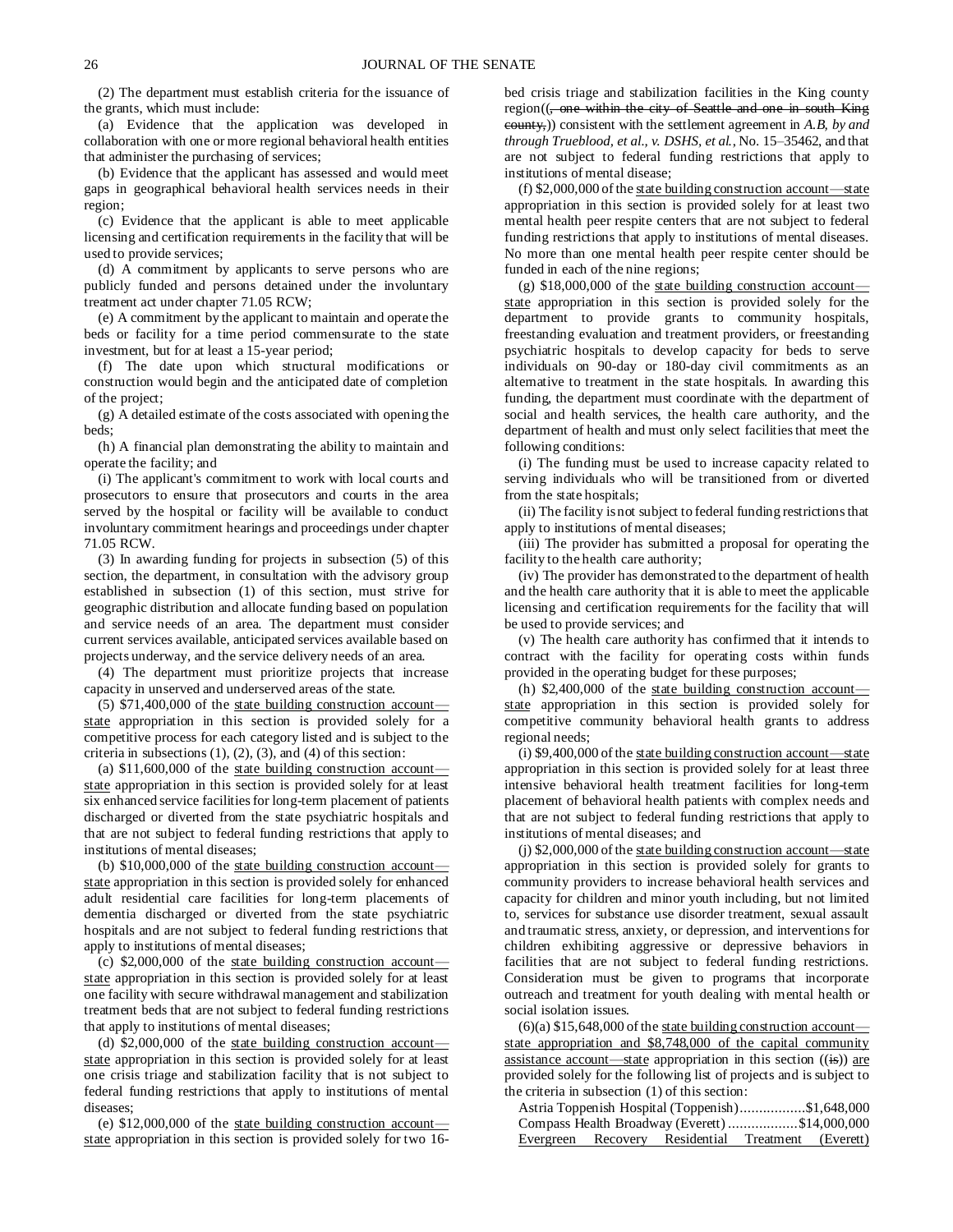### FIFTY NINTH DAY, MARCH 9, 2022

| EvergreenHealth Monroe (Monroe)\$4,275,000                                    |
|-------------------------------------------------------------------------------|
| NE Spokane Community Behavioral Health Center                                 |
|                                                                               |
| Red Road Clean and Sober Housing (Renton) \$773,000                           |
| Seattle Clinic at Evergreen Treatment (Seattle)\$2,000,000                    |
| (b) $$8,116,000$ of the state building construction account-                  |
| state appropriation and $$17,575,000$ of the capital community                |
| assistance account—state appropriation in this section $((\frac{1}{16}))$ are |
| provided solely for the following list of projects and is subject to          |
| the criteria in subsection (1) of this section, except that the               |
| following projects are not required to establish new capacity:                |
|                                                                               |
| Comprehensive Health Care - Goldendale Facility                               |
|                                                                               |
|                                                                               |
| Lummi Nation Healing Wellness Center (Bellingham)                             |
|                                                                               |
| Maplewood Enhanced Services Facility (Bellingham)                             |
|                                                                               |
| SIHB Thunderbird Treatment Center (Seattle) \$3,000,000                       |
| Family Solutions (Vancouver)\$2,050,000                                       |
| Renovation Youth Evaluation & Treatment Facility                              |
|                                                                               |
| Sound Enhanced Services Facility (Aubum)\$3,000,000                           |
| Three Rivers Behavioral Health Recovery Center                                |
|                                                                               |

\$4,295,000 (7) The department must notify all applicants that they may be required to have a construction review performed by the department of health.

(8) To accommodate the emergent need for behavioral health services, the department and the department of health, in collaboration with the health care authority and the department of social and health services, must establish a concurrent and expedited process to assist grant applicants in meeting any applicable regulatory requirements necessary to operate inpatient psychiatric beds, freestanding evaluation and treatment facilities, enhanced services facilities, triage facilities, crisis stabilization facilities, or secure detoxification/secure withdrawal or secure detoxification/secure withdrawal management and stabilization facilities.

(9) The department must strive to allocate all of the amounts appropriated within subsection (5) of this section in the manner prescribed. However, if upon review of applications, the department determines, in consultation with the advisory group established in subsection (1) of this section, that there are not adequate suitable projects in a category of projects under subsection (5) of this section, the department may allocate funds to other behavioral health capacity project categories within subsection (5) of this section, prioritizing projects under subsections  $(5)(a)$ ,  $(g)$ , and  $(i)$  of this section. Underserved areas of the state may also be considered.

(10) The department must provide a progress report by November 1, 2022. The report must include:

(a) The total number of applications and amount of funding requested;

(b) A list and description of the projects approved for funding including state funding, total project cost, services anticipated to be provided, bed capacity, and anticipated completion date; and

(c) A status report of projects that received funding in prior funding rounds, including details about the project completion and the date the facility began providing services.

Appropriation:

State Building Construction Account—State .......\$95,164,000 Capital Community Assistance Account—State...\$26,323,000

|                                               | <i>LVLL</i> INDOU <i>DI</i> IN DEDDIOIT |
|-----------------------------------------------|-----------------------------------------|
|                                               |                                         |
|                                               |                                         |
| Future Biennia (Projected Costs)\$120,000,000 |                                         |
|                                               |                                         |
|                                               | \$241,487,000                           |
|                                               |                                         |

**Sec. 1040.** 2021 c 332 s 1078 (uncodified) is amended to read as follows:

#### **FOR THE DEPARTMENT OF COMMERCE**

Rapid Response Community Preservation Pilot Program (91001278)

Reappropriation:

| State Building Construction Account—State \$1,518,000 |  |
|-------------------------------------------------------|--|
| Appropriation:                                        |  |
| Capital Community Assistance Account—State\$2,000,000 |  |
|                                                       |  |
|                                                       |  |

TOTAL.........................................................((\$2,000,000))

\$4,000,000

**Sec. 1041.** 2021 c 332 s 1086 (uncodified) is amended to read as follows:

**FOR THE DEPARTMENT OF COMMERCE**

2021-23 Broadband Office (92000953)

The appropriations in this section are subject to the following conditions and limitations:

(1)(a) The appropriations in this section are provided solely to the statewide broadband office for qualifying broadband infrastructure projects.

(b) Unless otherwise stated, eligible applicants for grants awarded under subsections (2) and (3) of this section are:

(i) Local governments, including ports and public utility districts;

(ii) Federally recognized tribes;

(iii) Nonprofit organizations;

(iv) Nonprofit cooperative organizations; and

(v) Multiparty entities comprised of a combination of public entity members or private entity members. A multiparty entity cannot be solely comprised of private entities.

(c) The department must prioritize eligible applications where the lead applicant is a public entity.

(d) Projects receiving grants under this section must:

(i) Demonstrate that the project site is under the applicant's control for a minimum of 25 years, either through ownership or a long-term lease; and

(ii) Commit to using the infrastructure funded by the grant for the purposes of providing broadband connectivity for a minimum of 25 years.

 $((\overline{(d)}))$  (e) Unless otherwise stated, priority must be given to projects:

(i) Located in unserved areas of the state, which for the purposes of this section means areas of Washington in which households and businesses lack access to broadband service of speeds at a minimum of 100 megabits per second download and at a minimum 20 megabits per second upload;

(ii) Located in geographic areas of greatest priority for the deployment of broadband infrastructure to achieve the state's broadband goals, as provided in RCW 43.330.536, identified with department and board mapping tools; or

(iii) That construct last mile infrastructure, as defined in RCW 43.330.530.

 $((\epsilon))$  (f) Unless otherwise stated, appropriations may not be used for projects where a broadband provider currently provides, or has begun construction to provide, broadband service, as defined in RCW 43.330.530, to end users in the proposed project area ((at speeds equal to or greater than the state speed goals provided in RCW 43.330.536)).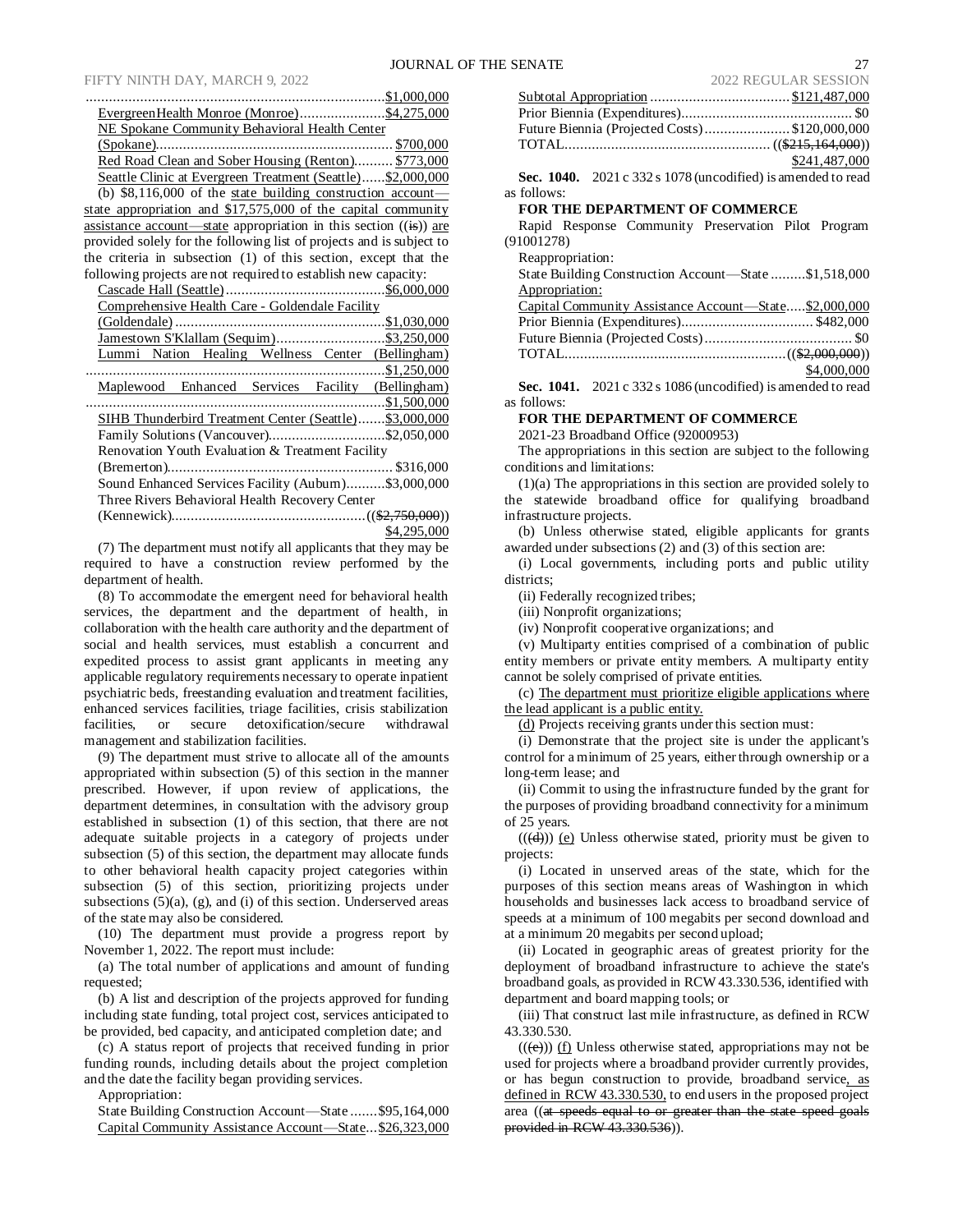$((\text{f}(\text{f})))(g)$  The appropriations must be used for projects that use a technology-neutral approach in order to expand access at the lowest cost to the most unserved or underserved residents.

 $((\frac{g}{g})) (\underline{h})(i)$  The statewide broadband office must act as fiscal agent for the grants authorized in subsections (2) and (3) of this section.

(ii) No more than 1.5 percent of the funds appropriated for the program may be expended by the statewide broadband office for administration purposes.

(i) The statewide broadband office must impose grant or contract conditions to help ensure that any project funded under this section will result in an enduring public benefit, where feasible, for at least 25 years.

 $(2)(a)$  \$50,000,000 of the state building construction account state appropriation is provided solely to the statewide broadband office to award as grants to eligible applicants as match funds to leverage federal broadband infrastructure program funding.

(b)(i) For the purposes of this subsection (2), "state broadband infrastructure funders" are the state broadband office, the public works board, and the community economic revitalization board.

(ii) The statewide broadband office must develop a project evaluation process to assist in coordination among state broadband infrastructure funders to maximize opportunities to leverage federal funding and ensure efficient state investment. The project evaluation process must help determine whether a project is a strong candidate for a known federal funding opportunity and if a project can be packaged as part of a regional or other coordinated federal grant proposal. The state broadband infrastructure funders are encouraged to enter into a memorandum of understanding outlining how coordination will take place so that the process can help with a coordinated funding strategy across these entities.

(3)(a) ((\$260,003,000)) \$150,996,000 of the coronavirus state fiscal recovery fund—federal appropriation ((and \$16,000,000)), \$124,749,000 of the coronavirus capital projects accountfederal appropriation, and \$258,000 of the state building construction account—state appropriation are provided solely for grants to eligible applicants for qualifying broadband infrastructure projects.

(b)(i) Projects that receive grant funding under this subsection (3) must be eligible for funds under section 9901 of the American rescue plan act.

(ii) To ensure compliance with conditions of the federal coronavirus state fiscal recovery fund and coronavirus capital projects account, all expenditures of amounts appropriated in this subsection  $(3)$  must be  $((\text{incurrent}))$  obligated by December 31, 2024.

 $(c)(i)$  \$5,000,000 of the appropriation in this subsection is provided for broadband equity and affordability grants.

(ii) Grants must be provided to eligible applicants located in areas:

(A) With existing broadband service with speeds at a minimum of 100 megabits per second download and at a minimum 20 megabits per second upload; and

(B) Where the state broadband office, in consultation with the department of equity, determine that access to existing broadband service is not affordable or equitable.

(iii) Eligible applicants for grants awarded under this subsection  $(3)(c)$  are:

(A) Local governments, including ports and public utility districts:

(B) Federally recognized tribes;

(C) Public school districts;

(D) Nonprofit organizations; and

(E) Multiparty entities comprised of public entity members to fund broadband deployment.

(d)  $$258,000$  of the ((eoronavirus capital projects account federal)) state building construction account—state appropriation in this subsection is provided solely for the Precision Agriculture and Broadband pilot project.

(e) \$225,000 of the coronavirus capital projects account federal appropriation in this subsection is provided solely for the Point Roberts rural broadband project.

(4) By January 30, 2022, and January 30, 2023, the statewide broadband office must develop and submit a report regarding the grants established in subsections (2) and (3) of this section to the office of financial management and appropriate fiscal committees of the legislature. The report must include:

(a) The total number of applications and amount of funding requested;

(b) A list and description of projects approved for grant funding in the preceding fiscal year;

(c) The total amount of grant funding that was disbursed during the preceding fiscal year;

(d) The total amount of funds obligated and timing of when the funds were obligated in the preceding fiscal year; and

(e) For projects funded in the prior biennium, the outcomes achieved by the approved projects.

(5) For eligible applicants providing service outside of their jurisdictional boundary, no more than three percent of the award amount may be expended for administration purposes.

Appropriation:

State Building Construction Account—State ..((\$50,000,000)) \$50,258,000

| Coronavirus State Fiscal Recovery                 |  |  |  |  |
|---------------------------------------------------|--|--|--|--|
|                                                   |  |  |  |  |
| \$150,996,000                                     |  |  |  |  |
| Projects<br>Account—Federal                       |  |  |  |  |
|                                                   |  |  |  |  |
| \$124,749,000                                     |  |  |  |  |
|                                                   |  |  |  |  |
|                                                   |  |  |  |  |
|                                                   |  |  |  |  |
|                                                   |  |  |  |  |
| NEW SECTION. Sec. 1042. A new section is added to |  |  |  |  |
|                                                   |  |  |  |  |

2021 c 332 (uncodified) to read as follows: **FOR THE DEPARTMENT OF COMMERCE**

2022 Broadband Office (92001178)

The appropriation in this section is subject to the following conditions and limitations: The appropriation in this section is provided solely as expenditure authority for grant funding received by the department for the broadband equity, access, and deployment state grants program in section 60102 of P.L. 117-58 (infrastructure investment and jobs act), not to exceed the actual amount of grant funding awarded. Expenditure of the amount in this subsection is contingent on the receipt of this grant funding. If the department does not receive the grant funding by June 30, 2023, the expenditure authority in this subsection shall lapse.

Appropriation:

| $0.1042.001.001.001$ $0.011.1$ |  |
|--------------------------------|--|

**Sec. 1043.** 2021 c 332 s 1081 (uncodified) is amended to read as follows:

#### **FOR THE DEPARTMENT OF COMMERCE**

2021-23 Dental Capacity Grants (91001660)

The appropriation in this section is subject to the following conditions and limitations:

(1) Funding provided in this section must be used for the construction and equipment directly associated with dental facilities. The funding provided in this section is for projects that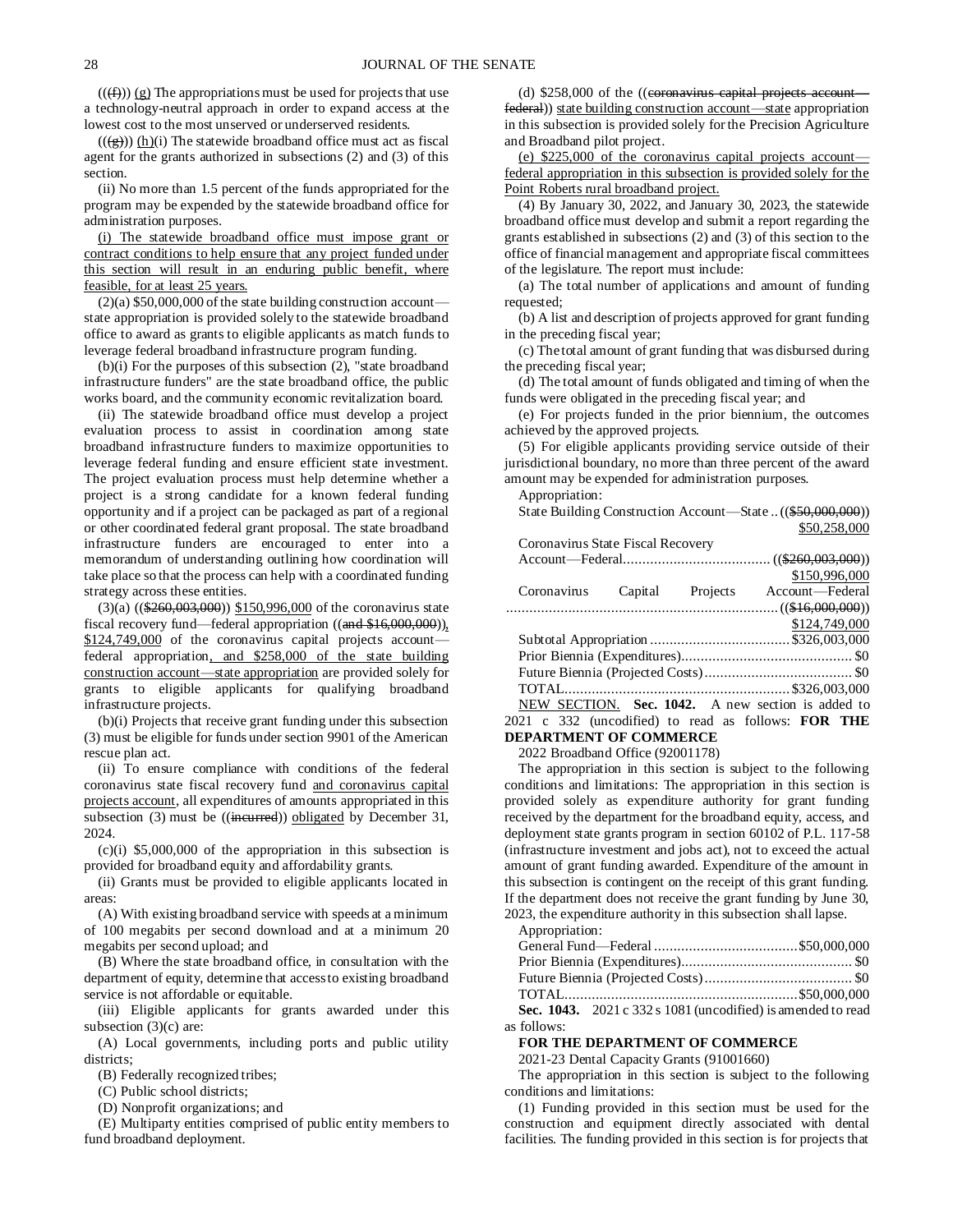are maintained for at least a 10-year period and provide capacity to address unmet patient need and increase efficiency in dental access.

(2)  $((\$5,355,000 \text{ of the}))$  The amount provided in this section is provided solely for the following list of projects:

| Dental Expansion for Maple Street Clinic (Spokane) \$309,000 |
|--------------------------------------------------------------|
|                                                              |
|                                                              |
|                                                              |
| ICHS International District (Seattle)\$106,000               |
| International Community Health Services (Bellevue)\$106,000  |
| International Community Health Services (Shoreline)          |
|                                                              |
| NEW Health CHC Dental Expansion (Newport)\$1,900,000         |
| Peninsula Community Health Services (Gig Harbor) \$490,000   |
| Sea Mar Community Health Center (Kent)\$1,042,000            |
| Yakima Valley Farm Workers Clinic (Kennewick) \$1,030,000    |
| Appropriation:                                               |
| State Building Construction Account-State \$6,225,000        |
|                                                              |
|                                                              |
|                                                              |
| Sec. 1044. 2021 c 332 s 1087 (uncodified) is amended to read |
| as follows:                                                  |

#### **FOR THE DEPARTMENT OF COMMERCE**

2021-23 Community Relief (92000957)

The appropriations in this section  $((\mathbf{is}))$  are subject to the following conditions and limitations:

(1) ((\$500,000)) \$300,000 of the state taxable building construction account—state appropriation is provided solely for the department to contract with the Communities of Concern Commission for development of a list of community-led capital projects that serve underserved communities. Eligible expenses include costs incurred by the Communities of Concern Commission in conducting outreach, developing an application process, providing technical assistance, assisting project proponents with project readiness, and assisting the department with identifying barriers faced in accessing capital grant programs. The department must present the list prepared by the Communities of Concern Commission to the fiscal committees of the legislature for consideration for funding in the 2022 supplemental capital budget with the list of identified projects. ((\$2,500,000 of the appropriation in this subsection (1) shall remain in unallotted status for purposes of legislative review of the joint list prepared by the Communities of Concern Commission and the department until the legislature appropriates funds for these projects in the budget process. The legislature retains the right to review and consider all such funding as it does with other requests for project funding.)) Following the development and submission of the list of community-led capital projects, the Communities of Concern Commission, in consultation with the department, may use up to \$250,000 of the appropriation in this section to fund predevelopment designs leading to the development of community-led capital projects that serve underserved communities. The intent of the legislature is to only provide funding in the 2021-2023 fiscal biennium in order to inform the department's comprehensive equity review required in the operating budget and allow the opportunity for the department to implement the steps necessary to improve equitable delivery of all of their capital grant programs. The department must submit an interim report to the legislature by December 31, 2021, on the barriers identified and lessons learned through projects identified through this section and in section 1093 of this act and the connection to the equity review required in the operating budget.

| 2022 REGULAR SESSION                                              |
|-------------------------------------------------------------------|
| $(2)(a)$ $((The))$ \$2,500,000 of the state building construction |
| account—state appropriation is provided solely for the following  |
| list of Communities of Concern Commission projects:               |
| Community to Community, Ejidos Cooperative Farm                   |
| $(Everson)$<br>$\dots$ \$250,000                                  |
| Foundation for Homeless & Poverty Management, Community           |
| Rejuvenation Center (Bremerton)\$1,200,000                        |
| Northwest Native Canoe Center (Seattle) \$800,000                 |
| FAME/Equity Alliance Washington, FAME Plaza (Seattle)             |
| \$25,000                                                          |
| Lummi Stepping Stones/Lhaq'temish Foundation, Eagle               |
| Haven Cottage Village (Bellingham)  \$225,000                     |
| (b) $$11,950,000$ of the state building construction account-     |
| state appropriation is provided solely for the following list of  |
| projects:                                                         |
| ?al?al (means "Home" in Lushootseed) (Seattle) \$900,000          |
| Asberry Historic Home Site Acquisition (Tacoma) \$919,000         |
| Be'er Sheva Park Improvements and Shoreline Restoration           |
|                                                                   |
| Cham Community Center (CCC) (Seattle) \$515,000                   |
| ((Communities of Concern Commission (Seattle) \$3,000,000))       |
| Elevate Youngstown Capital Project (Seattle) \$515,000            |
| Feast Collective Capital Request (Spokane) \$103,000              |
| Feeding Change Campaign (Seattle)\$1,000,000                      |
| Khmer Community Center & Cultural Hub (Seattle) \$309,000         |
| Martin Luther King Jr. Park Community Pool                        |
|                                                                   |
| North Seattle Social Services Hub (Seattle) \$300,000             |
| Neighborhood House Early Learning Facilities                      |
|                                                                   |
| Shiloh Baptist Housing Development Project (Tacoma)               |
|                                                                   |
| Skyway Resource Center Renovation Project (Seattle)               |
|                                                                   |
| Wadajir Residences & Souq (Tukwila) \$1,339,000                   |

 $((\forall \rightarrow))$  (c) For the Asberry Historic Home Site Acquisition, the department must work with the department of archaeology and historic preservation and the grantee to develop a historic preservation easement. The easement must be held through the department of archaeology and historic preservation and must be placed on the title in perpetuity.

Appropriation:

| $\mu$                                                       |              |
|-------------------------------------------------------------|--------------|
| State Building Construction Account—State  ((\$13,150,000)) |              |
|                                                             | \$14,450,000 |
| State Taxable Building Construction Account—                |              |

| $D$ and $D$ and $D$ and $D$ and $D$ and $D$ are $D$ and $D$ are $D$ and $D$ are $D$ |              |
|-------------------------------------------------------------------------------------|--------------|
|                                                                                     |              |
|                                                                                     | \$300,000    |
|                                                                                     |              |
|                                                                                     | \$14,750,000 |
|                                                                                     |              |
|                                                                                     |              |
|                                                                                     |              |
|                                                                                     | \$14,750,000 |
|                                                                                     |              |

**Sec. 1045.** 2021 c 332 s 1089 (uncodified) is amended to read as follows:

### **FOR THE DEPARTMENT OF COMMERCE**

Child Care Minor Renovation Grants (92001109)

The appropriation in this section is subject to the following conditions and limitations:

 $((\$10,000,000))$  \$28,522,000 of the appropriation is provided solely for the department to provide grants to childcare providers for minor renovations and small capital purchases and projects. The grants are intended to support childcare providers so that they may maintain operations or expand operations during and after the COVID-19 public health emergency.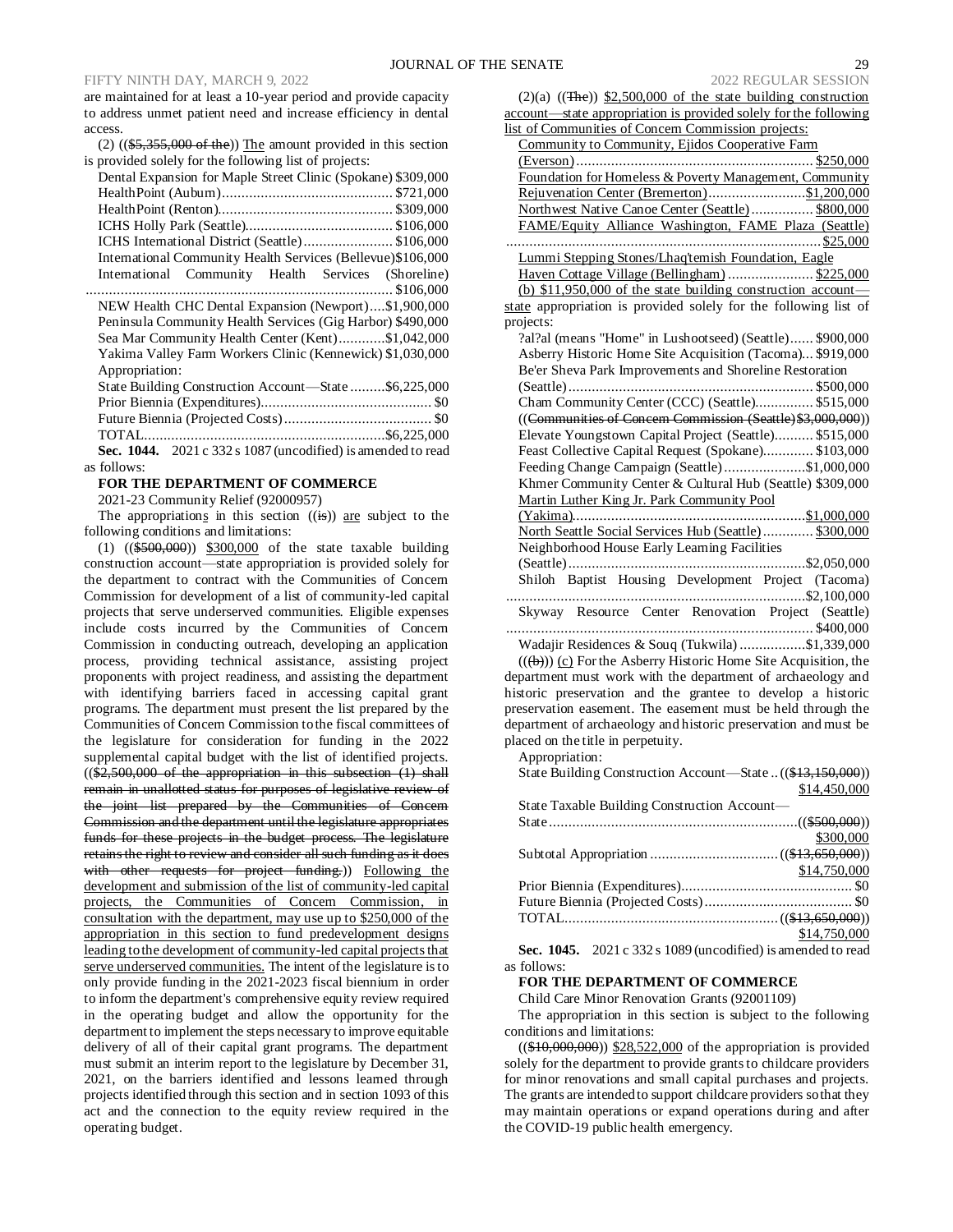(1) The department shall collaborate with the department of children, youth, and families to conduct outreach to licensed family homes to ensure they are made aware of the grant opportunity.

(2) The department shall give priority to projects that make minor renovations without adding capacity and are therefore ineligible for the early learning facilities program.

(3) All grants provided in this section must be awarded by September 30, ((2022)) 2023.

(4) Of the amounts provided in this section, no more than four percent may be retained by the department for administrative purposes.

Appropriation:

| \$28,522,000 |
|--------------|
|              |
|              |
|              |
| \$28,522,000 |

**Sec. 1046.** 2021 c 332 s 1092 (uncodified) is amended to read as follows:

#### **FOR THE DEPARTMENT OF COMMERCE**

Work, Education, Health Monitoring Projects (91001686)

The appropriation in this section is subject to the following conditions and limitations:

(1) The department may not expend the appropriation in this section unless and until the nonstate share of project costs have been either expended or firmly committed, or both, in an amount sufficient to complete the project or a distinct phase of the project that is useable to the public for the purpose intended by the legislature. This requirement does not apply to projects where a share of the appropriation is for design costs only.

(2) Prior to receiving funds, project recipients must demonstrate that the project site is under control for a minimum of 10 years, either through ownership or a long-term lease. This requirement does not apply to appropriations for preconstruction activities or appropriations in which the sole purpose is to purchase real property that does not include a construction or renovation component.

(3) Projects funded in this section may be required to comply with Washington's high-performance building standards as required by chapter 39.35D RCW.

(4) Project funds are available on a reimbursement basis only, and may not be advanced under any circumstances.

(5) In contracts for grants authorized under this section, the department must include provisions that require that capital improvements be held by the grantee for a specified period of time appropriate to the amount of the grant and that facilities be used for the express purpose of the grant. If the grantee is found to be out of compliance with provisions of the contract, the grantee shall repay to the state general fund the principal amount of the grant plus interest calculated at the rate of interest on state of Washington general obligation bonds issued most closely to the date of authorization of the grant.

(6) Projects funded in this section, including those that are owned and operated by nonprofit organizations, are generally required to pay state prevailing wages.

(7) The department must comply with the requirements set forth in executive order 21-02 and must consult with the department of archaeology and historic preservation and affected tribes on the potential effects of these projects on cultural resources and historic properties. Consultation with the department of archaeology and historic preservation and affected tribes must be initiated before project funds are made available.

 $(8)$  \$926,000 of the  $((eoronavinus capital projects account$ federal)) state building construction account—state appropriation

| is provided solely for the following list of projects: |                                           |  |  |                                                    |  |
|--------------------------------------------------------|-------------------------------------------|--|--|----------------------------------------------------|--|
|                                                        |                                           |  |  | Camp Waskowitz Restrooms (North Bend)\$250,000     |  |
|                                                        | Mary's Place Burien Shelter COVID Updates |  |  |                                                    |  |
|                                                        |                                           |  |  |                                                    |  |
|                                                        |                                           |  |  | Nordic Heritage Museum HVAC Renovation (Seattle)   |  |
|                                                        |                                           |  |  |                                                    |  |
|                                                        |                                           |  |  | Sherwood COVID Mitigation (Lake Stevens) \$100,000 |  |
| Appropriation:                                         |                                           |  |  |                                                    |  |
| ((Coronavirus Capital Projects Account-                |                                           |  |  |                                                    |  |
|                                                        |                                           |  |  |                                                    |  |
|                                                        |                                           |  |  |                                                    |  |

|             | State Building Construction Account—State  \$926,000           |  |
|-------------|----------------------------------------------------------------|--|
|             |                                                                |  |
|             |                                                                |  |
|             |                                                                |  |
|             | Sec. 1047. $2021 c 332 s 1094$ (uncodified) is amended to read |  |
| as follows: |                                                                |  |

#### **FOR THE DEPARTMENT OF COMMERCE**

Early Learning COVID-19 Renovation Grants (91001681)

The appropriation in this section is subject to the following conditions and limitations:

(1)  $$8,500,000$  of the ((coronavirus capital projects account federal)) coronavirus state fiscal recovery fund—federal appropriation is provided solely for the Washington early learning loan fund to provide grants to early learning facilities for emergency renovation and remodeling changes in response to the public health emergency with respect to the coronavirus disease.

(2) The grants may not be used for operating expenditures, but must be used for capital needs to:

(a) Support increased social distancing requirements;

(b) Support increased health and safety measures;

(c) Provide increased outdoor space; or

(d) Increase or preserve early learning slots within a facility or community.

(3) Grant recipients must meet the requirements in RCW 43.31.575.

(4) Up to four percent of the funding in this appropriation may be used by the contractor to provide technical assistance to early learning providers interested in applying for the early learning facility grant or loan program.

Appropriation:

((Coronavirus Capital Projects Account—

| Coronavirus State Fiscal Recovery Fund—Federal.\$8,500,000 |  |
|------------------------------------------------------------|--|
|                                                            |  |
|                                                            |  |
|                                                            |  |
| NEW SECTION. Sec. 1048. A new section is added to          |  |
| 2021 c 332 (uncodified) to read as follows: FOR THE        |  |
| <b>DEPARTMENT OF COMMERCE</b>                              |  |

# Homeless Youth Facilities (91001991)

The appropriation in this section is subject to the following conditions and limitations: The appropriation in this section is provided solely for the following list of projects:

| Communities of Color Coalition (Everett)\$3,400,000         |
|-------------------------------------------------------------|
| Community Youth Services (Olympia)\$100,000                 |
| Friends of Youth (Redmond)\$2,500,000                       |
|                                                             |
| Northwest Youth Services (Burlington)\$100,000              |
| Skagit Valley Family YMCA (Mt. Vernon) \$495,000            |
| Transitional Youth Housing and Services (Seattle) \$750,000 |
| YouthCare Workforce Development Center (Seattle)            |
|                                                             |
| Appropriation:                                              |
| Capital Community Assistance Account-State\$14,895,000      |
|                                                             |
|                                                             |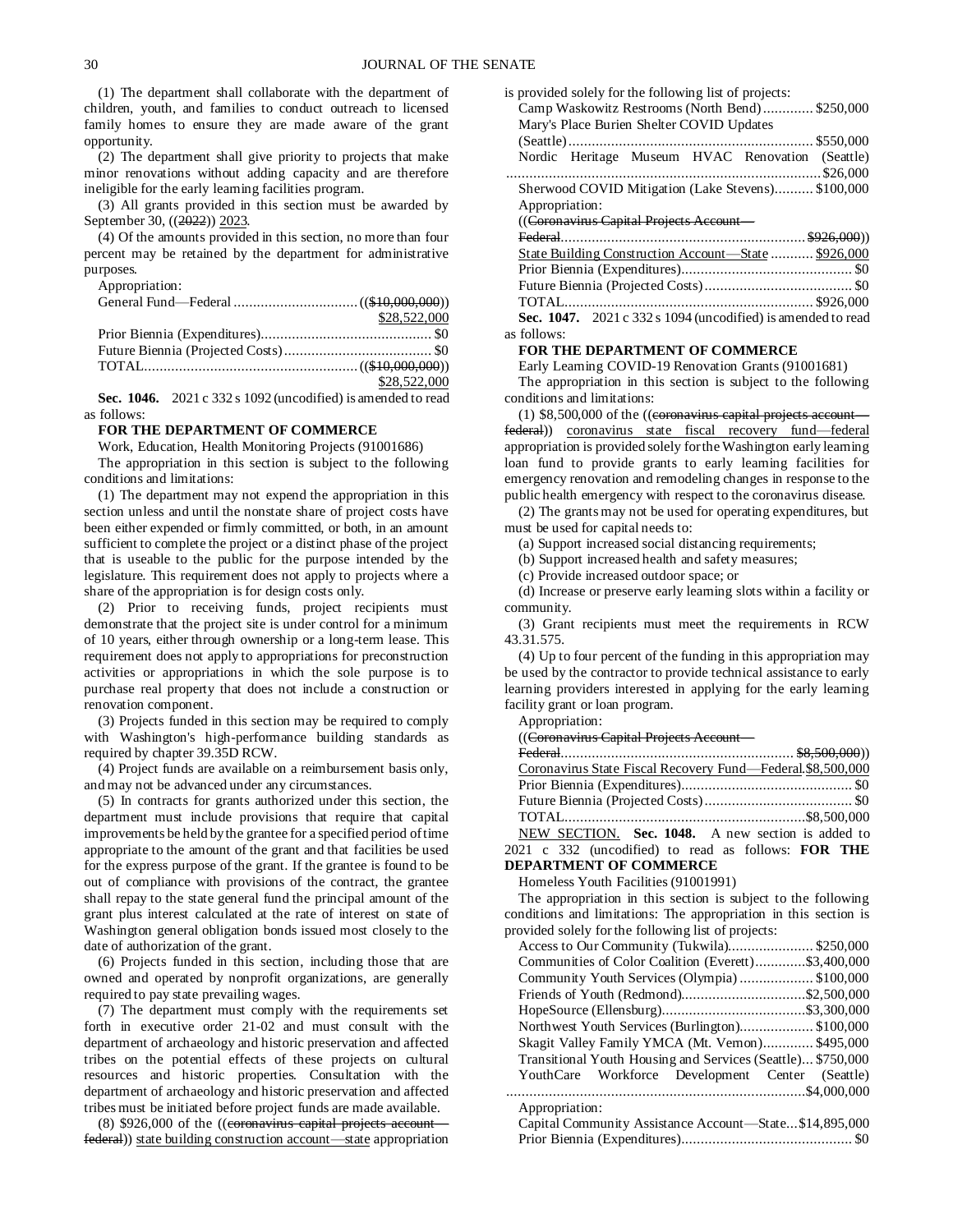#### FIFTY NINTH DAY, MARCH 9, 2022<br>  $2022$  REGULAR SESSION Future Biennia (Projected Costs)

|  |  |                               |  |  | NEW SECTION. Sec. 1049. A new section is added to          |  |  |
|--|--|-------------------------------|--|--|------------------------------------------------------------|--|--|
|  |  |                               |  |  | 2021 c 332 (uncodified) to read as follows: <b>FOR THE</b> |  |  |
|  |  | <b>DEPARTMENT OF COMMERCE</b> |  |  |                                                            |  |  |

# 2022 Dental Capacity Grants (92001175)

The appropriation in this section is subject to the following conditions and limitations:

(1) Funding in this section is provided solely for the construction and equipment directly associated with dental facilities that provide capacity to address unmet patient need and increased efficiency in dental access. Projects funded in this section must maintain dental services for a period of at least 10 years.

(2) The appropriation in this section is provided solely for the following list of projects:

Battle Ground HealthCare Dental Expansion

| Community Health Care (Puyallup)\$1,500,000                |
|------------------------------------------------------------|
| Family Health Center (Omak)\$2,500,000                     |
| NEW Health CHC Dental Capital Expansion (Newport)          |
|                                                            |
| Peninsula Community Health Services (Bremerton). \$463,000 |
| Yakima Valley Farmworkers Clinic (Kennewick) \$500,000     |
| Appropriation:                                             |
| State Building Construction Account—State \$5,801,000      |
|                                                            |
|                                                            |
|                                                            |
| NEW SECTION. Sec. 1050. A new section is added to          |
| 2021 c 332 (uncodified) to read as follows: <b>FOR THE</b> |
| <b>DEPARTMENT OF COMMERCE</b>                              |
| $\text{Di} \alpha$ Once Pilot Program (01002171)           |

Dig-Once Pilot Program (91002171)

The appropriation in this section is subject to the following conditions and limitations: The appropriation in this section is provided solely for the department, in coordination with the system improvement team, to implement a dig-once pilot program to identify opportunities to dig once and bury fiber optic cables and conduits, repair water or sewer pipes, and repair roads, bridges, and sidewalks at the same time. The goals of the pilot program include minimizing local disruption, maximizing efficiencies, and demonstrating the ability to achieve cost savings to state and local governments. The pilot program must be implemented in Lewis county in collaboration with the department of transportation and the economic alliance of Lewis county.

(1) The department of transportation and local governments must collaborate with the department to identify and coordinate projects in Lewis county that require excavation work on public property, such as projects improving fish passage barriers, roads, broadband, water, wastewater, or stormwater infrastructure.

(2) The department must report to the office of financial management and fiscal committees of the legislature by December 1, 2022, regarding the implementation and potential cost savings of the dig-once pilot program and any recommendations related to implementation of a statewide digonce policy.

Appropriation:

| State Building Construction Account—State  \$40,000        |  |
|------------------------------------------------------------|--|
|                                                            |  |
|                                                            |  |
|                                                            |  |
| NEW SECTION. Sec. 1051. A new section is added to          |  |
| 2021 c 332 (uncodified) to read as follows: <b>FOR THE</b> |  |

**DEPARTMENT OF COMMERCE**

Energy Efficiency Revolving Loan Fund Capitalization Program (92001179)

The appropriation in this section is subject to the following conditions and limitations: \$1,869,000 of the energy efficiency revolving loan capital account—state appropriation in this section is provided solely as expenditure authority for grant funding received by the department for the energy efficiency revolving loan fund capitalization program in section 40502 of P.L. 117-58 (infrastructure investment and jobs act), not to exceed the actual amount of grant funding awarded. Expenditure of the amount in this subsection is contingent on the receipt of this grant funding. If the department does not receive the grant funding by June 30, 2023, the expenditure authority in this section shall lapse.

Appropriation:

Energy Efficiency Revolving Loan Capital

|             | Sec. 1052. $2021 c 332 s 1024$ (uncodified) is amended to read |  |
|-------------|----------------------------------------------------------------|--|
| as follows: |                                                                |  |

# **FOR THE DEPARTMENT OF COMMERCE**

2018 Local and Community Projects (40000005)

The reappropriation in this section is subject to the following conditions and limitations: The reappropriation is subject to the provisions of section 6002, chapter 356, Laws of 2020, except that no funding may be directed to the Sunnyside Community Hospital (Sunnyside) as this project is transitioning to Toppenish Hospital (Toppenish) pursuant to section 1026 of this act.

Reappropriation:

| State Building Construction Account—State  ((\$42,896,000)) |               |
|-------------------------------------------------------------|---------------|
|                                                             | \$40,896,000  |
| Prior Biennia (Expenditures)\$87,441,000                    |               |
|                                                             |               |
|                                                             |               |
|                                                             | \$128,337,000 |

**Sec. 1053.** 2021 c 332 s 1095 (uncodified) is amended to read as follows:

**FOR THE OFFICE OF FINANCIAL MANAGEMENT** Cowlitz River Dredging (20082856)

The appropriations in this section are subject to the following conditions and limitations: The appropriation in this section is provided solely for the office of financial management to contract with Cowlitz county to acquire land and rights of way along the Cowlitz river for the United States army corps of engineers to dredge. The land is necessary for dredged material deposit sites

for the Mt. St. Helen's flood protection project. Reappropriation:

| State Building Construction Account—State  \$800,000          |
|---------------------------------------------------------------|
|                                                               |
| State Building Construction Account—State \$1,200,000         |
|                                                               |
|                                                               |
|                                                               |
| Sec. 1054. $2021c$ 332 s 1096 (uncodified) is amended to read |
|                                                               |

**FOR THE OFFICE OF FINANCIAL MANAGEMENT** Oversight of State Facilities (30000039)

The appropriation in this section is subject to the following conditions and limitations: The appropriation in this section is provided solely for the office of financial management to cover staffing and support costs of the facilities oversight team.

Appropriation:

as

| Thurston County Capital Facilities—State\$2,610,000 |  |
|-----------------------------------------------------|--|
| Prior Biennia (Expenditures)\$4,769,000             |  |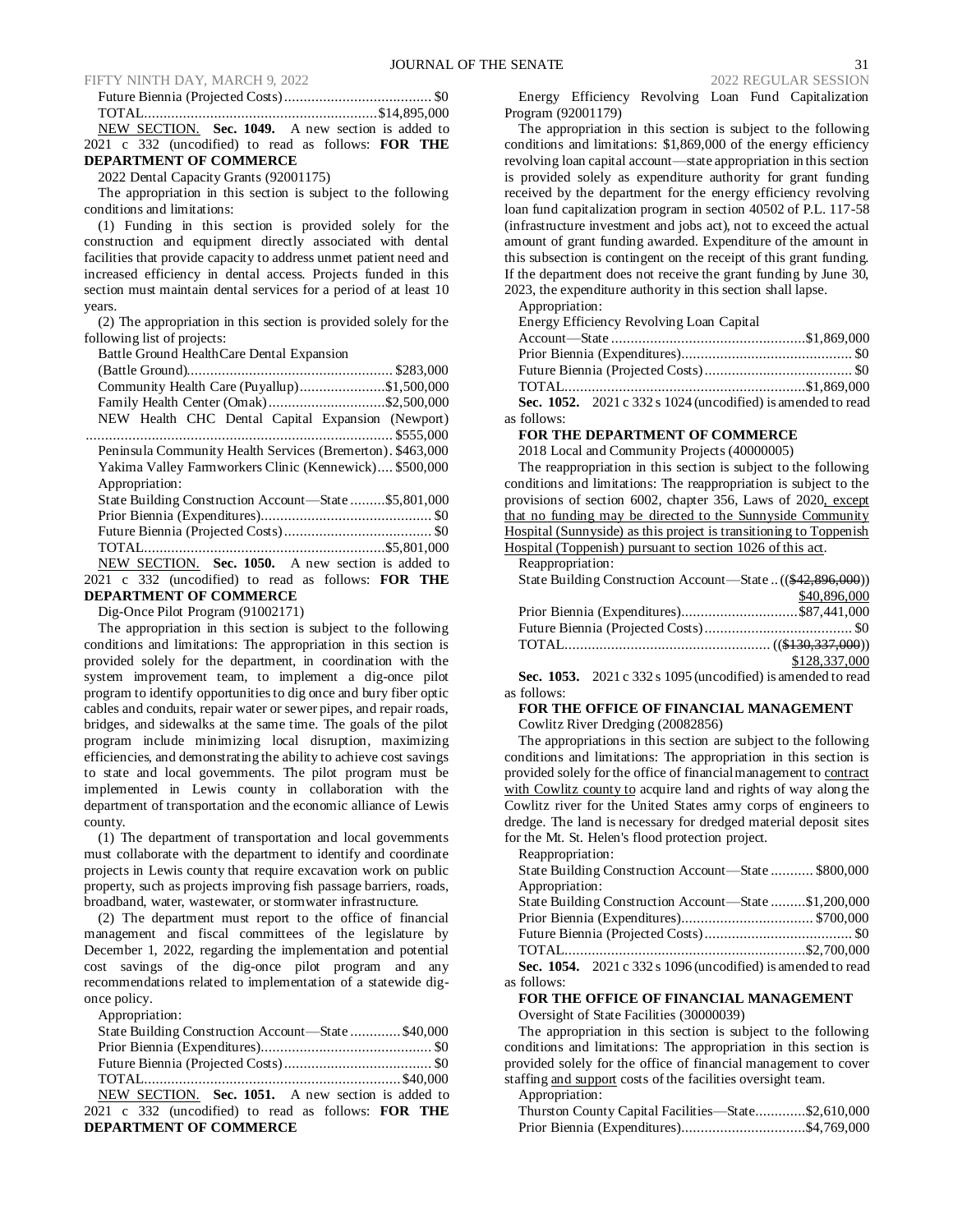|             | Future Biennia (Projected Costs)\$10,440,000                  |  |
|-------------|---------------------------------------------------------------|--|
|             |                                                               |  |
|             | Sec. 1055. $2021c$ 332 s 1097 (uncodified) is amended to read |  |
| as follows: |                                                               |  |

### **FOR THE OFFICE OF FINANCIAL MANAGEMENT** OFM Capital Budget Staff (30000040)

The appropriation in this section is subject to the following conditions and limitations: The appropriation in this section is provided solely for the office of financial management to cover staffing and support costs of the capital budget team.

Appropriation:

| Thurston County Capital Facilities—State\$1,315,000 |  |
|-----------------------------------------------------|--|
| Prior Biennia (Expenditures)\$2,469,000             |  |
|                                                     |  |
|                                                     |  |
| NEW SECTION. Sec. 1056. A new section is added to   |  |

2021 c 332 (uncodified) to read as follows: **FOR THE OFFICE OF FINANCIAL MANAGEMENT**

Inflation and Contingency Fund (92001124)

The appropriation in this section is subject to the following conditions and limitations:

(1) The appropriation in this section is provided solely for inflationary cost increases of materials for state agency projects funded in an omnibus capital appropriations act that are currently active in the construction phase. Projects in the design phase are not eligible and must submit a budget decision package for the 2023 legislative session. The office of financial management shall allocate funds based on project necessity.

(2) To be eligible for funds from this inflation and contingency fund, a request letter signed by the affected agency director must be submitted to the office of financial management and the appropriate legislative fiscal committees. The request must include:

(a) A statement describing the unexpected costs;

(b) The ways the agency has already mitigated project costs; and

(c) The identification of other funding that may be applied to the project.

(3) For requests during a legislative session, an agency must notify the legislative fiscal committees before requesting these funds from the office of financial management.

(4) The office of financial management must notify the legislative evaluation and accountability program committee and the fiscal committees of the legislature as inflation and contingency funds are approved, including the approved funding level by fund type, and a copy of all the materials submitted in subsection (2) of this section.

(5) The office of financial management must report quarterly, beginning October 1, 2022, on the funding approved by agency, by project number, and type of funds authorized, to the fiscal committees of the legislature.

Appropriation:

|             | Capital Community Assistance Account—State\$8,000,000          |  |
|-------------|----------------------------------------------------------------|--|
|             |                                                                |  |
|             |                                                                |  |
|             |                                                                |  |
|             | Sec. 1057. $2021 c 332 s 1101$ (uncodified) is amended to read |  |
| as follows: |                                                                |  |

### **FOR THE DEPARTMENT OF ENTERPRISE SERVICES**

Capitol Lake Long-Term Management Planning (30000740)

The appropriations in this section are subject to the following conditions and limitations: The appropriations and reappropriation are subject to the provisions of section 1026, chapter 356, Laws of 2020, except that the final environmental impact statement that includes identification of a preferred

alternative for Capitol Lake management must be submitted to the legislative fiscal committees by October 31, 2022.

| Reappropriation:                                          |             |
|-----------------------------------------------------------|-------------|
|                                                           |             |
| State Building Construction Account—State \$1,663,000     |             |
|                                                           |             |
| Appropriation:                                            |             |
| State Building Construction Account—State  \$715,000      |             |
| <u>Thurston County Capital Facilities—State \$150,000</u> |             |
|                                                           |             |
|                                                           |             |
|                                                           |             |
|                                                           |             |
| $\alpha$ 10.50 2001 200 1101/1 110 111                    | \$6,849,000 |
|                                                           |             |

**Sec. 1058.** 2021 c 332 s 1104 (uncodified) is amended to read as follows:

#### **FOR THE DEPARTMENT OF ENTERPRISE SERVICES**

Statewide Minor Works - Preservation Projects (30000825) Reappropriation:

| State Building Construction Account—State  \$170,000 |             |
|------------------------------------------------------|-------------|
|                                                      |             |
|                                                      | \$2,983,000 |
|                                                      |             |
|                                                      |             |
|                                                      | \$3,153,000 |

**Sec. 1059.** 2021 c 332 s 1111 (uncodified) is amended to read as follows:

### **FOR THE DEPARTMENT OF ENTERPRISE SERVICES**

Legislative Campus Modernization (92000020)

The appropriations in this section are subject to the following conditions and limitations:

(1) The reappropriations are subject to the provisions of section 6024 of this act.

(2) The department must consult with the senate facilities and operations committee or its designee(s) and the house of representatives executive rules committee or its designee(s) at least every other month.

(3) \$11,585,000 of the Thurston county capital facilities account—state appropriation is provided solely for the global legislative campus modernization subproject, which includes, but is not limited to, modular building leases or purchases and associated costs, site development work on campus to include Columbia street, stakeholder outreach, and historic mitigation for the project.

(4) \$69,037,000 of the amount provided in this section is provided solely for Irv Newhouse building replacement design and construction subproject on opportunity site six.

(a) The department must:

(i) Have a design contractor selected by September 1, 2021;

(ii) Start design validation by October 1, 2021; and

(iii) Start design by December 1, 2021.

(b) The design and construction must result in:

(i) A high performance building that meets net-zero-ready energy standards, with an energy use intensity of no greater than 35;

(ii) Sufficient program space required to support senate offices and support functions;

(iii) A building façade similar to the American neoclassical style with a base, shaft, and capitol expression focus with some relief expressed in modern construction methods to include adding more detailing and depth to the exterior so that it will fit with existing legislative buildings on west capitol campus, like the John Cherberg building;

(iv) Member offices of similar size as member offices in the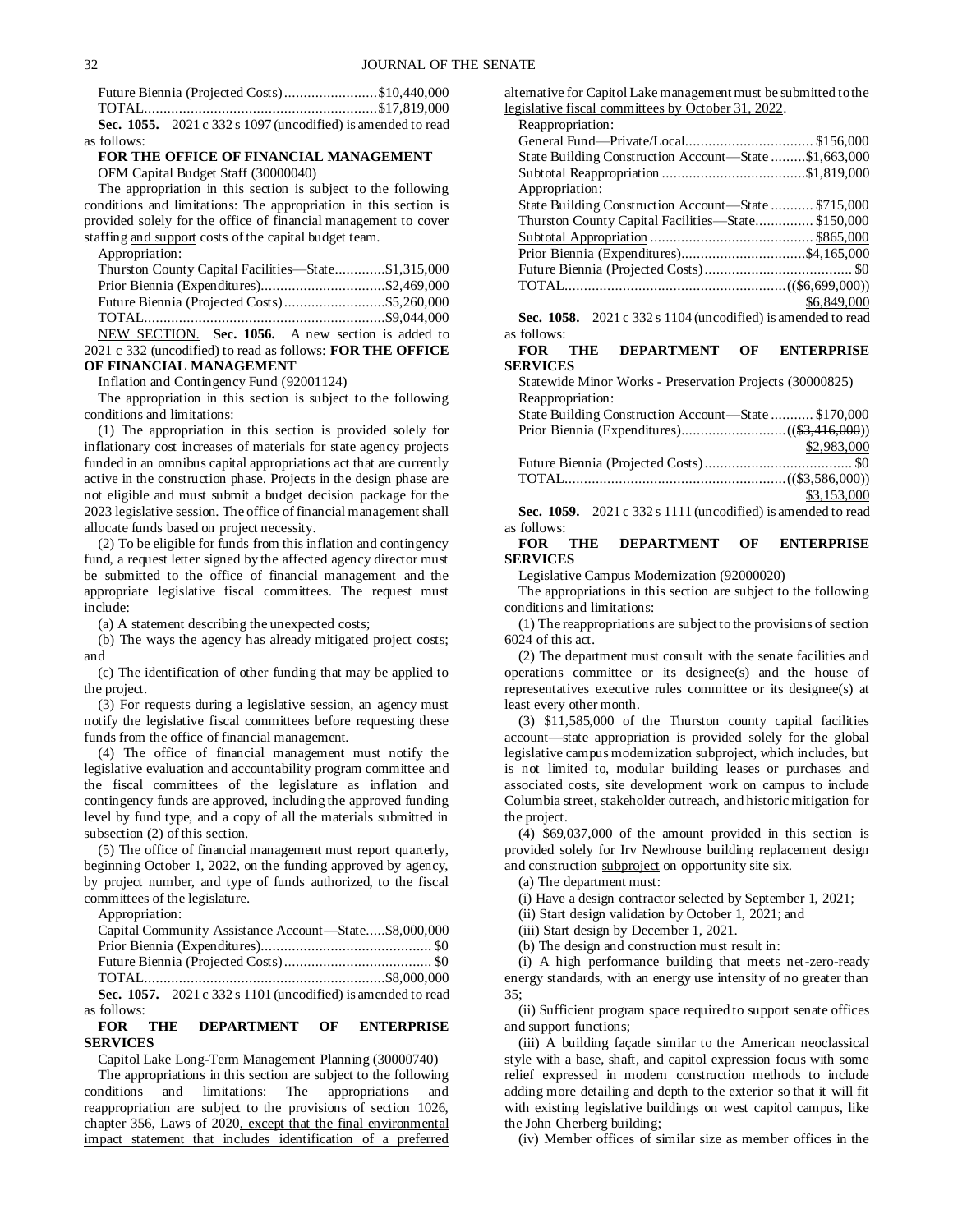### FIFTY NINTH DAY, MARCH 9, 2022 2022 2022 REGULAR SESSION

#### John A. Cherberg building;

(v) Demolition of the buildings located on opportunity site six;

(vi) Consultation with the leadership of the senate, or their designee(s), at least every month, effective July 1, 2021; and

(vii) Ensure the subproject meets legislative intent to complete design by April 30, 2023, and start construction by September 1, 2023.

(5) \$8,538,000 of the amount provided in this section is provided solely for the Pritchard building and the John L. O'Brien renovation design subproject. The design contractor must be selected by ((January 1, 2023)) September 1, 2022, and the design must result in:

(a) A high performance building that meets net-zero-ready energy standards, with an energy use intensity of no greater than 35;

(b) Sufficient program space required to support house of representatives offices and support functions; and

(c) Additional office space in the Pritchard building necessary to offset house of representatives members and staff office space that  $((\text{may}))$  will be eliminated in the renovation of the third and fourth floors of the John L. O'Brien building.

(6) All appropriations must be coded and tracked as separate discrete subprojects in the agency financial reporting system.

(7) The state capitol committee, in consultation with capitol campus design advisory committee, may review architectural design proposals for continuity with the 2006 master plan for the capitol of the state of Washington and 2009 west capitol campus historic landscape preservation and vegetation management plan. As part of planning efforts, the state capitol committee may conduct a review of current design criteria and standards.

(8) The Irv Newhouse building replacement and Pritchard building designs should include an analysis of comprehensive impacts to the campus and the surrounding neighborhood, an evaluation of future workforce projections and an analysis of traffic impacts, parking needs, visual buffers, and campus aesthetics. The designs should include a public engagement process including the capitol campus design advisory committee and state capitol committee.

(9) \$180,000 of the appropriation in this section is provided solely for the department to conduct a preservation study of the Pritchard building as a continuation of the predesign in section 6024 of this act. The study must include an analysis of seismic, geotechnical, building codes, constructability, and costs associated with renovation and expansion of the Pritchard building to accommodate tenant space needs. The department shall contract with a third-party historic preservation specialist to ensure the study is in compliance with the secretary of the interior's standards and any other applicable standards for historic rehabilitation. The study must include a public engagement process including the capitol campus design advisory committee and state capitol committee. The study is subject to review and approval by the state capitol committee by March 31, 2022, to inform the design of a renovation, expansion, or replacement of the Pritchard building.

(10) The department may sell by auction the Ayers and Carlyon houses, known as the press houses, separate and apart from the underlying land, subject to the following conditions:

(a) The purchaser, at its sole cost and expense, must remove the houses by December 31, 2021;

(b) The state is not responsible for any costs or expenses associated with the sale, removal, or relocation of the buildings from opportunity site six; and

(c) Any sale proceeds must be deposited into the Thurston county capital facilities account.

(11) Implementation of subsections (7) through (10) of this

section is not intended to delay the design and construction of any of the subprojects included in the legislative campus modernization project.

(12) If the department receives information that projected costs for any of the subprojects in subsections (3), (4), or (5) of this section will exceed the amount provided in the respective subsections and the future biennia projected costs, the department must provide that information to the project executive team committee. The department must provide at least two options to reduce subproject costs to stay within the amount provided for that subproject and to stay on schedule. Before proceeding with a reduced cost option, the department must consult with the project executive team committee. The project executive team must reach majority consensus to either move forward with a lower cost option or to request additional capital budget funding.

Reappropriation:

State Building Construction Account—State .........\$9,900,000 Appropriation:

State Building Construction Account—State .......\$67,855,000 Thurston County Capital Facilities Account—State

| \$130,034,000 |
|---------------|
|               |
| \$219,970,000 |

**Sec. 1060.** 2021 c 332 s 1114 (uncodified) is amended to read as follows:

**FOR THE DEPARTMENT OF ENTERPRISE SERVICES**

Temple of Justice HVAC, Lighting & Water Systems (92000040)

The appropriation((s)) in this section ((are)) is subject to the following conditions and limitations:

 $(1)(a)$  To assist in funding this project, the department must work with the office of financial management to access federal funding for the total project cost.

(b) If the agency receives more than \$26,000,000 in federal funds, an amount of the state building construction account state appropriation equal to the additional federal funds must be placed in unallotted status.

(c) For purposes of this subsection, "additional federal funds" means the difference between the total amount of federal funds received under (a) of this subsection and \$26,000,000.

(2) The department must:

(a) Submit the final predesign to the office of financial management by June 1, 2021;

(b) Submit the final energy services proposal to the senate ways and means committee and the house capital budget committee prior to the department starting the design phase; and

(c) Start design by August 31, 2021.

Appropriation:

State Building Construction Account—State ....((\$4,000,000)) \$30,000,000  $(C_{\text{cusp}}^{\text{cusp}} C_{\text{cusp}} + C_{\text{cusp}}^{\text{cusp}} C_{\text{cusp}}$ 

| ((Coronavirus Capital Projects Account —          |  |
|---------------------------------------------------|--|
|                                                   |  |
|                                                   |  |
|                                                   |  |
|                                                   |  |
|                                                   |  |
| NEW SECTION. Sec. 1061. A new section is added to |  |

2021 c 332 (uncodified) to read as follows: **FOR THE MILITARY DEPARTMENT**

Thurston County Readiness Center (30000594)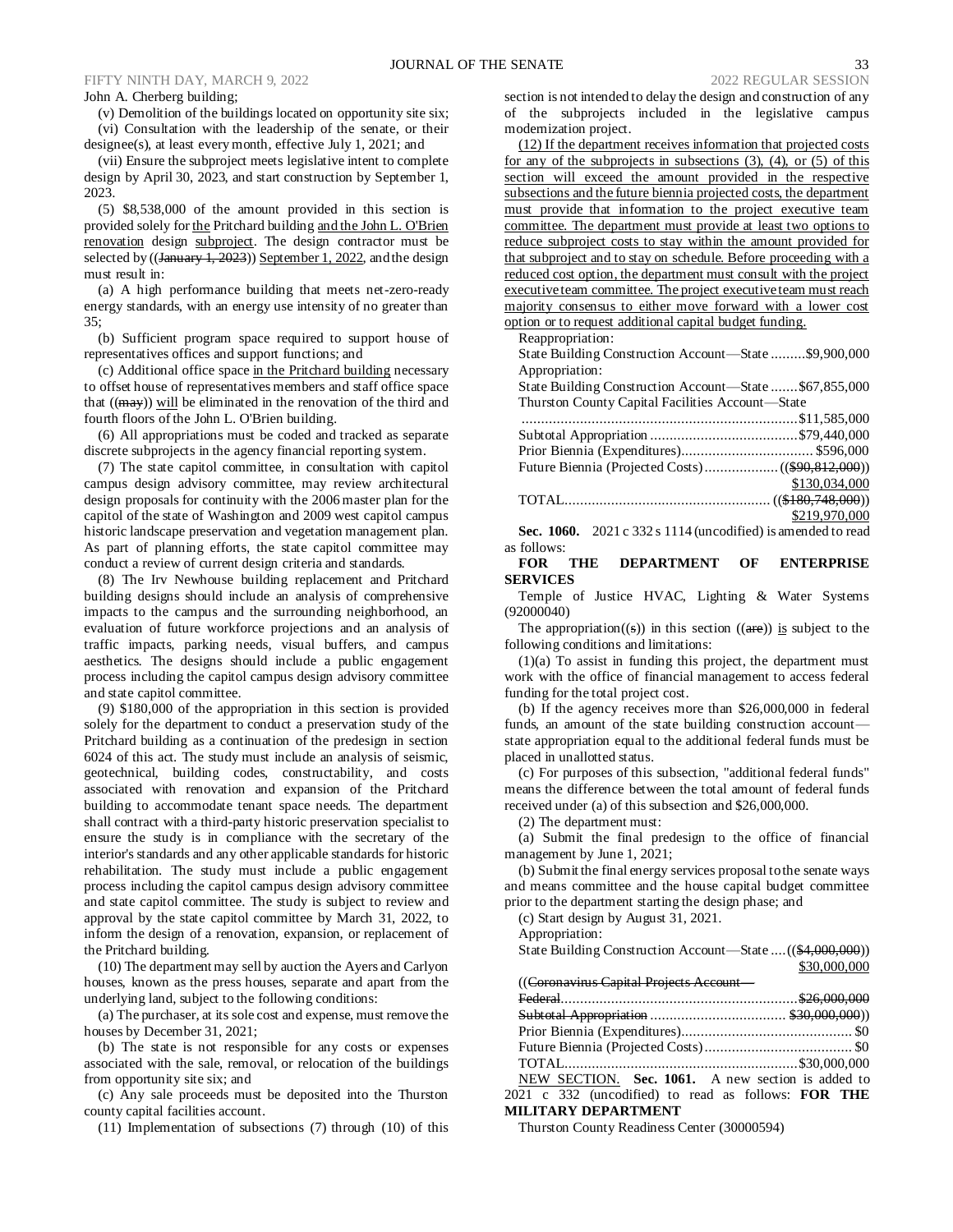Reappropriation:

| Military Department Capital Account—State\$65,000                |  |
|------------------------------------------------------------------|--|
| Prior Biennia (Expenditures)\$47,887,000                         |  |
|                                                                  |  |
|                                                                  |  |
| Sec. $1062$ , $2021c$ 332 s 1120 (uncodified) is amended to read |  |
| follows:                                                         |  |
| FOR THE MILITARY DEPARTMENT                                      |  |
|                                                                  |  |

Snohomish Readiness Center (30000930)

Appropriation:

|                                                            | \$4,349,000 |
|------------------------------------------------------------|-------------|
| State Building Construction Account-State  ((\$1,188,000)) |             |
|                                                            | \$1,566,000 |
|                                                            |             |
|                                                            | \$5,915,000 |
|                                                            |             |
|                                                            |             |
|                                                            |             |
|                                                            | \$5,915,000 |
|                                                            |             |

**Sec. 1063.** 2021 c 332 s 1121 (uncodified) is amended to read as follows:

### **FOR THE MILITARY DEPARTMENT**

| Anacortes Readiness Center Major Renovation (40000004) |             |  |
|--------------------------------------------------------|-------------|--|
| Reappropriation:                                       |             |  |
| Military Department Capital Account—State\$75,000      |             |  |
| Appropriation:                                         |             |  |
|                                                        |             |  |
| State Building Construction Account—State\$3,551,000   |             |  |
|                                                        |             |  |
|                                                        |             |  |
|                                                        | \$74,000    |  |
|                                                        |             |  |
|                                                        |             |  |
|                                                        | \$7,251,000 |  |
|                                                        |             |  |

**Sec. 1064.** 2021 c 332 s 1123 (uncodified) is amended to read as follows:

### **FOR THE MILITARY DEPARTMENT**

| Minor Works Program 2019-21 Biennium (40000037)            |
|------------------------------------------------------------|
| Reappropriation:                                           |
|                                                            |
| State Building Construction Account—State  ((\$2,200,000)) |
| \$2,243,000                                                |
| Military Department Capital Account-State \$109,000        |
|                                                            |
| \$22,352,000                                               |
|                                                            |
| \$648,000                                                  |
|                                                            |
|                                                            |
| PART <sub>2</sub>                                          |

# **HUMAN SERVICES**

NEW SECTION. **Sec. 2001.** A new section is added to 2021 c 332 (uncodified) to read as follows: **FOR THE CRIMINAL JUSTICE TRAINING COMMISSION** Omnibus Minor Works (40000014)

| Appropriation:                                                                                     |  |
|----------------------------------------------------------------------------------------------------|--|
| State Building Construction Account—State  \$735,000                                               |  |
|                                                                                                    |  |
|                                                                                                    |  |
|                                                                                                    |  |
| Sec. 2002. $2021 c 332 s 2002$ (uncodified) is amended to read                                     |  |
| as follows:                                                                                        |  |
| $T + D \cap T$ $\longrightarrow T$<br>$\mathbf{m}$ in $\mathbf{m}$ in $\mathbf{m}$ in $\mathbf{m}$ |  |

### **FOR THE DEPARTMENT OF LABOR AND INDUSTRIES**

L&I HQ Elevators (30000018)

| Reappropriation:                                              |             |
|---------------------------------------------------------------|-------------|
|                                                               |             |
|                                                               | \$612,000   |
|                                                               |             |
|                                                               | \$612,000   |
|                                                               |             |
|                                                               | \$1,224,000 |
|                                                               |             |
|                                                               | \$2,710,000 |
|                                                               |             |
|                                                               |             |
| Sec. 2003. $2021c$ 332 s 2006 (uncodified) is amended to read |             |
| as follows:                                                   |             |

### **FOR THE DEPARTMENT OF SOCIAL AND HEALTH SERVICES**

Western State Hospital New Kitchen and Commissary Building (20081319)

The reappropriation in this section is subject to the following conditions and limitations: The reappropriation is subject to the provisions of section 2003, chapter 2, Laws of 2018.

Reappropriation:

|             | State Building Construction Account—State  ((\$2,358,000))     |
|-------------|----------------------------------------------------------------|
|             | \$2,441,000                                                    |
|             |                                                                |
|             | \$27,749,000                                                   |
|             |                                                                |
|             |                                                                |
|             | Sec. 2004. $2021 c 332 s 2012$ (uncodified) is amended to read |
| as follows: |                                                                |
|             | FOD THE DEDADTMENT OF SOCIAL AND HEALTH                        |

### **FOR THE DEPARTMENT OF SOCIAL AND HEALTH SERVICES**

Fircrest School-Nursing Facilities: Replacement (30002755) The appropriations in this section  $((\mathbf{is}))$  are subject to the

following conditions and limitations:

(1) It is the intent of the legislature to further the recommendations of the December 2019 report from the William D. Ruckleshaus center to redesign the intermediate care facility of the Fircrest Residential Habilitation Center to function as short-term crisis stabilization and intervention. It is also the intent of the legislature to concentrate the footprint of the Fircrest Residential Habilitation Center on the northern portion of the property. As a result, \$7,750,000 of the appropriation in this section is provided solely for design of a 120-bed nursing facility.

(2) \$2,243,000 of the appropriation is provided solely to relocate the adult training program to a different location on the Fircrest Rehabilitation Center campus. The department must consider the proposal to redesign the facility as a short-term crisis stabilization and intervention when devising options for relocation of the adult training program and submit a report of these options to the legislature no later than December 1, 2022.

(3) The department must seek input from individuals with intellectual and developmental disabilities, including the residents at Fircrest and their families or guardians, in design of a nursing facility.

Reappropriation:

| State Building Construction Account—State \$58,000           |
|--------------------------------------------------------------|
| Appropriation:                                               |
| State Building Construction Account-State \$9,993,000        |
|                                                              |
| \$184,000                                                    |
|                                                              |
|                                                              |
| Sec. 2005. 2021 c 332 s 2014 (uncodified) is amended to read |
| as follows:                                                  |
| <b>FOR THE DEPARTMENT OF SOCIAL AND HEALTH</b>               |

**FOR THE DEPARTMENT OF SOCIAL AND HEALTH SERVICES**

as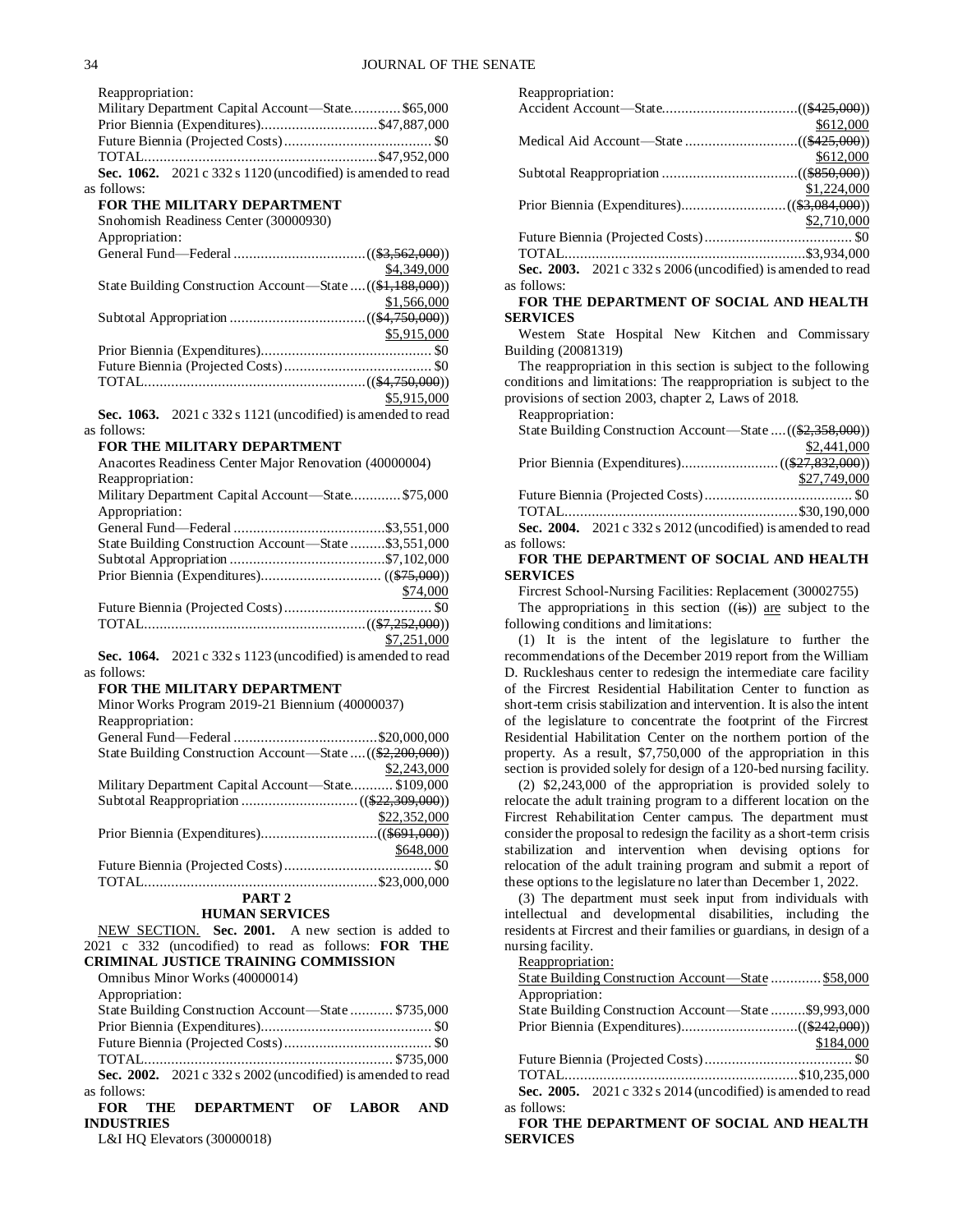|                |  | Eastern State Hospital-Westlake: New HVAC DDC Controls |  |  |
|----------------|--|--------------------------------------------------------|--|--|
| (30002759)     |  |                                                        |  |  |
| Dogmania digni |  |                                                        |  |  |

Reappropriation: State Building Construction Account—State .........\$1,227,000 Appropriation:

((Coronavirus Capital Projects Account—

| State Building Construction Account—State \$1,450,000        |  |
|--------------------------------------------------------------|--|
| Prior Biennia (Expenditures)\$1,173,000                      |  |
|                                                              |  |
|                                                              |  |
| Sec. 2006. 2021 c 332 s 2016 (uncodified) is amended to read |  |

as follows:

#### **FOR THE DEPARTMENT OF SOCIAL AND HEALTH SERVICES**

| DOC/DSHS            | McNeil | Island-Infrastructure: Repairs & |  |
|---------------------|--------|----------------------------------|--|
| Upgrades (30003211) |        |                                  |  |

Reappropriation:

| State Building Construction Account—State \$1,234,000 |  |
|-------------------------------------------------------|--|
| Appropriation:                                        |  |
| State Building Construction Account—State  \$685,000  |  |
|                                                       |  |

|  |  |  | \$1,955,000 |
|--|--|--|-------------|
|  |  |  |             |

**Sec. 2007.** 2021 c 332 s 2028 (uncodified) is amended to read as follows:

**FOR THE DEPARTMENT OF SOCIAL AND HEALTH SERVICES**

Fircrest School: Campus Master Plan & Rezone (30003601) The appropriations in this section are subject to the following conditions and limitations:

(1) The appropriations are subject to the provisions of section 2012, chapter 298, Laws of 2018.

(2) The department shall collaborate with the city of Shoreline on the future siting of three 16-bed behavioral health facilities on the northeast corner of the campus and a 120-bed nursing facility on the northwest portion of the campus.

(3) The department shall collaborate with the city to rezone portions of the Fircrest campus that are under used and not necessary for department operations, including the southwest corner, for long-term, revenue-generating opportunities.

Reappropriation:

| Charitable, Educational, Penal, and Reformatory                                                                                                                                                                                                                                                           |           |
|-----------------------------------------------------------------------------------------------------------------------------------------------------------------------------------------------------------------------------------------------------------------------------------------------------------|-----------|
|                                                                                                                                                                                                                                                                                                           |           |
| Appropriation:                                                                                                                                                                                                                                                                                            |           |
| Charitable, Educational, Penal, and Reformatory                                                                                                                                                                                                                                                           |           |
|                                                                                                                                                                                                                                                                                                           |           |
| State Building Construction Account-State  \$168,000                                                                                                                                                                                                                                                      |           |
|                                                                                                                                                                                                                                                                                                           |           |
|                                                                                                                                                                                                                                                                                                           |           |
|                                                                                                                                                                                                                                                                                                           |           |
|                                                                                                                                                                                                                                                                                                           |           |
|                                                                                                                                                                                                                                                                                                           | \$493,000 |
| Sec. 2008. $2021c$ 332 s 2047 (uncodified) is amended to read                                                                                                                                                                                                                                             |           |
| as follows:                                                                                                                                                                                                                                                                                               |           |
| $\frac{1}{2}$ , $\frac{1}{2}$ , $\frac{1}{2}$ , $\frac{1}{2}$ , $\frac{1}{2}$ , $\frac{1}{2}$ , $\frac{1}{2}$ , $\frac{1}{2}$ , $\frac{1}{2}$ , $\frac{1}{2}$ , $\frac{1}{2}$ , $\frac{1}{2}$ , $\frac{1}{2}$ , $\frac{1}{2}$ , $\frac{1}{2}$ , $\frac{1}{2}$ , $\frac{1}{2}$ , $\frac{1}{2}$ , $\frac{1$ |           |

**FOR THE DEPARTMENT OF SOCIAL AND HEALTH SERVICES**

Minor Works Preservation Projects: Statewide 2021-23 (40000571)

Appropriation:

State Building Construction Account—State ....((\$6,950,000)) \$9,745,000 Charitable, Educational, Penal, and Reformatory

|--|

| 2 INDO DI IN DEBBIOI                                              |  |
|-------------------------------------------------------------------|--|
|                                                                   |  |
|                                                                   |  |
|                                                                   |  |
| Future Biennia (Projected Costs)\$21,000,000                      |  |
|                                                                   |  |
| \$32,590,000                                                      |  |
| Sec. 2009. 2021 c 332 s 2048 (uncodified) is amended to read      |  |
| as follows:                                                       |  |
| FOR THE DEPARTMENT OF SOCIAL AND HEALTH                           |  |
| <b>SERVICES</b>                                                   |  |
| Transitional Care Center-Main Building: Patient Rooms             |  |
| Cooling (40000574)                                                |  |
| Appropriation:                                                    |  |
| ((Coronavirus Capital Projects Account -                          |  |
|                                                                   |  |
| Coronavirus State Fiscal Recovery Fund-Federal \$2,335,000        |  |
|                                                                   |  |
|                                                                   |  |
| Sec. 2010. 2021 c 332 s 2050 (uncodified) is amended to read      |  |
|                                                                   |  |
| as follows:<br>FOR THE DEPARTMENT OF SOCIAL AND HEALTH            |  |
| <b>SERVICES</b>                                                   |  |
| Western State Hospital-Building 29: Roofing Replacement           |  |
| (40000589)                                                        |  |
| Appropriation:                                                    |  |
| State Building Construction Account-State  ((\$2,285,000))        |  |
| \$5,035,000                                                       |  |
|                                                                   |  |
|                                                                   |  |
|                                                                   |  |
| \$5,035,000                                                       |  |
| NEW SECTION. Sec. 2011. A new section is added to                 |  |
| 2021 c 332 (uncodified) to read as follows: FOR THE               |  |
| DEPARTMENT OF SOCIAL AND HEALTH SERVICES                          |  |
| Fircrest School-ICF Cottages: HVAC and Water Heater               |  |
| Improvements (40000946)                                           |  |
| Appropriation:                                                    |  |
| State Building Construction Account-State \$5,780,000             |  |
|                                                                   |  |
|                                                                   |  |
| NEW SECTION. Sec. 2012. A new section is added to                 |  |
| 2021 c 332 (uncodified) to read as follows: FOR THE               |  |
| DEPARTMENT OF SOCIAL AND HEALTH SERVICES                          |  |
| State Hospital-Building 29: CMS Certification<br>Western          |  |
| (40000948)                                                        |  |
| Appropriation:                                                    |  |
| State Building Construction Account-State  \$220,000              |  |
|                                                                   |  |
|                                                                   |  |
|                                                                   |  |
| Sec. 2013. 2021 c 332 s 2056 (uncodified) is amended to read      |  |
| as follows:                                                       |  |
| FOR THE DEPARTMENT OF SOCIAL AND HEALTH                           |  |
| <b>SERVICES</b>                                                   |  |
| BH: State Owned, Mixed Use Community Civil 48-Bed                 |  |
| Capacity (91000077)                                               |  |
| The appropriations in this section are subject to the following   |  |
| conditions and limitations: The reappropriation is subject to the |  |
| provisions of section 2054, chapter 413, Laws of 2019.            |  |
| Reappropriation:                                                  |  |
| State Building Construction Account-State  \$18,235,000           |  |

Appropriation: State Building Construction Account—State ..((\$37,700,000))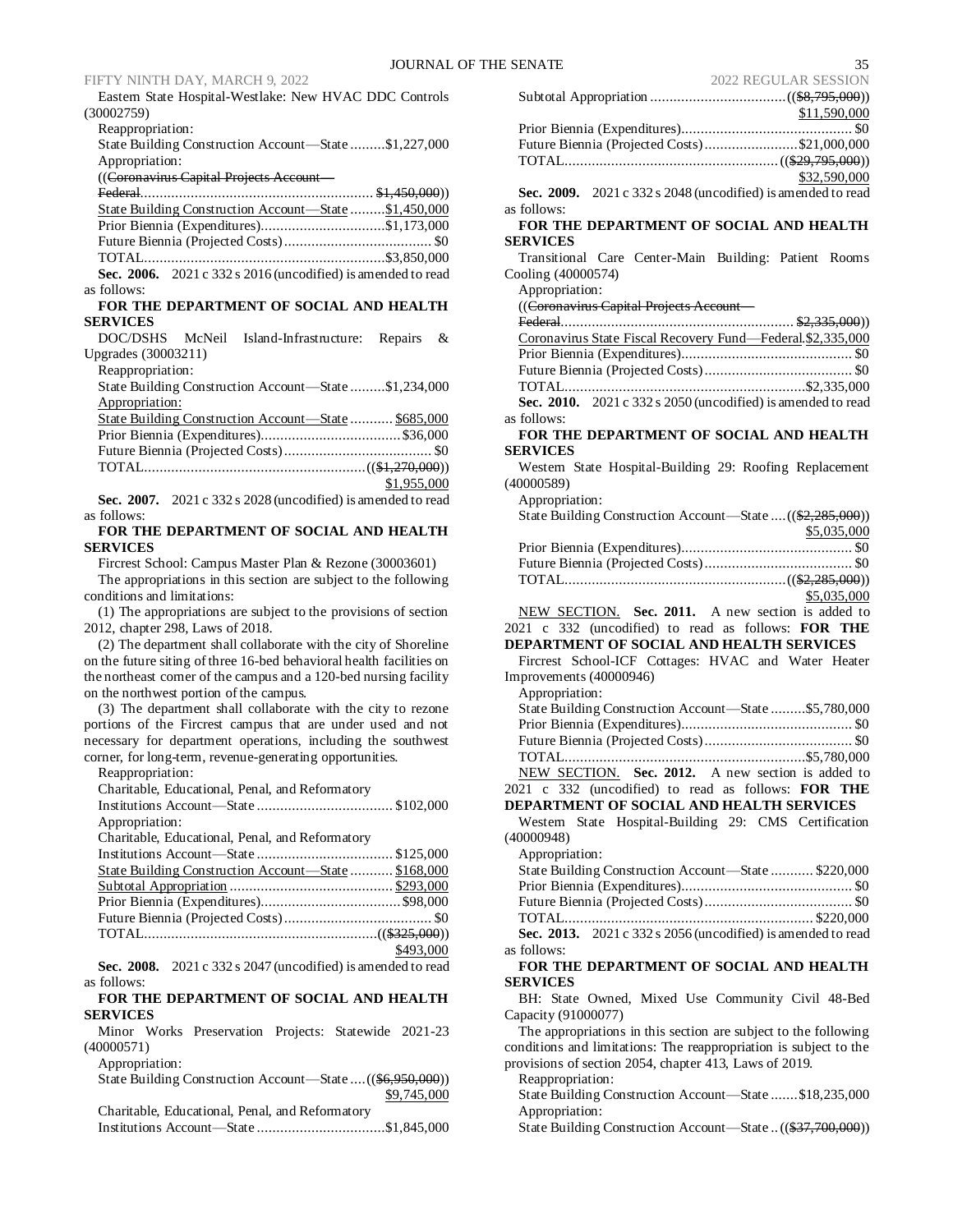\$38,125,000 Prior Biennia (Expenditures)................................\$1,765,000 Future Biennia (Projected Costs)...................................... \$0 TOTAL.......................................................((\$57,700,000)) \$58,125,000 **Sec. 2014.** 2021 c 332 s 2062 (uncodified) is amended to read as follows: **FOR THE DEPARTMENT OF HEALTH** Drinking Water Preconstruction Loans (30000334) Reappropriation: Drinking Water Assistance Account—State......((\$5,115,000)) \$5,415,000 Prior Biennia (Expenditures).................................. \$585,000 Future Biennia (Projected Costs)...................................... \$0 TOTAL.........................................................((\$5,700,000)) \$6,000,000 **Sec. 2015.** 2021 c 332 s 2063 (uncodified) is amended to read as follows: **FOR THE DEPARTMENT OF HEALTH** Public Health Lab South Laboratory Addition (30000379) Appropriation: ((Coronavirus Capital Projects Account— Federal............................................................ \$4,933,000)) State Building Construction Account—State .........\$4,933,000 Prior Biennia (Expenditures).................................. \$196,000 Future Biennia (Projected Costs)........................\$66,519,000 TOTAL............................................................\$71,648,000 **Sec. 2016.** 2021 c 332 s 2065 (uncodified) is amended to read as follows: **FOR THE DEPARTMENT OF HEALTH** Drinking Water Construction Loans (30000409) The reappropriation in this section is subject to the following conditions and limitations: The reappropriation is subject to the provisions of section 2034, chapter 2, Laws of 2018. Reappropriation: Drinking Water Assistance Account—State....((\$38,529,000)) \$48,390,000 Prior Biennia (Expenditures).........................((\$69,609,000)) \$69,610,000 Future Biennia (Projected Costs)...................................... \$0 TOTAL..................................................... ((\$108,138,000)) \$118,000,000 **Sec. 2017.** 2021 c 332 s 2066 (uncodified) is amended to read as follows: **FOR THE DEPARTMENT OF HEALTH** Drinking Water System Repairs and Consolidation (40000006) The reappropriation in this section is subject to the following conditions and limitations: The reappropriation is subject to the provisions of section 2035, chapter 2, Laws of 2018. Reappropriation: State Building Construction Account—State ....((\$1,000,000)) \$1,462,000 Prior Biennia (Expenditures)...........................((\$2,858,000)) \$3,538,000 Future Biennia (Projected Costs)...................................... \$0  $\label{eq:total} {\text{TOTAL}}........\\( \text{\textsterling}3,\text{\textsterling}58,\text{\textsterling}000))$ \$5,000,000 **Sec. 2018.** 2021 c 332 s 2068 (uncodified) is amended to read as follows: **FOR THE DEPARTMENT OF HEALTH** 2019-21 Drinking Water Assistance Program (40000025) Reappropriation: Drinking Water Assistance Account—Federal ((\$31,000,000)) \$33,697,000 Prior Biennia (Expenditures)...........................((\$4,000,000)) \$1,303,000

|             | Sec. 2019. $2021 c 332 s 2069$ (uncodified) is amended to read |
|-------------|----------------------------------------------------------------|
| as follows: |                                                                |

#### **FOR THE DEPARTMENT OF HEALTH**

2019-21 Drinking Water System Repairs and Consolidation (40000027)

The reappropriation in this section is subject to the following conditions and limitations: The reappropriation is subject to the provisions of section 2068, chapter 413, Laws of 2019. Reappropriation:

| KCappropriation.                                        |             |
|---------------------------------------------------------|-------------|
| State Building Construction Account—State ((\$750,000)) |             |
|                                                         | \$1,380,000 |
|                                                         |             |
|                                                         | \$120,000   |
|                                                         |             |
|                                                         |             |
|                                                         | \$1,500,000 |
|                                                         |             |

**Sec. 2020.** 2021 c 332 s 2070 (uncodified) is amended to read as follows:

#### **FOR THE DEPARTMENT OF HEALTH**

Small & Disadvantaged Communities DW (40000031)

The appropriation in this section is subject to the following conditions and limitations: \$20,063,000 of the general fund federal appropriation in this section is provided solely as expenditure authority for grant funding received by the department for assistance to small and disadvantaged communities in section 50104 of P.L. 117-58 (infrastructure investment and jobs act), not to exceed the actual amount of grant funding awarded. Expenditure of the amount in this subsection is contingent on the receipt of this grant funding. If the department does not receive the grant funding by June 30, 2023, the expenditure authority in this section shall lapse.

Appropriation:

as

as

| \$20,806,000 |
|--------------|
|              |
|              |
|              |
| \$20,806,000 |

**Sec. 2021.** 2021 c 332 s 2071 (uncodified) is amended to read as follows:

#### **FOR THE DEPARTMENT OF HEALTH**

E-wing Remodel to a Molecular Laboratory (40000032) Appropriation:

 $(\widehat{C}_{\text{orconvim}}\mathcal{C}_{\text{anital-Prejects}}$ 

| $\frac{1}{\sqrt{2}}$                                           |  |
|----------------------------------------------------------------|--|
|                                                                |  |
| State Building Construction Account—State  \$216,000           |  |
|                                                                |  |
| Future Biennia (Projected Costs)\$14,179,000                   |  |
|                                                                |  |
| Sec. 2022. $2021 c 332 s 2072$ (uncodified) is amended to read |  |
| follows:                                                       |  |
| FOR THE DEPARTMENT OF HEALTH                                   |  |
| Replace Air Handling Unit (AHU) in A/Q-wings (40000034)        |  |
| Appropriation:                                                 |  |
| ((Coronavirus Capital Projects Account-                        |  |
|                                                                |  |
| $C = 1.01000$                                                  |  |

|          | Coronavirus State Fiscal Recovery Fund-Federal. \$1,894,000    |  |
|----------|----------------------------------------------------------------|--|
|          |                                                                |  |
|          |                                                                |  |
|          |                                                                |  |
|          | Sec. 2023. $2021 c 332 s 2075$ (uncodified) is amended to read |  |
| follows: |                                                                |  |

### **FOR THE DEPARTMENT OF HEALTH**

2021-23 Drinking Water Assistance Program (40000049)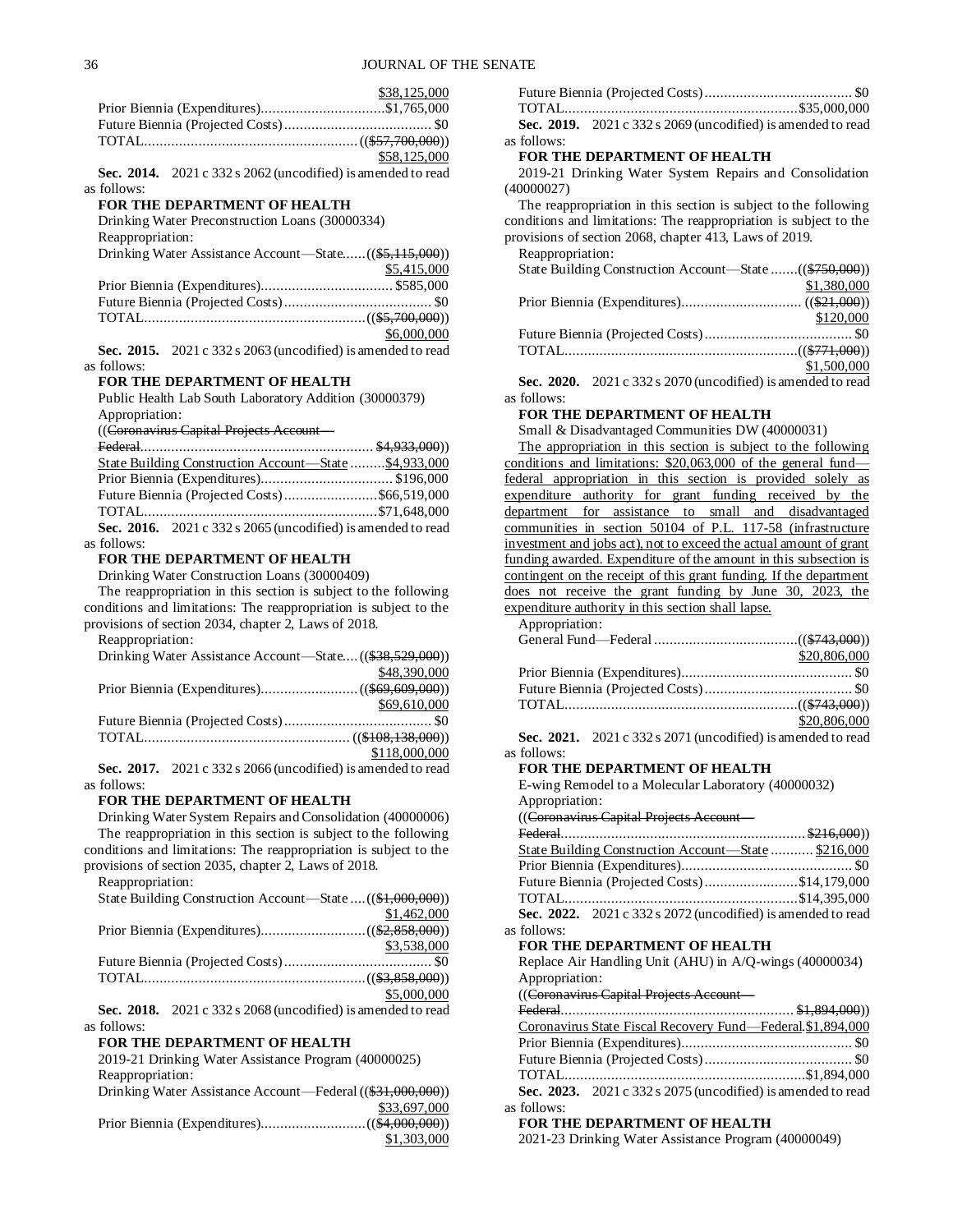The appropriation in this section is subject to the following conditions and limitations:

(1) For projects involving repair, replacement, or improvement of a clean water infrastructure facility or other public works facility for which an investment grade efficiency audit is reasonably obtainable, the department must require as a contract condition that the project sponsor undertake an investment grade efficiency audit. The project sponsor may finance the costs of the audit as part of its drinking water state revolving fund program loan.

(2) The department must encourage local government use of federally funded drinking water infrastructure programs operated by the United States department of agriculture rural development.

(3) \$78,900,000 of the drinking water assistance account federal appropriation in this section is provided solely as expenditure authority for grant funding received by the department for the drinking water state revolving fund program in section 50102 of P.L. 117-58 (infrastructure investment and jobs act), not to exceed the actual amount of grant funding awarded. Expenditure of the amount in this subsection is contingent on the receipt of this grant funding. If the department does not receive the grant funding by June 30, 2023, the expenditure authority in this subsection shall lapse.

Appropriation:

| Drinking Water Assistance Account—Federal ((\$34,000,000)) |               |
|------------------------------------------------------------|---------------|
|                                                            | \$112,900,000 |
|                                                            |               |
|                                                            |               |
|                                                            |               |
|                                                            | \$112,900,000 |

**Sec. 2024.** 2021 c 332 s 2076 (uncodified) is amended to read as follows:

#### **FOR THE DEPARTMENT OF HEALTH**

2021-23 Drinking Water Construction Loans - State Match (40000051)

The appropriation in this section is subject to the following conditions and limitations:

(1) For projects involving repair, replacement, or improvement of a clean water infrastructure facility or other public works facility for which an investment grade efficiency audit is reasonably obtainable, the department of health must require as a contract condition that the project sponsor undertake an investment grade efficiency audit. The project sponsor may finance the costs of the audit as part of its drinking water state revolving fund program loan.

(2) The department must encourage local government use of federally funded drinking water infrastructure programs operated by the United States department of agriculture rural development. Appropriation:

| Drinking Water Assistance Account-State ((\$11,000,000)) |              |
|----------------------------------------------------------|--------------|
|                                                          | \$20,400,000 |
|                                                          |              |
|                                                          |              |
|                                                          |              |
|                                                          | \$20,400,000 |

NEW SECTION. **Sec. 2025.** A new section is added to 2021 c 332 (uncodified) to read as follows: **FOR THE DEPARTMENT OF HEALTH**

| Generator for New Central Boiler Plant (40000053)     |
|-------------------------------------------------------|
| Appropriation:                                        |
| State Building Construction Account-State \$1,837,000 |
|                                                       |
|                                                       |
|                                                       |
| NEW SECTION. Sec. 2026. A new section is added to     |

| 2021 c 332 (uncodified) to read as follows: FOR THE<br><b>DEPARTMENT OF HEALTH</b>                                                  |
|-------------------------------------------------------------------------------------------------------------------------------------|
| Improve Critical Water Infrastructure (40000058)                                                                                    |
|                                                                                                                                     |
| Appropriation:<br>Drinking Water Assistance Account-State\$20,000,000                                                               |
|                                                                                                                                     |
|                                                                                                                                     |
| Future Biennia (Projected Costs)\$70,000,000                                                                                        |
|                                                                                                                                     |
| NEW SECTION. Sec. 2027. A new section is added to                                                                                   |
| 2021 c 332 (uncodified) to read as follows: FOR THE                                                                                 |
| <b>DEPARTMENT OF HEALTH</b>                                                                                                         |
| 2023 DWSRF Preconstruction Loans (40000059)                                                                                         |
| Appropriation:                                                                                                                      |
| Drinking Water Assistance Account-State \$400,000                                                                                   |
|                                                                                                                                     |
|                                                                                                                                     |
|                                                                                                                                     |
| Sec. 2028. 2021 c 332 s 2080 (uncodified) is amended to read                                                                        |
| as follows:                                                                                                                         |
| FOR THE DEPARTMENT OF VETERANS AFFAIRS                                                                                              |
| WVH HVAC Retrofit (40000006)                                                                                                        |
| Reappropriation:                                                                                                                    |
| State Building Construction Account-State ((\$250,000))                                                                             |
| \$441,000                                                                                                                           |
|                                                                                                                                     |
| \$309,000                                                                                                                           |
|                                                                                                                                     |
|                                                                                                                                     |
| \$750,000                                                                                                                           |
| NEW SECTION. Sec. 2029. A new section is added to                                                                                   |
| 2021 c 332 (uncodified) to read as follows: FOR THE                                                                                 |
| <b>DEPARTMENT OF VETERANS AFFAIRS</b>                                                                                               |
| Transitional Housing Capital Improvements (40000066)                                                                                |
| Appropriation:                                                                                                                      |
|                                                                                                                                     |
|                                                                                                                                     |
|                                                                                                                                     |
|                                                                                                                                     |
| Sec. 2030. 2021 c 332 s 2082 (uncodified) is amended to read                                                                        |
| as follows:                                                                                                                         |
| FOR THE DEPARTMENT OF VETERANS AFFAIRS                                                                                              |
| DVA ARPA Federal Funds & State Match (91000013)                                                                                     |
| The appropriations in this section are subject to the following                                                                     |
| conditions and limitations:                                                                                                         |
| (1) The department is granted federal expenditure authority in                                                                      |
| anticipation of the receipt of federal competitive grant funding for                                                                |
|                                                                                                                                     |
| which it is eligible to apply under section 8004 of the American                                                                    |
| rescue plan act of 2021, P.L. 117-2.                                                                                                |
| (2) Funding appropriated in this section must be used for                                                                           |
| projects in the following priority order:                                                                                           |
| (a) The WVH HVAC Retrofit project (40000006); and                                                                                   |
| (b) Minor works projects that meet the requirements set forth<br>in section 8004 of the American rescue plan act of 2021, P.L. 117- |

 $((3)$  The state building construction account appropriation in this section must be used as state match funds to leverage the federal funding described in subsection (1) of this section. Any amount that exceeds the level of state match funds required to maximize the federal funding opportunity must be placed in unallotted status.))

Appropriation:

2.

| State Building Construction Account—State  ((\$8,584,000)) |              |
|------------------------------------------------------------|--------------|
|                                                            | \$10,884,000 |
|                                                            |              |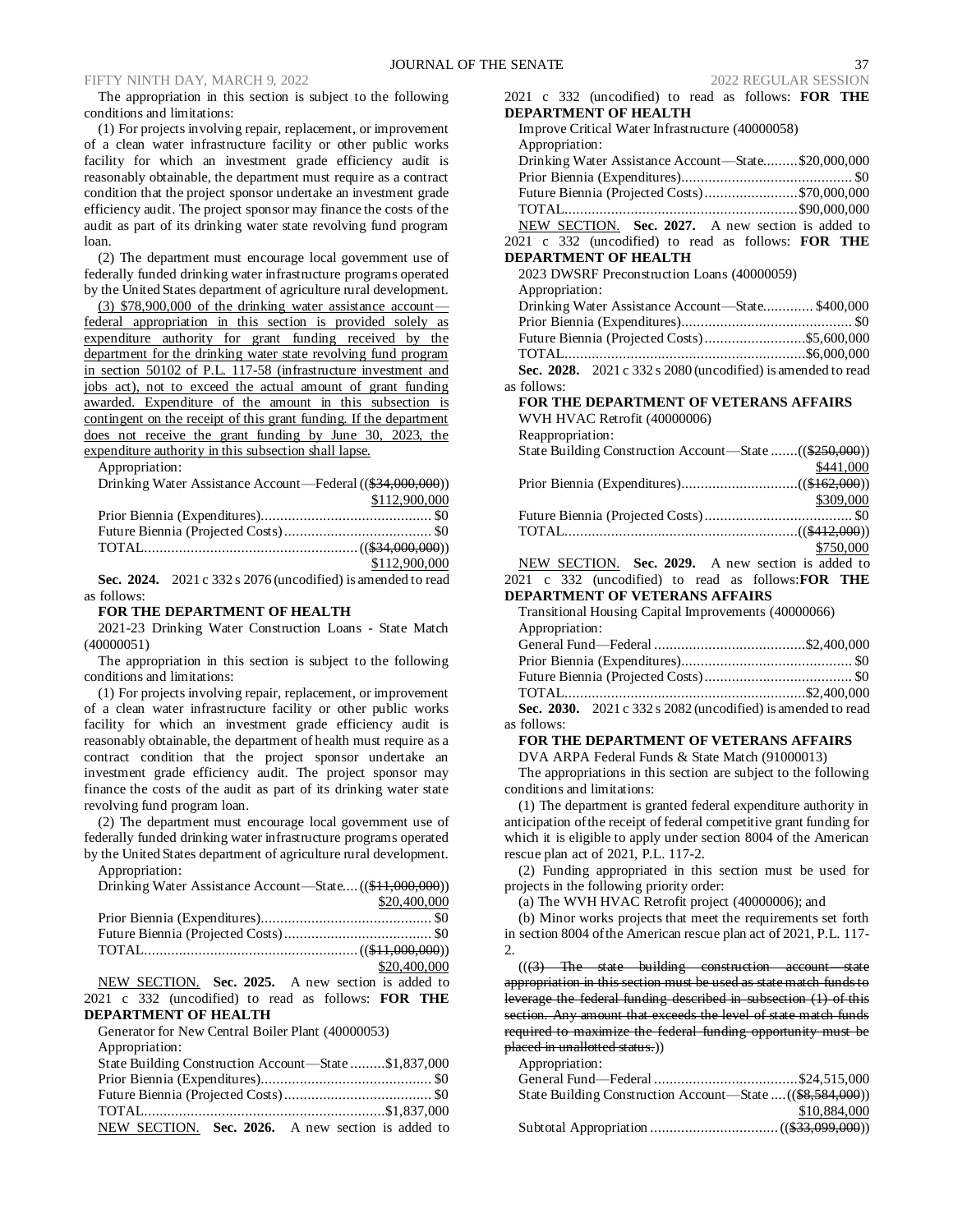| \$35,399,000 |
|--------------|
|              |
|              |
|              |
| \$35,399,000 |

**Sec. 2031.** 2021 c 332 s 2084 (uncodified) is amended to read as follows:

# **FOR THE DEPARTMENT OF CHILDREN, YOUTH, AND FAMILIES**

|            | Echo Glen-Housing Unit: Acute Mental Health Unit |  |  |  |
|------------|--------------------------------------------------|--|--|--|
| (30002736) |                                                  |  |  |  |

Reappropriation:

| State Building Construction Account—State  ((\$7,000,000)) |             |
|------------------------------------------------------------|-------------|
|                                                            | \$9,174,000 |
|                                                            |             |
|                                                            | \$426,000   |
|                                                            |             |

TOTAL..............................................................\$9,600,000 **Sec. 2032.** 2021 c 332 s 2085 (uncodified) is amended to read as follows:

#### **FOR THE DEPARTMENT OF CHILDREN, YOUTH, AND FAMILIES**

|                     | Green Hill School-Recreation Building: Replacement            |             |
|---------------------|---------------------------------------------------------------|-------------|
| (30003237)          |                                                               |             |
| Reappropriation:    |                                                               |             |
|                     | State Building Construction Account—State  \$181,000          |             |
| Appropriation:      |                                                               |             |
|                     | State Building Construction Account—State \$29,962,000        |             |
|                     |                                                               |             |
|                     |                                                               | \$1,619,000 |
|                     |                                                               |             |
|                     |                                                               |             |
|                     | Sec. 2033. $2021c$ 332 s 2086 (uncodified) is amended to read |             |
| as follows:         |                                                               |             |
|                     | FOR THE DEPARTMENT OF CHILDREN, YOUTH,                        |             |
| <b>AND FAMILIES</b> |                                                               |             |

Minor Works Preservation Projects: Statewide 2019-21 (40000400) Reappropriation: State Building Construction Account—State ........... \$750,000 Prior Biennia (Expenditures)...........................((\$2,250,000)) \$1,690,000 Future Biennia (Projected Costs)...................................... \$0  $\label{eq:total} {\mbox{TOTAL}}................................................((\$3,000,000))$ \$2,440,000 NEW SECTION. **Sec. 2034.** A new section is added to

2021 c 332 (uncodified) to read as follows: **FOR THE DEPARTMENT OF CORRECTIONS**

WCC: Paint and Repair 300,000 Gallon Water Storage Tank (30000697)

Appropriation:

| A                                                    |  |
|------------------------------------------------------|--|
| State Building Construction Account—State  \$500,000 |  |
|                                                      |  |
|                                                      |  |
|                                                      |  |
| NEW SECTION. Sec. 2035. A new section is added to    |  |
| 2021 c 332 (uncodified) to read as follows: FOR THE  |  |
| DEPARTMENT OF CORRECTIONS                            |  |
| ECWR: Foundation and Siding Repair (40000067)        |  |
|                                                      |  |

| Appropriation:                                                                   |  |
|----------------------------------------------------------------------------------|--|
| State Building Construction Account—State  \$850,000                             |  |
|                                                                                  |  |
|                                                                                  |  |
|                                                                                  |  |
| Sec. 2036. $2021 \text{ c } 332 \text{ s } 2105$ (uncodified) is amended to read |  |
| as follows:                                                                      |  |

| <b>FOR THE DEPARTMENT OF CORRECTIONS</b><br>Minor Works - Preservation Projects (40000187)                                                      |
|-------------------------------------------------------------------------------------------------------------------------------------------------|
| Reappropriation:<br>State Building Construction Account—State  ((\$3,500,000))<br>\$1,856,000                                                   |
| \$9,812,000                                                                                                                                     |
| \$11,668,000                                                                                                                                    |
| NEW SECTION. Sec. 2037. A new section is added to<br>2021 c 332 (uncodified) to read as follows: FOR THE                                        |
| <b>DEPARTMENT OF CORRECTIONS</b><br>WCC: Interim Mental Health Building (40000260)                                                              |
| Appropriation:                                                                                                                                  |
| State Building Construction Account-State \$1,275,000                                                                                           |
|                                                                                                                                                 |
|                                                                                                                                                 |
| Sec. 2038. 2021 c 332 s 2095 (uncodified) is amended to read<br>as follows:                                                                     |
| FOR THE DEPARTMENT OF CORRECTIONS                                                                                                               |
| MCC: TRU Support Building HVAC Replacement<br>(40000379)                                                                                        |
| Appropriation:<br>((Coronavirus Capital Projects Account -                                                                                      |
|                                                                                                                                                 |
| Coronavirus State Fiscal Recovery Fund-Federal \$4,646,000                                                                                      |
|                                                                                                                                                 |
|                                                                                                                                                 |
| Sec. 2039. 2021 c 332 s 2104 (uncodified) is amended to read                                                                                    |
| as follows:<br><b>FOR THE DEPARTMENT OF CORRECTIONS</b>                                                                                         |
| MCC: Sewer System HABU (Highest and Best Use)<br>(40000185)                                                                                     |
| The reappropriation in this section is subject to the following                                                                                 |
| conditions and limitations: The reappropriation is subject to the<br>provisions of section 2103, chapter 413, Laws of 2019.<br>Reappropriation: |
| State Building Construction Account—State ((\$500,000))                                                                                         |
| \$720,000                                                                                                                                       |
| \$80,000                                                                                                                                        |
|                                                                                                                                                 |
| Sec. 2040. 2021 c 332 s 2102 (uncodified) is amended to read                                                                                    |
| as follows:                                                                                                                                     |
| FOR THE DEPARTMENT OF CORRECTIONS<br>Minor Works - Preservation Projects (40000254)                                                             |
| Appropriation:<br>State Building Construction Account-State  ((\$11,800,000))<br>\$10,323,000                                                   |
|                                                                                                                                                 |
| Future Biennia (Projected Costs)\$60,833,000                                                                                                    |
| \$71,156,000                                                                                                                                    |
| NEW SECTION. Sec. 2041. A new section is added to                                                                                               |
| 2021 c 332 (uncodified) to read as follows: FOR THE                                                                                             |
| <b>DEPARTMENT OF CORRECTIONS</b><br>Inpatient Psychiatric Unit (40000413)                                                                       |
| Appropriation:<br>State Building Construction Account-State  \$350,000                                                                          |
|                                                                                                                                                 |
|                                                                                                                                                 |
|                                                                                                                                                 |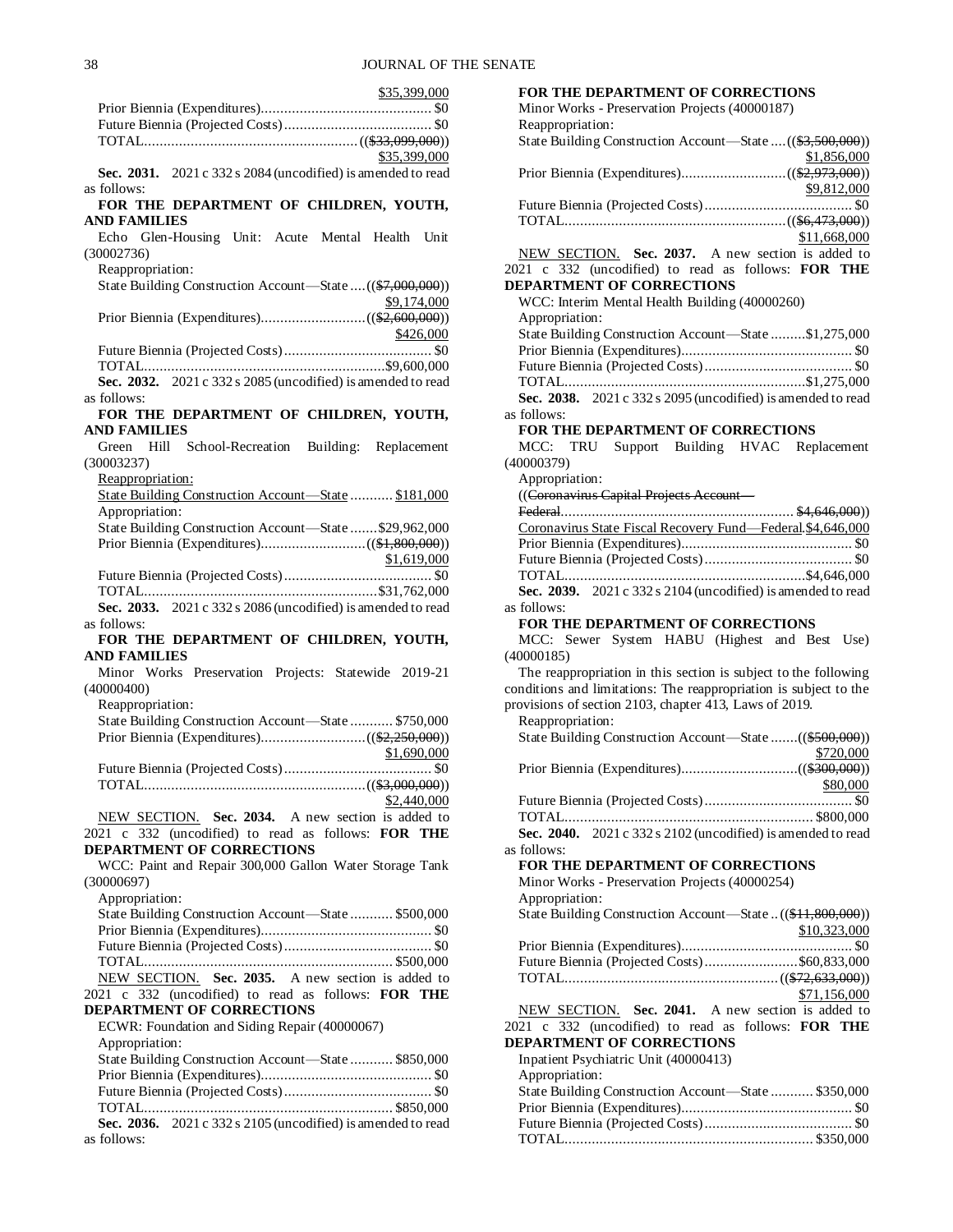NEW SECTION. **Sec. 2042.** A new section is added to 2021 c 332 (uncodified) to read as follows: **FOR THE DEPARTMENT OF CORRECTIONS** CRCC: Sage Unit Move to AHCC (40000414) Appropriation: State Building Construction Account—State .........\$1,050,000 Prior Biennia (Expenditures)............................................ \$0 Future Biennia (Projected Costs)...................................... \$0 TOTAL..............................................................\$1,050,000 NEW SECTION. **Sec. 2043.** A new section is added to 2021 c 332 (uncodified) to read as follows: **FOR THE DEPARTMENT OF CORRECTIONS** AHCC: Modular Building for Health Service Staff (40000415) Appropriation: State Building Construction Account—State ........... \$791,000 Prior Biennia (Expenditures)............................................ \$0 Future Biennia (Projected Costs)...................................... \$0 TOTAL................................................................ \$791,000 NEW SECTION. **Sec. 2044.** A new section is added to 2021 c 332 (uncodified) to read as follows: **FOR THE DEPARTMENT OF CORRECTIONS** CRCC: Modular Building for Health Service Staff (40000416) Appropriation: State Building Construction Account—State ........... \$777,000 Prior Biennia (Expenditures)............................................ \$0 Future Biennia (Projected Costs)...................................... \$0 TOTAL................................................................ \$777,000 NEW SECTION. **Sec. 2045.** A new section is added to 2021 c 332 (uncodified) to read as follows: **FOR THE DEPARTMENT OF CORRECTIONS** CBCC: Utilidor Mechanical and Electrical System Repair (91000432) Appropriation: State Building Construction Account—State .........\$2,977,000 Prior Biennia (Expenditures)............................................ \$0 Future Biennia (Projected Costs)...................................... \$0 TOTAL..............................................................\$2,977,000 **Sec. 2046.** 2021 c 332 s 2106 (uncodified) is amended to read as follows: **FOR THE DEPARTMENT OF CORRECTIONS** WSP: Unit Six Roof Replacement (92000037) Reappropriation: State Building Construction Account—State .......((\$650,000)) \$786,000 Prior Biennia (Expenditures)..............................((\$277,000)) \$141,000 Future Biennia (Projected Costs)...................................... \$0 TOTAL................................................................ \$927,000 **Sec. 2047.** 2021 c 332 s 2107 (uncodified) is amended to read as follows: **FOR THE DEPARTMENT OF CORRECTIONS** WCCW: AC for MSU (92000039) Reappropriation: State Building Construction Account—State .........\$1,250,000 Appropriation: State Building Construction Account—State ........... \$160,000 Prior Biennia (Expenditures)............................... ((\$46,000)) \$99,000 Future Biennia (Projected Costs)...................................... \$0 TOTAL.........................................................((\$1,296,000)) \$1,509,000 NEW SECTION. **Sec. 2048.** The following acts or parts of acts are each repealed: (1)2021 c 332 s 2054 (uncodified); and

(2)2021 c 332 s 2093 (uncodified).

#### **PART 3 NATURAL RESOURCES**

**Sec. 3001.** 2021 c 332 s 3016 (uncodified) is amended to read as follows:

# **FOR THE DEPARTMENT OF ECOLOGY**

ASARCO Cleanup (30000334)

The reappropriation in this section is subject to the following conditions and limitations:

(1) The reappropriation is subject to the provisions of section 3020, chapter 413, Laws of 2019.

(2) \$400,000 of the reappropriation in this section is provided solely for the department to provide to the city of Tacoma to reimburse the developer of the former ASARCO smelter site for costs incurred by the site developer in cleanup and remediation of the former Ruston Way tunnel, including cleanup and remediation costs that occurred prior to June 30, 2019. Before the city of Tacoma may issue the reimbursement, the city must verify that the city and the site developer have properly documented the cleanup costs and that the site developer has released all affected public entities for liability for an amount at least equal to the amount provided in this subsection.

Reappropriation:

| Cleanup Settlement Account-State\$1,273,000                    |  |
|----------------------------------------------------------------|--|
| Prior Biennia (Expenditures)\$34,987,000                       |  |
|                                                                |  |
|                                                                |  |
| Sec. 3002. $2021 c 332 s 3071$ (uncodified) is amended to read |  |
|                                                                |  |

#### as follows: **FOR THE DEPARTMENT OF ECOLOGY**

2019-21 Streamflow Restoration Program (40000177)

Reappropriation:

|                                                              | \$31,542,000 |
|--------------------------------------------------------------|--------------|
|                                                              |              |
|                                                              | \$8,458,000  |
|                                                              |              |
|                                                              |              |
| Sec. 3003 $2021c$ 332 s 3084 (uncodified) is amended to read |              |

**Sec. 3003.** 2021 c 332 s 3084 (uncodified) is amended to read as follows:

# **FOR THE DEPARTMENT OF ECOLOGY**

2021-23 Water Pollution Control Revolving Program (40000337)

The appropriations in this section are subject to the following conditions and limitations: \$33,000,000 of the water pollution control revolving—federal appropriation in this section is provided solely as expenditure authority for grant funding received by the department for the clean water state revolving fund program in section 50210 of P.L. 117-58 (infrastructure investment and jobs act), not to exceed the actual amount of grant funding awarded. Expenditure of the amount in this section is contingent on the receipt of this grant funding. If the department does not receive the grant funding by June 30, 2023, the expenditure authority in this section shall lapse.

Appropriation:

|  |  | Water Pollution Control Revolving Fund-State \$225,000,000 |
|--|--|------------------------------------------------------------|
|  |  | Water Pollution Control Revolving Fund-Federal             |
|  |  |                                                            |
|  |  | \$108,000,000                                              |
|  |  |                                                            |
|  |  | \$333,000,000                                              |
|  |  |                                                            |
|  |  | Future Biennia (Projected Costs) \$1,200,000,000           |
|  |  |                                                            |
|  |  | \$1,533,000,000                                            |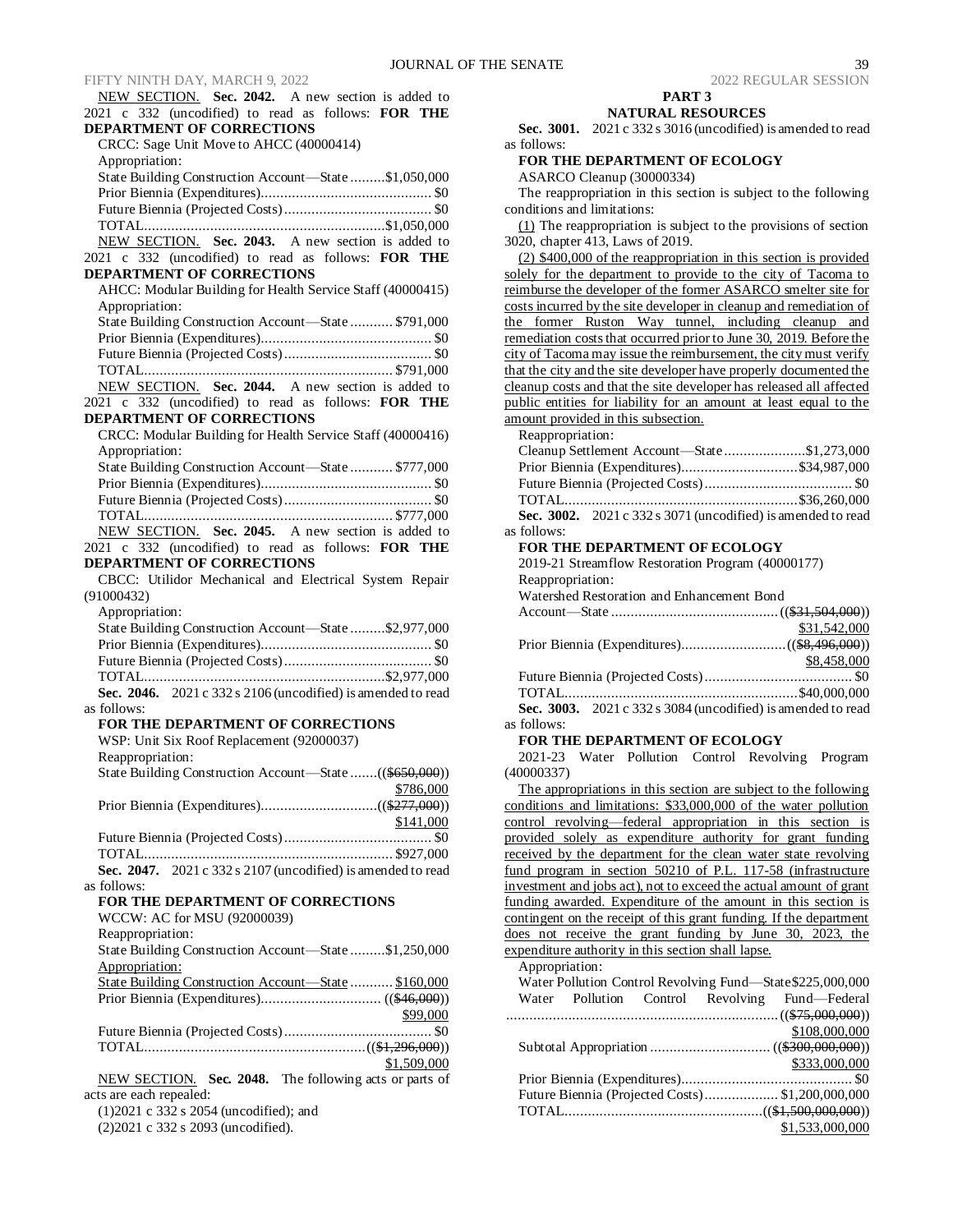**Sec. 3004.** 2021 c 332 s 3086 (uncodified) is amended to read as follows:

# **FOR THE DEPARTMENT OF ECOLOGY**

2021-23 State Match - Water Pollution Control Revolving Program (40000339) Appropriation:

| Appropriation: |  |                                                   |
|----------------|--|---------------------------------------------------|
|                |  | Water Pollution Control Revolving Fund-State      |
|                |  |                                                   |
|                |  | \$18,000,000                                      |
|                |  |                                                   |
|                |  |                                                   |
|                |  |                                                   |
|                |  | \$78,000,000                                      |
|                |  | NEW SECTION. Sec. 3005. A new section is added to |

2021 c 332 (uncodified) to read as follows: **FOR THE DEPARTMENT OF ECOLOGY**

Pacific Wood Treating Site Cleanup – Cleanup Settlement Account (40000464)

Appropriation:

| Cleanup Settlement Account—State\$2,326,000       |  |
|---------------------------------------------------|--|
|                                                   |  |
|                                                   |  |
|                                                   |  |
| NEW SECTION. Sec. 3006. A new section is added to |  |

2021 c 332 (uncodified) to read as follows: **FOR THE DEPARTMENT OF ECOLOGY**

2022 Clean Up Toxic Sites – Puget Sound (40000465) Appropriation: Model Toxics Control Capital Account—State ......\$4,000,000

| NEW SECTION. Sec. 3007. A new section is added to          |  |
|------------------------------------------------------------|--|
| 2021 c 332 (uncodified) to read as follows: <b>FOR THE</b> |  |

**DEPARTMENT OF ECOLOGY**

| Failing Main Electrical Service Panel (40000467)           |  |
|------------------------------------------------------------|--|
| Appropriation:                                             |  |
| State Building Construction Account—State  \$663,000       |  |
|                                                            |  |
|                                                            |  |
|                                                            |  |
| NEW SECTION. Sec. 3008. A new section is added to          |  |
| 2021 c 332 (uncodified) to read as follows: <b>FOR THE</b> |  |

#### **DEPARTMENT OF ECOLOGY**

2022 Community-Based Public-Private Stormwater Partnership (40000470)

The appropriation in this section is subject to the following conditions and limitations: The appropriation in this section is provided solely for the department to establish a communitybased public-private partnership stormwater pilot program, using the Washington state stormwater community-based publicprivate partnership feasibility assessment as a guide. The department must work with partner agencies to develop local capacity and attract private investment.

Appropriation:

| Model Toxics Control Stormwater Account—State\$1,000,000 |  |  |
|----------------------------------------------------------|--|--|
|                                                          |  |  |
| Future Biennia (Projected Costs)\$28,000,000             |  |  |
|                                                          |  |  |
| NEW SECTION. Sec. 3009. A new section is added to        |  |  |

2021 c 332 (uncodified) to read as follows: **FOR THE DEPARTMENT OF ECOLOGY**

2022 Water Pollution Control Revolving Program (40000473) Appropriation:

| Water Pollution Control Revolving Fund—State \$200,000,000 |  |
|------------------------------------------------------------|--|
|                                                            |  |

| Sec. 3010. $2021c$ 332 s 3112 (uncodified) is amended to read |  |
|---------------------------------------------------------------|--|

as follows: **FOR THE DEPARTMENT OF ECOLOGY**

2021-23 Water Banking (91000373)

The appropriations in this section  $((\mathbf{is}))$  are subject to the following conditions and limitations:

(1)(a) The appropriations in this section are provided solely for the department to administer a pilot grant program for water banking strategies to meet local water needs.

(b) \$2,000,000 is provided solely for qualified applicants located within the Methow River Basin.

(2)(a) Grant awards may only be used for:

(i) Development of water banks in rural counties as defined in RCW 82.14.370(5);

(ii) Acquisition of water rights appropriate for use in a water bank including all costs necessary to evaluate the water right for eligibility for its intended use; and

(iii) Activities necessary to facilitate the creation of a water bank.

(b) For applicants located outside of the Methow River Basin, grant awards may only be used for the development of water banks in rural counties that have the headwaters of a major watershed within their borders and only for water banking strategies within the county of origin. For purposes of this section, "major watershed" has the same meaning as shoreline of statewide significance in RCW  $90.58.030(2)(f)(v)$  (A) and (B).

(3) Grant awards may not exceed \$2,000,000 per applicant.

(4) For the purposes of a grant pursuant to this section, a water bank must meet water needs, which include, but are not limited to, agricultural use and instream flow for fish and wildlife. The water bank must preserve water rights for use in the county of origin and for permanent instream flows for fish and wildlife through the primary and secondary reaches of the water right.

(5) To be eligible to receive a grant under this section, an applicant must:

(a) Be a public entity or a participant in a public-private partnership with a public entity;

(b) Exhibit sufficient expertise and capacity to develop and maintain a water bank consistent with the purposes of this appropriation;

(c) Secure a valid interest to purchase a water right;

(d) Show that the water rights appear to be adequate for the intended use; and

(e) Agree to have one-third of any water right purchased with the funds appropriated under this section to have its purpose of use changed permanently to instream flow benefiting fish and wildlife.

 $(6)$  If the amounts provided in subsection  $(1)(b)$  of this section are not obligated by June 30, 2023, the water banking pilot program established in this section is null and void, and funding is not reappropriated.

Appropriation:

| State Building Construction Account-State \$5,000,000 |              |
|-------------------------------------------------------|--------------|
| State Drought Preparedness and Response               |              |
|                                                       |              |
|                                                       |              |
|                                                       |              |
|                                                       |              |
|                                                       |              |
|                                                       | \$14,000,000 |
|                                                       |              |

NEW SECTION. **Sec. 3011.** A new section is added to 2021 c 332 (uncodified) to read as follows: **FOR THE DEPARTMENT OF ECOLOGY**

2022 Stormwater Projects (92000195)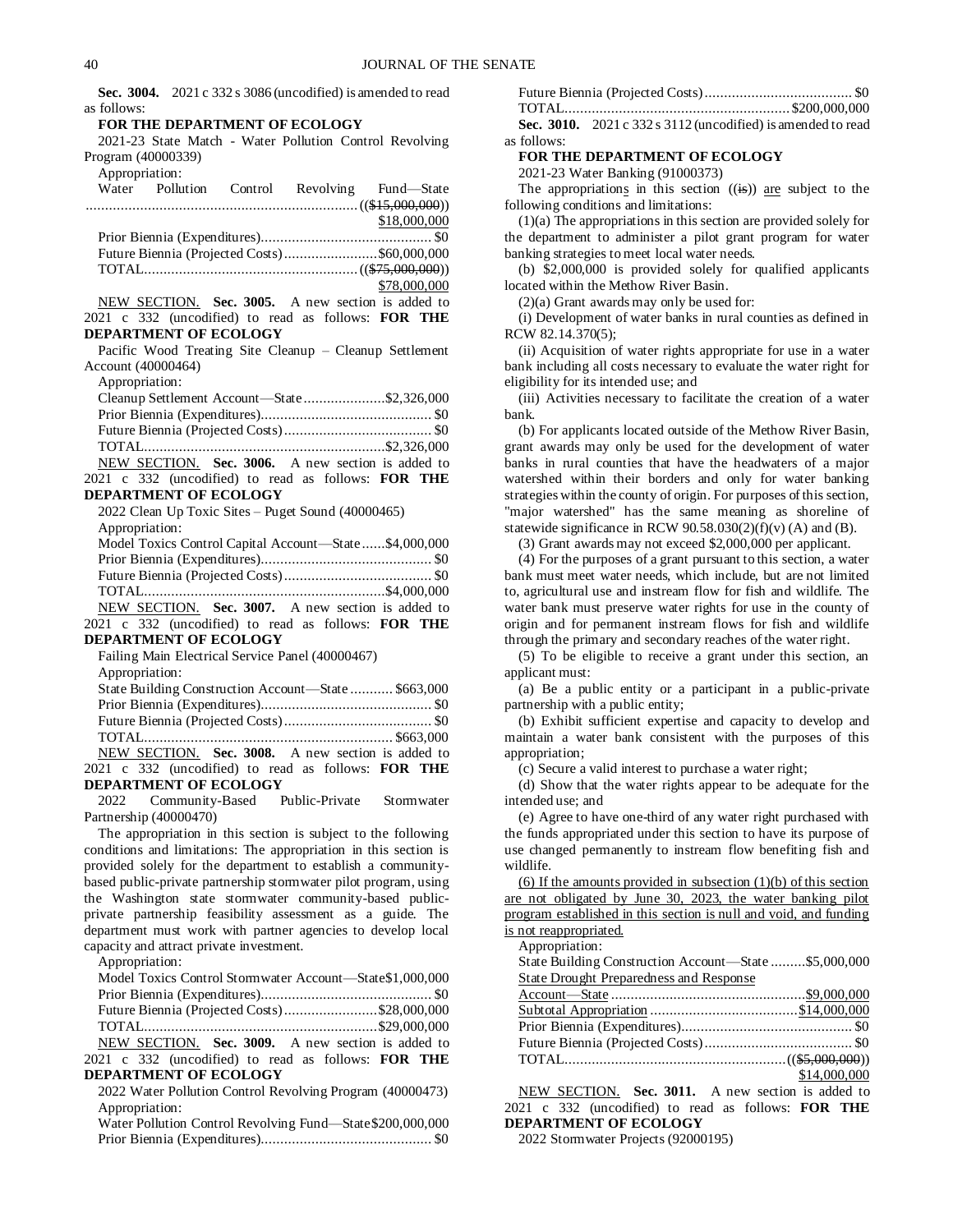The appropriation in this section is subject to the following conditions and limitations: The appropriation in this section is provided solely for the following list of projects:

| Urban Stormwater Partnership-15 Ship Canal Bridge Pilot                      |
|------------------------------------------------------------------------------|
|                                                                              |
| Port of Port Angeles Stormwater Project                                      |
|                                                                              |
| Appropriation:                                                               |
| Model Toxics Control Stormwater Account-State\$4,855,000                     |
|                                                                              |
|                                                                              |
|                                                                              |
| Sec. 3012. 2021 c 332 s 3129 (uncodified) is amended to read                 |
| as follows:                                                                  |
| THE STATE PARKS AND<br><b>RECREATION</b><br><b>FOR</b>                       |
| <b>COMMISSION</b>                                                            |
| Steamboat Rock Build Dunes Campground (30000729)                             |
| Reappropriation:                                                             |
| State Building Construction Account-State  \$200,000                         |
|                                                                              |
|                                                                              |
| \$4,026,000                                                                  |
|                                                                              |
|                                                                              |
| \$4,226,000                                                                  |
| Sec. 3013. 2021 c 332 s 3130 (uncodified) is amended to read                 |
| as follows:                                                                  |
| FOR THE STATE PARKS AND<br><b>RECREATION</b>                                 |
| COMMISSION                                                                   |
| Kopachuck Day Use Development (30000820)                                     |
| Reappropriation:                                                             |
| State Building Construction Account-State \$4,914,000                        |
| Appropriation:                                                               |
| State Building Construction Account-State  \$2,070,000                       |
|                                                                              |
|                                                                              |
|                                                                              |
|                                                                              |
| \$1,035,000                                                                  |
|                                                                              |
| \$9,043,000                                                                  |
| Sec. 3014. 2021 c 332 s 3133 (uncodified) is amended to read                 |
| as follows:                                                                  |
| STATE PARKS AND<br>FOR<br>THE<br><b>RECREATION</b>                           |
| COMMISSION                                                                   |
| Lake Sammamish Dock Grant Match (30000872)                                   |
| Reappropriation:                                                             |
| State Building Construction Account-State  \$938,000                         |
|                                                                              |
| \$128,000                                                                    |
|                                                                              |
|                                                                              |
| \$1,066,000                                                                  |
| Sec. 3015. 2021 c 332 s 3134 (uncodified) is amended to read                 |
| as follows:                                                                  |
| STATE<br><b>PARKS</b><br>FOR<br>AND<br><b>RECREATION</b><br>THE              |
| <b>COMMISSION</b>                                                            |
|                                                                              |
| Birch Bay - Repair Failing Bridge (30000876)                                 |
| Reappropriation:                                                             |
| State Building Construction Account-State  \$55,000                          |
|                                                                              |
| \$191,000                                                                    |
|                                                                              |
|                                                                              |
| \$246,000<br>2021 c 332 s 3136 (uncodified) is amended to read<br>Sec. 3016. |

**FOR THE STATE PARKS AND RECREATION** 

as follows:

# **COMMISSION**

| Field Spring Replace Failed Sewage Syst & Non-ADA<br>Comfort Station (30000951)             |
|---------------------------------------------------------------------------------------------|
| Reappropriation:<br>State Building Construction Account-State \$1,023,000<br>Appropriation: |
| State Building Construction Account-State  \$480,000                                        |
| \$1,748,000<br>Sec. 3017. 2021 c 332 s 3138 (uncodified) is amended to read                 |
| as follows:<br>FOR THE<br>STATE PARKS AND RECREATION                                        |
| <b>COMMISSION</b><br>Parkland Acquisition (30000976)<br>Appropriation:                      |
|                                                                                             |
| \$2,500,000<br>Prior Biennia (Expenditures)\$2,245,000                                      |
| Future Biennia (Projected Costs)\$8,000,000                                                 |
|                                                                                             |
| \$12,745,000                                                                                |
| Sec. 3018. 2021 c 332 s 3143 (uncodified) is amended to read<br>as follows:                 |
| FOR<br>THE STATE PARKS AND<br><b>RECREATION</b><br><b>COMMISSION</b>                        |
| Statewide Water System Renovation (30001016)                                                |
| Reappropriation:<br>State Building Construction Account-State  \$103,000                    |
|                                                                                             |
| \$392,000                                                                                   |
|                                                                                             |
|                                                                                             |
| \$495,000<br>Sec. 3019. 2021 c 332 s 3147 (uncodified) is amended to read<br>as follows:    |
| FOR THE STATE PARKS AND RECREATION                                                          |
| <b>COMMISSION</b>                                                                           |
| Statewide Fish Barrier Removal (40000010)<br>Reappropriation:                               |
| State Building Construction Account—State  ((\$1,605,000))                                  |
| \$1,718,000                                                                                 |
| \$187,000                                                                                   |
|                                                                                             |
|                                                                                             |
| Sec. 3020. 2021 c 332 s 3149 (uncodified) is amended to read                                |
| as follows:<br>STATE PARKS AND RECREATION<br>FOR<br><b>THE</b>                              |
| <b>COMMISSION</b><br>Preservation Minor Works 2019-21 (40000151)                            |
| Reappropriation:                                                                            |
| State Building Construction Account—State  ((\$1,139,000))                                  |
| \$1,196,000                                                                                 |
| \$3,251,000                                                                                 |
|                                                                                             |
| Sec. 3021. 2021 c 332 s 3151 (uncodified) is amended to read                                |
| as follows:                                                                                 |
| STATE PARKS AND RECREATION<br>FOR<br>THE<br><b>COMMISSION</b>                               |

Palouse to Cascade Trail - Crab Creek Trestle Replacement (40000162)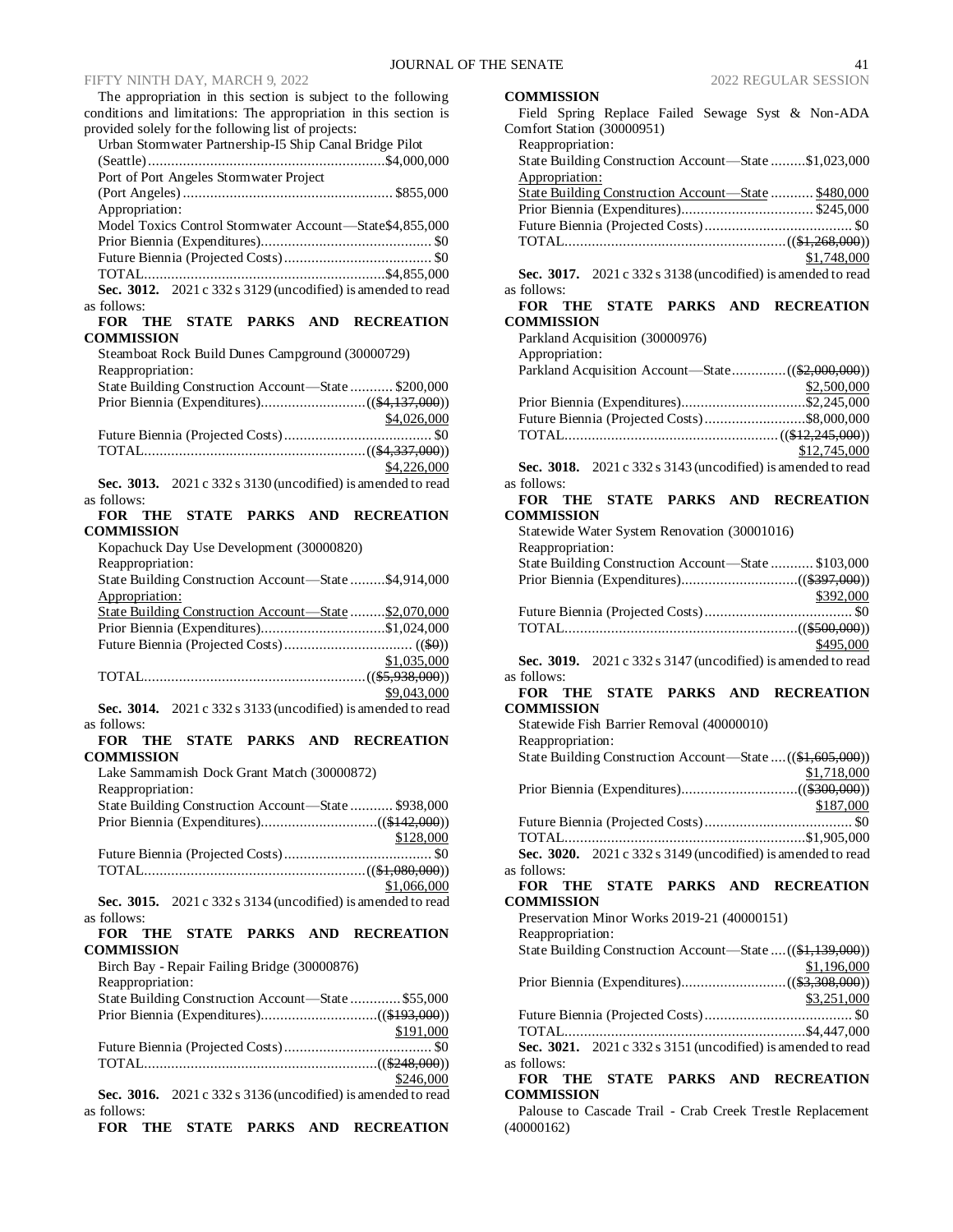Reappropriation:

State Building Construction Account—State ............. \$79,000 Appropriation: State Building Construction Account—State .........\$2,031,000 Prior Biennia (Expenditures).................................. \$171,000

| \$2,281,000 |
|-------------|

**Sec. 3022.** 2021 c 332 s 3154 (uncodified) is amended to read as follows:

# **FOR THE STATE PARKS AND RECREATION COMMISSION**

Saint Edward Maintenance Facility (40000218) Appropriation:

| State Building Construction Account—State  ((\$2,199,000)) |             |
|------------------------------------------------------------|-------------|
|                                                            | \$2,524,000 |
|                                                            |             |
|                                                            |             |
|                                                            |             |
|                                                            | \$2,524,000 |

NEW SECTION. **Sec. 3023.** A new section is added to 2021 c 332 (uncodified) to read as follows:**FOR THE STATE PARKS AND RECREATION COMMISSION**

Anderson Lake - New Day Use Facilities and Trail Development (91000441)

The appropriation in this section is subject to the following conditions and limitations: The appropriation in this section is provided solely for the design of new day use facilities and trail development at Anderson Lake State Park.

Appropriation:

|             | State Building Construction Account-State  \$335,000           |  |
|-------------|----------------------------------------------------------------|--|
|             |                                                                |  |
|             |                                                                |  |
|             |                                                                |  |
|             | Sec. 3024. $2021 c 332 s 3161$ (uncodified) is amended to read |  |
| as follows: |                                                                |  |

# **FOR THE STATE PARKS AND RECREATION COMMISSION**

State Parks Capital Preservation Pool (92000014)

Reappropriation:

| State Building Construction Account—State( <del>\$11,239,000</del> )) |              |
|-----------------------------------------------------------------------|--------------|
|                                                                       | \$10,204,000 |
| Prior Biennia (Expenditures)\$19,761,000                              |              |
|                                                                       |              |
|                                                                       |              |
|                                                                       | \$29,965,000 |

**Sec. 3025.** 2021 c 332 s 3163 (uncodified) is amended to read as follows:

# **FOR THE STATE PARKS AND RECREATION COMMISSION**

2021-23 State Parks Capital Preservation Pool (92000017) The appropriation in this section is subject to the following

conditions and limitations:

(1) The appropriation in this section is provided solely for a pool of eligible projects owned by the state parks and recreation commission.

(2) The following projects are the only projects eligible for funding in this section:

(a) Larrabee Water System Replacement;

(b) Cape Disappointment - Welcome Center and Entrance Improvements;

(c) Blake Island Marine Facilities Improvements;

(d) Cape Disappointment: Campground Access Road Culverts;

(e) Twenty-Five Mile Creek - Replace Moorage Floats;

(f) Maryhill Parkwide Septic System Overhaul;

(g) Palouse to Cascade Trail - Crab Creek Trestle Replacement;

(h) Mount Spokane - Maintenance Facility Relocation from Harms Way;

(i) Sun Lakes Replace Primary Lift Station;

(j) Lyons Ferry Campground Reestablishment;

(k) Pearrygin Lake West Campground Development;

(l) Palouse Falls Day Use Area Renovation;

(m) Birch Bay - Repair Failing Bridge;

(n) Centennial Trail Paving Repair and Overlay;

(o) Deception Pass - Bowman Bay Pier Replacement;

(p) Ike Kinswa: Main Campground Loop Utility Upgrades;

(q) South Whidbey - Campground to Day Use Conversion;

(r) Wallace Falls Water System Replacement;

(s) Willapa Hills Trail: Bridge 48 and Trail Relocation;

(t) Statewide - Facility & Infrastructure Backlog Reduction

2021-23;

(u) Statewide - ADA Compliance 2021-23;

(v) Statewide - Code/Regulatory Compliance 2021-23;

(w) Statewide - Marine Facilities Rehabilitation 2021-23;

(x) Palouse to Cascades Trail – Repair Trestles and Trail Access;

(y) Electrical, Water and Sewer Infrastructure Preservation 2021-23;

(z) Statewide Park Paving Projects 2021-23;

(aa) Statewide Park Comfort Station Replacements 2021-23;

(bb) Wallace Falls Parking Expansion;

(cc) Lake Wenatchee-Pedestrian Bridge; and

(dd) Twanoh-Shoreline Restoration.

(3) The commission shall report to the governor and the appropriate committees of the legislature the list of projects with funding levels, allotments, and schedules for the projects in this section by January 1, 2022.

Appropriation:

State Building Construction Account—State ..((\$39,500,000))

| \$40,250,000 |
|--------------|
|              |
|              |
|              |
| \$40,250,000 |

**Sec. 3026.** 2021 c 332 s 3164 (uncodified) is amended to read as follows:

# **FOR THE RECREATION AND CONSERVATION OFFICE**

Washington Wildlife Recreation Grants (30000139)

The reappropriation in this section is subject to the following conditions and limitations: The reappropriation is provided solely for the list of projects in LEAP capital document No. 2011-3A, developed May 24, 2011.

| Reappropriation:                                             |              |
|--------------------------------------------------------------|--------------|
|                                                              |              |
|                                                              | \$785,000    |
|                                                              |              |
|                                                              | \$41,215,000 |
|                                                              |              |
|                                                              |              |
| Sec. 3027. 2021 c 332 s 3165 (uncodified) is amended to read |              |
| as follows:                                                  |              |

# **FOR THE RECREATION AND CONSERVATION OFFICE**

Washington Wildlife Recreation Grants (30000205)

The reappropriations in this section are subject to the following conditions and limitations: The reappropriations are subject to the provisions of section 3161, chapter 19, Laws of 2013 2nd sp. sess. Reappropriation:

| <i>ivappropriation.</i> |           |
|-------------------------|-----------|
|                         |           |
|                         | \$843,000 |
|                         |           |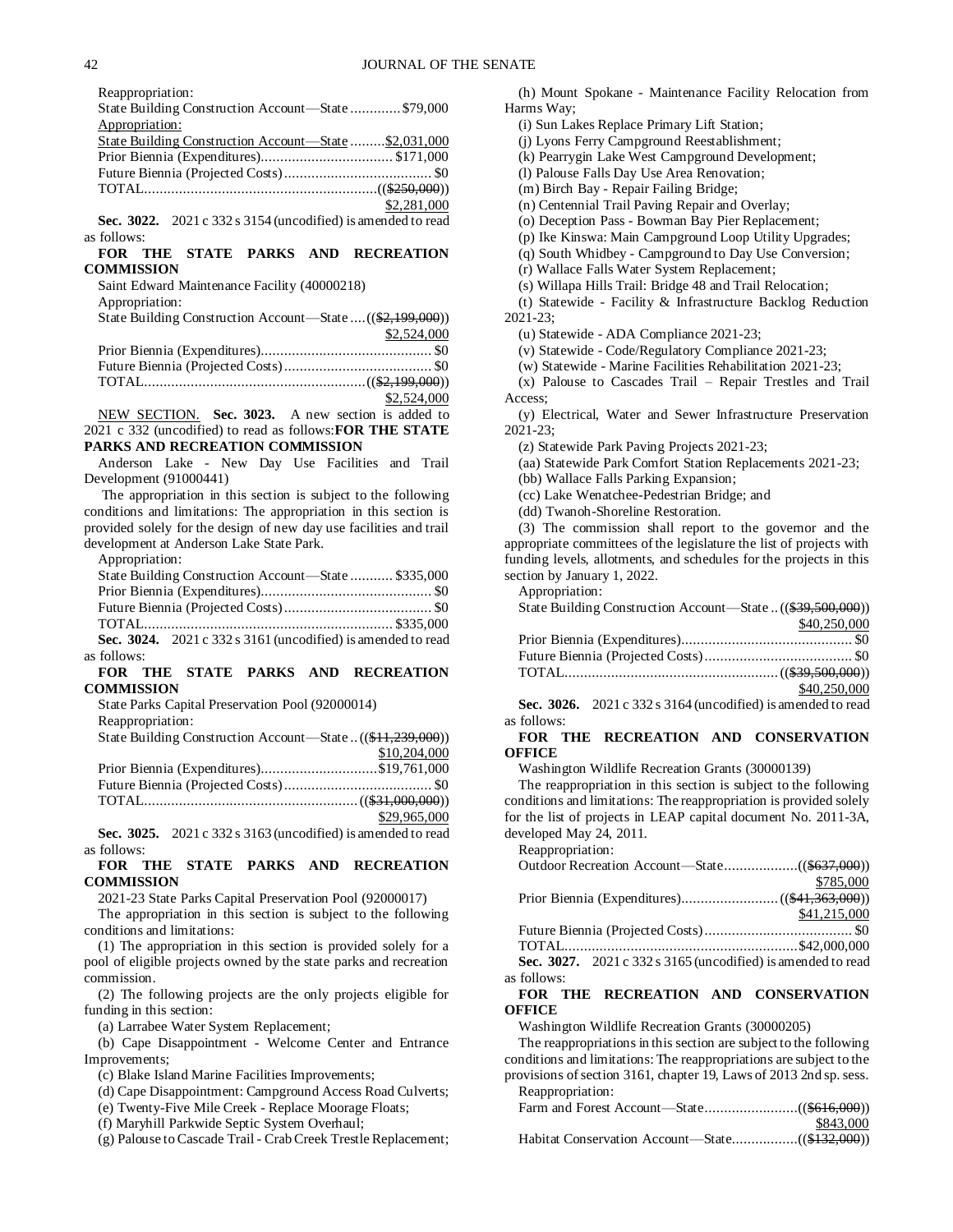|                                                              | \$464,000    |
|--------------------------------------------------------------|--------------|
|                                                              |              |
|                                                              | \$2,647,000  |
|                                                              |              |
|                                                              | \$494,000    |
|                                                              |              |
|                                                              | \$4,448,000  |
|                                                              |              |
|                                                              | \$60,552,000 |
|                                                              |              |
|                                                              |              |
| Sec. 3028. 2021 c 332 s 3168 (uncodified) is amended to read |              |
| as follows:                                                  |              |

#### **FOR THE RECREATION AND CONSERVATION OFFICE**

Puget Sound Acquisition and Restoration (30000211) Reappropriation: State Building Construction Account—State .......((\$903,000)) \$3,657,000

| \$66,343,000 |
|--------------|
|              |
|              |
|              |

**Sec. 3029.** 2021 c 332 s 3171 (uncodified) is amended to read as follows:

# **FOR THE RECREATION AND CONSERVATION OFFICE**

Washington Wildlife Recreation Grants (30000220)

The reappropriations in this section are subject to the following conditions and limitations: The reappropriations in this section are provided solely for the list of projects in LEAP capital document No. 2015-1, developed June 30, 2015.

| Reappropriation:                                                                                               |              |
|----------------------------------------------------------------------------------------------------------------|--------------|
|                                                                                                                |              |
|                                                                                                                | \$1,563,000  |
|                                                                                                                |              |
|                                                                                                                | \$2,814,000  |
|                                                                                                                |              |
|                                                                                                                | \$3,085,000  |
|                                                                                                                |              |
|                                                                                                                | \$117,000    |
|                                                                                                                |              |
|                                                                                                                | \$7,579,000  |
|                                                                                                                |              |
|                                                                                                                | \$47,744,000 |
|                                                                                                                |              |
|                                                                                                                |              |
| المنادي المتحدث والمستنفر المتعامل والمستحدث والمستنفرة والمستنفرة والمستنفرة والمستنفرة والمستنفرة والمستنفرة |              |

**Sec. 3030.** 2021 c 332 s 3173 (uncodified) is amended to read as follows:

# **FOR THE RECREATION AND CONSERVATION OFFICE**

Boating Facilities Program (30000222)

The reappropriation in this section is subject to the following conditions and limitations: The reappropriation is subject to the provisions of section 3024, chapter 35, Laws of 2016 sp. sess. Reappropriation:

| <i>itouppropriation.</i>                                     |              |
|--------------------------------------------------------------|--------------|
|                                                              |              |
|                                                              | \$137,000    |
|                                                              |              |
|                                                              | \$14,073,000 |
|                                                              |              |
|                                                              |              |
| Sec. 3031. 2021 c 332 s 3178 (uncodified) is amended to read |              |
| as follows:                                                  |              |
| FOR THE RECREATION AND CONSERVATION                          |              |

|  |  | FOR THE RECREATION AND CONSERVATION |
|--|--|-------------------------------------|
|  |  |                                     |

#### **OFFICE**

Puget Sound Estuary and Salmon Restoration Program (30000227)

| Reappropriation:                                             |
|--------------------------------------------------------------|
|                                                              |
| State Building Construction Account—State  ((\$82,000))      |
| \$670,000                                                    |
|                                                              |
| \$7,330,000                                                  |
|                                                              |
|                                                              |
| Sec. 3032. 2021 c 332 s 3183 (uncodified) is amended to read |
| as follows:                                                  |
| FOR THE RECREATION AND CONSERVATION                          |
| <b>OFFICE</b>                                                |
| Family Forest Fish Passage Program (30000233)                |
| Reappropriation:                                             |
| State Building Construction Account—State ((\$160,000))      |
| \$204,000                                                    |
|                                                              |
| \$4,796,000                                                  |
|                                                              |
|                                                              |
| Sec. 3033. 2021 c 332 s 3184 (uncodified) is amended to read |
| as follows:                                                  |

# **FOR THE RECREATION AND CONSERVATION OFFICE**

Salmon Recovery Funding Board Programs (30000408)

The reappropriations in this section are subject to the following conditions and limitations: The reappropriations are subject to the provisions of section 3070, chapter 2, Laws of 2018.

Reappropriation:

| State Building Construction Account—State  ((\$1,642,000))     |              |
|----------------------------------------------------------------|--------------|
|                                                                | \$6,231,000  |
|                                                                |              |
|                                                                | \$38,600,000 |
|                                                                |              |
|                                                                | \$27,613,000 |
|                                                                |              |
|                                                                |              |
| Sec. 3034. $2021 c 332 s 3185$ (uncodified) is amended to read |              |
| as follows:                                                    |              |

# **FOR THE RECREATION AND CONSERVATION OFFICE**

2017-19 Washington Wildlife Recreation Grants (30000409) The reappropriations in this section are subject to the following conditions and limitations: The reappropriations in this section are provided solely for the list of projects in LEAP capital document No. 2017-42, developed July 20, 2017, and LEAP capital document No. 2018-6H, developed January 3, 2018.

| Reappropriation:                                                                                 |              |
|--------------------------------------------------------------------------------------------------|--------------|
|                                                                                                  |              |
|                                                                                                  | \$5,002,000  |
| Habitat Conservation Account-State ((\$12,592,000))                                              |              |
|                                                                                                  | \$12,878,000 |
|                                                                                                  |              |
|                                                                                                  | \$14,248,000 |
|                                                                                                  |              |
|                                                                                                  | \$32,128,000 |
|                                                                                                  |              |
|                                                                                                  | \$47,872,000 |
|                                                                                                  |              |
|                                                                                                  |              |
| $\mathcal{L}_{\mathbf{QQ}}$ 3035 2001 $\alpha$ 332 $\alpha$ 3187 (uncodified) is amended to read |              |

**Sec. 3035.** 2021 c 332 s 3187 (uncodified) is amended to read as follows: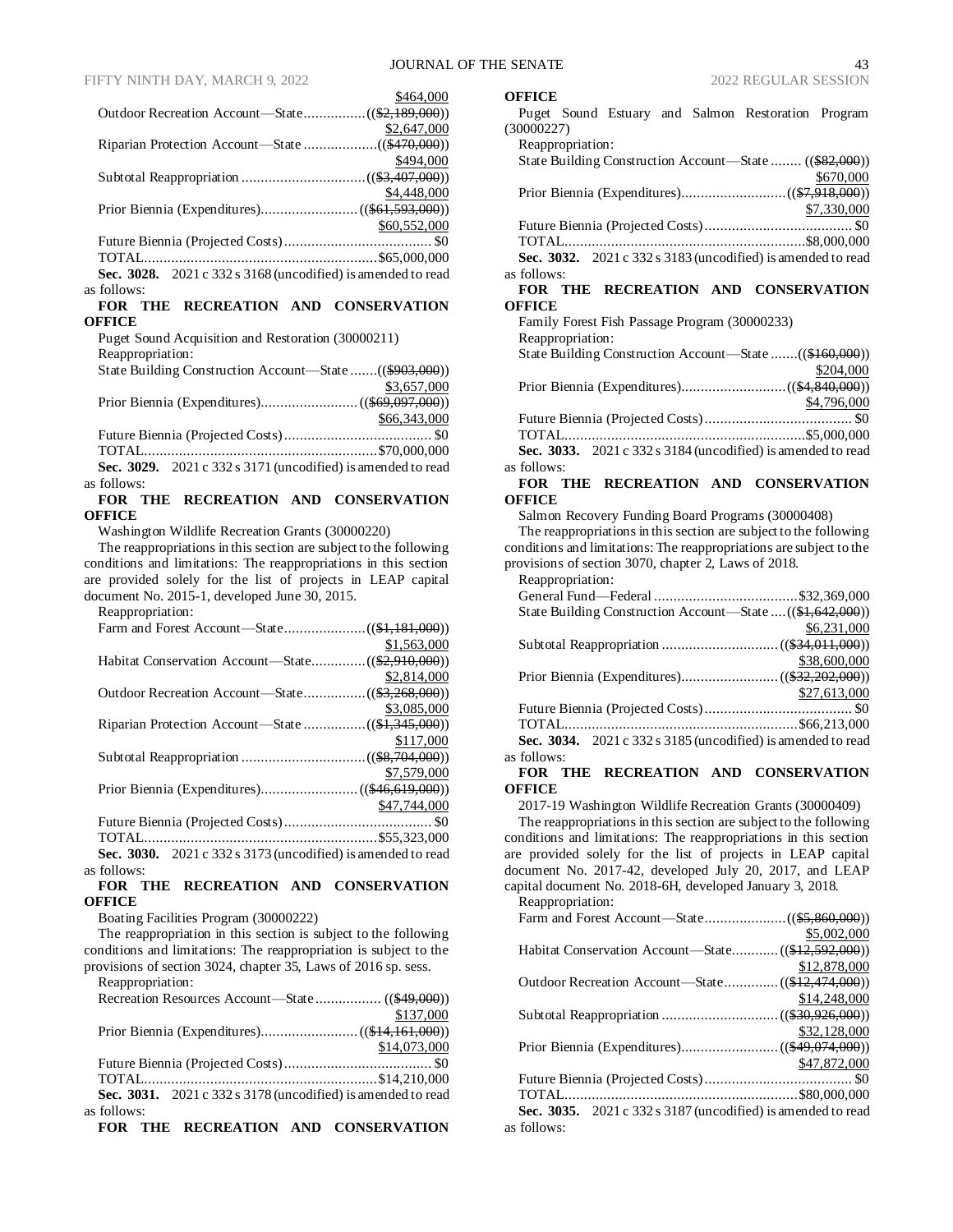|                  |                                                   | FOR THE RECREATION AND CONSERVATION                           |
|------------------|---------------------------------------------------|---------------------------------------------------------------|
| <b>OFFICE</b>    |                                                   |                                                               |
|                  | Nonhighway Off-Road Vehicle Activities (30000411) |                                                               |
| Reappropriation: |                                                   |                                                               |
|                  |                                                   |                                                               |
|                  |                                                   | \$2,991,000                                                   |
|                  |                                                   |                                                               |
|                  |                                                   | \$10,204,000                                                  |
|                  |                                                   |                                                               |
|                  |                                                   |                                                               |
|                  |                                                   | Sec. 3036. $2021c$ 332 s 3188 (uncodified) is amended to read |
| as follows:      |                                                   |                                                               |
|                  |                                                   | FOR THE RECREATION AND CONSERVATION                           |
| OFFICE           |                                                   |                                                               |

Youth Athletic Facilities (30000412)

Reappropriation:

| State Building Construction Account—State  ((\$1,302,000)) |             |
|------------------------------------------------------------|-------------|
|                                                            | \$1,522,000 |
|                                                            |             |
|                                                            | \$2,555,000 |
|                                                            |             |

TOTAL..............................................................\$4,077,000 **Sec. 3037.** 2021 c 332 s 3189 (uncodified) is amended to read as follows:

**FOR THE RECREATION AND CONSERVATION OFFICE**

Aquatic Lands Enhancement Account (30000413)

The reappropriations in this section are subject to the following conditions and limitations: The reappropriations in this section are provided solely for the list of projects in LEAP capital document No. 2018-9H, developed March 5, 2018.

Reappropriation:

as follows:

| Aquatic Lands Enhancement Account-State \$884,000             |
|---------------------------------------------------------------|
| State Building Construction Account—State  ((\$2,732,000))    |
| \$4,013,000                                                   |
|                                                               |
| \$4,897,000                                                   |
|                                                               |
| \$7,388,000                                                   |
|                                                               |
|                                                               |
| Sec. 3038. $2021c$ 332 s 3190 (uncodified) is amended to read |

**FOR THE RECREATION AND CONSERVATION OFFICE**

Puget Sound Acquisition and Restoration (30000414) Reappropriation:

| KCappropriation. |                                                               |              |
|------------------|---------------------------------------------------------------|--------------|
|                  | State Building Construction Account—State((\$16,640,000))     |              |
|                  |                                                               | \$20,763,000 |
|                  |                                                               |              |
|                  |                                                               | \$19,237,000 |
|                  |                                                               |              |
|                  |                                                               |              |
|                  | Sec. 3039. $2021c$ 332 s 3195 (uncodified) is amended to read |              |
| as follows:      |                                                               |              |

**FOR THE RECREATION AND CONSERVATION OFFICE**

Washington Coastal Restoration Initiative (30000420)

The reappropriation in this section is subject to the following conditions and limitations: The reappropriation is subject to the provisions of section 3082, chapter 2, Laws of 2018.

Reappropriation:

State Building Construction Account—State ....((\$5,769,000)) \$5,790,000

Prior Biennia (Expenditures)...........................((\$6,731,000)) \$6,710,000

|             | Sec. 3040. $2021 c 332 s 3197$ (uncodified) is amended to read |
|-------------|----------------------------------------------------------------|
| as follows: |                                                                |

**FOR THE RECREATION AND CONSERVATION OFFICE**

2019-21 - Washington Wildlife Recreation Grants (40000002) The reappropriations in this section are subject to the following conditions and limitations: The reappropriations are subject to the provisions of section 3200, chapter 413, Laws of 2019.

Reappropriation:

|                                                                     | \$6,687,000  |
|---------------------------------------------------------------------|--------------|
| Habitat Conservation Account-State ((\$20,349,000))                 |              |
|                                                                     | \$25,791,000 |
|                                                                     |              |
|                                                                     | \$24,390,000 |
|                                                                     |              |
|                                                                     | \$56,868,000 |
|                                                                     |              |
|                                                                     | \$28,132,000 |
|                                                                     |              |
|                                                                     |              |
| Sec. $3041$ , $2021c$ $332s$ $3201$ (uncodified) is amended to read |              |

**Sec. 3041.** 2021 c 332 s 3201 (uncodified) is amended to read as follows:

### **FOR THE RECREATION AND CONSERVATION OFFICE**

2019-21 - Youth Athletic Facilities (40000007)

The reappropriation in this section is subject to the following conditions and limitations: The amounts reappropriated in this section may be awarded only to projects approved by the legislature, as identified in LEAP capital documents No. 2020- 467-HSBA, developed February 25, 2020, and No. 2020-467- HB, developed February 14, 2020.

Reappropriation:

| KCappropriation. |                                                              |
|------------------|--------------------------------------------------------------|
|                  | State Building Construction Account—State  ((\$7,597,000))   |
|                  | \$7,833,000                                                  |
|                  |                                                              |
|                  | \$4,167,000                                                  |
|                  |                                                              |
|                  |                                                              |
|                  | Sec. 3042. 2021 c 332 s 3214 (uncodified) is amended to read |
| as follows:      |                                                              |

#### **FOR THE RECREATION AND CONSERVATION OFFICE**

2021-23 - Salmon Recovery Funding Board Programs (40000021)

The appropriations in this section are subject to the following conditions and limitations:

(1) \$2,400,000 of the state building construction account state appropriation is provided solely to maintain the lead entity program as described in chapter 77.85 RCW.

(2) \$640,000 of the state building construction account—state appropriation is provided solely for regional fisheries enhancement groups created in RCW 77.95.060.

(3) \$15,000,000 of the general fund—federal appropriation in this section is provided solely as expenditure authority for grant funding received by the recreation and conservation office for the pacific coastal salmon recovery fund in P.L. 117-58 (infrastructure investment and jobs act), not to exceed the actual amount of grant funding awarded. Expenditure of the amount in this subsection is contingent on the receipt of this grant funding. If the department does not receive the grant funding by June 30, 2023, the expenditure authority in this subsection shall lapse.

Appropriation: General Fund—Federal ................................((\$50,000,000))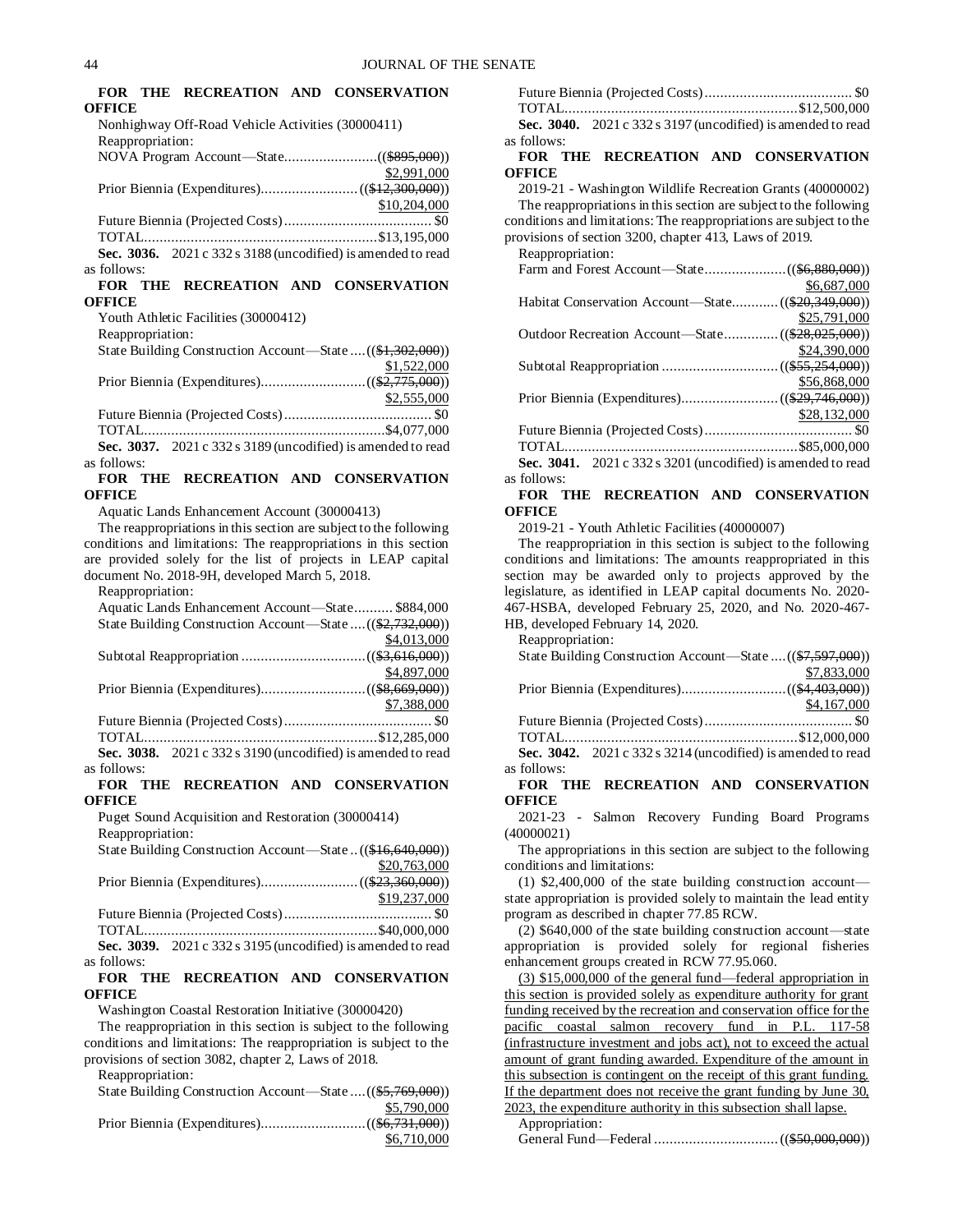\$65,000,000

| State Building Construction Account-State \$30,000,000 |               |
|--------------------------------------------------------|---------------|
|                                                        |               |
|                                                        | \$95,000,000  |
|                                                        |               |
| Future Biennia (Projected Costs)\$400,000,000          |               |
|                                                        |               |
|                                                        | \$495,000,000 |

**Sec. 3043.** 2021 c 332 s 3221 (uncodified) is amended to read as follows:

**FOR THE RECREATION AND CONSERVATION OFFICE**

2021-23 - Brian Abbott Fish Barrier Removal Board (40000035)

The appropriation in this section is subject to the following conditions and limitations:

(1) The appropriation in this section is provided solely for projects approved by the legislature, as identified in LEAP capital document No. ((RCO-5-HB-2021)) RCO-5.1-HB-2022, developed ((April 15, 2021)) February 3, 2022.

(2) The recreation and conservation funding board may retain a portion of the funds appropriated in this section for the administration of the grants. The portion of the funds retained for administration may not exceed three percent of the appropriation.

(3) The department of fish and wildlife may retain a portion of the funds appropriated in this section for the Brian Abbott fish barrier removal board for technical assistance in developing projects for consideration. The portion of the funds retained for technical assistance may not exceed 4.12 percent of the appropriation.

Appropriation:

|             | State Building Construction Account—State \$26,795,000         |  |
|-------------|----------------------------------------------------------------|--|
|             |                                                                |  |
|             | Future Biennia (Projected Costs)\$107,180,000                  |  |
|             |                                                                |  |
|             | Sec. 3044. $2021 c 332 s 3229$ (uncodified) is amended to read |  |
| as follows: |                                                                |  |

#### **FOR THE RECREATION AND CONSERVATION OFFICE**

Coastal Restoration Grants (91000448)

The reappropriation in this section is subject to the following conditions and limitations: The reappropriation is subject to the provisions of section 3177, chapter 3, Laws of 2015 3rd sp. sess. Reappropriation:

| <i>i</i> cappropriation.                                |              |
|---------------------------------------------------------|--------------|
| State Building Construction Account-State ((\$152,000)) |              |
|                                                         | \$622,000    |
|                                                         |              |
|                                                         | \$10,563,000 |
|                                                         |              |
|                                                         |              |

**Sec. 3045.** 2021 c 332 s 3230 (uncodified) is amended to read as follows:

#### **FOR THE RECREATION AND CONSERVATION OFFICE**

Upper Quinault River Restoration Project (91000958)

Reappropriation:

State Building Construction Account—State .........\$1,359,000 Appropriation: State Building Construction Account—State ....((\$1,000,000))  $\frac{$2,000,000}{$641,000}$ Prior Biennia (Expenditures).

|                                                  |  |  | \$4,000,000 |
|--------------------------------------------------|--|--|-------------|
| NEW SECTION Sec $3046$ A new section is added to |  |  |             |

NEW SECTION. **Sec. 3046.** A new section is added to

# 2021 c 332 (uncodified) to read as follows: **FOR THE RECREATION AND CONSERVATION OFFICE**

Fish Barrier Removal Projects in Skagit County (91001662)

The appropriation in this section is subject to the following conditions and limitations: The appropriation is provided solely for a direct payment to Skagit county for the design of 11 high priority fish barrier removal projects located on the county's roads. Skagit county must ensure that the projects designed with funding from this section meet applicable state and federal grant program standards to facilitate the county's application to such programs for the purpose of receiving capital funding for the projects' construction.

Appropriation:

|             | State Building Construction Account-State \$1,000,000          |  |
|-------------|----------------------------------------------------------------|--|
|             |                                                                |  |
|             |                                                                |  |
|             |                                                                |  |
|             | Sec. 3047. $2021 c 332 s 3232$ (uncodified) is amended to read |  |
| as follows: |                                                                |  |

**FOR THE RECREATION AND CONSERVATION OFFICE**

Recreation & Conservation Office Recreation Grants (92000131)

The reappropriations in this section are subject to the following conditions and limitations: The reappropriations are subject to the provisions of section 3049, chapter 356, Laws of 2020. Reappropriation:

| KCappropriation.                                                 |              |
|------------------------------------------------------------------|--------------|
|                                                                  |              |
|                                                                  | \$497,000    |
| State Building Construction Account-State  ((\$5,859,000))       |              |
|                                                                  | \$8,050,000  |
|                                                                  |              |
|                                                                  | \$8,547,000  |
|                                                                  |              |
|                                                                  | \$26,234,000 |
|                                                                  |              |
|                                                                  |              |
| Sec. $3048 - 2021c$ 332 $s$ 3218 (uncodified) is amended to read |              |

**Sec. 3048.** 2021 c 332 s 3218 (uncodified) is amended to read as follows:

#### **FOR THE RECREATION AND CONSERVATION OFFICE**

2021-23 - Aquatic Lands Enhancement Account (40000029)

The appropriations in this section  $((\mathbf{is}))$  are subject to the following conditions and limitations:

(1) The state building construction account—state appropriation in this section is provided solely for projects approved by the legislature, as identified in LEAP capital document No. RCO-3.1-HB-2021, developed April 15, 2021.

(2) The aquatic lands enhancement account—state appropriation in this section is provided solely for the following project:

| Dash Point Park and Pier (Tacoma) \$418,000 |  |  |
|---------------------------------------------|--|--|
| Appropriation:                              |  |  |

| Aquatic Lands Enhancement Account—State \$418,000     |              |
|-------------------------------------------------------|--------------|
| State Building Construction Account—State \$9,100,000 |              |
|                                                       |              |
|                                                       |              |
| Future Biennia (Projected Costs)\$36,400,000          |              |
|                                                       |              |
|                                                       | \$45,918,000 |

NEW SECTION. **Sec. 3049.** A new section is added to 2021 c 332 (uncodified) to read as follows: **FOR THE RECREATION AND CONSERVATION OFFICE**

Springwood Ranch in Kittitas County (91001663)

The appropriation in this section is subject to the following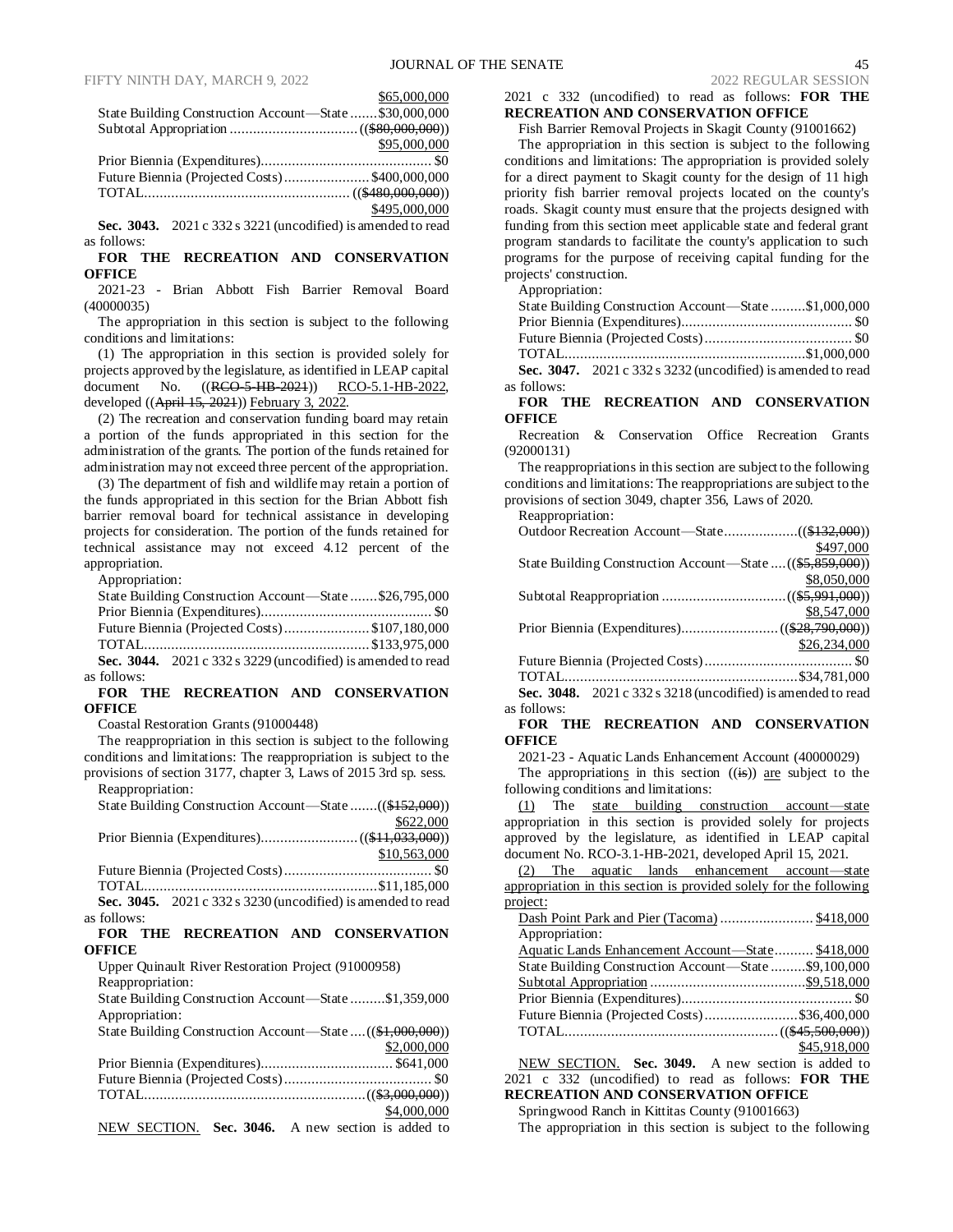conditions and limitations: The appropriation in this section is provided solely for the acquisition of the Springwood Ranch in Kittitas county for the Kittitas County Riparian Protection and Water Storage Facility Project, which must include the following elements: Protection of riparian habitat; conservation of agricultural lands; provision of public recreational access; and siting of a water storage facility to improve Yakima river instream flows. If title to the real property purchased under this section is not held by the state, the recreation and conservation office shall enter into appropriate agreements to protect the public investment pursuant to the appropriation in this section. The agency may use up to one percent of the appropriation, if necessary, to recover its administrative costs.

Appropriation:

| State Building Construction Account—State \$10,000,000           |  |
|------------------------------------------------------------------|--|
|                                                                  |  |
| Future Biennia (Projected Costs)\$12,000,000                     |  |
|                                                                  |  |
| NEW SECTION. Sec. 3050. A new section is added to                |  |
| 2021 c 332 (uncodified) to read as follows: <b>FOR THE STATE</b> |  |
| <b>CONSERVATION COMMISSION</b>                                   |  |

2021-2023 Farmland Protection and Land Access (40000020) The appropriation in this section is subject to the following conditions and limitations: The appropriation is provided solely for the state conservation commission to implement and administer the farmland protection and land access program. In administering this program, the state conservation commission shall support opportunities for all producers but shall prioritize: (a) Conservation of high priority agricultural land at imminent risk of development; and (b) grants for the purchase of agricultural easements to historically underserved producers, as defined in 7 C.F.R. Sec. 1470.3 (2022), including young and beginning farmers, people of color, and veterans.

(2) In contracts for grants authorized under this section, the state conservation commission must include provisions that require that easements be held by the grantee for a specified period, appropriate to protect the public investment and to the conservation purpose of the grant. If the state conservation commission finds the grantee to be out of compliance with provisions of the contract, the grantee shall repay to the state general fund the principal amount of the grant plus interest calculated at the rate of interest on state of Washington general obligation bonds issued most closely to the date of authorization of the grant.

Appropriation:

| State Building Construction Account-State \$2,000,000 |
|-------------------------------------------------------|
|                                                       |
| Future Biennia (Projected Costs)\$2,000,000           |
|                                                       |
|                                                       |

**Sec. 3051.** 2021 c 332 s 3253 (uncodified) is amended to read as follows:

# **FOR THE STATE CONSERVATION COMMISSION**

CREP PIP Loan Program 2017-19 (92000014)

The reappropriation in this section is subject to the following conditions and limitations: The reappropriation is subject to the provisions of section 6019, chapter 413, Laws of 2019.

Reappropriation:

|  | Conservation Assistance Revolving Account-State           |
|--|-----------------------------------------------------------|
|  |                                                           |
|  | \$270,000                                                 |
|  |                                                           |
|  |                                                           |
|  |                                                           |
|  | \$320,000                                                 |
|  | NEW SECTION. Sec. 3052. A new section is added to         |
|  | 2021 c 332 (uncodified) to read as follows: FOR THE STATE |

### **CONSERVATION COMMISSION**

Voluntary Stewardship Program (92000016) Appropriation: State Building Construction Account—State .........\$3,000,000 Prior Biennia (Expenditures)............................................ \$0 Future Biennia (Projected Costs)...................................... \$0 TOTAL..............................................................\$3,000,000 **Sec. 3053.** 2021 c 332 s 3254 (uncodified) is amended to read as follows: **FOR THE DEPARTMENT OF FISH AND WILDLIFE** Deschutes Watershed Center (20062008) The reappropriation in this section is subject to the following conditions and limitations: The reappropriation is subject to the provisions of section 3063, chapter 356, Laws of 2020. Reappropriation: State Building Construction Account—State .........\$2,387,000 Appropriation: State Building Construction Account—State .........\$2,200,000 Prior Biennia (Expenditures).........................((\$13,108,000)) \$13,191,000 Future Biennia (Projected Costs)...................((\$36,000,000)) \$48,616,000 TOTAL.......................................................((\$51,495,000)) \$66,394,000 **Sec. 3054.** 2021 c 332 s 3255 (uncodified) is amended to read as follows: **FOR THE DEPARTMENT OF FISH AND WILDLIFE** Migratory Waterfowl Habitat (20082045) ((Reappropriation: Limited Fish and Wildlife Account—State............ \$350,000)) Appropriation: Limited Fish and Wildlife Account—State..........((\$600,000)) \$752,000 Prior Biennia (Expenditures)...........................((\$1,923,000)) \$2,336,000 Future Biennia (Projected Costs)..........................\$1,800,000 TOTAL.........................................................((\$4,673,000)) \$4,888,000 NEW SECTION. **Sec. 3055.** A new section is added to 2021 c 332 (uncodified) to read as follows: **FOR THE DEPARTMENT OF FISH AND WILDLIFE** Beaver Creek Hatchery - Renovation (30000680) Appropriation: State Building Construction Account—State ........... \$135,000 Prior Biennia (Expenditures)............................................ \$0 Future Biennia (Projected Costs)........................\$22,337,000 TOTAL............................................................\$22,472,000 **Sec. 3056.** 2021 c 332 s 3273 (uncodified) is amended to read as follows: **FOR THE DEPARTMENT OF FISH AND WILDLIFE** Hurd Creek - Relocate Facilities out of Floodplain (30000830) Reappropriation: State Building Construction Account—State ........... \$200,000 Appropriation: State Building Construction Account—State .......\$11,894,000 Prior Biennia (Expenditures)..............................((\$577,000)) \$504,000 Future Biennia (Projected Costs)...................................... \$0 TOTAL.......................................................((\$12,671,000)) \$12,598,000 **Sec. 3057.** 2021 c 332 s 3274 (uncodified) is amended to read as follows: **FOR THE DEPARTMENT OF FISH AND WILDLIFE**

Dungeness Hatchery - Replace Main Intake (30000844) Reappropriation: State Building Construction Account—State ........... \$300,000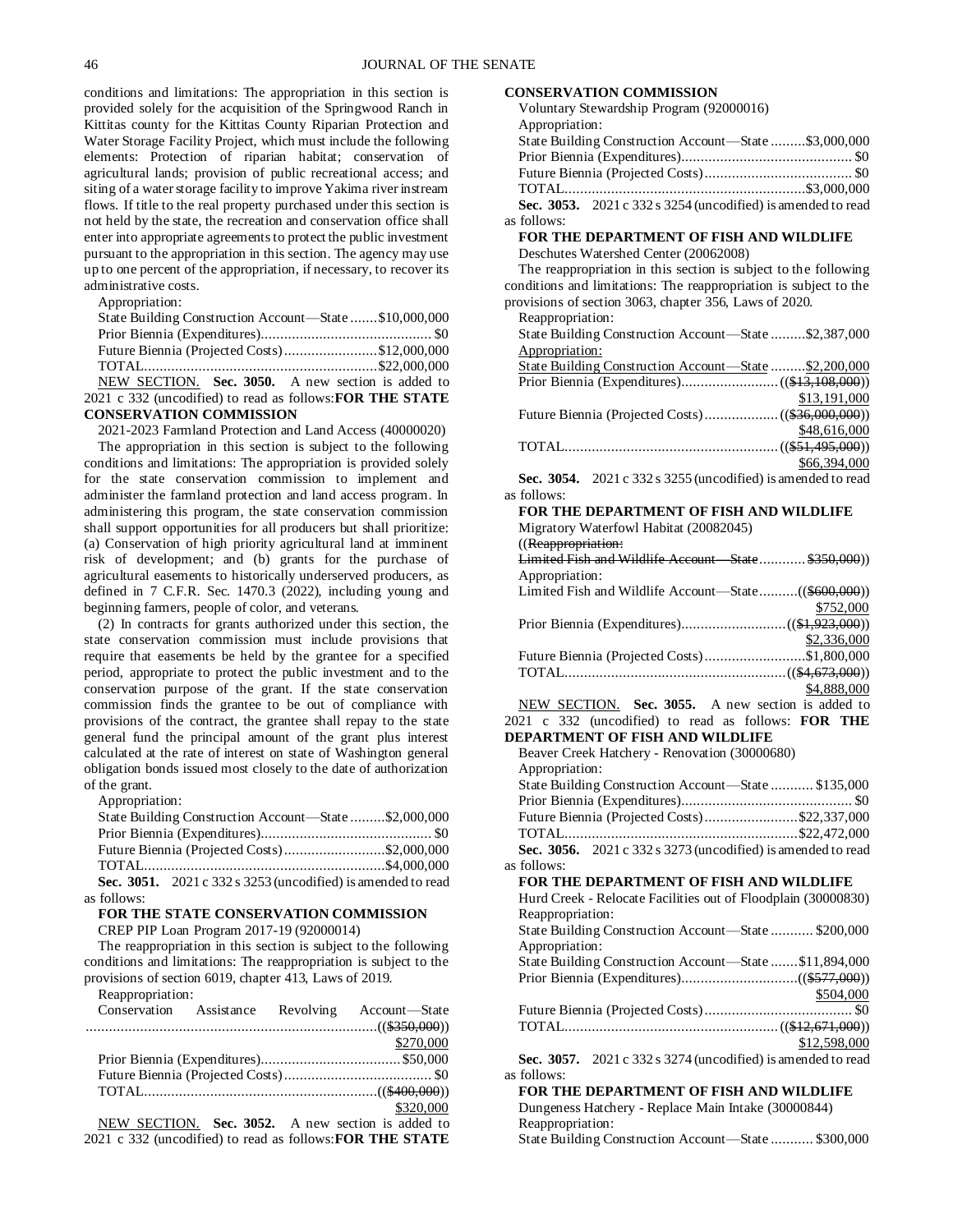| \$3,102,000 |
|-------------|
|             |
|             |
| \$3,402,000 |

**Sec. 3058.** 2021 c 332 s 3281 (uncodified) is amended to read as follows:

#### **FOR THE DEPARTMENT OF FISH AND WILDLIFE**

Toutle River Fish Collection Facility - Match (40000021) The appropriations in this section are subject to the following conditions and limitations:

(1) The reappropriation in this section is provided solely for the department to purchase fee-title and/or easements as ((part of)) necessary for sediment abatement, fish release and collection sites, and for project obligations related to the state's participation in design review and design cost share of the fish collection facility.

(2) The appropriation in this section is provided solely for project obligations related to modular housing replacement.

Reappropriation:

| State Building Construction Account—State  ((\$6,371,000))                                                                        |
|-----------------------------------------------------------------------------------------------------------------------------------|
| \$2,066,000                                                                                                                       |
| Appropriation:                                                                                                                    |
| State Building Construction Account-State  \$239,000                                                                              |
|                                                                                                                                   |
| Future Biennia (Projected Costs)\$4,312,000                                                                                       |
|                                                                                                                                   |
| \$7,021,000                                                                                                                       |
| NEW SECTION. Sec. 3059. A new section is added to                                                                                 |
| 2021 c 332 (uncodified) to read as follows: FOR THE                                                                               |
| DEPARTMENT OF FISH AND WILDLIFE                                                                                                   |
| Klickitat WLA - Simcoe Fencing (40000161)                                                                                         |
| Appropriation:                                                                                                                    |
| State Building Construction Account-State  \$450,000                                                                              |
|                                                                                                                                   |
|                                                                                                                                   |
|                                                                                                                                   |
| NEW SECTION. Sec. 3060. A new section is added to                                                                                 |
|                                                                                                                                   |
|                                                                                                                                   |
| 2021 c 332 (uncodified) to read as follows: FOR THE<br><b>DEPARTMENT OF FISH AND WILDLIFE</b>                                     |
| Taneum Creek Property Acquisition Post Closing Activities                                                                         |
| (40000162)                                                                                                                        |
| Appropriation:                                                                                                                    |
|                                                                                                                                   |
| State Building Construction Account—State  \$200,000                                                                              |
|                                                                                                                                   |
|                                                                                                                                   |
|                                                                                                                                   |
| NEW SECTION. Sec. 3061. A new section is added to                                                                                 |
| 2021 c 332 (uncodified) to read as follows: FOR THE<br><b>DEPARTMENT OF FISH AND WILDLIFE</b>                                     |
| Western Pond Turtle Nest Hill Restoration (91000161)                                                                              |
|                                                                                                                                   |
| The appropriation in this section is subject to the following<br>conditions and limitations: The appropriation in this section is |
| provided solely for the restoration of the western pond turtle nest                                                               |
|                                                                                                                                   |
| hill at the Pierce county recovery site.<br>Appropriation:                                                                        |

| State Building Construction Account—State  \$200,000 |  |  |
|------------------------------------------------------|--|--|
|                                                      |  |  |
|                                                      |  |  |
|                                                      |  |  |
| NEW SECTION. Sec. 3062. A new section is added to    |  |  |

2021 c 332 (uncodified) to read as follows: **FOR THE DEPARTMENT OF FISH AND WILDLIFE**

# Kalama Creek Hatchery (91000160)

The appropriation in this section is subject to the following

conditions and limitations: The appropriation in this section is provided solely for the department to provide a grant to the Nisqually Tribe for the Kalama Creek Hatchery project.

| Appropriation:                                               |  |
|--------------------------------------------------------------|--|
| State Building Construction Account—State \$3,000,000        |  |
|                                                              |  |
|                                                              |  |
|                                                              |  |
| Sec. 3063. 2021 c 332 s 3292 (uncodified) is amended to read |  |
| as follows:                                                  |  |
| FOR THE DEPARTMENT OF FISH AND WILDLIFE                      |  |
| Leque Island Highway 532 Road Protection (92000019)          |  |
| Reappropriation:                                             |  |

| State Building Construction Account—State  \$160,000 |           |
|------------------------------------------------------|-----------|
|                                                      |           |
|                                                      | \$519,000 |
|                                                      |           |
|                                                      |           |
|                                                      | \$679,000 |
| $\frac{1}{2}$                                        |           |

NEW SECTION. **Sec. 3064.** A new section is added to 2021 c 332 (uncodified) to read as follows: **FOR THE DEPARTMENT OF FISH AND WILDLIFE**

Recreational Fishing Access on the Grande Ronde River (92000051)

The appropriation in this section is subject to the following conditions and limitations: The appropriation in this section is provided solely for the department to develop or establish an alternative recreational access point for anglers along the Grande Ronde river with the express purpose of alleviating tensions between property owners who own river frontage and the general public who may interfere with the owners' private enjoyment of their property. The department may not develop access requiring expenditure of state moneys that interferes with an owner's private property rights and may not develop access to easement 106165 or easement 113860 in Anatone, Washington, commonly referred to as the Dreamz Road easements.

Appropriation:

as

| State Building Construction Account—State  \$500,000                                             |  |
|--------------------------------------------------------------------------------------------------|--|
|                                                                                                  |  |
|                                                                                                  |  |
|                                                                                                  |  |
| NEW SECTION. Sec. 3065. A new section is added to                                                |  |
| 2021 c 332 (uncodified) to read as follows: <b>FOR THE</b>                                       |  |
| DEPARTMENT OF FISH AND WILDLIFE                                                                  |  |
| Upper Indian Creek Fish Screen Removal (92001248)                                                |  |
| Appropriation:                                                                                   |  |
| $0 \leftarrow 0.11$ $0 \leftarrow 1.1$ $0 \leftarrow 0.1$ $0 \leftarrow 0.1$ $0 \leftarrow 0.00$ |  |

|              | State Building Construction Account—State  \$65,000                 |  |
|--------------|---------------------------------------------------------------------|--|
|              |                                                                     |  |
|              |                                                                     |  |
|              |                                                                     |  |
|              | <b>Sec. 3066.</b> 2021 c 332 s 3298 (uncodified) is amended to read |  |
| : follows: - |                                                                     |  |

# **FOR THE DEPARTMENT OF NATURAL RESOURCES**

2021-23 Structurally Deficient Bridges (40000086)

The appropriation in this section is subject to the following conditions and limitations:

The appropriation in this section is provided solely for the following projects: (a) The Naked Falls/Stebbins Creek bridge replacement in Skamania county; (b) the Shale Creek timber bridge repair in Jefferson county;  $((\text{and}))$  (c) the Coal Creek bridge replacement in Clallam county; (d) the Shale Creek concrete bridge repair in Jefferson county; (e) the 5970 #1 bridge replacement in Pacific county; (f) the Rock Creek bridge replacement in Skamania county; (g) the EF Dickey River bridge design in Clallam county; (h) the Steep Creek bridge replacement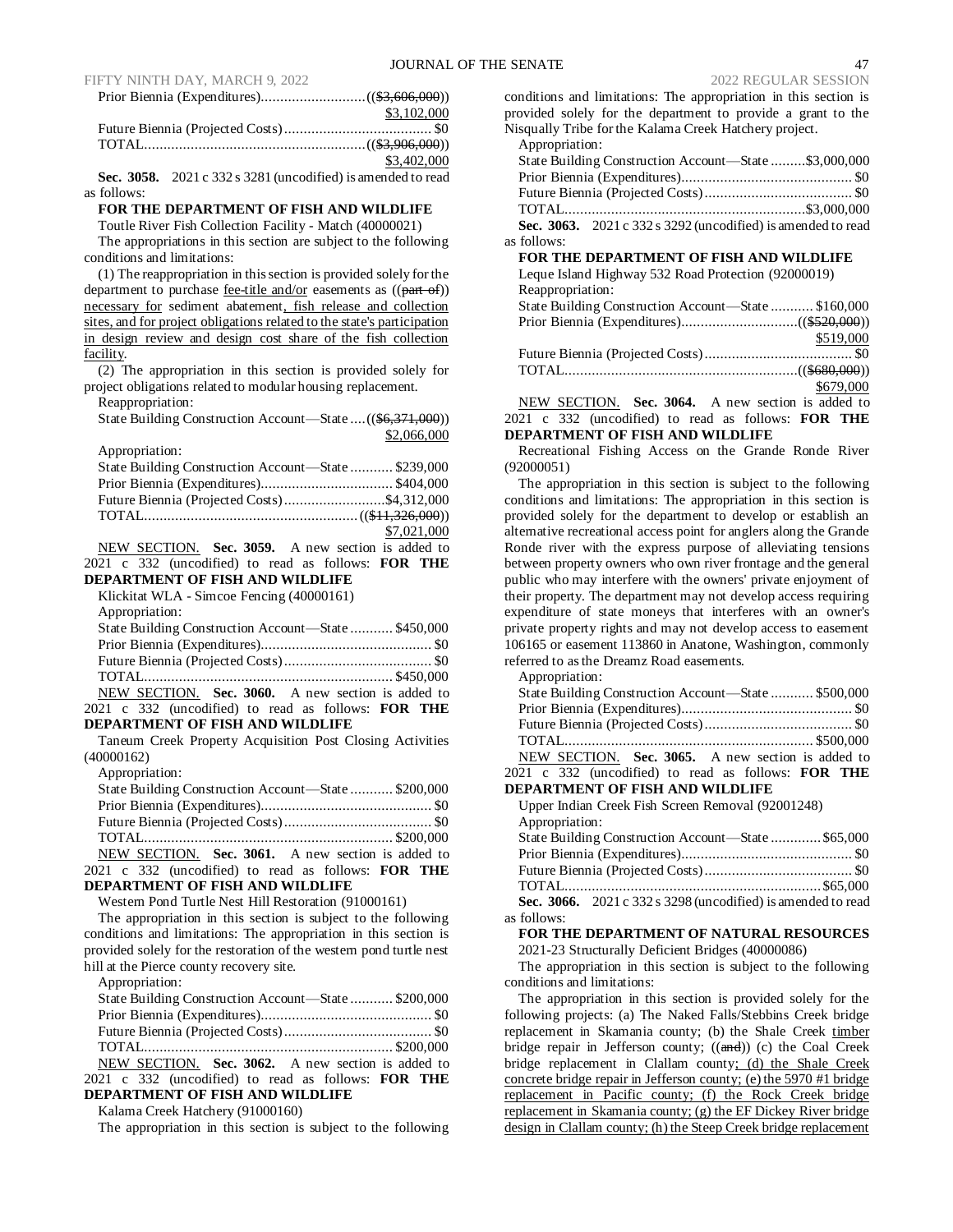in Skamania county; (i) the Sollecks High bridge repair in Jefferson county; (j) the 5973 bridge replacement in Pacific county; (k) the Cedar Creek bridge repair in Grays Harbor county; (l) the Arvid Creek bridge replacement in Jefferson county; (m) the Susie Creek bridge repair in Jefferson county; (n) the YR-Jones bridge replacement in Yakima county; (o) the Middle Creek railcar bridge replacement in Pend Oreille county; and (p) the Butler Mill bridge replacement in Grays Harbor county. Appropriation: State Building Construction Account—State .........\$1,050,000 Access Road Revolving Account—State................\$2,250,000 Subtotal Appropriation ........................................\$3,300,000 Prior Biennia (Expenditures)............................................ \$0 Future Biennia (Projected Costs)........................\$10,000,000 TOTAL.......................................................((\$11,050,000)) \$13,300,000 **Sec. 3067.** 2021 c 332 s 3305 (uncodified) is amended to read as follows: **FOR THE DEPARTMENT OF NATURAL RESOURCES** Omak Consolidation, Expansion and Relocation (40000033) Reappropriation: State Building Construction Account—State .......((\$107,000)) \$108,000

Prior Biennia (Expenditures)................................. ((\$1,000)) \$0 Future Biennia (Projected Costs)...................................... \$0 TOTAL................................................................ \$108,000 **Sec. 3068.** 2021 c 332 s 3306 (uncodified) is amended to read

# as follows:

#### **FOR THE DEPARTMENT OF NATURAL RESOURCES** Trust Land Transfer Program (40000034)

The reappropriation in this section is subject to the following conditions and limitations: The reappropriation is subject to the provisions of section 3281, chapter 413, Laws of 2019.

Reappropriation: State Building Construction Account—State ....((\$1,675,000)) \$1,696,000 Prior Biennia (Expenditures)...........................((\$4,725,000)) \$4,704,000 Future Biennia (Projected Costs)...................................... \$0 TOTAL..............................................................\$6,400,000 **Sec. 3069.** 2021 c 332 s 3308 (uncodified) is amended to read as follows: **FOR THE DEPARTMENT OF NATURAL RESOURCES** Teanaway (40000038) Reappropriation: State Building Construction Account—State ....((\$1,220,000)) \$1,305,000 Prior Biennia (Expenditures)..............................((\$636,000)) \$551,000 Future Biennia (Projected Costs)...................................... \$0 TOTAL..............................................................\$1,856,000 **Sec. 3070.** 2021 c 332 s 3313 (uncodified) is amended to read as follows: **FOR THE DEPARTMENT OF NATURAL RESOURCES** Natural Areas Facilities 2019-21 (40000046) Reappropriation: State Building Construction Account—State .......((\$295,000)) \$527,000 Prior Biennia (Expenditures)...........................((\$1,705,000))

\$1,473,000 Future Biennia (Projected Costs)...................................... \$0 TOTAL..............................................................\$2,000,000 **Sec. 3071.** 2021 c 332 s 3317 (uncodified) is amended to read as follows:

**FOR THE DEPARTMENT OF NATURAL RESOURCES**

Grouse Ridge Fish Barriers & RMAP Compliance (40000056) Reappropriation:

State Building Construction Account—State ....((\$3,210,000)) \$3,217,000

| Appropriation: |                                                              |          |
|----------------|--------------------------------------------------------------|----------|
|                | State Building Construction Account—State \$1,730,000        |          |
|                |                                                              |          |
|                |                                                              | \$28,000 |
|                |                                                              |          |
|                |                                                              |          |
|                | Sec. 3072. 2021 c 332 s 3319 (uncodified) is amended to read |          |
| as follows:    |                                                              |          |

**FOR THE DEPARTMENT OF NATURAL RESOURCES** 2021-23 Minor Works Preservation (40000070)

The appropriation in this section is subject to the following conditions and limitations: \$205,000 of the appropriation in this section is provided solely for communication site preservation and repairs. Appropriation:

| Appropriation.                                             |             |
|------------------------------------------------------------|-------------|
| State Building Construction Account—State  ((\$2,183,000)) |             |
|                                                            | \$3,122,000 |
|                                                            |             |
|                                                            |             |
|                                                            |             |
|                                                            | \$3,122,000 |

**Sec. 3073.** 2021 c 332 s 3328 (uncodified) is amended to read as follows:

# **FOR THE DEPARTMENT OF NATURAL RESOURCES** Rural Broadband Investment (40000082)

The appropriation in this section is subject to the following conditions and limitations:

(1) \$600,000 of the appropriation in this section is provided solely for installation of new communication towers at Ellis Peak, Striped Peak, and Paradise Peak.

(2) \$400,000 of the appropriation in this section is provided solely for communication tower upgrades at Blyn Mountain and Capitol Peak.

(3) \$20,000 of the appropriation in this section is provided solely for a new generator in Okanogan county.

(4) \$5,000 of the appropriation in this section is provided solely for a utility connection project in Clallam county.

### Appropriation:

as

((Coronavirus Capital Projects Account—

|          | State Building Construction Account—State  \$2,000,000        |  |
|----------|---------------------------------------------------------------|--|
|          |                                                               |  |
|          |                                                               |  |
|          |                                                               |  |
| follows: | Sec. 3074. $2021c$ 332 s 3332 (uncodified) is amended to read |  |

**FOR THE DEPARTMENT OF NATURAL RESOURCES** DNR and Camp Colman Collaboration (92000037)

The appropriation in this section is subject to the following conditions and limitations:

 $(1)$  ((\$100,000)) \$20,000 is provided solely for the department to contract with a third party facilitator for the purpose of collaborating with the YMCA of greater Seattle, Camp Colman, on finding solutions for maintaining a high-quality camp experience while establishing a barrier free passage for migrating fish species at Whiteman cove.

(2) \$500,000 is provided solely for the department to grant to the YMCA of greater Seattle to retain expertise to scope, plan, and advance the future of the Camp Colman experience given the restoration of the Whiteman cove estuary. The planning process should be inclusive of tribal input, with an open invitation for their participation, and must include department technical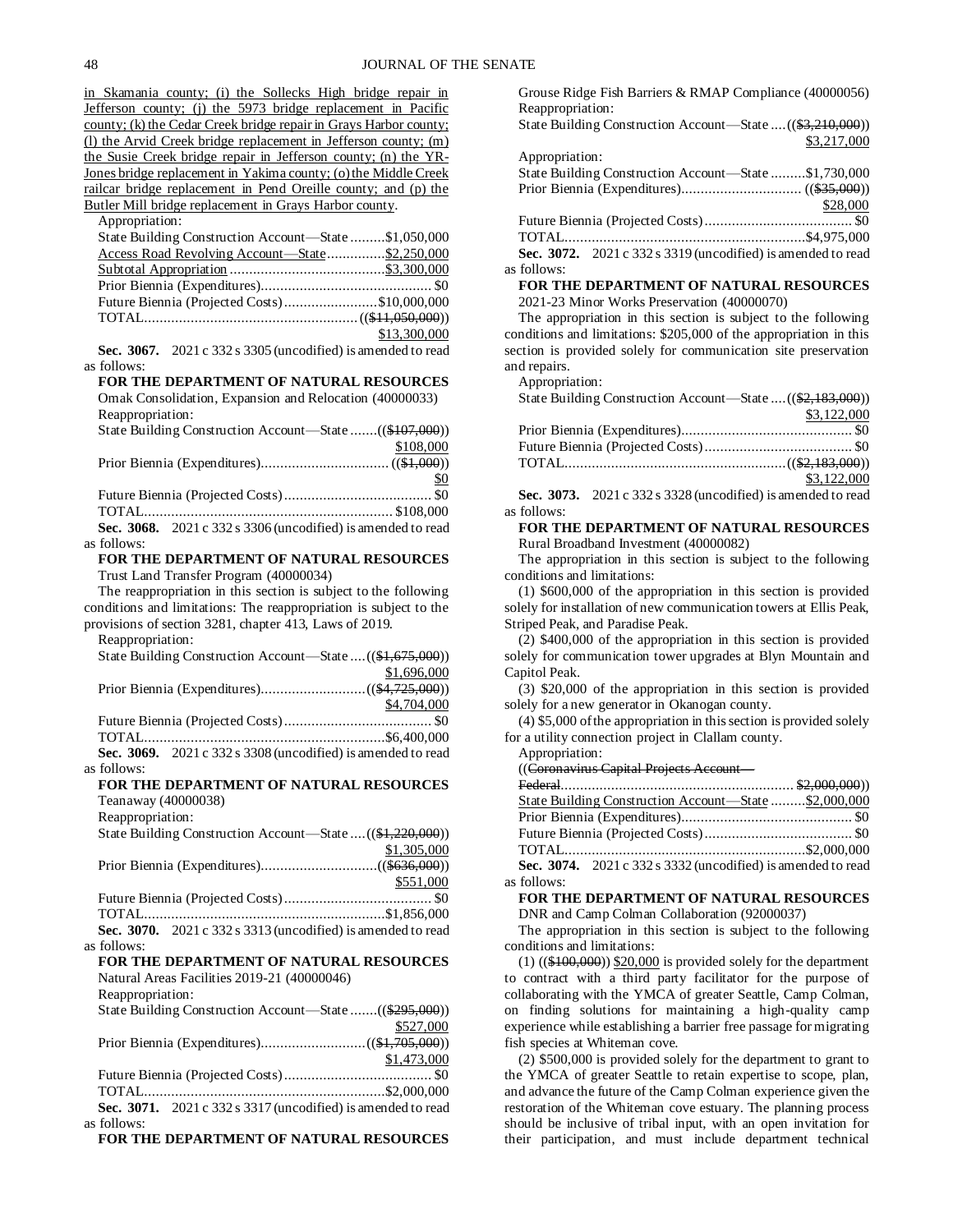experts, participation from the departments of ecology and fish and wildlife, and any other resources needed. The plan should include a vision for how the cove can be returned to a fully functioning estuary, benefiting native flora and fauna, as well as serve as an environmental outdoor educational opportunity that will serve youth and families, especially those from historically marginalized and underrepresented communities, and include educational opportunities for youth and families to learn of native cultural heritage unique and specific to the natural and human history of the site. The plan must identify specific projects and estimated costs, given estuary restoration, for physical improvements for the camp, such as water access structures or swimming facilities, with recommendations for funding. The department, on behalf of the YMCA, must submit the plan in a report to the fiscal committees of the legislature by December 31, 2021.

 $(3)$  ( $(\frac{$300,000}{\$300,000})$  \$450,000 is provided solely for the department to design the fish blockage removal and predesign enhancements for a new bridge and roadway across Whiteman cove that are part of the fish blockage removal project and necessary as part of maintaining the route as access to the camp. The predesign must take into consideration the means to maintain continuous road access to Camp Colman for campers and camp staff without disruption, ensure the continuation, mitigation and innovation of Camp Colman's recreational, water safety, and environmental education programs in the salt water estuary, and maintain the critical outdoor experiences for historically marginalized and underrepresented communities.

Appropriation:

| State Building Construction Account—State ((\$900,000)) |           |
|---------------------------------------------------------|-----------|
|                                                         | \$970,000 |
|                                                         |           |
|                                                         |           |
|                                                         |           |
|                                                         | \$970,000 |

NEW SECTION. **Sec. 3075.** A new section is added to 2021 c 332 (uncodified) to read as follows: **FOR THE DEPARTMENT OF NATURAL RESOURCES**

Camp Colman Cabin Preservation and Upgrades (92000039)

The appropriation in this section is subject to the following conditions and limitations: The appropriation in this section is provided solely for a grant for the YMCA Camp Colman cabin preservation and system upgrades at Whiteman Cove. Appropriation: Appropriate

| Appropriation:                                        |  |
|-------------------------------------------------------|--|
| State Building Construction Account-State \$1,400,000 |  |
|                                                       |  |
|                                                       |  |
|                                                       |  |
|                                                       |  |

#### **PART 4 TRANSPORTATION**

NEW SECTION. **Sec. 4001.** A new section is added to 2021 c 332 (uncodified) to read as follows: **FOR THE WASHINGTON STATE PATROL**

Crime Laboratory I-5 Corridor Consolidated Facility (30000290)

The appropriation in this section is subject to the following conditions and limitations:

(1) The appropriation is provided solely for a predesign.

(2) The predesign must include:

(a) An assessment of current forensic services operations, including volumes processed by sample type (e.g., DNA, material analysis, firearms, latent prints), locations from which evidentiary samples and materials were sent to the lab, how samples are processed, how results are delivered, and other duties conducted by forensic services staff as part of their operations that impact availability for forensic analysis including, but not limited to, evidence collection and testimony;

(b) An evaluation of a consolidated lab model compared to distributed lab models, including an examination of advantages and disadvantages associated with each model, which model is preferred, and why. The evaluation should include an analysis on the impacts of the factors listed in subsection (2)(a) of this section, including the impacts on the delivery of samples and materials to the lab and staffing impacts, including for responsibilities such as testimony and evidence collection;

(c) An evaluation of state-owned compared to leased lab approach, including costs associated with each approach, the anticipated source of funds for each option, which approach is preferred, and why; and

(d) A projected volume of evidentiary samples able to be processed in the preferred alternative and a comparison to the current processing model.

(3) The predesign must align with the most recent master plan. Appropriation:

| State Building Construction Account—State  \$333,000 |  |
|------------------------------------------------------|--|
|                                                      |  |
|                                                      |  |
|                                                      |  |

#### **PART 5 EDUCATION**

**Sec. 5001.** 2021 c 332 s 5002 (uncodified) is amended to read as follows:

| <b>FOR</b>             | THE SUPERINTENDENT                                             | OF | <b>PUBLIC</b>                                                                                                                                                                                                                                                                                    |  |
|------------------------|----------------------------------------------------------------|----|--------------------------------------------------------------------------------------------------------------------------------------------------------------------------------------------------------------------------------------------------------------------------------------------------|--|
| INSTRUCTION            |                                                                |    |                                                                                                                                                                                                                                                                                                  |  |
|                        | 2013-15 School Construction Assistance                         |    | Program -                                                                                                                                                                                                                                                                                        |  |
| Maintenance (30000145) |                                                                |    |                                                                                                                                                                                                                                                                                                  |  |
| Reappropriation:       |                                                                |    |                                                                                                                                                                                                                                                                                                  |  |
|                        | State Building Construction Account—State \$1,529,000          |    |                                                                                                                                                                                                                                                                                                  |  |
|                        |                                                                |    |                                                                                                                                                                                                                                                                                                  |  |
|                        |                                                                |    | \$385,645,000                                                                                                                                                                                                                                                                                    |  |
|                        |                                                                |    |                                                                                                                                                                                                                                                                                                  |  |
|                        |                                                                |    |                                                                                                                                                                                                                                                                                                  |  |
|                        |                                                                |    | \$387,174,000                                                                                                                                                                                                                                                                                    |  |
|                        | Sec. 5002. $2021 c 332 s 5005$ (uncodified) is amended to read |    |                                                                                                                                                                                                                                                                                                  |  |
| as follows:            |                                                                |    |                                                                                                                                                                                                                                                                                                  |  |
| FOR-                   | THE SUPERINTENDENT                                             | OЕ | <b>PUBLIC</b>                                                                                                                                                                                                                                                                                    |  |
| INSTRUCTION            |                                                                |    |                                                                                                                                                                                                                                                                                                  |  |
|                        | Skill Centers - Minor Works (30000187)                         |    |                                                                                                                                                                                                                                                                                                  |  |
| Reappropriation:       |                                                                |    |                                                                                                                                                                                                                                                                                                  |  |
|                        | School Construction and Skill Centers Building                 |    |                                                                                                                                                                                                                                                                                                  |  |
|                        |                                                                |    |                                                                                                                                                                                                                                                                                                  |  |
|                        |                                                                |    | $\mathbb{C}$ and $\mathbb{C}$ and $\mathbb{C}$ and $\mathbb{C}$ and $\mathbb{C}$ and $\mathbb{C}$ and $\mathbb{C}$ and $\mathbb{C}$ and $\mathbb{C}$ and $\mathbb{C}$ and $\mathbb{C}$ and $\mathbb{C}$ and $\mathbb{C}$ and $\mathbb{C}$ and $\mathbb{C}$ and $\mathbb{C}$ and $\mathbb{C}$ and |  |

|             |                                                                | 9.14000     |
|-------------|----------------------------------------------------------------|-------------|
|             | Prior Biennia (Expenditures)\$2,479,000                        |             |
|             |                                                                |             |
|             |                                                                |             |
|             |                                                                | \$2,991,000 |
|             | Sec. 5003. $2021 c 332 s 5010$ (uncodified) is amended to read |             |
| as follows: |                                                                |             |

# **FOR THE SUPERINTENDENT OF PUBLIC INSTRUCTION**

West Sound Technical Skills Center Modernization (40000015)

The  $((\text{reapproxation}))$  appropriations in this section  $((\text{is}))$  are subject to the following conditions and limitations: ((The reappropriation is subject to provisions of section 5002, chapter 356, Laws of 2020.))

(1) The appropriations in this section are provided solely for grant funding to the Bremerton school district to complete design and begin construction of a new career and technical education facility at the West Sound technical skills center in Bremerton.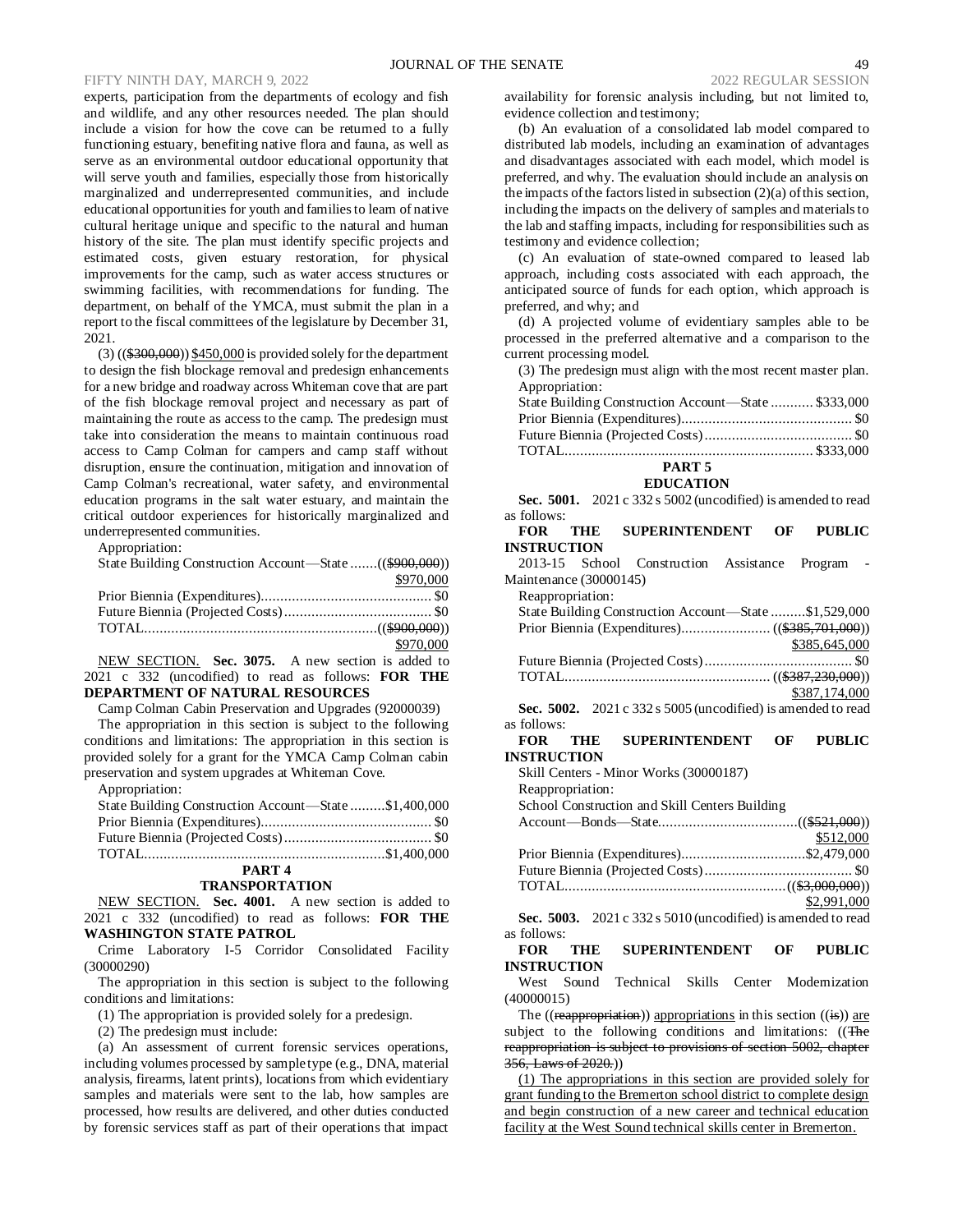(2) In coordination with the office of the superintendent of public instruction, the Bremerton school district's West Sound technical skills center must: (a) Ensure the career and technical programs planned for in the design of the skills center support high-demand and high-wage sector program needs; (b) ensure that space needs are reasonable and appropriate for the programs planned and enrollment projections; (c) evaluate the proposed project budget using value engineering and life-cycle cost analysis techniques; and (d) use this information to inform the proposed design.

(3) The office of the superintendent of public instruction must approve the skill center programs, design, and budget before requesting allotment of construction phase funding.

Reappropriation:

State Building Construction Account—State ........... \$274,000 Appropriation: State Building Construction Account—State .......\$10,900,000 Prior Biennia (Expenditures).................................. \$226,000 Future Biennia (Projected Costs)................................. ((\$0)) \$39,443,000

| <del>.</del> |
|--------------|
|              |
| \$50,843,000 |

**Sec. 5004.** 2021 c 332 s 5015 (uncodified) is amended to read as follows:<br> **FOR** THE

**SUPERINTENDENT OF PUBLIC INSTRUCTION**

2021-23 School Construction Assistance Program (40000034) The appropriations in this section are subject to the following conditions and limitations:

(1) ((\$727,780,000)) \$537,824,000 of the appropriation in this section is provided solely for school construction assistance grants for qualifying public school construction projects.

(2) \$2,836,000 of the appropriation in this section is provided solely for study and survey grants and for completing inventory and building condition assessments for public school districts every six years.

(3) \$20,000 of the appropriations in this section is provided solely for the Sunnyside School District for the transfer of the Yakima Valley Technical Skills Center Sunnyside Satellite Campus and its related property and equipment.

Appropriation:

|        | State Building Construction Account—State ((\$702,657,000)) |              |                 |  |  |
|--------|-------------------------------------------------------------|--------------|-----------------|--|--|
|        |                                                             |              | \$505,306,000   |  |  |
| Common | School                                                      | Construction | Account—State   |  |  |
|        |                                                             |              |                 |  |  |
|        |                                                             |              | \$29,374,000    |  |  |
| Common | School                                                      | Construction | Account—Federal |  |  |
|        |                                                             |              |                 |  |  |
|        |                                                             |              | \$6,000,000     |  |  |
|        |                                                             |              |                 |  |  |
|        |                                                             |              | \$540,680,000   |  |  |
|        |                                                             |              |                 |  |  |
|        | Future Biennia (Projected Costs)\$3,899,490,000             |              |                 |  |  |
|        |                                                             |              |                 |  |  |
|        |                                                             |              | \$4,440,170,000 |  |  |

**Sec. 5005.** 2021 c 332 s 5018 (uncodified) is amended to read as follows:

**FOR THE SUPERINTENDENT OF PUBLIC INSTRUCTION**

2021-23 Small District and Tribal Compact Schools Modernization (40000039)

The appropriations in this section are subject to the following conditions and limitations:

(1) \$3,000,000 of the state building construction account state appropriation in this section is provided solely for a modernization grant to the Mount Adams school district to complete the replacement of Harrah Elementary School.

 $(2)(a)$   $((2)(a)$   $((2)(3)(3)(3)(3)(7)(3)(7)(5)(7)(7))$  (4)  $(3)(3)(7)(3)(7)$  of the state building construction account—state appropriation ((and \$12,000,000 of the coronavirus capital projects account—federal appropriation in this section are)) is provided solely for modernization grants for small school districts with total enrollments of 1,000 students or less with significant building system deficiencies and limited financial capacity as approved by the superintendent of public instruction's small district modernization grant advisory committee.

(b) The superintendent of public instruction must submit a list of small school district modernization projects, as prioritized by the advisory committee, to the legislature by January 15, 2023. The list must include: (i) A description of the project; (ii) the proposed state funding level, not to exceed \$5,000,000; (iii) estimated total project costs; and (iv) local funding resources.

(3) \$1,100,000 of the state building construction account state appropriation in this section is provided solely for planning grants for small school districts with enrollments of 1,000 students or less interested in seeking modernization grants. The superintendent of public instruction may prioritize planning grants for school districts with the most serious building deficiencies and the most limited financial capacity. Planning grants may not exceed \$50,000 per district. Planning grants may only be awarded to school districts with an estimated total project cost of \$5,000,000 or less.

 $(4)(a)$  \$4,218,000 of the state building construction account state appropriation in this section is provided solely for planning grants and modernization grants to state tribal compact schools. The superintendent may prioritize planning grants for state tribal compact schools with the most serious building deficiencies and the most limited financial capacity.

(b) The superintendent of public instruction must submit a prioritized list of state-tribal compact school modernization projects to the legislature by January 15, 2023. The list must include: (i) A description of the project; (ii) the planning grant amount; and (iii) estimated total project costs.

(5) The appropriated funds in this section may be awarded only to projects approved by the legislature, as identified in LEAP capital document No. OSPI-1.1-CD-2021, developed April 15, 2021.

Appropriation:

| State Building Construction Account—State((\$30,113,000)) |              |
|-----------------------------------------------------------|--------------|
|                                                           | \$42,113,000 |
| ((Coronavirus Capital Projects Account -                  |              |
| $E_{\alpha}$ daral                                        | \$12.000.000 |

|             | Future Biennia (Projected Costs)\$290,592,000                |
|-------------|--------------------------------------------------------------|
|             |                                                              |
|             | Sec. 5006. 2021 c 332 s 5019 (uncodified) is amended to read |
| as follows: |                                                              |

#### **FOR THE SUPERINTENDENT OF PUBLIC INSTRUCTION**

2021-23 Skills Centers Minor Works (40000040)

The appropriations in this section are subject to the following conditions and limitations: In addition to the conditions and limitations specified in section 7019 of this act, no skill center shall receive funding for more than two minor works projects within the 2021-2023 fiscal biennium.

Appropriation:

| State Building Construction Account—State  ((\$1,556,000)) |             |
|------------------------------------------------------------|-------------|
|                                                            | \$3,388,000 |
| ((Coronavirus Capital Projects Account-                    |             |
|                                                            |             |
|                                                            |             |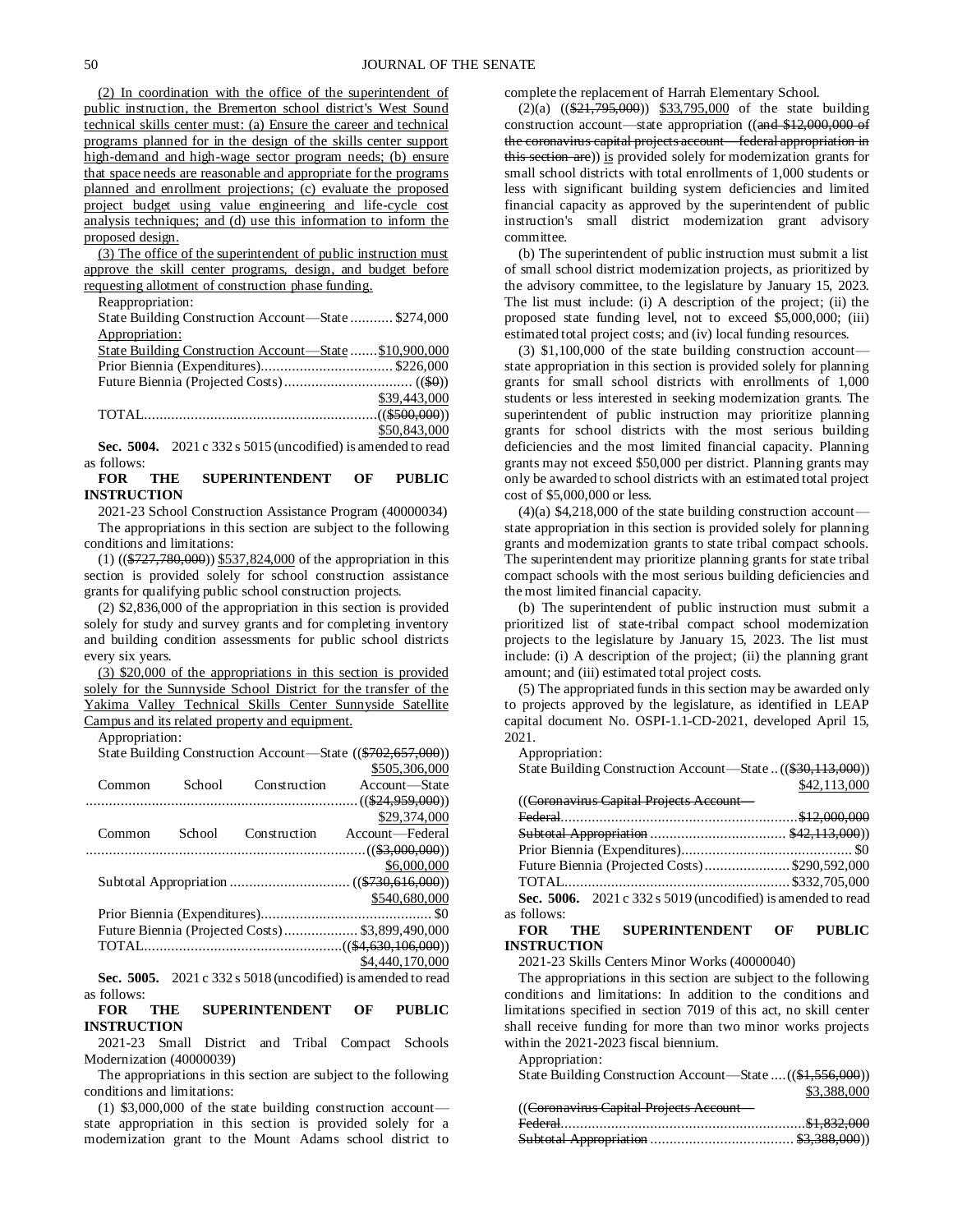|             | Sec. 5007. 2021 c 332 s 5023 (uncodified) is amended to read |  |
|-------------|--------------------------------------------------------------|--|
| as follows: |                                                              |  |

# **FOR THE SUPERINTENDENT OF PUBLIC INSTRUCTION**

2021-23 School District Health and Safety (40000052)

The appropriations in this section are subject to the following conditions and limitations:

(1) \$643,000 of the common school construction account state appropriation and  $((\$1,357,000))$  \$3,057,000 of the state building construction account—state appropriation in this section are provided solely for emergency repair grants to address unexpected and imminent health and safety hazards at K-12 public schools, including skill centers, that will impact the dayto-day operations of the school facility, and this is the maximum amount that may be spent for this purpose. For emergency repair grants only, an emergency declaration must be signed by the school district board of directors and submitted to the superintendent of public instruction for consideration. The emergency declaration must include a description of the imminent health and safety hazard, the possible cause, the proposed scope of emergency repair work and related cost estimate, and identification of local funding to be applied to the project. Grants of emergency repair moneys must be conditioned upon the written commitment and plan of the school district board of directors to repay the grant with any insurance payments or other judgments that may be awarded, if applicable.

(2) \$965,000 of the common school construction account state appropriation( $(\frac{2,035,000}{2})$  and \$3,228,000 of the state building construction account—state appropriation $((,-\text{and}$ \$1,193,000 of the coronavirus capital projects account—federal appropriation)) in this section are provided solely for urgent repair grants to address nonreccurring urgent small repair projects at K-12 public schools, excluding skill centers, that could impact the health and safety of students and staff if not completed, and this is the maximum amount that may be spent for this purpose. The office of the superintendent of public instruction, after consulting with maintenance and operations administrators of school districts, shall develop criteria and assurances for providing funding for specific projects through a competitive grant program. The criteria and assurances must include, but are not limited to, the following: (a) Limiting school districts to one grant, not to exceed \$200,000, per three-year period; (b) prioritizing applications based on limited school district financial resources for the project; and (c) requiring any district receiving funding provided in this section to demonstrate a consistent commitment to addressing school facility needs. The grant applications must include a comprehensive description of the health and safety issues to be addressed, a detailed description of the remedy, including a detailed cost estimate of the repair or replacement work to be performed, and identification of local funding, if any, which will be applied to the project. Grants may be used for, but are not limited to: Repair or replacement of failing building systems, abatement of potentially hazardous materials, and safety-related structural improvements.

(3) \$322,000 of the common school construction account state appropriation and \$678,000 of the state building construction account—state appropriation in this section are provided solely for equal access grants for facility repairs and alterations at K-12 public schools, including skills centers, to improve compliance with the Americans with disabilities act and individuals with disabilities education act, and this is the maximum amount that may be spent for this purpose. The office

of the superintendent of public instruction shall develop criteria and assurances for providing funding for specific projects through a competitive grant program. The criteria and assurances must include, but are not limited to, the following: (a) Limiting districts to one grant, not to exceed \$100,000, per three-year period; (b) prioritizing applications based on limited school district financial resources for the project; and (c) requiring recipient districts to demonstrate a consistent commitment to addressing school facility needs. The grant applications must include a description of the Americans with disabilities act or individuals with disabilities education act compliance deficiency, a comprehensive description of the facility accessibility issues to be addressed, a detailed description of the remedy including a detailed cost estimate of the repair or replacement work to be performed, and identification of local funding, if any, which will be applied to the project. Priority for grant funding must be given to school districts that demonstrate a lack of capital resources to address the compliance deficiencies outlined in the grant application.

(4) The superintendent of public instruction must notify the office of financial management, the legislative evaluation and accountability program committee, the house capital budget committee, and the senate ways and means committee as projects described in subsection (1) of this section are approved for funding.

Appropriation:

((Coronavirus Capital Projects Account—

| Common School Construction Account-State\$1,930,000        |              |
|------------------------------------------------------------|--------------|
| State Building Construction Account—State  ((\$4,070,000)) |              |
|                                                            | \$6,963,000  |
|                                                            |              |
|                                                            | \$8,893,000  |
|                                                            |              |
| Future Biennia (Projected Costs)\$52,000,000               |              |
|                                                            |              |
|                                                            | \$60,893,000 |
|                                                            |              |

NEW SECTION. **Sec. 5008.** A new section is added to 2021 c 332 (uncodified) to read as follows: **FOR THE SUPERINTENDENT OF PUBLIC INSTRUCTION**

2021-23 School Seismic Safety Grant Program (5933) (92000923)

The appropriation in this section is subject to the following conditions and limitations:

(1) Except as provided in subsection (2) of this section, the appropriation in this section is provided solely for the implementation of Substitute Senate Bill No. 5933 (school seismic safety grant program).

(2) In addition to grants awarded under Substitute Senate Bill No. 5933 (school seismic safety grant program), the office of the superintendent of public instruction may award school seismic safety grant funding appropriated in this section to the following projects that were previously identified as having very high seismic risk: (a) North Beach, Pacific Beach Elementary; (b) South Bend, South Bend Junior/Senior High School; (c) Boistfort, Boistfort Elementary; (d) Cosmopolis, Cosmopolis Elementary; and (e) Marysville, Totem Middle School. The total amount awarded under subsection (2) of this section may not exceed \$8,561,000.

(3) If Substitute Senate Bill No. 5933 is not enacted by June 30, 2022, \$91,439,000 of the amount provided in this section shall lapse.

Appropriation:

| State Building Construction Account-State  \$100,000,000 |  |
|----------------------------------------------------------|--|
|                                                          |  |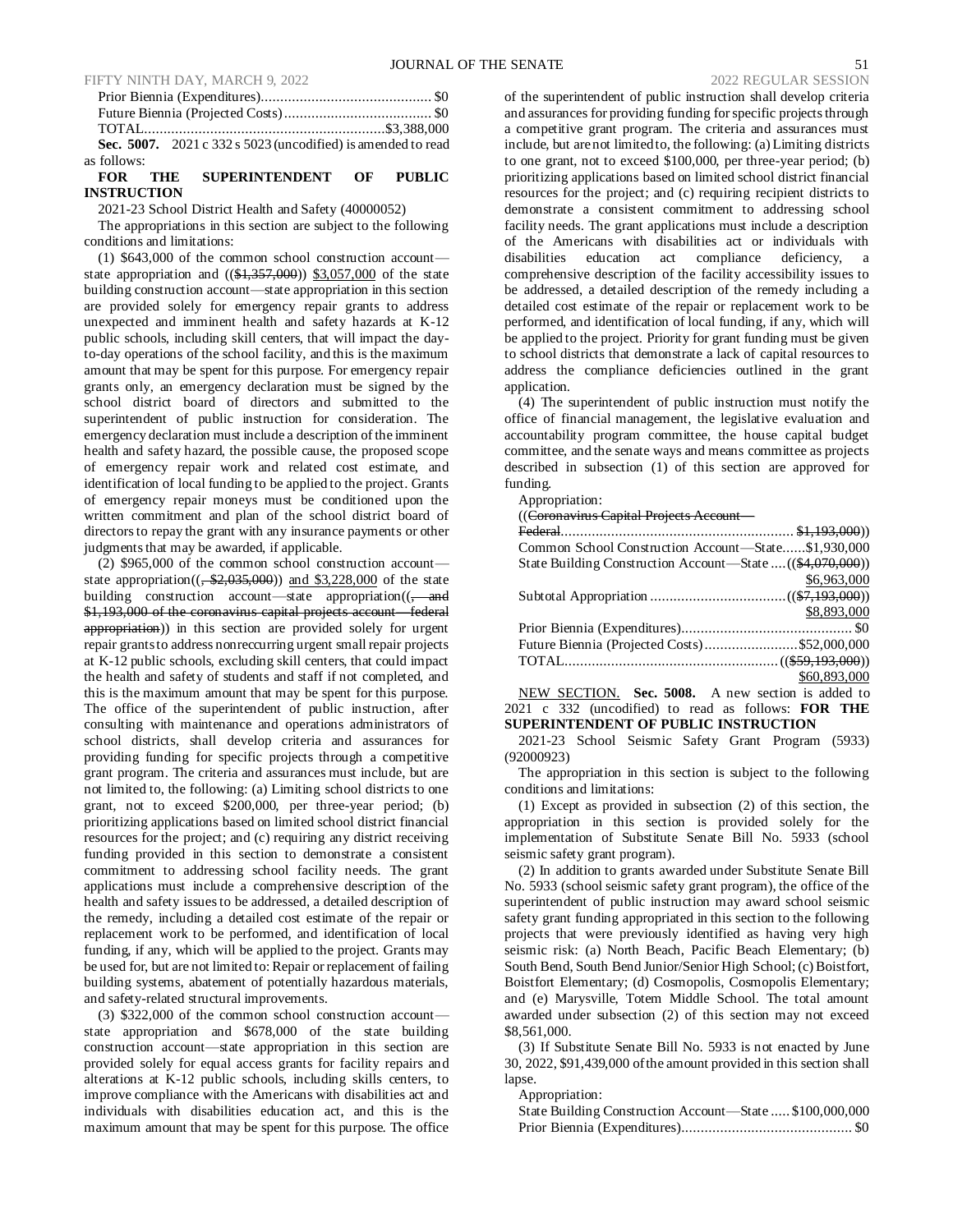| Future Biennia (Projected Costs)\$400,000,000              |  |
|------------------------------------------------------------|--|
|                                                            |  |
| NEW SECTION. Sec. 5009. A new section is added to          |  |
| 2021 c 332 (uncodified) to read as follows: <b>FOR THE</b> |  |

#### **SUPERINTENDENT OF PUBLIC INSTRUCTION** Healthy Kids / Healthy Schools - T-12 Lighting (91000483)

The appropriation in this section is subject to the following conditions and limitations:

(1) \$1,500,000 of the appropriation in this section is provided solely for grants to public schools, including charter schools and state-tribal education compact schools, for the removal, disposal, and replacement of T-12 lighting fixtures and ballasts manufactured in or before 1979 with energy-efficient LED lighting. State grant funding provided under this section may be used for all school district, state-tribal education compact, and charter school buildings, but must be prioritized for buildings that are not under contract to be replaced or modernized. State grant funding provided under this section may only be expended after all applicable funding from utility company rebate programs available to schools in the state has been exhausted.

(2) The office of the superintendent of public instruction must provide information to state grant applicants under this section related to identifying the year of T-12 lighting fixture and ballast manufacture, which may include pertinent information developed by the United States environmental protection agency. In order to receive a state grant under this section, grant applicants must provide, as determined by the office of the superintendent of public instruction, supporting documentation that includes: (a) The number of T-12 lighting fixtures and ballasts manufactured before 1979 and after 1979 in their facilities; and (b) the age and primary use of each facility where the T-12 lighting fixtures and ballasts under (a) of this subsection are located. The office of the superintendent of public instruction may adopt rules to administer this section.

Appropriation:

|               | State Building Construction Account—State \$1,500,000        |  |
|---------------|--------------------------------------------------------------|--|
|               |                                                              |  |
|               |                                                              |  |
|               |                                                              |  |
|               | Sec. 5010. 2021 c 332 s 5038 (uncodified) is amended to read |  |
| $\sim$ $\sim$ |                                                              |  |

#### as follows:<br>**FOR** THE **SUPERINTENDENT OF PUBLIC INSTRUCTION**

2021-23 Distressed Schools (92000917)

The appropriation in this section is subject to the following conditions and limitations:

(1) \$7,000,000 of the appropriation in this section is provided solely for a 12-classroom addition at Green Lake Elementary School in Seattle public schools.

(2) \$940,000 of the appropriation in this section is provided solely for the Healthy Schools pilot to reduce exposure to air pollution and improve air quality in schools.

(3) \$772,000 of the appropriation in this section is provided solely for a school-based health center at Spanaway Middle School.

(4) \$12,993,000 of the appropriation in this section is provided solely for the Almira school district to replace the Almira elementary school destroyed by fire. The appropriation must be combined with insurance proceeds to meet the project costs. The office of the superintendent of public instruction must expedite allocation and distribution of state funding under this section for this use.

(5) \$2,850,000 of the appropriation in this section is provided solely for the Republic school district to complete design and renovation projects at Republic junior high school and Republic senior high school.

(6) \$2,600,000 of the appropriation in this section is provided solely for the completion of a two-classroom early learning addition at the John Muir Elementary School in Seattle public schools.

(7) \$2,000,000 of the appropriation in this section is provided solely for the Nooksack valley school district for facilities improvements responding to flood damage and future flood risks. State funding provided under this subsection must be repaid to the office of the superintendent of public instruction to the extent that the Nooksack valley school district receives an insurance settlement or federal emergency management agency funding for flood damage and future flood risks.

(8) \$750,000 of the appropriation in this section is provided for a roof replacement project at Oakview Elementary School in the Centralia school district.

(9) \$515,000 of the appropriation in this section is provided solely for a facilities accessibility and security improvement project in the Wahkiakum school district.

Appropriation:

| State Building Construction Account—State  ((\$8,712,000)) |              |
|------------------------------------------------------------|--------------|
|                                                            | \$30,420,000 |
|                                                            |              |
|                                                            |              |
|                                                            |              |
|                                                            | \$30,420,000 |

NEW SECTION. **Sec. 5011.** A new section is added to 2021 c 332 (uncodified) to read as follows: **FOR THE SUPERINTENDENT OF PUBLIC INSTRUCTION**

2022 Small District and Tribal Compact Schools Modernization (92000925)

The appropriation in this section is subject to the following conditions and limitations: The appropriation in this section is provided solely for the following list of projects:

| SD Oroville School District \$1,661,000                    |  |
|------------------------------------------------------------|--|
| Appropriation:                                             |  |
| State Building Construction Account—State \$7,612,000      |  |
|                                                            |  |
|                                                            |  |
|                                                            |  |
| NEW SECTION. Sec. 5012. A new section is added to          |  |
| 2021 c 332 (uncodified) to read as follows: <b>FOR THE</b> |  |
|                                                            |  |

**SUPERINTENDENT OF PUBLIC INSTRUCTION**

Pierce College at New Bethel High School (92000036)

The appropriation in this section is subject to the following conditions and limitations: \$1,600,000 of the state building construction account—state appropriation in this section is provided solely for Bethel school district to begin construction on four classrooms and an office for operations by Pierce College within the new Bethel High School. If Pierce College does not occupy this space and offer college credit classes to the community at large as well as Running Start opportunities for Bethel High School students by June 30, 2025, any funds expended under this appropriation must be repaid to the state of Washington.

Appropriation:

|             | State Building Construction Account—State \$1,600,000          |  |
|-------------|----------------------------------------------------------------|--|
|             |                                                                |  |
|             | Future Biennia (Projected Costs)\$1,600,000                    |  |
|             |                                                                |  |
|             | Sec. 5013. $2021 c 332 s 5044$ (uncodified) is amended to read |  |
| as follows: |                                                                |  |

**FOR THE UNIVERSITY OF WASHINGTON** UW Major Infrastructure (30000808) Reappropriation: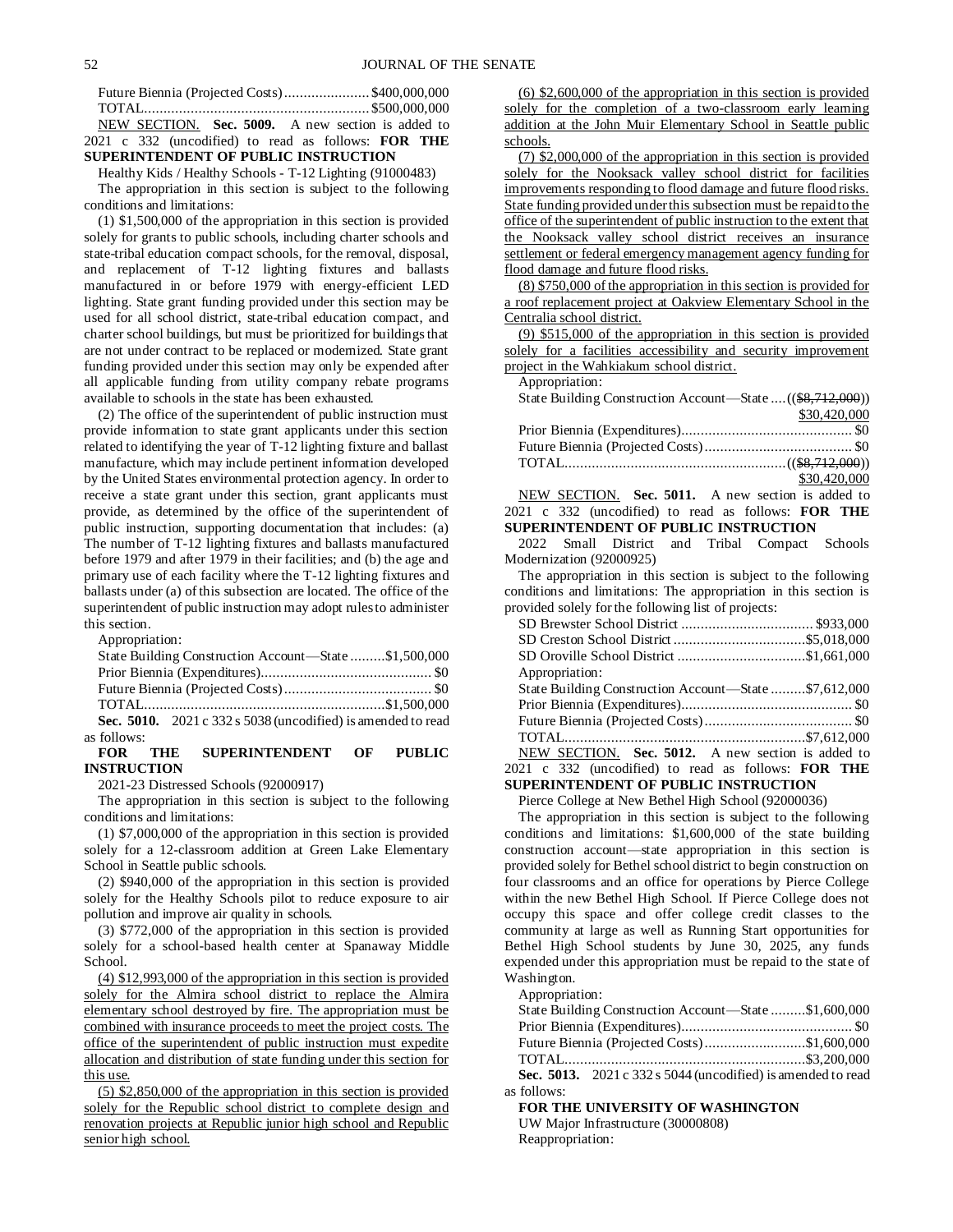FIFTY NINTH DAY, MARCH 9, 2022<br>Iniversity of Weshington Building Account State Model Toxics Control Capital Account State (\$600,000)

|                | University of Washington | Building Account-State                                         |
|----------------|--------------------------|----------------------------------------------------------------|
|                |                          |                                                                |
| Appropriation: |                          |                                                                |
|                | University of Washington | Building Account—State                                         |
|                |                          |                                                                |
|                |                          | State Building Construction Account—State \$2,000,000          |
|                |                          |                                                                |
|                |                          | Prior Biennia (Expenditures)\$25,500,000                       |
|                |                          |                                                                |
|                |                          | \$32,300,000                                                   |
|                |                          |                                                                |
|                |                          | Sec. 5014. $2021 c 332 s 5046$ (uncodified) is amended to read |

as follows:

# **FOR THE UNIVERSITY OF WASHINGTON**

Behavioral Health Teaching Facility (40000038)

The appropriations in this section are subject to the following conditions and limitations: The appropriations are subject to the provisions of section 6042 of this act.

Reappropriation:

State Building Construction Account—State .........\$6,000,000 Appropriation:

| State Building Construction Account—State  \$200,750,000 |               |
|----------------------------------------------------------|---------------|
| Capital Community Assistance Account—State\$10,000,000   |               |
|                                                          |               |
| Prior Biennia (Expenditures)\$27,250,000                 |               |
|                                                          |               |
|                                                          |               |
|                                                          | \$244,000,000 |

NEW SECTION. **Sec. 5015.** A new section is added to 2021 c 332 (uncodified) to read as follows: **FOR THE UNIVERSITY OF WASHINGTON**

UW Clean Energy Testbeds (40000098)

The appropriation in this section is subject to the following conditions and limitations: \$7,500,000 of the general fund federal appropriation in this section is provided solely as expenditure authority for grant funding received by the department for battery and energy research, development, and demonstration projects under P.L. 117-58 (infrastructure investment and jobs act), not to exceed the actual amount of grant funding awarded. Expenditure of the amount in this section is contingent on the receipt of this grant funding. If the department does not receive grant funding by June 30, 2023, the expenditure authority in this section shall lapse.

Appropriation:

|             | Sec. 5016. $2021 c 332 s 5051$ (uncodified) is amended to read |  |
|-------------|----------------------------------------------------------------|--|
| as follows: |                                                                |  |

#### **FOR THE UNIVERSITY OF WASHINGTON**

Ctr for Advanced Materials and Clean Energy Research Test Beds (91000016)

Reappropriation:

| State Building Construction Account—State((\$15,000,000))     |              |
|---------------------------------------------------------------|--------------|
|                                                               | \$15,076,000 |
|                                                               |              |
|                                                               | \$13,912,000 |
|                                                               |              |
|                                                               |              |
| Sec. 5017. $2021c$ 332 s 5054 (uncodified) is amended to read |              |
| as follows:                                                   |              |

# **FOR THE UNIVERSITY OF WASHINGTON**

UW Tacoma Campus Soil Remediation (92000002) Reappropriation:

| Model Toxics Control Capital Account-State((\$600,000))                   |
|---------------------------------------------------------------------------|
| \$1,142,000<br>Appropriation:                                             |
| Model Toxics Control Capital Account-State\$2,000,000                     |
|                                                                           |
| \$7,116,000                                                               |
| \$7,116,000<br>Future Biennia (Projected Costs)\$8,000,000                |
|                                                                           |
| NEW SECTION. Sec. 5018. A new section is added to                         |
| 2021 c 332 (uncodified) to read as follows:<br><b>FOR</b>                 |
| <b>WASHINGTON STATE UNIVERSITY</b>                                        |
| Pullman Student Success Center Phase 1 (40000339)<br>Appropriation:       |
| State Building Construction Account-State \$2,000,000                     |
|                                                                           |
|                                                                           |
|                                                                           |
| Sec. 5019. 2021 c 332 s 5070 (uncodified) is amended to read              |
| as follows:                                                               |
| FOR EASTERN WASHINGTON UNIVERSITY                                         |
| Interdisciplinary Science Center (30000001)                               |
| Reappropriation:                                                          |
| State Building Construction Account-State \$3,000,000                     |
| \$66,690,000                                                              |
|                                                                           |
|                                                                           |
| \$69,690,000                                                              |
| Sec. 5020. 2021 c 332 s 5083 (uncodified) is amended to read              |
| as follows:                                                               |
| FOR CENTRAL WASHINGTON UNIVERSITY                                         |
| Health Education (40000009)                                               |
| Reappropriation:<br>State Building Construction Account-State \$1,800,000 |
| Appropriation:                                                            |
| State Building Construction Account-State((\$55,505,000))                 |
| \$57,205,000                                                              |
| Prior Biennia (Expenditures)\$3,200,000                                   |
|                                                                           |
|                                                                           |
| \$62,205,000<br>NEW SECTION. Sec. 5021. A new section is added to         |
| 2021 c 332 (uncodified) to read as follows: FOR CENTRAL                   |
| <b>WASHINGTON UNIVERSITY</b>                                              |
| Electrical Grid Security (40000121)                                       |
| Appropriation:                                                            |
| State Building Construction Account-State  \$754,000                      |
| Central Washington University Capital Projects                            |
|                                                                           |
|                                                                           |
|                                                                           |
|                                                                           |
| NEW SECTION. Sec. 5022. A new section is added to                         |
| 2021 c 332 (uncodified) to read as follows: FOR THE                       |
| <b>EVERGREEN STATE COLLEGE</b>                                            |
| Health and Counseling Center (30000614)                                   |
| Reappropriation:                                                          |
| State Building Construction Account-State  \$380,000                      |
|                                                                           |
|                                                                           |
| Sec. 5023. 2021 c 332 s 5093 (uncodified) is amended to read              |
| as follows:                                                               |
| FOR THE EVERGREEN STATE COLLEGE                                           |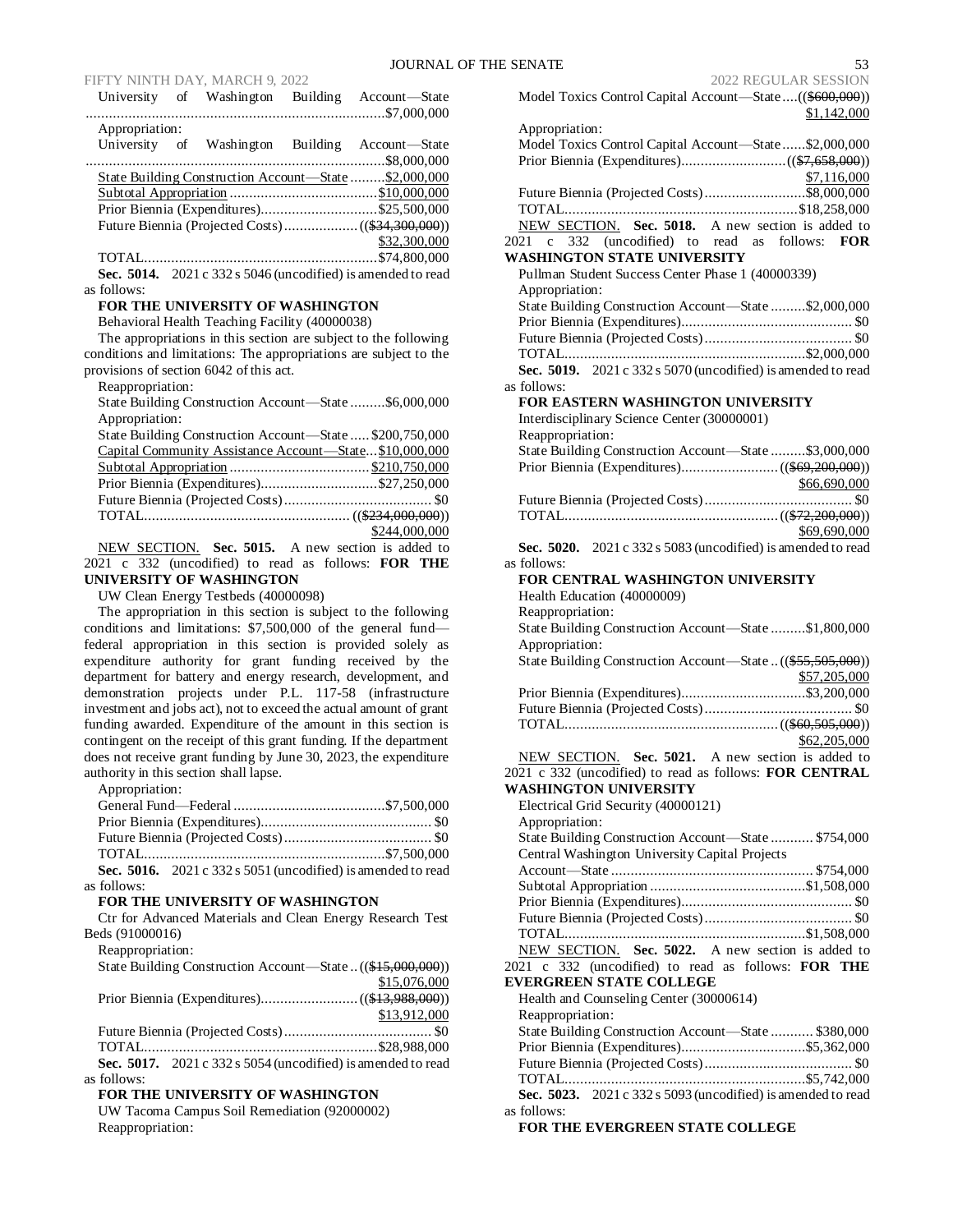| Minor Works Preservation (40000034)                                                                      |
|----------------------------------------------------------------------------------------------------------|
| Appropriation:                                                                                           |
| The Evergreen State College Capital Projects                                                             |
| \$2,580,000                                                                                              |
| State Building Construction Account—State  ((\$1,945,000))<br>\$2,945,000                                |
|                                                                                                          |
|                                                                                                          |
| Future Biennia (Projected Costs)\$77,500,000                                                             |
|                                                                                                          |
| Sec. 5024. 2021 c 332 s 5094 (uncodified) is amended to read<br>as follows:                              |
| FOR THE EVERGREEN STATE COLLEGE                                                                          |
| Lab II HVAC Upgrades (40000047)<br>Appropriation:                                                        |
| ((Coronavirus Capital Projects Account-                                                                  |
|                                                                                                          |
| Coronavirus State Fiscal Recovery Fund-Federal \$4,000,000                                               |
|                                                                                                          |
|                                                                                                          |
| NEW SECTION. Sec. 5025. A new section is added to                                                        |
| 2021 c 332 (uncodified) to read as follows: FOR THE                                                      |
| <b>EVERGREEN STATE COLLEGE</b>                                                                           |
| Recreation and Athletic Center Critical Repairs (40000082)                                               |
| Appropriation:                                                                                           |
| State Building Construction Account-State \$1,000,000                                                    |
|                                                                                                          |
|                                                                                                          |
|                                                                                                          |
|                                                                                                          |
| NEW SECTION. Sec. 5026. A new section is added to<br>2021 c 332 (uncodified) to read as follows: FOR THE |
| <b>EVERGREEN STATE COLLEGE</b>                                                                           |
| Emergency Dispatch & Communication System Replacement<br>(40000084)                                      |
| Appropriation:                                                                                           |
| The Evergreen State College Capital Projects                                                             |
|                                                                                                          |
|                                                                                                          |
|                                                                                                          |
|                                                                                                          |
| Sec. 5027. 2021 c 332 s 5096 (uncodified) is amended to read                                             |
| as follows:                                                                                              |
| FOR THE EVERGREEN STATE COLLEGE                                                                          |
| Minor Works - Preservation: 2019-21 (91000031)                                                           |
| Reappropriation:                                                                                         |
| The Evergreen State College Capital Projects                                                             |
| State Building Construction Account-State  \$107,000                                                     |
|                                                                                                          |
|                                                                                                          |
| \$4,859,000                                                                                              |
|                                                                                                          |
|                                                                                                          |
| Sec. 5028. 2021 c 332 s 5101 (uncodified) is amended to read                                             |
| as follows:                                                                                              |
| FOR WESTERN WASHINGTON UNIVERSITY                                                                        |
| Electrical<br>Engineering/Computer Science<br>Building                                                   |
| (30000872)<br>The appropriations in this section are subject to the following                            |

(1) The reappropriation is subject to the provisions of section 5089, chapter 413, Laws of 2019.

(2) The University may pursue the living building challenge petal certification for this project instead of the LEED silver

| Reappropriation:                                                          |  |
|---------------------------------------------------------------------------|--|
| State Building Construction Account-State  \$500,000                      |  |
| Appropriation:<br>State Building Construction Account-State  \$51,000,000 |  |
| Western Washington University Capital Projects                            |  |
|                                                                           |  |
|                                                                           |  |
| Prior Biennia (Expenditures)\$1,500,000                                   |  |
|                                                                           |  |
| \$54,500,000                                                              |  |
| Sec. 5029. 2021 c 332 s 5107 (uncodified) is amended to read              |  |
| as follows:<br>FOR WESTERN WASHINGTON UNIVERSITY                          |  |
| Minor Works - Program 2021-2023 (30000918)                                |  |
| Appropriation:                                                            |  |
| Western Washington University Capital Projects                            |  |
|                                                                           |  |
| State Building Construction Account-State  \$557,000                      |  |
|                                                                           |  |
| Future Biennia (Projected Costs)\$7,000,000                               |  |
|                                                                           |  |
| \$8,557,000                                                               |  |
| Sec. 5030. 2021 c 332 s 5104 (uncodified) is amended to read              |  |
| as follows:                                                               |  |
| FOR WESTERN WASHINGTON UNIVERSITY                                         |  |
| 2021-23 Classroom & Lab Upgrades (30000911)                               |  |
|                                                                           |  |
| Appropriation:                                                            |  |
| State Building Construction Account—State  ((\$2,500,000))                |  |
| \$3,850,000                                                               |  |
| Future Biennia (Projected Costs)\$10,500,000                              |  |
|                                                                           |  |
| \$14,350,000                                                              |  |
| Sec. 5031. 2021 c 332 s 5111 (uncodified) is amended to read              |  |
| as follows:<br><b>HISTORICAL</b>                                          |  |
| WASHINGTON STATE<br><b>FOR</b><br>THE<br><b>SOCIETY</b>                   |  |
| Heritage Capital Grants Projects (30000297)                               |  |
| The reappropriation in this section is subject to the following           |  |
| conditions and limitations: The reappropriation is subject to the         |  |
| provisions of section 5054, chapter 2, Laws of 2018.                      |  |
| Reappropriation:                                                          |  |
| State Building Construction Account-State \$1,800,000                     |  |
| \$6,579,000                                                               |  |
|                                                                           |  |
|                                                                           |  |
| \$8,379,000                                                               |  |
| Sec. 5032. 2021 c 332 s 5112 (uncodified) is amended to read              |  |
| as follows:<br><b>FOR</b><br>WASHINGTON STATE<br><b>HISTORICAL</b><br>THE |  |

Heritage Capital Grant Projects: 2019-21 (40000014)

The reappropriation in this section is subject to the following conditions and limitations: The reappropriation is subject to the provisions of section 5020, chapter 356, Laws of 2020.

Reappropriation:

| State Building Construction Account—State \$4,400,000 |             |
|-------------------------------------------------------|-------------|
|                                                       |             |
|                                                       | \$4,731,000 |
|                                                       |             |
|                                                       |             |
|                                                       | \$9,131,000 |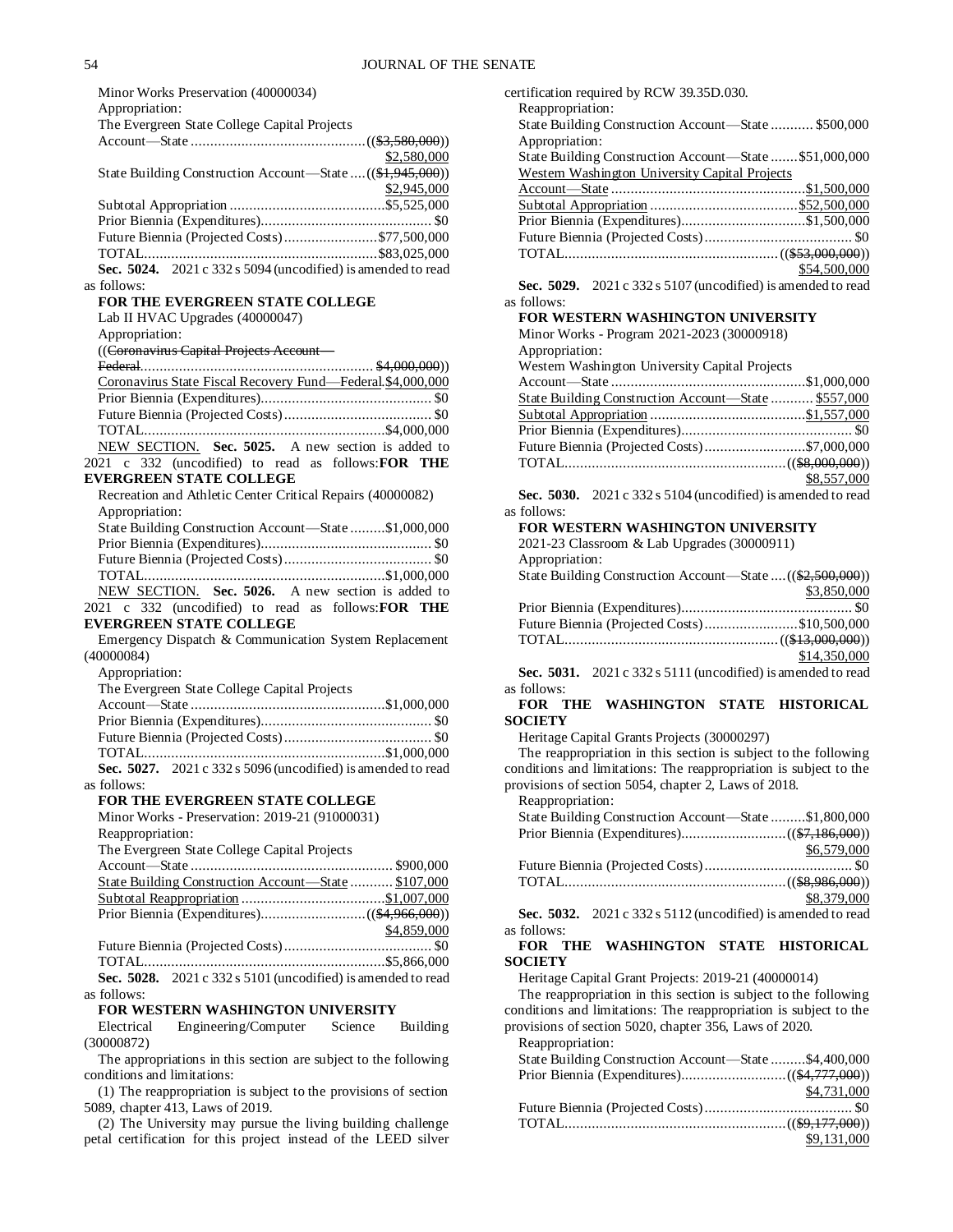**Sec. 5033.** 2021 c 332 s 5115 (uncodified) is amended to read as follows:

# **FOR THE WASHINGTON STATE HISTORICAL SOCIETY**

Preservation - Minor Works 2021-23 (40000136) Appropriation:

State Building Construction Account—State ....((\$2,500,000)) \$4,697,000 Prior Biennia (Expenditures)............................................ \$0 Future Biennia (Projected Costs)..........................\$8,298,000 TOTAL.......................................................((\$10,798,000)) \$12,995,000

NEW SECTION. **Sec. 5034.** A new section is added to 2021 c 332 (uncodified) to read as follows:**FOR THE EASTERN WASHINGTON STATE HISTORICAL SOCIETY**

Complete HVAC Controls Replacement (40000052) Appropriation:

| State Building Construction Account—State  \$290,000 |  |
|------------------------------------------------------|--|
|                                                      |  |
|                                                      |  |
|                                                      |  |
| NEW SECTION. Sec. 5035. A new section is added to    |  |
|                                                      |  |

2021 c 332 (uncodified) to read as follows:**FOR THE EASTERN WASHINGTON STATE HISTORICAL SOCIETY**

Garage and Emergency Exit Concrete Remediation (40000053)

Appropriation:

|             | State Building Construction Account—State  \$901,000           |  |
|-------------|----------------------------------------------------------------|--|
|             |                                                                |  |
|             |                                                                |  |
|             |                                                                |  |
|             | Sec. 5036. $2021 c 332 s 5153$ (uncodified) is amended to read |  |
| as follows: |                                                                |  |

# **FOR THE COMMUNITY AND TECHNICAL COLLEGE SYSTEM**

| 5151 E.VI                                             |              |
|-------------------------------------------------------|--------------|
| Facility Repairs (40000169)                           |              |
| Reappropriation:                                      |              |
| Community and Technical College Capital Projects      |              |
|                                                       |              |
| State Building Construction Account—State \$2,627,000 |              |
|                                                       |              |
|                                                       |              |
|                                                       | \$32,587,000 |
|                                                       |              |
|                                                       |              |
|                                                       | \$38,040,000 |

NEW SECTION. **Sec. 5037.** A new section is added to 2021 c 332 (uncodified) to read as follows:**FOR THE COMMUNITY AND TECHNICAL COLLEGE SYSTEM**

Minor Works - Infrastructure (40000431)

The appropriations in this section are subject to the following conditions and limitations:  \$56,000 of the state building construction account—state appropriation in this section is provided solely for the following list of projects:

| Yakima Valley Community College Gas Meter Replacement |  |
|-------------------------------------------------------|--|
|                                                       |  |
| Yakima Valley Community College Potable Water Meter   |  |
|                                                       |  |
| Appropriation:                                        |  |
| State Building Construction Account-State \$8,517,000 |  |
|                                                       |  |
|                                                       |  |
|                                                       |  |

| NEW SECTION. Sec. 5038. A new section is added to            |
|--------------------------------------------------------------|
| 2021 c 332 (uncodified) to read as follows: FOR THE          |
| COMMUNITY AND TECHNICAL COLLEGE SYSTEM                       |
| Pierce College Olympic South Asbestos Abatement and          |
| Restoration (40000516)                                       |
| Appropriation:                                               |
| State Building Construction Account—State \$13,159,000       |
|                                                              |
|                                                              |
|                                                              |
| Sec. 5039. 2021 c 332 s 5170 (uncodified) is amended to read |
| as follows:                                                  |
| FOR THE WASHINGTON STATE ARTS COMMISSION                     |
| Yakima Sun Dome Reflectors (92000002)                        |
| Reappropriation:                                             |
| State Building Construction Account—State \$14,000           |
| Appropriation:                                               |
| State Building Construction Account—State  \$508,000         |
|                                                              |
| \$66,000                                                     |
|                                                              |
|                                                              |
| NEW SECTION. Sec. 5040. 2021 c 332 s 5024                    |
| (uncodified) is repealed.                                    |

**PART 6**

#### **RESERVED PART 7**

# **MISCELLANEOUS PROVISIONS**

**Sec. 7001.** 2021 c 332 s 7001 (uncodified) is amended to read as follows:

RCW 43.88.031 requires the disclosure of the estimated debt service costs associated with new capital bond appropriations. The estimated debt service costs for the appropriations contained in this act are ((\$46,768,901)) \$46,810,631 for the 2021-2023 biennium, ((\$314,662,796)) \$324,599,260 for the 2023-2025 biennium, and ((\$447,088,148)) 466,702,535 for the 2025-2027 biennium.

**Sec. 7002.** 2021 c 332 s 7002 (uncodified) is amended to read as follows:

ACQUISITION OF PROPERTIES AND FACILITIES THROUGH FINANCIAL CONTRACTS.

(1) The following agencies may enter into financial contracts, paid from any funds of an agency, appropriated or nonappropriated, for the purposes indicated and in not more than the principal amounts indicated, plus financing expenses and required reserves pursuant to chapter 39.94 RCW. When securing properties under this section, agencies shall use the most economical financial contract option available, including longterm leases, lease-purchase agreements, lease-development with option to purchase agreements or financial contracts using certificates of participation. Expenditures made by an agency for one of the indicated purposes before the issue date of the authorized financial contract and any certificates of participation therein are intended to be reimbursed from proceeds of the financial contract and any certificates of participation therein to the extent provided in the agency's financing plan approved by the state finance committee.

(2) Those noninstructional facilities of higher education institutions authorized in this section to enter into financial contracts are not eligible for state funded maintenance and operations. Instructional space that is available for regularly scheduled classes for academic transfer, basic skills, and workforce training programs may be eligible for state funded maintenance and operations.

(3) Secretary of state: Enter into a financing contract for up to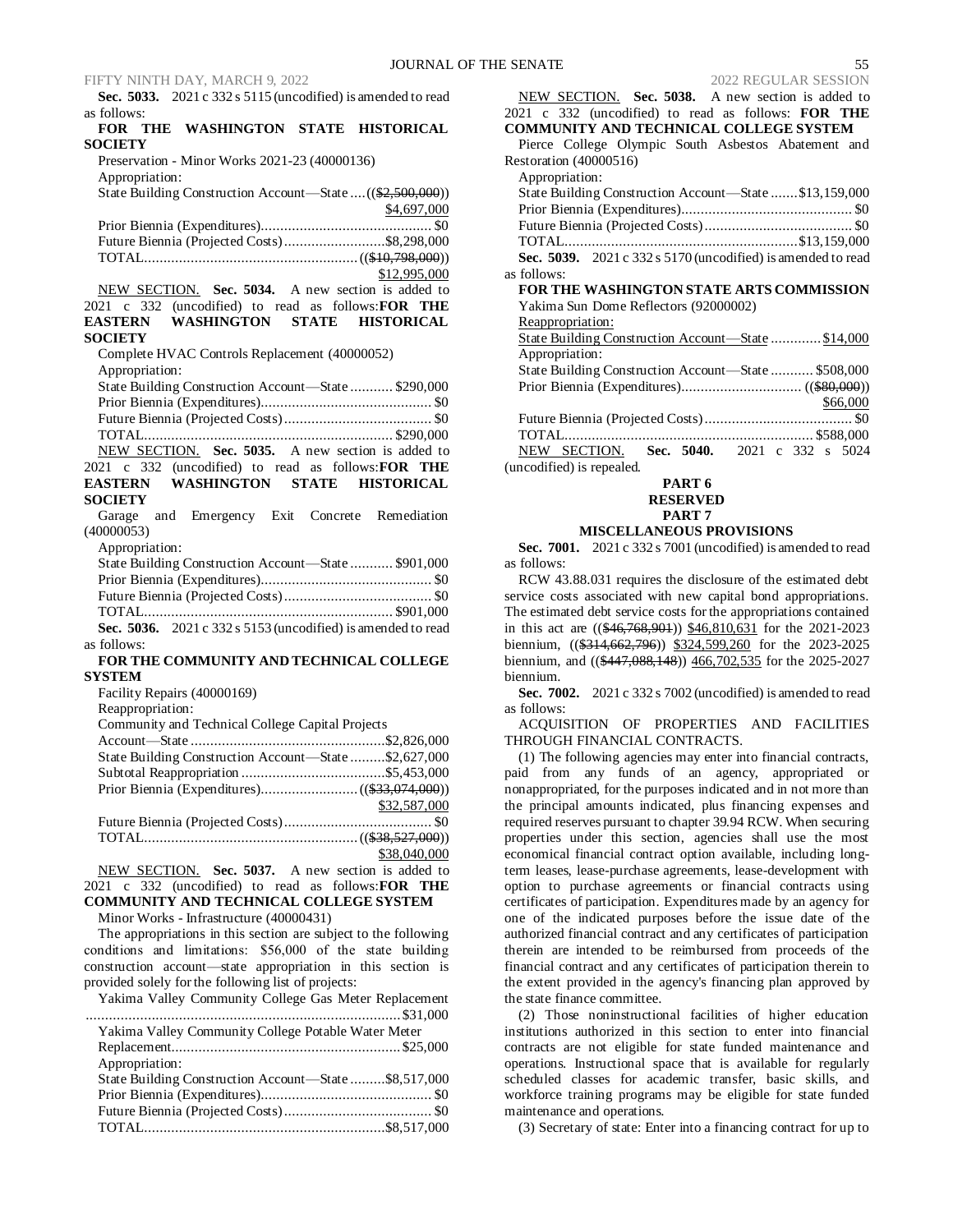\$119,000,000 plus financing expenses and required reserves pursuant to chapter 39.94 RCW to construct a new libraryarchives building.

(4) Washington state patrol: Enter into a financing contract for up to \$7,706,000 plus financing expenses and required reserves pursuant to chapter 39.94 RCW to construct a burn building for live fire training.

(5) Department of social and health services: Enter into a financing contract for up to \$115,700,000 plus costs and financing expenses and required reserves pursuant to chapter 39.94 RCW to construct a nursing facility on the fircrest residential habilitation center campus. The department may contract to lease develop or lease purchase the facility. Before entering into a contract, the department must consult with the office of financial management and the office of the state treasurer. Should the department of social and health services choose to use a financing contract that does not provide for the issuance of certificates of participation, the financing contract shall be subject to approval by the state finance committee as required by RCW 39.94.010. In approving a financing contract not providing for the use of certificates of participation, the state finance committee should be reasonably certain that the contract is excluded from the computation of indebtedness, particularly that the contract is not backed by the full faith and credit of the state and the legislature is expressly not obligated to appropriate funds to make payments. For purposes of this subsection, "financing contract" includes but is not limited to a certificate of participation and tax exempt financing similar to that authorized in RCW 47.79.140.

(6) Community and technical colleges:

(a) Enter into a financing contract on behalf of Grays Harbor College for up to \$3,200,000 plus financing expenses and required reserves pursuant to chapter 39.94 RCW to construct a student services and instructional building.

(b) Enter into a financing contract on behalf of Shoreline Community College for up to \$3,128,000 plus financing expenses and required reserves pursuant to chapter 39.94 RCW to construct an allied health, science, and manufacturing replacement building.

(c) Enter into a financing contract on behalf of South Puget Sound Community College for up to \$5,000,000 plus financing expenses and required reserves pursuant to chapter 39.94 RCW to renovate a health education building.

(d) Enter into a financing contract on behalf of Bates Technical College for up to \$1,350,000 plus financing expenses and required reserves pursuant to chapter 39.94 RCW to purchase land and facilities.

(7) The department of ecology: ((Submit a financing contract proposal to fully fund the Lacey headquarters parking garage preservation project, including financing expenses and required reserves pursuant to chapter 39.94 RCW, in the department's 2022 supplemental capital budget request)) Enter into a financing contract for up to \$3,797,000 plus financing expenses and required reserves pursuant to chapter 39.94 RCW for the Lacey headquarters parking garage preservation project.

**Sec. 7003.** 2021 c 332 s 7012 (uncodified) is amended to read as follows:

Executive Order No. 21-02, archaeological and cultural resources, was issued effective ((November 10, 2005)) April 7, 2021. Agencies shall comply with the requirements set forth in this executive order and must consult with the department of archaeology and historic preservation and affected tribes on the potential effects of projects on cultural resources and historic properties proposed in state-funded construction or acquisition projects, including grant or pass-through funding that culminates in construction or land acquisitions. Consultation with the

department of archaeology and historic preservation and affected tribes must be initiated early in the project planning process, prior to construction or taking title.

NEW SECTION. **Sec. 7004.** A new section is added to 2021 c 332 (uncodified) to read as follows:

The public works board created in RCW 43.155.030 shall develop recommendations for a program design and administration, including but not limited to, prioritization and selection criteria, operation, and funding structure and levels for the types of innovative infrastructure projects that conserve water and energy, reduce greenhouse gas emissions, or reduce pollution and waste with a focus on those projects that achieve multiple benefits. In developing recommendations, the public works board shall, at a minimum, collaborate with the interagency, multijurisdictional system improvement team established by RCW 43.155.150, the department of commerce's state energy office, the industrial waste coordination program established by RCW 43.31.625, and local governments to evaluate barriers and gaps in incentives and funding for advancing innovative systems and technologies in public infrastructure that promote community and ecosystem resilience. Examples of innovative project types that should be addressed by the program include water reuse or reclaimed water systems, projects that integrate energy generation or water collection from waste products, and projects that reduce pollution discharges, treat or store water through green, or naturebased, infrastructure. The public works board shall provide recommendations to the governor's office, office of financial management, the senate ways and means committee and the house capital budget committee by October 1, 2022.

**Sec. 7005.** RCW 43.63A.125 and 2019 c 413 s 7030 are each amended to read as follows:

(1) The department shall establish the building communities fund program. Under the program, capital and technical assistance grants may be made to nonprofit organizations for acquiring, constructing, or rehabilitating facilities used for the delivery of nonresidential community services, including social service centers and multipurpose community centers, including those serving a distinct or ethnic population. Such facilities must be located in a distressed community or serve a substantial number of low-income or disadvantaged persons.

(2) The department shall establish a competitive process to solicit, evaluate, and rank applications for the building communities fund program as follows:

(a) The department shall conduct a statewide solicitation of project applications from nonprofit organizations.

(b) The department shall evaluate and rank applications in consultation with a citizen advisory committee using objective criteria. To be considered qualified, applicants must demonstrate that the proposed project:

(i) Will increase the range, efficiency, or quality of the services provided to citizens;

(ii) Will be located in a distressed community or will serve a substantial number of low-income or disadvantaged persons;

(iii) Will offer three or more distinct activities that meet a single community service objective or offer a diverse set of activities that meet multiple community service objectives, including but not limited to: Providing social services; expanding employment opportunities for or increasing the employability of community residents; or offering educational or recreational opportunities separate from the public school system or private schools, as long as recreation is not the sole purpose of the facility;

(iv) Reflects a long-term vision for the development of the community, shared by residents, businesses, leaders, and partners;

(v) Requires state funding to accomplish a discrete, usable phase of the project;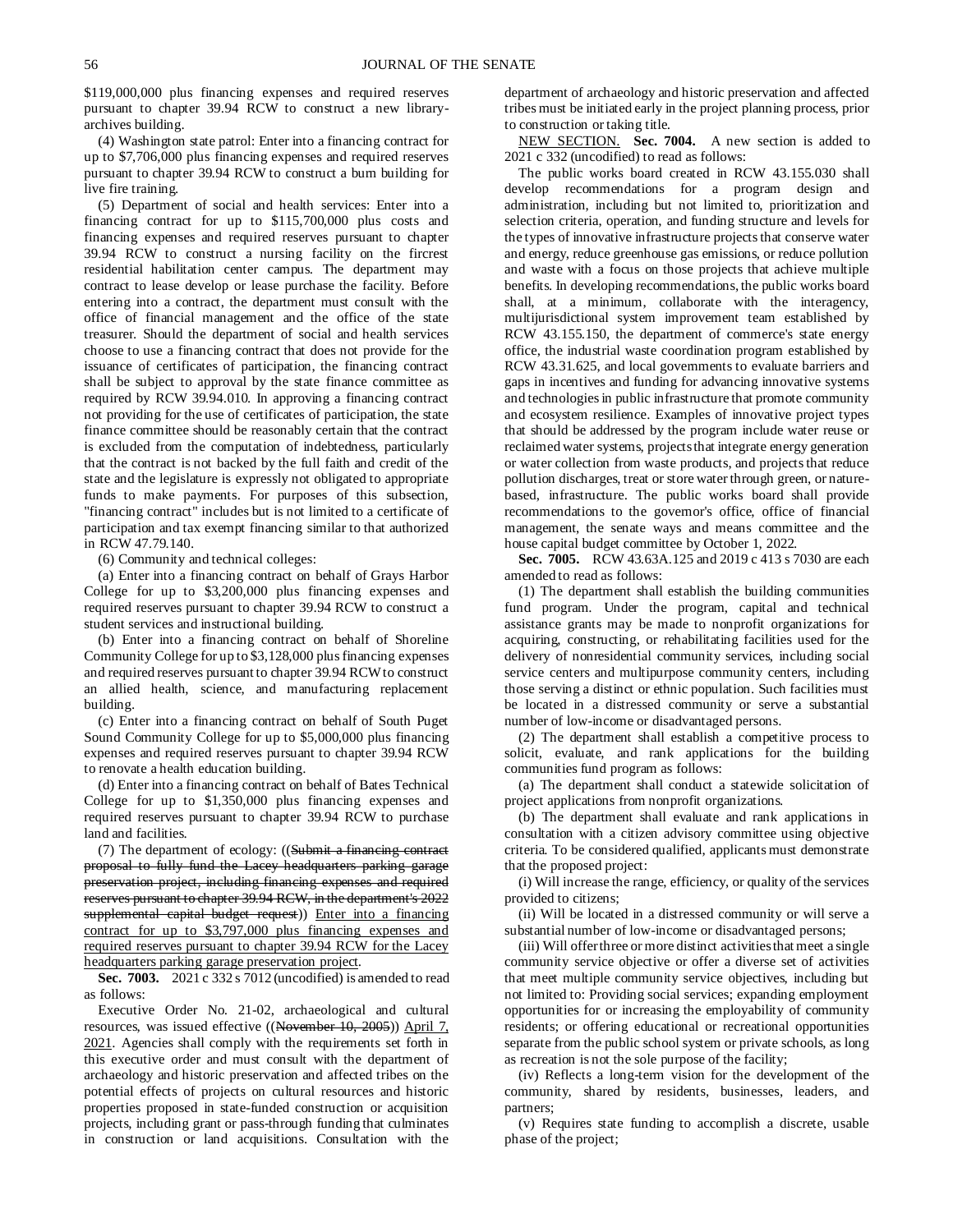(vi) Is ready to proceed and will make timely use of the funds; (vii) Is sponsored by one or more entities that have the organizational and financial capacity to fulfill the terms of the grant agreement and to maintain the project into the future;

(viii) Fills an unmet need for community services;

(ix) Will achieve its stated objectives; and

(x) Is a community priority as shown through tangible commitments of existing or future assets made to the project by community residents, leaders, businesses, and government partners.

 $(c)$ (i) The evaluation and ranking process shall also include an examination of existing assets that applicants may apply to projects. Grant assistance under this section shall not exceed  $(($ twenty-five $))$  25 percent of the total cost of the project, except $((,$  $u$  mder)) as provided in (c)(ii) and (iii) of this subsection (2).

(ii) For project lists submitted during the 2021-2023 fiscal biennium, grant assistance under this section may not exceed:

(A) One hundred percent of the total cost for projects up to \$100,000;

(B) Seventy-five percent of the total cost for projects that exceed \$100,000, up to \$250,000;

(C) Fifty percent of the total cost for projects that exceed \$250,000, up to \$500,000.

(iii) Under exceptional circumstances, the department may reduce the amount of nonstate match required. However, during the 2019-2021 biennium, the legislature may waive the match required for the projects specified in section 1009, chapter 413, Laws of 2019. No more than  $((ten))$  10 percent of the total granted amount may be awarded to qualified eligible projects that meet the definition of exceptional circumstances defined in this subsection. For project lists submitted during the 2021-2023 fiscal biennium, there is no limit to the total granted amount awarded to qualified eligible projects that meet the definition of exceptional circumstances defined in this subsection. For purposes of this subsection, exceptional circumstances include but are not limited to: Natural disasters affecting projects; emergencies beyond an applicant's control, such as a fire or an unanticipated loss of a lease where services are currently provided; or a delay that could result in a threat to public health or safety. The nonstate portion of the total project cost may include cash, the value of real property when acquired solely for the purpose of the project, and in-kind contributions.

(d) The department may not set a monetary limit to funding requests.

(3) The department shall submit biennially to the governor and the legislature in the department's capital budget request a ranked list of the qualified eligible projects for which applications were received. The list must include a description of each project, its total cost, and the amount of state funding requested. The appropriate fiscal committees of the legislature shall use this list to determine building communities fund projects that may receive funding in the capital budget. The total amount of state capital funding available for all projects on the biennial list shall be determined by the capital budget beginning with the 2009-2011 biennium and thereafter. In addition, if cash funds have been appropriated, up to ((three million dollars)) \$3,000,000 may be used for technical assistance grants. The department shall not sign contracts or otherwise financially obligate funds under this section until the legislature has approved a specific list of projects.

(4) In addition to the list of ranked qualified eligible projects, the department shall submit to the appropriate fiscal committees of the legislature a summary report that describes the solicitation and evaluation processes, including but not limited to the number of applications received, the total amount of funding requested, issues encountered, if any, and any recommendations for process improvements.

(5) After the legislature has approved a specific list of projects in law, the department shall develop and manage appropriate contracts with the selected applicants; monitor project expenditures and grantee performance; report project and contract information; and exercise due diligence and other contract management responsibilities as required.

(6) In contracts for grants authorized under this section the department shall include provisions which require that capital improvements shall be held by the grantee for a specified period of time appropriate to the amount of the grant and that facilities shall be used for the express purpose of the grant. If the grantee is found to be out of compliance with provisions of the contract, the grantee shall repay to the state general fund the principal amount of the grant plus interest calculated at the rate of interest on state of Washington general obligation bonds issued most closely to the date of authorization of the grant.

**Sec. 7006.** 2021 c 332 s 7020 (uncodified) is amended to read as follows:

#### **FOR THE STATE TREASURER—TRANSFERS**

| (1) Public Works Assistance Account: For                                                                |  |  |                                          |  |  |                                                              |              |
|---------------------------------------------------------------------------------------------------------|--|--|------------------------------------------|--|--|--------------------------------------------------------------|--------------|
| transfer to the drinking water assistance account,<br>up to $$5,500,000$ for fiscal year 2022 and up to |  |  |                                          |  |  |                                                              |              |
|                                                                                                         |  |  |                                          |  |  |                                                              |              |
|                                                                                                         |  |  |                                          |  |  | $((\$5,500,000))$ $\$14,900,000$ for fiscal year             | 2023         |
|                                                                                                         |  |  |                                          |  |  |                                                              |              |
|                                                                                                         |  |  |                                          |  |  |                                                              | \$20,400,000 |
|                                                                                                         |  |  | (2) Public Works Assistance Account: For |  |  |                                                              |              |
|                                                                                                         |  |  |                                          |  |  | transfer to the water pollution control revolving            |              |
|                                                                                                         |  |  |                                          |  |  | account, up to \$7,500,000 for fiscal year 2022 and          |              |
|                                                                                                         |  |  |                                          |  |  | up to ((\$7,500,000)) \$10,500,000 for fiscal year           |              |
|                                                                                                         |  |  |                                          |  |  |                                                              |              |
|                                                                                                         |  |  |                                          |  |  |                                                              | \$18,000,000 |
|                                                                                                         |  |  |                                          |  |  |                                                              |              |
| (3) Public Works Assistance Account: For                                                                |  |  |                                          |  |  |                                                              |              |
| transfer to the statewide broadband account, up to                                                      |  |  |                                          |  |  |                                                              |              |
| \$7,000,000 for fiscal year 2022 and up to \$7,000,000                                                  |  |  |                                          |  |  |                                                              |              |
|                                                                                                         |  |  |                                          |  |  |                                                              |              |
|                                                                                                         |  |  |                                          |  |  | (4) Capital Community Assistance Account: For                |              |
|                                                                                                         |  |  |                                          |  |  | transfer to the apple health and homes account,              |              |
|                                                                                                         |  |  |                                          |  |  |                                                              |              |
|                                                                                                         |  |  |                                          |  |  | Sec. 7007. 2021 c 332 s 7041 (uncodified) is amended to read |              |
| as follows:                                                                                             |  |  |                                          |  |  |                                                              |              |

(1) The department of enterprise services shall convene a construction industry work group to recommend how to apply successful carbon reduction strategies, incorporate necessary parameters of design and construction considerations, and allow for efficient and cost effective state construction projects. The work group must be comprised of construction industry professionals as recommended by a leading association on Washington business in design, specification, construction, and material supply and construction professionals that have successfully realized real and measurable results. The work group must also include a representative from the department of enterprise services, representatives from environmental groups, and someone of applicable expertise from the Washington academy of sciences.

(2) The work group shall identify and recommend carbon reduction strategies and environmental product declaration principles to successfully apply in state construction projects and:

(a) Clarify the definition of environmental product declaration to ensure that environmental product declarations (EPD) are applied properly, consistently, and as intended and provide a baseline of understanding based on accepted metrics to obtain measurable results for state construction projects;

(b) Suggest a pilot project or project review to apply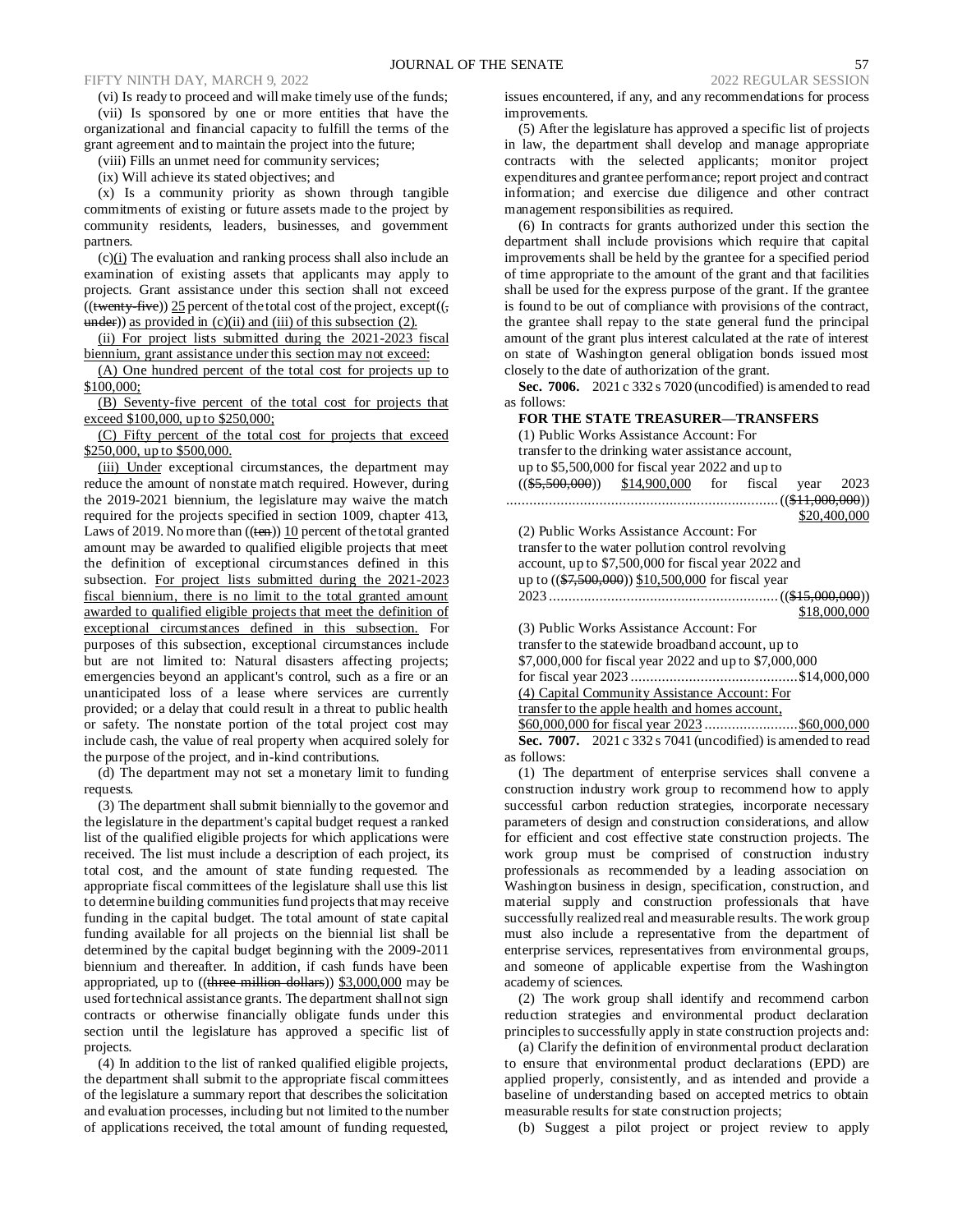construction industry recommendations and create an education and standards brief that accompanies the report required under subsection (3) of this section;

(c) Outline the environmental project review data collection process in functional detail and use existing data gathering resources such as EC3; and

(d) Identify measurable outcome criteria to establish a project baseline summary for use during design from estimated project material quantities using industry average environmental product declarations.

(3) The work group shall provide their recommendations in a report to the fiscal committees of the legislature by  $((January 1,$ 2022)) June 30, 2022.

(d) Identify measurable outcome criteria to establish a project baseline summary for use during design from estimated project material quantities using industry average environmental product declarations; and

(e) Identify sustainable and low-carbon emitting building materials, including but not limited to, aggregate and recycled concrete materials, as described in subsection (4) of this section.

(3) The work group shall provide their recommendations in a report to the fiscal committees of the legislature by January 1, 2022.

(4)(a) The legislature continues to prioritize Washington state's sustainability goals and reaffirms its determination that recyclable construction aggregate and recycled concrete materials are too valuable to be wasted and landfilled. The legislature further finds that the reuse of construction aggregate and recycled concrete materials into construction projects is known to:

(i) Reduce the need for consumption of new construction aggregate materials and conserves existing aggregate resources;

(ii) Encourages reuse and recycling, reduces waste, and discourages landfilling of readily available natural resources;

(iii) Reduces truck trips and related transportation emissions; and

(iv) Reduces greenhouse gases related to the construction of state funded construction projects, reduce embodied energy, and improve and advance the sustainable principles and practices of Washington state.

(b) These recyclable materials have well established markets, are substantially a primary or secondary product of necessary construction processes and production, as a commodity substantially meets widely recognized international, national, and local standards and specifications, and are managed as an item of commercial value.

**Sec. 7008.** RCW 43.83B.430 and 2020 c 168 s 6 are each amended to read as follows:

The state drought preparedness and response account is created in the state treasury. All receipts from appropriated funds designated for the account and all cost recovery revenues collected under RCW 43.83B.410(5) must be deposited into the account. Expenditures from the account may be used for drought preparedness and response activities under this chapter, including grants issued under RCW 43.83B.415. Moneys in the account may be spent only after appropriation. During the 2021-2023 fiscal biennium, the legislature may appropriate moneys from the account for activities related to water banking.

**Sec. 7009.** RCW 43.155.050 and 2021 c 334 s 979 and 2021 c 332 s 7031 are each reenacted and amended to read as follows:

The public works assistance account is hereby established in the state treasury. Money may be placed in the public works assistance account from the proceeds of bonds when authorized by the legislature or from any other lawful source. Money in the public works assistance account shall be used to make loans and grants and to give financial guarantees to local governments for public works projects. Moneys in the account may also be appropriated or transferred to the water pollution control revolving fund and the drinking water assistance account to provide for state match requirements under federal law. Not more than twenty percent of the biennial capital budget appropriation to the public works board from this account may be expended or obligated for preconstruction loans and grants, emergency loans and grants, or loans and grants for capital facility planning under this chapter. Not more than ten percent of the biennial capital budget appropriation to the public works board from this account may be expended or obligated as grants for preconstruction, emergency, capital facility planning, and construction projects. During the 2017-2019 and 2019-2021 fiscal biennia, the legislature may appropriate moneys from the account for activities related to rural economic development, the growth management act, the aviation revitalization loan program, the community economic revitalization board broadband program, and the voluntary stewardship program. During the 2021-2023 biennium, the legislature may appropriate moneys from the account for activities related to the aviation revitalization board. During the 2019-2021 fiscal biennia, the legislature may direct the state treasurer to make transfers of moneys in the public works assistance account to the education legacy trust account. During the 2019-2021 and 2021-2023 fiscal biennia, the legislature may direct the state treasurer to make transfers of moneys in the public works assistance account to the statewide broadband account. During the 2021-2023 fiscal biennium, the legislature may appropriate moneys from the public works assistance account for activities related to the voluntary stewardship program, rural economic development, and the growth management act. During the 2021-2023 biennium, the legislature may appropriate moneys from the account for projects identified in section 1033 of this act.<br>NEW SECTION. Sec. 7010. The energy efficiency

NEW SECTION. **Sec. 7010.** The energy efficiency revolving loan capitalization account is created in the state treasury. All moneys received by the state from the energy efficiency revolving loan fund capitalization grant program created in section 40502 of P.L. 117-58 (infrastructure investment and jobs act) must be deposited into the account. The account may also receive legislative transfers and appropriations and all other revenues directed for deposit into the account. Moneys in the account may be spent only after appropriation. Expenditures from the account may be used to make grants or loans, and to provide technical assistance, to conduct energy audits and to implement audit strategies to increase the energy efficiency of residential and commercial buildings and facilities.

**Sec. 7011.** RCW 43.19.501 and 2021 c 332 s 7013 are each amended to read as follows:

The Thurston county capital facilities account is created in the state treasury. The account is subject to the appropriation and allotment procedures under chapter 43.88 RCW. Moneys in the account may be expended for capital projects in facilities owned and managed by the department in Thurston county.

During the 2019-2021 and 2021-2023 fiscal biennia, the Thurston county capital facilities account may be appropriated for costs associated with staffing to support capital budget and project activities and lease and facility oversight activities. During the 2021-2023 fiscal biennium, the Thurston county capital facilities account may be appropriated for activities related to Capitol Lake long-term management planning, as provided in section 1057 of this act.

NEW SECTION. **Sec. 7012.** The state board for community and technical colleges was tasked by the legislature in section 7038, chapter 332, Laws of 2021 to report on alternative methods of prioritizing and presenting the list of requested capital projects for community and technical colleges in the 2023-2025 fiscal biennium. The state board for community and technical colleges shall implement for the 2023-2025 fiscal biennium the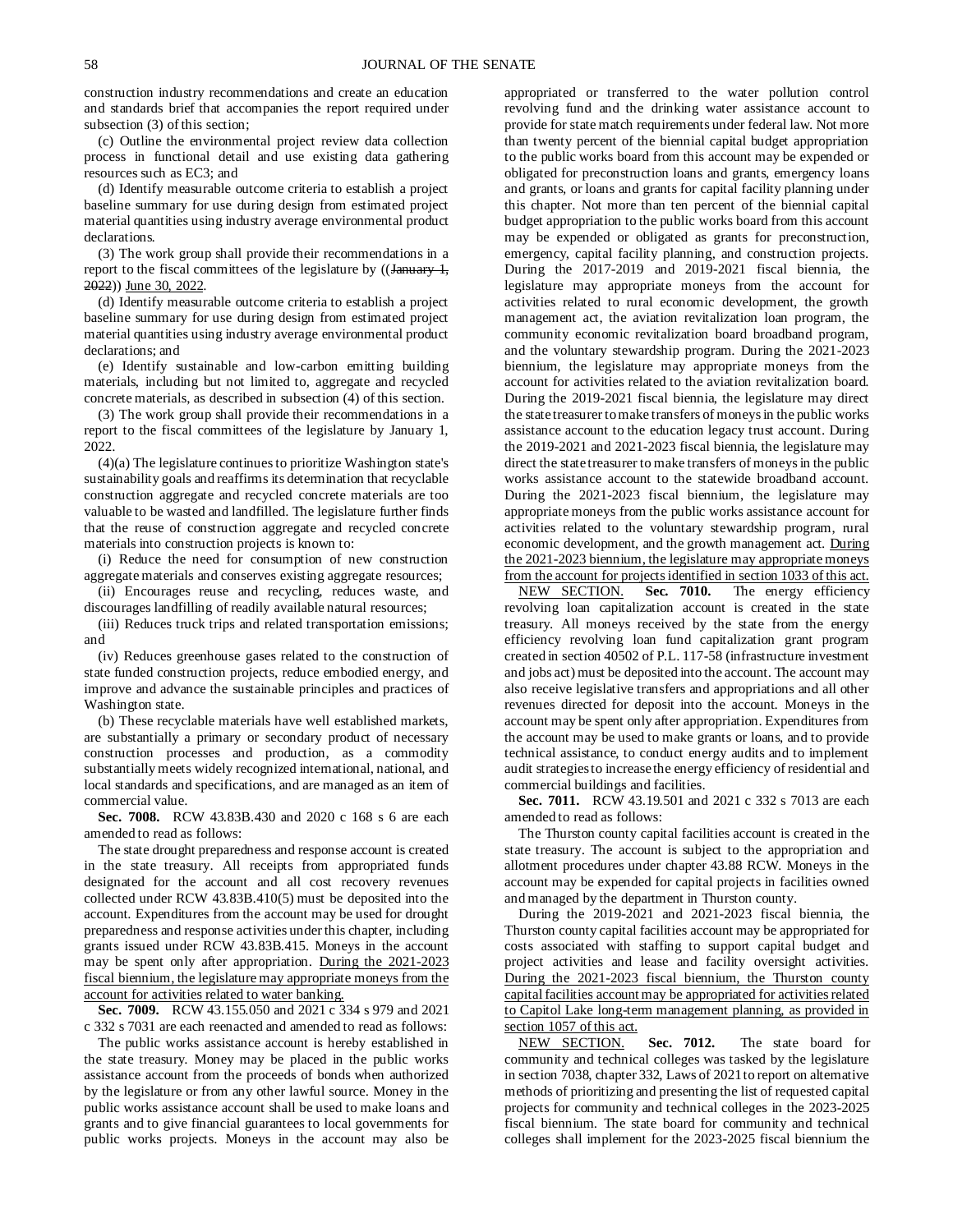report's option of a single prioritized request with minor projects above major projects and with all of the funding needed for design and construction included in a single biennium. However, in recognition of the transition to this new prioritized request method, projects that received funding for design only in the 2019-2021 or 2021-2023 fiscal biennia must receive priority over new major project requests in the 2023-2025 fiscal biennium request.

NEW SECTION. **Sec. 7013.** If any provision of this act or its application to any person or circumstance is held invalid, the remainder of the act or the application of the provision to other persons or circumstances is not affected.

NEW SECTION. **Sec. 7014.** This act is necessary for the immediate preservation of the public peace, health, or safety, or support of the state government and its existing public institutions, and takes effect immediately."

Correct the title.

and the same are herewith transmitted. MELISSA PALMER, Deputy Chief Clerk

#### MOTION

Senator Frockt moved that the Senate concur in the House amendment(s) to Substitute Senate Bill No. 5651.

Senators Frockt, Honeyford, Schoesler and Mullet spoke in favor of the motion.

The President declared the question before the Senate to be the motion by Senator Frockt that the Senate concur in the House amendment(s) to Substitute Senate Bill No. 5651.

The motion by Senator Frockt carried and the Senate concurred in the House amendment(s) to Substitute Senate Bill No. 5651 by voice vote.

The President declared the question before the Senate to be the final passage of Substitute Senate Bill No. 5651, as amended by the House.

#### ROLL CALL

The Secretary called the roll on the final passage of Substitute Senate Bill No. 5651, as amended by the House, and the bill passed the Senate by the following vote: Yeas, 49; Nays, 0; Absent, 0; Excused, 0.

Voting yea: Senators Billig, Braun, Brown, Carlyle, Cleveland, Conway, Das, Dhingra, Dozier, Fortunato, Frockt, Gildon, Hasegawa, Hawkins, Holy, Honeyford, Hunt, Keiser, King, Kuderer, Liias, Lovelett, Lovick, McCune, Mullet, Muzzall, Nguyen, Nobles, Padden, Pedersen, Randall, Rivers, Robinson, Rolfes, Saldaña, Salomon, Schoesler, Sefzik, Sheldon, Short, Stanford, Trudeau, Van De Wege, Wagoner, Warnick, Wellman, Wilson, C., Wilson, J. and Wilson, L.

SUBSTITUTE SENATE BILL NO. 5651, as amended by the House, having received the constitutional majority, was declared passed. There being no objection, the title of the bill was ordered to stand as the title of the act.

#### PERSONAL PRIVILEGE

Senator Frockt: "Thank you. Very briefly, and it was mentioned by Senator Mullet, normally in the pre-pandemic times we would have our staff come out here and we would give them a round of applause. And I was just wondering if the body could

take a moment and give, give a round of applause to the Capital Budget staff who put this together for us today."

### MESSAGE FROM THE HOUSE

# MR. PRESIDENT:

March 3, 2022

The House passed ENGROSSED SUBSTITUTE SENATE BILL NO. 5874 with the following amendment(s): 5874-S.E AMH APP H2879.1

Strike everything after the enacting clause and insert the following:

"**Sec. 1.** RCW 28B.15.012 and 2021 c 272 s 9 are each amended to read as follows:

Whenever used in this chapter:

(1) The term "institution" shall mean a public university, college, or community or technical college within the state of Washington.

(2) The term "resident student" shall mean:

(a) A financially independent student who has had a domicile in the state of Washington for the period of one year immediately prior to the time of commencement of the first day of the semester or quarter for which the student has registered at any institution and has in fact established a bona fide domicile in this state primarily for purposes other than educational;

(b) A dependent student, if one or both of the student's parents or legal guardians have maintained a bona fide domicile in the state of Washington for at least one year immediately prior to commencement of the semester or quarter for which the student has registered at any institution;

(c) A student classified as a resident based upon domicile by an institution on or before May 31, 1982, who was enrolled at a state institution during any term of the 1982-1983 academic year, so long as such student's enrollment (excepting summer sessions) at an institution in this state is continuous;

(d) Any student who has spent at least seventy-five percent of both his or her junior and senior years in high schools in this state, whose parents or legal guardians have been domiciled in the state for a period of at least one year within the five-year period before the student graduates from high school, and who enrolls in a public institution of higher education within six months of leaving high school, for as long as the student remains continuously enrolled for three quarters or two semesters in any calendar year;

(e) Any person who has completed and obtained a high school diploma, or a person who has received the equivalent of a diploma; who has continuously lived in the state of Washington for at least a year primarily for purposes other than postsecondary education before the individual is admitted to an institution of higher education under subsection (1) of this section; and who provides to the institution an affidavit indicating that the individual will file an application to become a permanent resident at the earliest opportunity the individual is eligible to do so and a willingness to engage in any other activities necessary to acquire citizenship, including but not limited to citizenship or civics review courses;

(f) Any person who has lived in Washington, primarily for purposes other than ((educational)) postsecondary education, for at least one year immediately before the date on which the person has enrolled in an institution, and who holds lawful nonimmigrant status pursuant to 8 U.S.C. Sec. (a)(15) (E)(iii),  $(H)(i)$ , or  $(L)$ , or who holds lawful nonimmigrant status as the spouse or child of a person having nonimmigrant status under one of those subsections, or who, holding or having previously held such lawful nonimmigrant status as a principal or derivative, has filed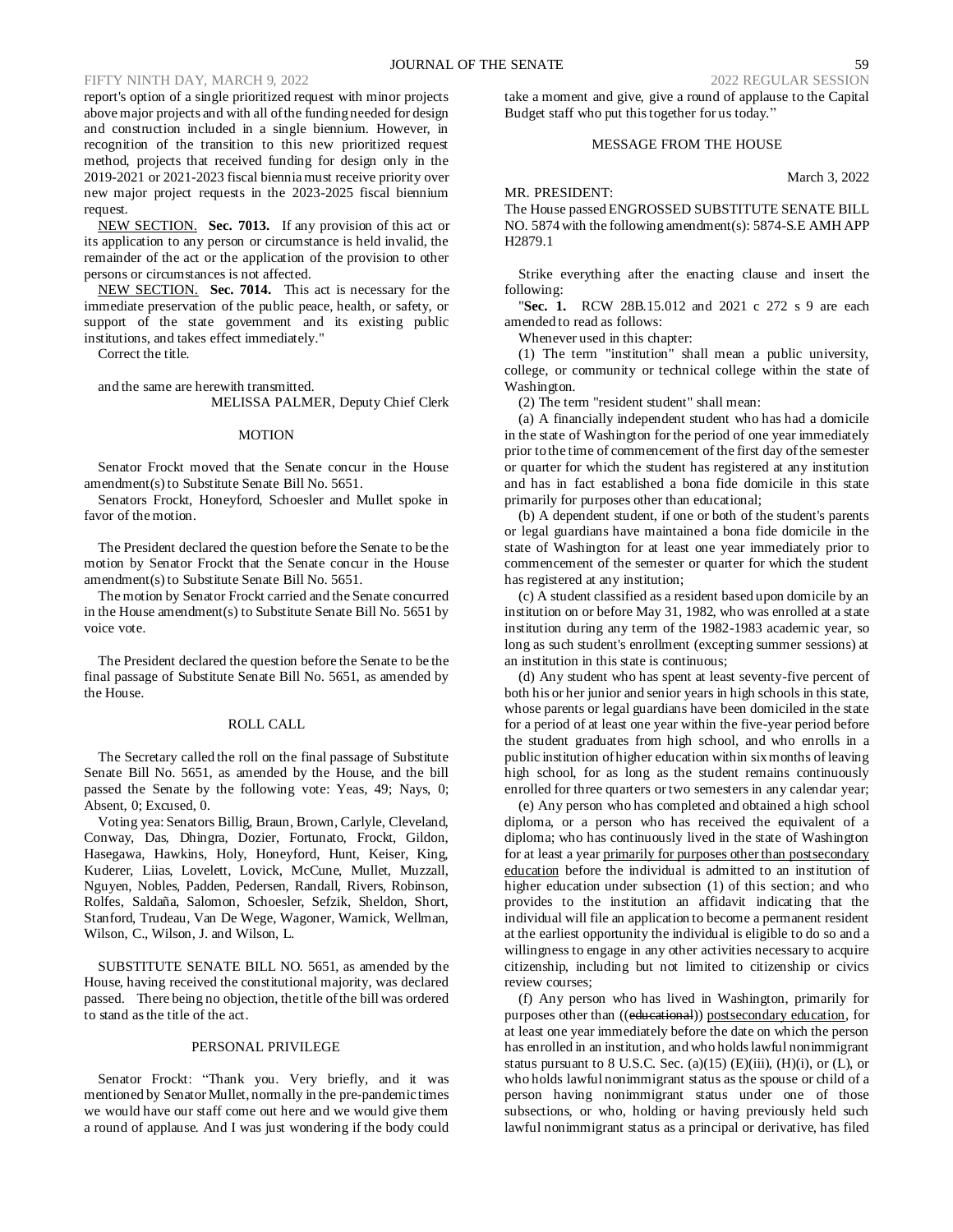an application for adjustment of status pursuant to 8 U.S.C. Sec. 1255(a);

(g) A student who is on active military duty stationed in the state or who is a member of the Washington national guard;

(h) A student who is on active military duty or a member of the Washington national guard who meets the following conditions:

(i) Entered service as a Washington resident;

(ii) Has maintained a Washington domicile; and

(iii) Is stationed out-of-state;

(i) A student who is on active military duty who is stationed out-of-state after having been stationed in Washington and is either:

(i) Admitted to an institution of higher education in Washington before the reassignment and enrolls in that institution for the term the student was admitted;

(ii) Enrolled in an institution of higher education in Washington and remains continuously enrolled at the institution; or

(iii) Enrolls in an institution of higher education in Washington within three years from the date of reassignment out-of-state;

(j) A student who is the spouse, state registered domestic partner, or a dependent as defined in Title 10 U.S.C. Sec. 1072(2) as it existed on January 18, 2022, or such subsequent date as the student achievement council may determine by rule of a person defined in (g) or  $(h)$  of this subsection. If the person defined in (g) of this subsection is reassigned out-of-state, the student maintains the status as a resident student so long as the student is either:

(i) Admitted to an institution before the reassignment and enrolls in that institution for the term the student was admitted;  $((or))$ 

(ii) Enrolled in an institution and remains continuously enrolled at the institution; or

(iii) Enrolled in an institution of higher education in Washington within three years from the date of reassignment outof-state;

 $((\dagger)$  A student who is the spouse or a dependent of a person defined in (h) of this subsection;

(k) A student who is eligible or entitled to transferred federal post-9/11 veterans educational assistance act of 2008 (38 U.S.C. Sec. 3301 et seq.) benefits based on the student's relationship as a spouse, former spouse, or child to an individual who is on active duty in the uniformed services;

(l) A student who resides in the state of Washington and is the spouse or a dependent of a person who is a member of the Washington national guard;

(m) A student who has separated from the uniformed services with any period of honorable service after at least ninety days of active duty service; is eligible for educational assistance benefits under Title 38 U.S.C.; and enters an institution of higher education in Washington within three years of the date of separation;

(n) A student who is on terminal, transition, or separation leave pending separation, or release from active duty, from the uniformed services with any period of honorable service after at least ninety days of active duty service and is eligible for educational assistance benefits under Title 38 U.S.C.;

(o) A student who is entitled to veterans administration educational assistance benefits based on the student's relationship as a spouse, former spouse, or child to an individual who has separated from the uniformed services with any period of honorable service after at least ninety days of active duty service, and who enters an institution of higher education in Washington within three years of the service member's date of separation;

 $(\overline{p})$ ) (k) A student who is eligible for veterans administration educational assistance or rehabilitation benefits under Title 38 U.S.C. or educational assistance under Title 10 U.S.C. chapter 1606 as the titles existed on January 18, 2022, or such subsequent date as the student achievement council may determine by rule;

(l) A student who ((is the spouse or child to an individual who)) has separated or retired from the uniformed services with at least  $((ten))$  10 years of honorable service and at least  $((ninety))$  90 days of active duty service, and who enters an institution of higher education in Washington within three years of the ((service member's)) date of separation or retirement;

 $((\langle q \rangle)$  (m) A student who is the spouse, state registered domestic partner, or child under the age of 26 years of an individual who has separated or retired from the uniformed services with at least 10 years of honorable service and at least 90 days of active duty service, and who enters an institution of higher education in Washington within three years of the service member's date of separation or retirement;

(n) A student who has separated from the uniformed services who was discharged due to the student's sexual orientation or gender identity or expression;

 $((r)$  A student who is entitled to veterans administration educational assistance benefits based on the student's relationship with a deceased member of the uniformed services who died in the line of duty;

(s) A student who is entitled to federal vocational rehabilitation and employment services for veterans with service-connected disabilities under 38 U.S.C. Sec. 3102(a);

 $(\leftrightarrow)$ ) (o) A student who is defined as a covered individual in 38 U.S.C. Sec. 3679 $(c)(2)$  as it existed on  $((\frac{1}{2} + \frac{1}{28}, \frac{2019}{2}))$  January 18, 2022, or such subsequent date as the student achievement council may determine by rule;

 $((\langle u \rangle))$  (p) A student of an out-of-state institution of higher education who is attending a Washington state institution of higher education pursuant to a home tuition agreement as described in RCW 28B.15.725;

 $((\langle v \rangle))$  (q) A student who meets the requirements of RCW 28B.15.0131 or 28B.15.0139: PROVIDED, That a nonresident student enrolled for more than six hours per semester or quarter shall be considered as attending for primarily educational purposes, and for tuition and fee paying purposes only such period of enrollment shall not be counted toward the establishment of a bona fide domicile of one year in this state unless such student proves that the student has in fact established a bona fide domicile in this state primarily for purposes other than educational;

 $((\langle w \rangle)(r)$  A student who resides in Washington and is on active military duty stationed in the Oregon counties of Columbia, Gilliam, Hood River, Multnomah, Clatsop, Clackamas, Morrow, Sherman, Umatilla, Union, Wallowa, Wasco, or Washington; or

 $((\overline{(*)}))$  (s) A student who resides in Washington and is the spouse or a dependent of a person defined in  $((\forall x))$  (r) of this subsection. If the person defined in  $((\langle w \rangle) )$  (r) of this subsection moves from Washington or is reassigned out of the Oregon counties of Columbia, Gilliam, Hood River, Multnomah, Clatsop, Clackamas, Morrow, Sherman, Umatilla, Union, Wallowa, Wasco, or Washington, the student maintains the status as a resident student so long as the student resides in Washington and is either:

(i) Admitted to an institution before the reassignment and enrolls in that institution for the term the student was admitted; or

(ii) Enrolled in an institution and remains continuously enrolled at the institution.

 $(3)(a)$  A student who qualifies under subsection  $(2)(k)$ ,  $(l)$ ,  $(m)$ , (n), <u>or</u> (o)( $(\frac{1}{2}, \frac{1}{2}, \frac{1}{2}, \frac{1}{2}, \frac{1}{2}, \frac{1}{2}, \frac{1}{2}, \frac{1}{2}, \frac{1}{2}, \frac{1}{2}, \frac{1}{2}, \frac{1}{2}, \frac{1}{2}, \frac{1}{2}, \frac{1}{2}, \frac{1}{2}, \frac{1}{2}, \frac{1}{2}, \frac{1}{2}, \frac{1}{2}, \frac{1}{2}, \frac{1}{2}, \frac{1}{2}, \frac{1}{2}, \frac{1}{2}, \frac{1}{2}, \frac{1}{2}, \frac{1}{2}, \frac{1}{2}, \frac{$ remains continuously enrolled at an institution of higher education shall retain resident student status.

(b) Nothing in subsection (2)(k),  $\underline{(l)}$ , (m), (n), or (o)( $(\overline{(\cdot)}$ ,  $\overline{(q)}$ ,  $(r)$ ,  $(s)$ , or  $(t)$ )) of this section applies to students who have a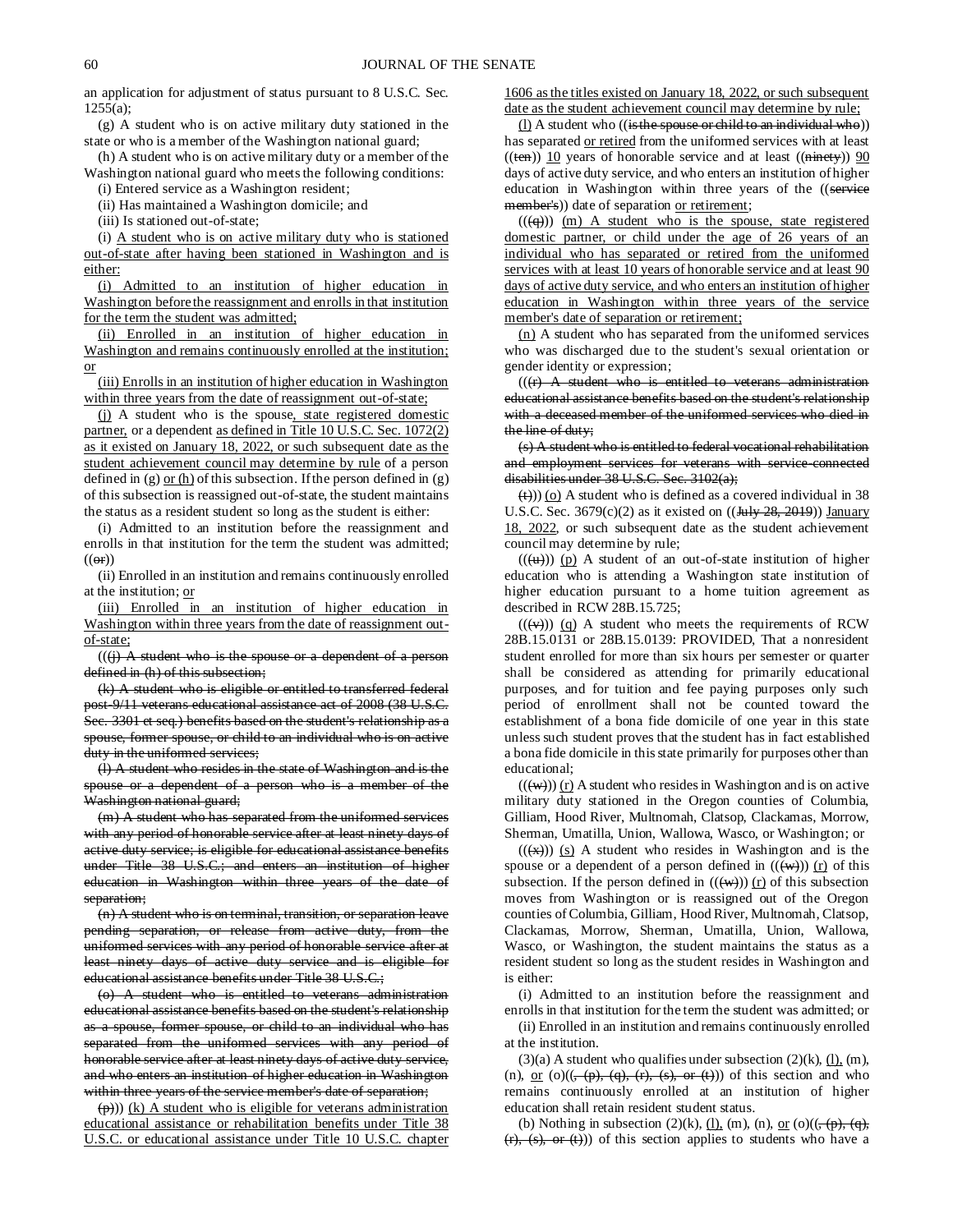dishonorable discharge from the uniformed services, or to students who are the spouse or child of an individual who has had a dishonorable discharge from the uniformed services, unless the student is receiving veterans administration educational assistance benefits.

(4) The term "nonresident student" shall mean any student who does not qualify as a "resident student" under the provisions of this section and RCW 28B.15.013. Except for students qualifying under subsection (2)(e) or  $((\omega))$  (p) of this section, a nonresident student shall include:

(a) A student attending an institution with the aid of financial assistance provided by another state or governmental unit or agency thereof, such nonresidency continuing for one year after the completion of such semester or quarter. This condition shall not apply to students from Columbia, Multnomah, Clatsop, Clackamas, or Washington county, Oregon participating in the border county pilot project under RCW 28B.76.685, 28B.76.690, and 28B.15.0139.

(b) A person who is not a citizen of the United States of America, unless the person meets and complies with all applicable requirements in this section and RCW 28B.15.013 and is one of the following:

(i) A lawful permanent resident;

(ii) A temporary resident;

(iii) A person who holds "refugee-parolee," "conditional entrant," or U or T nonimmigrant status with the United States citizenship and immigration services;

(iv) A person who has been issued an employment authorization document by the United States citizenship and immigration services that is valid as of the date the person's residency status is determined;

(v) A person who has been granted deferred action for childhood arrival status before, on, or after June 7, 2018, regardless of whether the person is no longer or will no longer be granted deferred action for childhood arrival status due to the termination, suspension, or modification of the deferred action for childhood arrival program; or

(vi) A person who is otherwise permanently residing in the United States under color of law, including deferred action status.

(5) The term "domicile" shall denote a person's true, fixed and permanent home and place of habitation. It is the place where the student intends to remain, and to which the student expects to return when the student leaves without intending to establish a new domicile elsewhere. The burden of proof that a student, parent or guardian has established a domicile in the state of Washington primarily for purposes other than educational lies with the student.

(6) The term "dependent" shall mean a person who is not financially independent. Factors to be considered in determining whether a person is financially independent shall be set forth in rules adopted by the student achievement council and shall include, but not be limited to, the state and federal income tax returns of the person and/or the student's parents or legal guardian filed for the calendar year prior to the year in which application is made and such other evidence as the council may require.

(7) The term "active military duty" means the person is serving on active duty in:

(a) The armed forces of the United States government; or

(b) The Washington national guard; or

(c) The coast guard, merchant mariners, or other nonmilitary organization when such service is recognized by the United States government as equivalent to service in the armed forces.

(8) The term "active duty service" means full-time duty, other than active duty for training, as a member of the uniformed services of the United States. Active duty service as a national guard member under Title 32 U.S.C. for the purpose of organizing, administering, recruiting, instructing, or training and active service under Title 32 U.S.C. Sec. 502(f) for the purpose of responding to a national emergency is recognized as active duty service.

(9) The term "uniformed services" is defined by Title 10 U.S.C.; subsequently structured and organized by Titles 14, 33, and 42 U.S.C.; consisting of the United States army, United States marine corps, United States navy, United States air force, United States coast guard, United States space force, United States public health service commissioned corps, and the national oceanic and atmospheric administration commissioned officer corps.

(10) "Washington national guard" means that part of the military force of the state that is organized, equipped, and federally recognized under the provisions of the national defense act of the United States, and in the event the national guard is called into federal service or in the event the state guard or any part or individual member thereof is called into active state service by the commander-in-chief. National guard service includes being subject to call up for active duty under Title 32 U.S.C. or Title 10 U.S.C. status or when called to state active service by the governor under the provisions of RCW 38.08.040.

(11) "Child" includes, but is not limited to:

(a) A legitimate child; (b) An adopted child; (c) A stepchild; (d) A foster child; and (e) A legal dependent." Correct the title.

and the same are herewith transmitted.

BERNARD DEAN, Chief Clerk

# MOTION

Senator Nobles moved that the Senate concur in the House amendment(s) to Engrossed Substitute Senate Bill No. 5874. Senators Nobles and Holy spoke in favor of the motion.

The President declared the question before the Senate to be the motion by Senator Nobles that the Senate concur in the House amendment(s) to Engrossed Substitute Senate Bill No. 5874.

The motion by Senator Nobles carried and the Senate concurred in the House amendment(s) to Engrossed Substitute Senate Bill No. 5874 by voice vote.

The President declared the question before the Senate to be the final passage of Engrossed Substitute Senate Bill No. 5874, as amended by the House.

# ROLL CALL

The Secretary called the roll on the final passage of Engrossed Substitute Senate Bill No. 5874, as amended by the House, and the bill passed the Senate by the following vote: Yeas, 49; Nays, 0; Absent, 0; Excused, 0.

Voting yea: Senators Billig, Braun, Brown, Carlyle, Cleveland, Conway, Das, Dhingra, Dozier, Fortunato, Frockt, Gildon, Hasegawa, Hawkins, Holy, Honeyford, Hunt, Keiser, King, Kuderer, Liias, Lovelett, Lovick, McCune, Mullet, Muzzall, Nguyen, Nobles, Padden, Pedersen, Randall, Rivers, Robinson, Rolfes, Saldaña, Salomon, Schoesler, Sefzik, Sheldon, Short, Stanford, Trudeau, Van De Wege, Wagoner, Warnick, Wellman, Wilson, C., Wilson, J. and Wilson, L.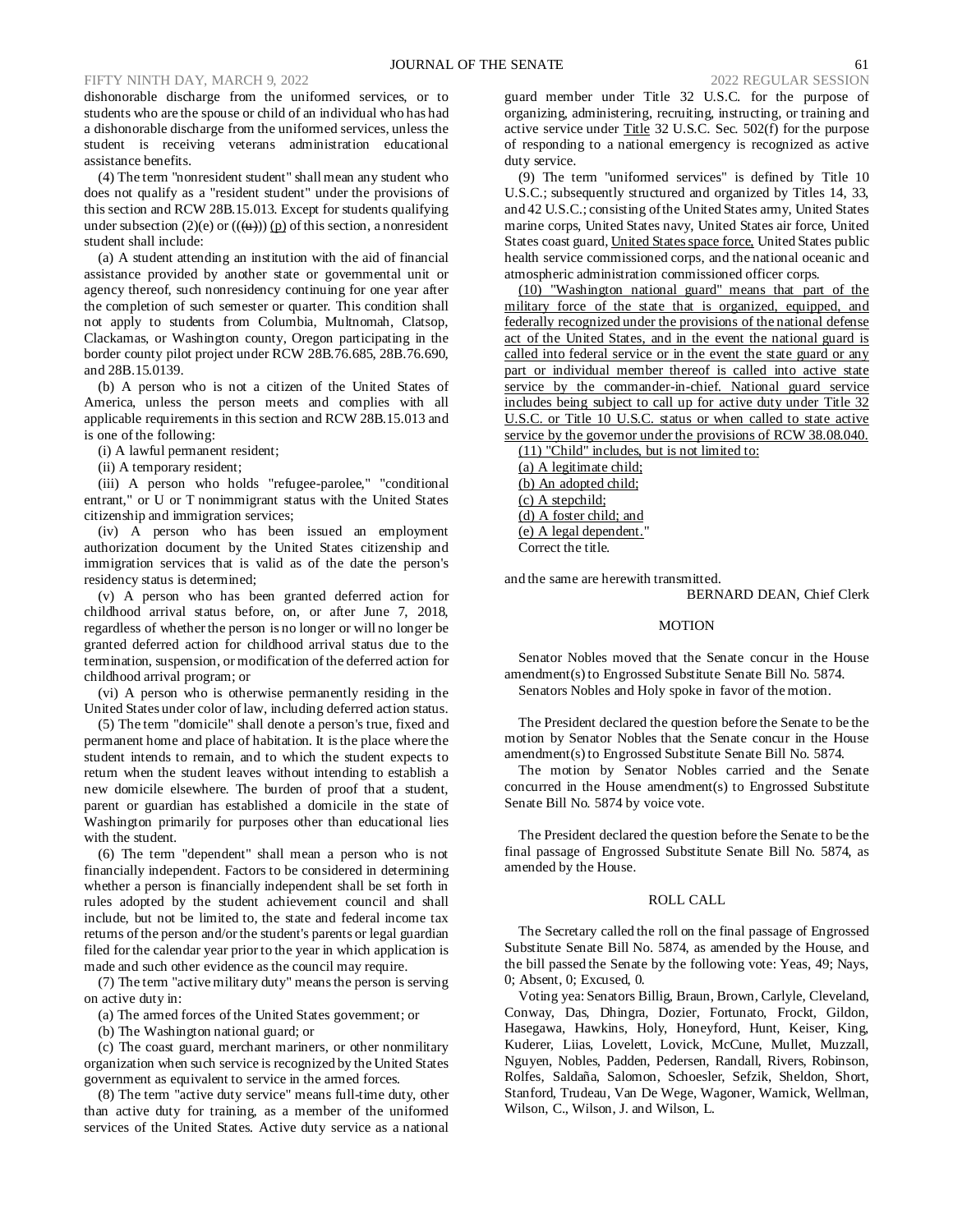ENGROSSED SUBSTITUTE SENATE BILL NO. 5874, as amended by the House, having received the constitutional majority, was declared passed. There being no objection, the title of the bill was ordered to stand as the title of the act.

#### MESSAGE FROM THE HOUSE

MR. PRESIDENT:

March 7, 2022

The House passed SUBSTITUTE SENATE BILL NO. 5910 with the following amendment(s): 5910-S AMH ENGR H2899.E

Strike everything after the enacting clause and insert the following:

"NEW SECTION. **Sec. 1.** INTENT AND FINDINGS. (1) The legislature finds that while hydrogen fuel has been used in a variety of applications in the state, the source of hydrogen has been derived from fossil fuel feedstocks, such as natural gas. Hydrogen is an essential building block and energy carrier molecule that is necessary in the production of conventional and renewable fuels and a valuable decarbonization tool when used in sectors such as marine, aviation, steel, aluminum, and cement, as well as surface transportation including heavy-duty vehicles, such as transit, trucking, and drayage equipment. Hydrogen can be a carbon-free fuel with an energy per unit mass that is three to four times greater than jet fuel, whose energy can be extracted either through thermochemical (combustion) or electrochemical (fuel cell) processes. In both cases, the only by-product is water, instead of the greenhouse gases and other conventional and toxic pollutants that are emitted from using fossil fuels.

(2) The legislature further finds that the use of renewable hydrogen and hydrogen produced from carbon-free feedstocks through electrolysis is an essential tool to a clean energy ecosystem and emissions reduction for challenging infrastructure needs. Clean hydrogen fuel can be produced or "charged" closer to the generation of the electricity when the electrical supply grid has surplus energy, at times of low electricity use, such as evenings, then made available at times of higher need and convenient locations, such as fueling stations, avoiding the need to build or upgrade larger electrical infrastructure, including distribution systems, to meet higher peak demand for electricity.

(3) Therefore, the legislature intends by this act to establish policies and a framework for the state to become a national and global leader in the production and use of these hydrogen fuels. This act will create an office of renewable fuels to: Promote partnerships among industrial, transportation, agriculture, and commercial interests as well as fuel producers, the technology research sector, and public sector agencies; identify barriers to and opportunities for market development; provide greater clarity and certainty in regulatory and siting standards; provide incentives and financial assistance in the deployment of hydrogen fuel infrastructure; support a clean and just energy transition; help create good quality, clean energy jobs; and improve air quality in degraded areas, particularly in communities that have borne disproportionate levels of air pollution from the combustion of fossil fuels.

# **Part 1**

#### **OFFICE OF RENEWABLE FUELS**

NEW SECTION. **Sec. 101.** A new section is added to chapter 43.330 RCW to read as follows:

The definitions in this section apply throughout sections 102, 103, and 104 of this act unless the context clearly requires otherwise.

(1) "Department" means the department of commerce.

(2) "Green electrolytic hydrogen" means hydrogen produced through electrolysis and does not include hydrogen manufactured

using steam reforming or any other conversion technology that produces hydrogen from a fossil fuel feedstock.

(3) "Office" means the statewide office of renewable fuels established in section 102 of this act.

(4) "Overburdened communities" has the same meaning as defined in RCW 70A.02.010.

(5) "Renewable fuel" means fuel produced using renewable resources and includes renewable hydrogen.

(6) "Renewable hydrogen" has the same meaning as defined in RCW 54.04.190.

(7) "Renewable resource" has the same meaning as defined in RCW 19.405.020.

NEW SECTION. **Sec. 102.** A new section is added to chapter 43.330 RCW to read as follows:

(1) The statewide office of renewable fuels is established within the department. The office shall report to the director of the department. The office may employ staff as necessary to carry out the office's duties as prescribed by this act, subject to the availability of amounts appropriated for this specific purpose.

(2) The purpose of the office is to leverage, support, and integrate with other state agencies to:

(a) Accelerate comprehensive market development with assistance along the entire life cycle of renewable fuel projects;

(b) Support research into and development and deployment of renewable fuel and the production, distribution, and use of renewable and green electrolytic hydrogen and their derivatives, as well as product engineering and manufacturing relating to the production and use of such hydrogen and its derivatives;

(c) Drive job creation, improve economic vitality, and support the transition to clean energy;

(d) Enhance resiliency by using renewable fuels and green electrolytic hydrogen to support climate change mitigation and adaptations; and

(e) Partner with overburdened communities to ensure communities equitably benefit from renewable and clean fuels efforts.

NEW SECTION. **Sec. 103.** A new section is added to chapter 43.330 RCW to read as follows:

(1) The office shall:

(a) Coordinate with federally recognized tribes, local government, state agencies, federal agencies, private entities, the state's public four-year institutions of higher education, labor unions, and others to facilitate and promote multi-institution collaborations to drive research, development, and deployment efforts in the production, distribution, and use of renewable fuels including, but not limited to, green electrolytic hydrogen;

(b) Review existing renewable fuels and green electrolytic hydrogen initiatives, policies, and public and private investments;

(c) Consider funding opportunities that provide for the coordination of public and private funds for the purposes of developing and deploying renewable fuels and green electrolytic hydrogen;

(d) Assess opportunities for and barriers to deployment of renewable fuels and green electrolytic hydrogen in hard to decarbonize sectors of the state economy;

(e) Request recommendations from the Washington state association of fire marshals regarding fire and other safety standards adopted by the United States department of energy and recognized national and international fire and safety code development authorities regarding renewable fuels and green electrolytic hydrogen;

(f) By December 1, 2023, develop a plan and recommendations for consideration by the legislature and governor on renewable fuels and green electrolytic hydrogen policy and public funding including, but not limited to, project permitting, state procurement, and pilot projects; and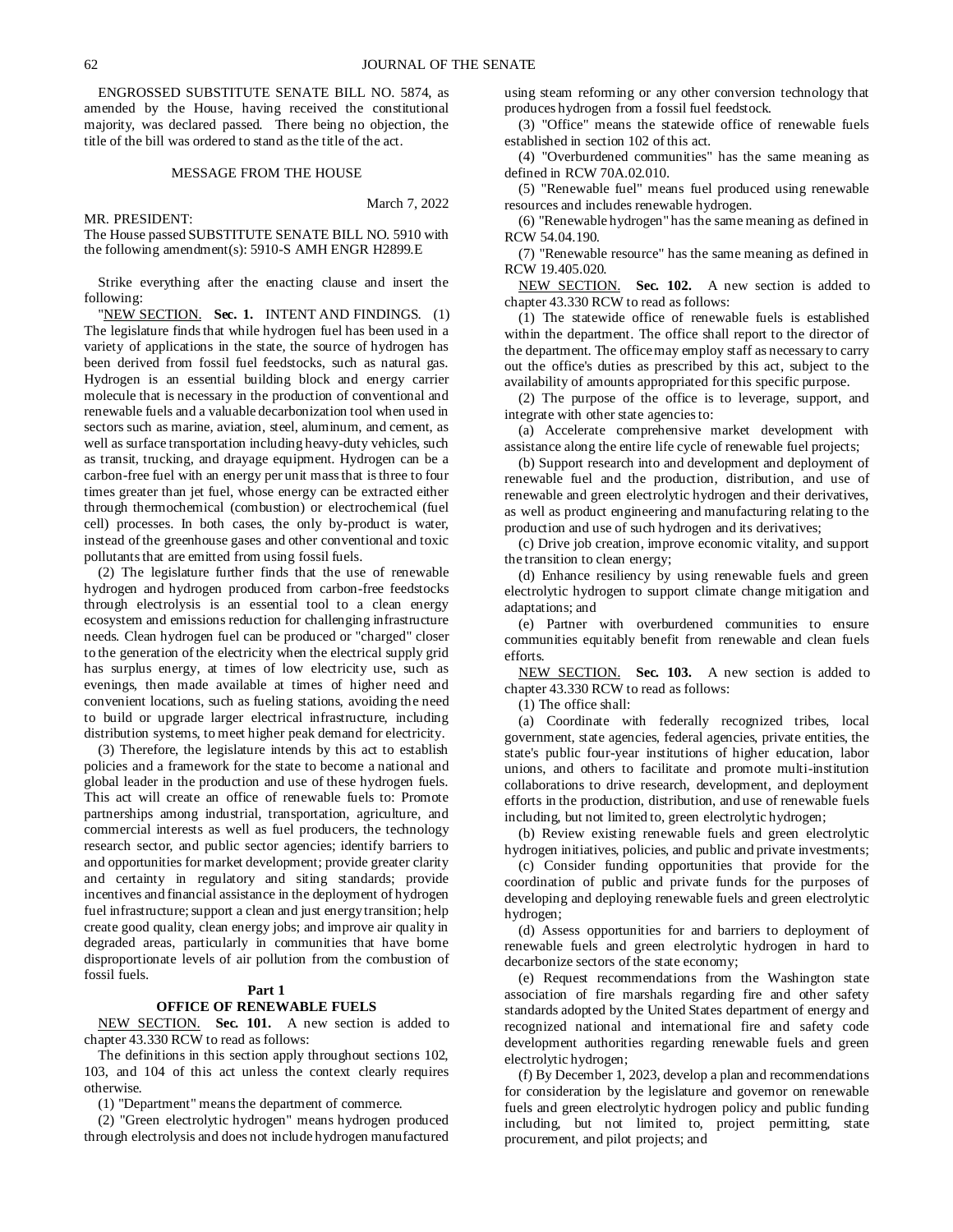(g) Encourage new and support existing public-private partnerships to increase coordinated planning and deployment of renewable fuels and green electrolytic hydrogen.

(2) The office may take all appropriate steps to seek and apply for federal funds for which the office is eligible, and other grants, and accept donations, and must deposit these funds in the renewable fuels accelerator account created in section 104 of this act.

(3) In carrying out its duties, the office must collaborate with the department, the department of ecology, the department of transportation, the utilities and transportation commission, electric utilities in Washington state, the Washington State University extension energy program, and all other relevant state agencies. The office must also consult with and seek to involve federally recognized tribes, project developers, labor and industry trade groups, and other interested parties, in the development of policy analysis and recommended programs or projects.

(4) The office may cooperate with other state agencies in compiling data regarding the use of renewable fuels and green electrolytic hydrogen in state operations, including motor vehicle fleets, the state ferry system, and nonroad equipment.

NEW SECTION. **Sec. 104.** A new section is added to chapter 43.330 RCW to read as follows:

The renewable fuels accelerator account is created in the state treasury. Revenues to the account consist of appropriations made by the legislature, federal funds, gifts or grants from the private sector or foundations, and other sources deposited in the account. Moneys in the account may be spent only after appropriation. Expenditures from the account may be used only for purposes designated in sections 102, 103, and 201 of this act. Only the director or the director's designee may authorize expenditures from the account.

#### **Part 2**

#### **FEDERAL FUNDING**

NEW SECTION. **Sec. 201.** (1)(a) The legislature finds that the federal infrastructure investment and jobs act, P.L. 117-58, provides \$8,000,000,000 over five years to support the development of regional clean hydrogen hubs. The federal infrastructure investment and jobs act requires the United States secretary of energy to establish a program to fund at least four regional hubs to aid in achieving a hydrogen fuel production carbon intensity standard provided in that legislation; to demonstrate the production, processing, delivery, storage, and end use of hydrogen; and that can be developed into a national network to facilitate a clean hydrogen economy. The federal infrastructure investment and jobs act requires the secretary of energy to select regional hubs that demonstrate a diversity of feedstocks, a diversity of end uses, and a diversity of geographic regions of the country. The federal infrastructure investment and jobs act requires the secretary of energy to solicit proposals for regional hubs by May 15, 2022, and to make selections of the hubs within one year after the deadline for submission of proposals.

(b) The legislature further finds that Washington state is strongly positioned to develop a regional clean energy hub meeting the criteria of the federal infrastructure investment and jobs act because the state:

(i) Has adopted a state energy strategy that recognizes hydrogen as an integral part of the state's decarbonization pathway;

(ii) Has an abundance of low cost, low carbon, reliable electricity as the primary energy resource for production of clean hydrogen;

(iii) Already has under construction the nation's first renewable hydrogen electrolyzer and has several hydrogen fueling facilities as well as production facilities in planning and design phases;

(iv) Has multiple manufacturers designing, engineering, and manufacturing fuel cell electric engines and zero-emission vehicles, vessels, and airplanes;

(v) Has numerous industrial, maritime, and freight shipping concerns that are moving toward cleaner fuels and that would help provide demand for hydrogen, as well as state and local governments currently considering hydrogen uses;

(vi) Has a demonstrated track record of building partnerships across the public and private sector to advance clean energy technologies;

(vii) Has policies in place supporting and engaging overburdened communities, including the healthy environment for all act, which will facilitate alignment with the justice40 initiative; and

(viii) Has policies, including tax incentives, that support high labor standards in clean energy production.

(c) The legislature further finds that the state may help to promote and strengthen applications for regional hydrogen hub federal funding through state funding assistance to support a timely and competitive application to the United States department of energy by a public-private partnership entity that leverages private sector leadership and is composed of multiple interests, including public and private project developers, manufacturers and end users, research institutions, academia, government, and communities around the state.

(2) Subject to amounts appropriated for this specific purpose, the director of the department of commerce must provide support to a public-private partnership entity as described in subsection (1)(c) of this section, which may include department staff support and direct funding. The entity should:

(a) Agree to prepare a timely and responsive application for federal funding to develop a regional clean hydrogen hub in Washington state, consistent with the requirements of the federal application process and the policies and strategy of the state of Washington;

(b) Demonstrate meaningful engagement with a range of entities across the state, including federally recognized tribes, labor unions, and communities around the state including overburdened communities, in the development of a hydrogen hub;

(c) Include entities that provide training and expand employment opportunities for the hydrogen workforce, including labor organizations, institutions of higher education, community and technical colleges, and vocational institutions; and

(d) Include specific commitments, as required by the federal application, from industries, transportation agencies, utilities, and other public and private sector entities to assist in funding the application and to develop plans to either construct infrastructure for or to incorporate, or both, the production, distribution, and end use of renewable hydrogen and green electrolytic hydrogen fuels into their transition to cleaner energy.

(3) In addition to the assistance in applying for federal funding provided through subsection (2) of this section, the legislature intends that the state fully support a regional clean energy hub in the state, including further direct financial assistance in developing the hub and the acquisition of hydrogen fuels for state agency and local government uses.

#### **Part 3**

#### **VALUATION OF PROPERTY RELATED TO RENEWABLE ENERGY**

NEW SECTION. **Sec. 301.** A new section is added to chapter 84.40 RCW to read as follows:

(1) It is the policy of this state to promote the development of renewable energy projects to support the state's renewable energy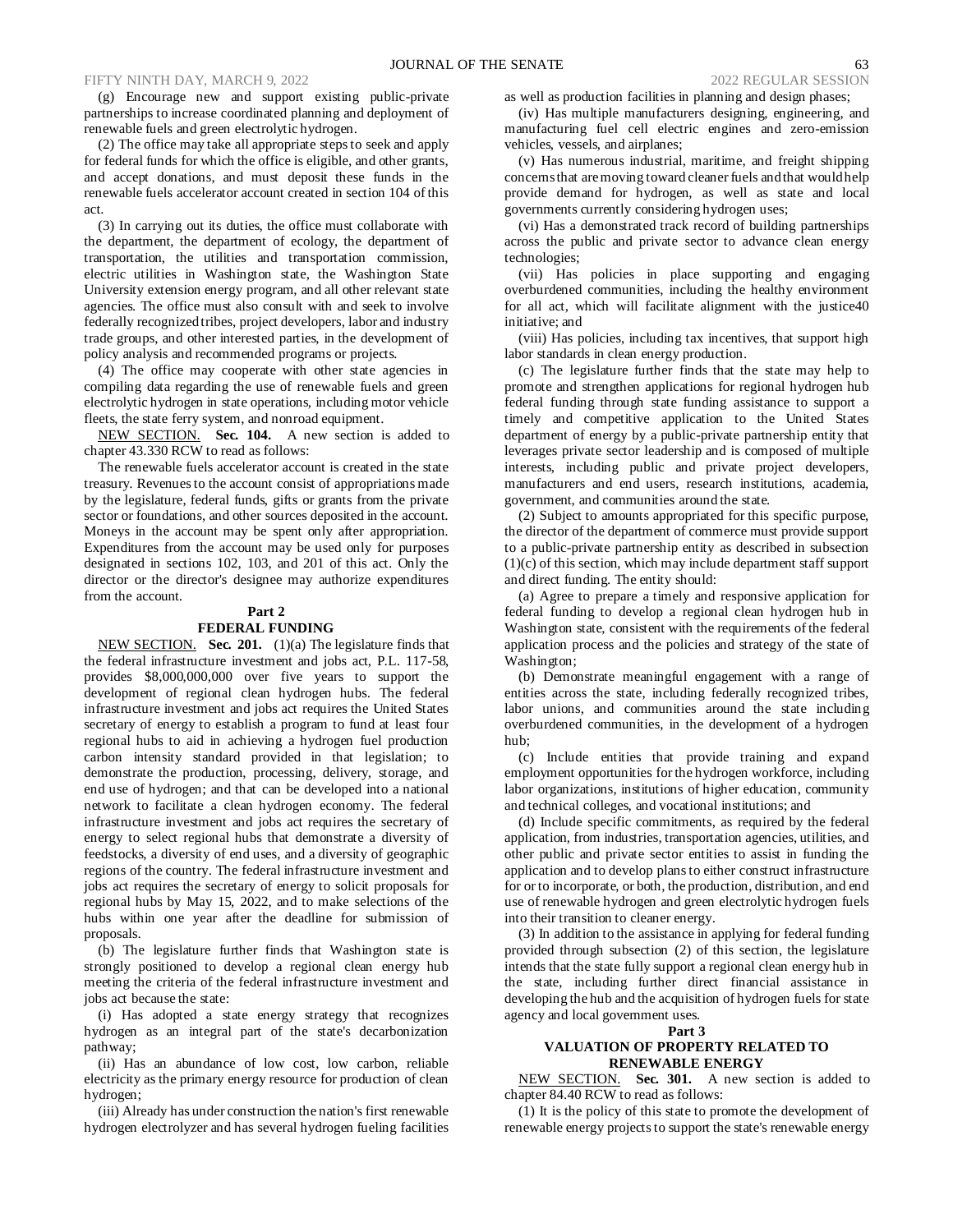goals.

(2) The department must publish guidance, in cooperation with industry stakeholders, to advise county assessors when appraising renewable energy facilities for determining true and fair value, in accordance with RCW 84.40.030. This guidance must include a cost-based appraisal method, and the development of industryspecific valuation tables for the following types of renewable energy property:

(a) A cost-based appraisal method and industry-specific valuation tables for equipment used to generate solar power must be published by January 1, 2023, for property taxes levied for collection in calendar year 2024;

(b) A cost-based appraisal method and industry-specific valuation tables for equipment used to generate wind power must be published by January 1, 2023, for property taxes levied for collection in calendar year 2024; and

(c) A cost-based appraisal method and industry-specific valuation tables for equipment used to store electricity must be published by January 1, 2024, for property taxes levied for collection in calendar year 2025.

(3) County assessors must refer to this guidance, including cost-based appraisal method and industry-specific valuation tables, when valuing renewable energy property but may also consider one or more additional valuation methods in determining the true and fair value of a property when there is a compelling reason to do so.

(4) For the purposes of this section, "renewable energy property" means property that uses solar or wind energy as the sole fuel source for the generation of at least one megawatt of nameplate capacity, alternating current, and all other equipment and materials that comprise the property, including equipment used to store electricity from the property to be released at a later time. "Renewable energy property" does not include any equipment or materials attached to a single-family residential building.

#### **Part 4**

# **EXPANDING THE PRODUCTION, DISTRIBUTION, AND USE OF HYDROGEN NOT PRODUCED FROM A FOSSIL FUEL FEEDSTOCK**

**Sec. 401.** RCW 82.08.816 and 2019 c 287 s 11 are each amended to read as follows:

(1) The tax imposed by RCW 82.08.020 does not apply to:

(a) The sale of batteries or fuel cells for electric vehicles, including batteries or fuel cells sold as a component of an electric bus at the time of the vehicle's sale;

(b) The sale of or charge made for labor and services rendered in respect to installing, repairing, altering, or improving electric vehicle batteries or fuel cells;

(c) The sale of or charge made for labor and services rendered in respect to installing, constructing, repairing, or improving battery or fuel cell electric vehicle infrastructure, including hydrogen fueling stations;

(d) The sale of tangible personal property that will become a component of battery or fuel cell electric vehicle infrastructure during the course of installing, constructing, repairing, or improving battery or fuel cell electric vehicle infrastructure; and

(e) The sale of zero emissions buses.

(2) Sellers may make tax exempt sales under this section only if the buyer provides the seller with an exemption certificate in a form and manner prescribed by the department. The seller must retain a copy of the certificate for the seller's files.

(3) On the last day of January, April, July, and October of each year, the state treasurer, based upon information provided by the department, must transfer from the multimodal transportation account to the general fund a sum equal to the dollar amount that would otherwise have been deposited into the general fund during the prior calendar quarter but for the exemption provided in this section. Information provided by the department to the state treasurer must be based on the best available data, except that the department may provide estimates of taxes exempted under this section until such time as retailers are able to report such exempted amounts on their tax returns.

(4) The definitions in this subsection apply throughout this section unless the context clearly requires otherwise.

(a) "Battery charging station" means an electrical component assembly or cluster of component assemblies designed specifically to charge batteries within electric vehicles, which meet or exceed any standards, codes, and regulations set forth by chapter 19.28 RCW and consistent with rules adopted under RCW 19.27.540.

(b) "Battery exchange station" means a fully automated facility that will enable an electric vehicle with a swappable battery to enter a drive lane and exchange the depleted battery with a fully charged battery through a fully automated process, which meets or exceeds any standards, codes, and regulations set forth by chapter 19.28 RCW and consistent with rules adopted under RCW 19.27.540.

(c) "Electric vehicle infrastructure" means structures, machinery, and equipment necessary and integral to support a battery or fuel cell electric vehicle, including battery charging stations, rapid charging stations, battery exchange stations, fueling stations that provide hydrogen for fuel cell electric vehicles, green electrolytic hydrogen production facilities, and renewable hydrogen production facilities.

(d) "Green electrolytic hydrogen" means hydrogen produced through electrolysis, and does not include hydrogen manufactured using steam reforming or any other conversion technology that produces hydrogen from a fossil fuel feedstock.

(e) "Rapid charging station" means an industrial grade electrical outlet that allows for faster recharging of electric vehicle batteries through higher power levels, which meets or exceeds any standards, codes, and regulations set forth by chapter 19.28 RCW and consistent with rules adopted under RCW 19.27.540.

 $((e))$  (f) "Renewable hydrogen" means hydrogen produced using renewable resources both as the source for hydrogen and the source for the energy input into the production process.

 $((\text{f})))$  (g) "Renewable resource" means (i) water; (ii) wind; (iii) solar energy; (iv) geothermal energy; (v) renewable natural gas; (vi) renewable hydrogen; (vii) wave, ocean, or tidal power; (viii) biodiesel fuel that is not derived from crops raised on land cleared from old growth or first growth forests; or (ix) biomass energy.

 $((\frac{\epsilon}{2}))$  (h) "Zero emissions bus" means a bus that emits no exhaust gas from the onboard source of power, other than water vapor.

(5) This section expires July 1, 2025.

**Sec. 402.** RCW 82.12.816 and 2019 c 287 s 12 are each amended to read as follows:

(1) The tax imposed by RCW 82.12.020 does not apply to the use of:

(a) Electric vehicle batteries or fuel cells, including batteries or fuel cells sold as a component of an electric bus at the time of the vehicle's sale;

(b) Labor and services rendered in respect to installing, repairing, altering, or improving electric vehicle batteries or fuel cells;

(c) Tangible personal property that will become a component of battery or fuel cell electric vehicle infrastructure during the course of installing, constructing, repairing, or improving battery or fuel cell electric vehicle infrastructure; and

(d) Zero emissions buses.

(2) The definitions in this subsection apply throughout this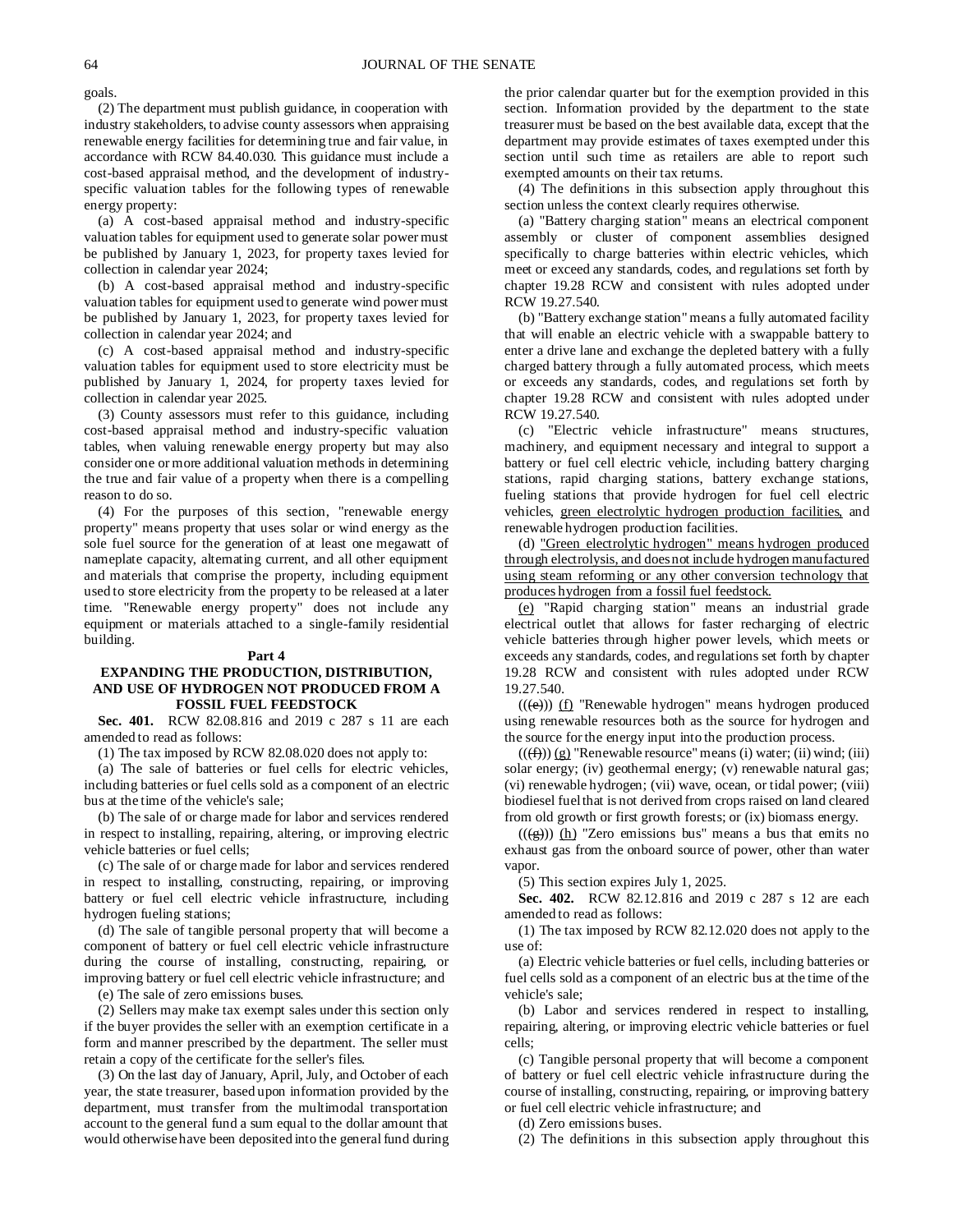#### section unless the context clearly requires otherwise.

(a) "Battery charging station" means an electrical component assembly or cluster of component assemblies designed specifically to charge batteries within electric vehicles, which meet or exceed any standards, codes, and regulations set forth by chapter 19.28 RCW and consistent with rules adopted under RCW 19.27.540.

(b) "Battery exchange station" means a fully automated facility that will enable an electric vehicle with a swappable battery to enter a drive lane and exchange the depleted battery with a fully charged battery through a fully automated process, which meets or exceeds any standards, codes, and regulations set forth by chapter 19.28 RCW and consistent with rules adopted under RCW 19.27.540.

(c) "Electric vehicle infrastructure" means structures, machinery, and equipment necessary and integral to support a battery or fuel cell electric vehicle, including battery charging stations, rapid charging stations, battery exchange stations, fueling stations that provide hydrogen for fuel cell electric vehicles, green electrolytic hydrogen production facilities, and renewable hydrogen production facilities.

(d) "Green electrolytic hydrogen" means hydrogen produced through electrolysis, and does not include hydrogen manufactured using steam reforming or any other conversion technology that produces hydrogen from a fossil fuel feedstock.

(e) "Rapid charging station" means an industrial grade electrical outlet that allows for faster recharging of electric vehicle batteries through higher power levels, which meets or exceeds any standards, codes, and regulations set forth by chapter 19.28 RCW and consistent with rules adopted under RCW 19.27.540.

 $((\text{e}))$  (f) "Renewable hydrogen" means hydrogen produced using renewable resources both as the source for hydrogen and the source for the energy input into the production process.

 $((\text{f}(\text{f})))(g)$  "Renewable resource" means (i) water; (ii) wind; (iii) solar energy; (iv) geothermal energy; (v) renewable natural gas; (vi) renewable hydrogen; (vii) wave, ocean, or tidal power; (viii) biodiesel fuel that is not derived from crops raised on land cleared from old growth or first growth forests; or (ix) biomass energy.

 $((\frac{g}{g}))$  (h) "Zero emissions bus" means a bus that emits no exhaust gas from the onboard source of power, other than water vapor.

(3) On the last day of January, April, July, and October of each year, the state treasurer, based upon information provided by the department, must transfer from the multimodal transportation account to the general fund a sum equal to the dollar amount that would otherwise have been deposited into the general fund during the prior calendar quarter but for the exemption provided in this section. Information provided by the department to the state treasurer must be based on the best available data, except that the department may provide estimates of taxes exempted under this section until such time as retailers are able to report such exempted amounts on their tax returns.

(4) This section expires July 1, 2025.

**Sec. 403.** RCW 82.29A.125 and 2019 c 287 s 14 are each amended to read as follows:

(1) Leasehold excise tax may not be imposed on leases to tenants of public lands for purposes of installing, maintaining, and operating electric vehicle infrastructure.

(2) The definitions in this subsection apply throughout this section unless the context clearly requires otherwise.

(a) "Battery charging station" means an electrical component assembly or cluster of component assemblies designed specifically to charge batteries within electric vehicles, which meet or exceed any standards, codes, and regulations set forth by chapter 19.28 RCW and consistent with rules adopted under RCW 19.27.540.

(b) "Battery exchange station" means a fully automated facility that will enable an electric vehicle with a swappable battery to enter a drive lane and exchange the depleted battery with a fully charged battery through a fully automated process, which meets or exceeds any standards, codes, and regulations set forth by chapter 19.28 RCW and consistent with rules adopted under RCW 19.27.540.

(c) "Electric vehicle infrastructure" means structures, machinery, and equipment necessary and integral to support an electric vehicle, including battery charging stations, rapid charging stations, battery exchange stations, fueling stations that provide hydrogen for fuel cell electric vehicles, green electrolytic hydrogen production facilities, and renewable hydrogen production facilities.

(d) "Green electrolytic hydrogen" means hydrogen produced through electrolysis, and does not include hydrogen manufactured using steam reforming or any other conversion technology that produces hydrogen from a fossil fuel feedstock.

(e) "Rapid charging station" means an industrial grade electrical outlet that allows for faster recharging of electric vehicle batteries through higher power levels, which meets or exceeds any standards, codes, and regulations set forth by chapter 19.28 RCW and consistent with rules adopted under RCW 19.27.540.

 $((\text{e}))$  (f) "Renewable hydrogen" means hydrogen produced using renewable resources both as the source for hydrogen and the source for energy input into the production process.

 $((\text{f})))$  (g) "Renewable resource" means (i) water; (ii) wind; (iii) solar energy; (iv) geothermal energy; (v) renewable natural gas; (vi) renewable hydrogen; (vii) wave, ocean, or tidal power; (viii) biodiesel fuel that is not derived from crops raised on land cleared from old growth or first growth forests; or (ix) biomass energy.

(3) This section expires July 1, 2025.

**Sec. 404.** RCW 54.04.190 and 2019 c 24 s 1 are each amended to read as follows:

(1) In addition to any other authority provided by law, public utility districts are authorized to produce and distribute biodiesel, ethanol, and ethanol blend fuels, including entering into crop purchase contracts for a dedicated energy crop for the purpose of generating electricity or producing biodiesel produced from Washington feedstocks, cellulosic ethanol, and cellulosic ethanol blend fuels for use in internal operations of the electric utility and for sale or distribution.

(2) In addition to any other authority provided by law:

(a) Public utility districts are authorized to produce renewable natural gas, green electrolytic hydrogen, and renewable hydrogen and utilize the renewable natural gas, green electrolytic hydrogen, or renewable hydrogen they produce for internal operations.

(b) Public utility districts may sell renewable natural gas, green electrolytic hydrogen, or renewable hydrogen that is delivered into a gas transmission pipeline located in the state of Washington or delivered in pressurized containers:

(i) At wholesale;

(ii) To an end-use customer; or

(iii) If delivered in a pressurized container, or if the end-use customer takes delivery of the renewable natural gas, green electrolytic hydrogen, or renewable hydrogen through a pipeline, and the end-use customer is an eligible purchaser of natural gas from sellers other than the gas company from which that end-use customer takes transportation service and:

(A) When the sale is made to an end-use customer in the state of Washington, the sale is made pursuant to a transportation tariff approved by the Washington utilities and transportation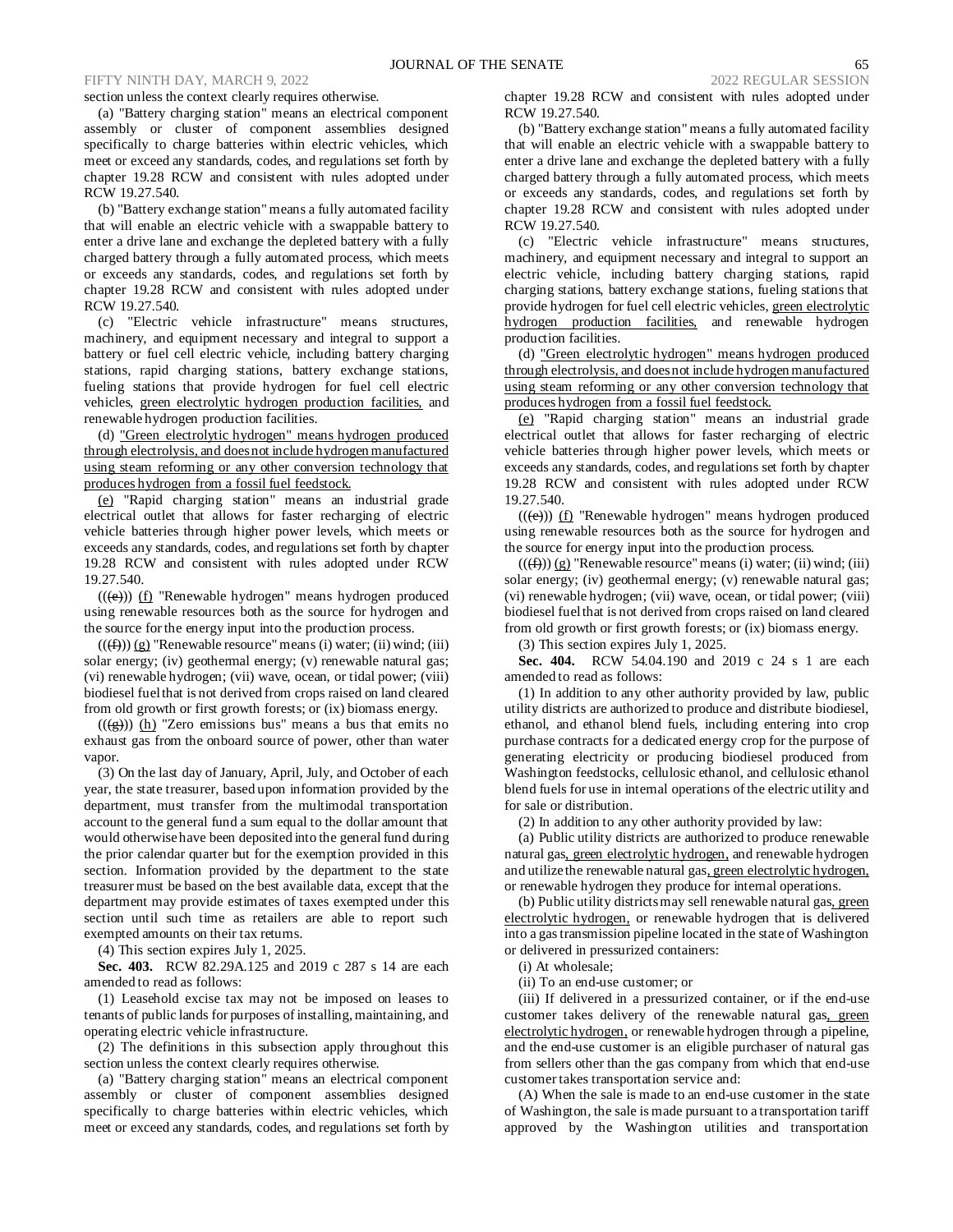commission; or

(B) When the sale to an end-use customer is made outside of the state of Washington, the sale is made pursuant to a transportation tariff approved by the state agency which regulates retail sales of natural gas.

(c) Public utility districts may sell renewable natural gas, green electrolytic hydrogen, or renewable hydrogen at wholesale or to an end-use customer through a pipeline directly from renewable natural gas, green electrolytic hydrogen, or renewable hydrogen production facilities to facilities that compress, liquefy, or dispense compressed natural gas, liquefied natural gas, green electrolytic hydrogen, or renewable hydrogen fuel for end use as a transportation fuel.

(d) Public utility districts may sell green electrolytic hydrogen or renewable hydrogen at wholesale or to an end-use customer in pressurized containers directly from green electrolytic hydrogen or renewable hydrogen production facilities to facilities that utilize green electrolytic hydrogen or renewable hydrogen as a nonutility related input for a manufacturing process.

(3) Except as provided in subsection  $(2)(b)(iii)$  of this section, nothing in this section authorizes a public utility district to sell renewable natural gas, green electrolytic hydrogen, or renewable hydrogen delivered by pipeline to an end-use customer of a gas company.

(4)(a) Except as provided in this subsection (4), nothing in this section authorizes a public utility district to own or operate natural gas distribution pipeline systems used to serve retail customers.

(b) For the purposes of subsection (2)(b) of this section, public utility districts are authorized to own and operate interconnection pipelines that connect renewable natural gas, green electrolytic hydrogen, or renewable hydrogen production facilities to gas transmission pipelines.

(c) For the purposes of subsection  $(2)(c)$  of this section, public utility districts may own and/or operate pipelines to supply, and/or compressed natural gas, liquefied natural gas, green electrolytic hydrogen, or renewable hydrogen facilities to provide, renewable natural gas, green electrolytic hydrogen, or renewable hydrogen for end use as a transportation fuel if all such pipelines and facilities are located in the county in which the public utility district is authorized to provide utility service.

(5) Exercise of the authorities granted under this section to public utility districts does not subject them to the jurisdiction of the utilities and transportation commission, except that public utility districts are subject only to administration and enforcement by the commission of state and federal requirements related to pipeline safety and fees payable to the commission that are applicable to such administration and enforcement.

(6) The definitions in this subsection apply throughout this section unless the context clearly requires otherwise.

(a) "Green electrolytic hydrogen" means hydrogen produced through electrolysis, and does not include hydrogen manufactured using steam reforming or any other conversion technology that produces hydrogen from a fossil fuel feedstock.

(b) "Renewable natural gas" means a gas consisting largely of methane and other hydrocarbons derived from the decomposition of organic material in landfills, wastewater treatment facilities, and anaerobic digesters.

 $((\nleftrightarrow))$  (c) "Renewable hydrogen" means hydrogen produced using renewable resources both as the source for the hydrogen and the source for the energy input into the production process.

 $((\epsilon))$  (d) "Renewable resource" means: (i) Water; (ii) wind; (iii) solar energy; (iv) geothermal energy; (v) renewable natural gas; (vi) renewable hydrogen; (vii) wave, ocean, or tidal power; (viii) biodiesel fuel that is not derived from crops raised on land cleared from old growth or first growth forests; or (ix) biomass energy.

 $((\text{(d)}))$  (e) "Gas company" has the same meaning as in RCW 80.04.010.

**Sec. 405.** RCW 35.92.050 and 2002 c 102 s 3 are each amended to read as follows:

A city or town may also construct, condemn and purchase, purchase, acquire, add to, alter, maintain, and operate works, plants, facilities for the purpose of furnishing the city or town and its inhabitants, and any other persons, with gas, electricity, green electrolytic hydrogen as defined in RCW 54.04.190, renewable hydrogen as defined in RCW 54.04.190, and other means of power and facilities for lighting, including streetlights as an integral utility service incorporated within general rates, heating, fuel, and power purposes, public and private, with full authority to regulate and control the use, distribution, and price thereof, together with the right to handle and sell or lease, any meters, lamps, motors, transformers, and equipment or accessories of any kind, necessary and convenient for the use, distribution, and sale thereof; authorize the construction of such plant or plants by others for the same purpose, and purchase gas, electricity, or power from either within or without the city or town for its own use and for the purpose of selling to its inhabitants and to other persons doing business within the city or town and regulate and control the use and price thereof.

#### **Part 5 MISCELLANEOUS**

NEW SECTION. **Sec. 501.** Sections 104 and 201 of this act are necessary for the immediate preservation of the public peace, health, or safety, or support of the state government and its existing public institutions, and take effect immediately.

NEW SECTION. **Sec. 502.** If any provision of this act or its application to any person or circumstance is held invalid, the remainder of the act or the application of the provision to other persons or circumstances is not affected.

NEW SECTION. **Sec. 503.** If specific funding for the purposes of this act, referencing this act by bill or chapter number, is not provided by June 30, 2022, in the omnibus appropriations act, this act is null and void.

# **Part 6**

# **GAS COMPANY NOTICE**

NEW SECTION. **Sec. 601.** A new section is added to chapter 80.28 RCW to read as follows:

(1) A gas company must file a notice with the utilities and transportation commission prior to replacing natural gas with renewable hydrogen or green electrolytic hydrogen to serve customers. The notice must establish that the company has received all necessary siting and permitting approvals. The notice must also include a description of the following:

(a) Whether the use of clean electricity to produce hydrogen is consistent with the company's most recent integrated resource plan;

(b) Potential impacts to electrical grid reliability, including resource adequacy, resulting from renewable hydrogen and green electrolytic hydrogen production and deployment; and

(c) Standards, including safety standards, for blending of green electrolytic hydrogen and renewable hydrogen into natural gas distribution infrastructure.

(2) The commission shall consider the recommendations made by the department of commerce through its work outlined in section 103(1)(d), the information contained in the notice, and additional relevant data and analyses when making a determination on a company's request for approval of any tariff related to the use of green electrolytic hydrogen or renewable hydrogen as a replacement for natural gas."

Correct the title.

and the same are herewith transmitted.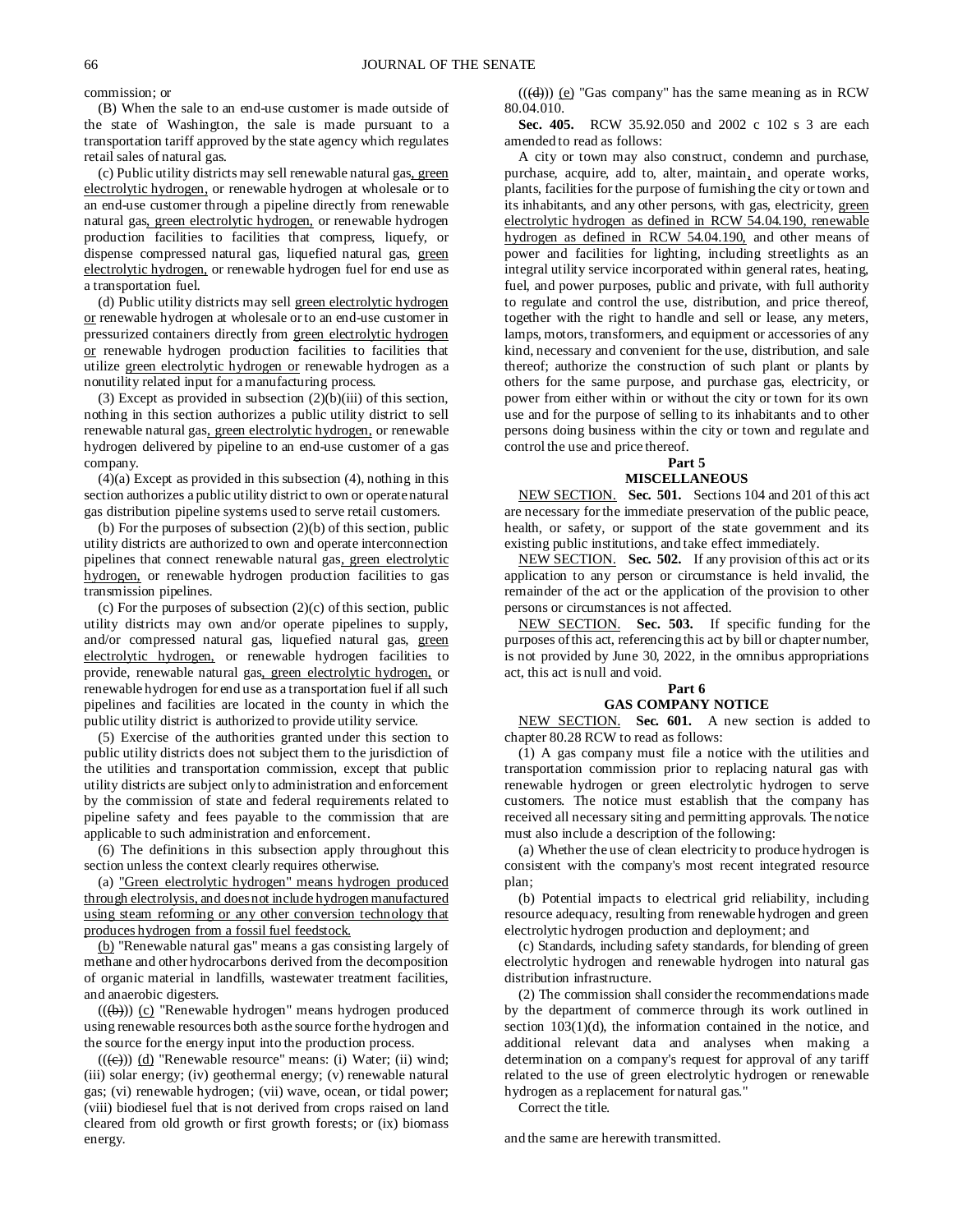FIFTY NINTH DAY, MARCH 9, 2022 2022 REGULAR SESSION MELISSA PALMER, Deputy Chief Clerk

#### MOTION

Senator Carlyle moved that the Senate concur in the House amendment(s) to Substitute Senate Bill No. 5910.

Senators Carlyle and Short spoke in favor of the motion.

# SIGNED BY THE PRESIDENT

Pursuant to Article 2, Section 32 of the State Constitution and Senate Rule 1(5), the President announced the signing of and thereupon did sign in open session:

SECOND SUBSTITUTE SENATE BILL NO. 5664 SENATE BILL NO. 5687 SECOND SUBSTITUTE SENATE BILL NO. 5695 ENGROSSED SECOND SUBSTITUTE SENATE BILL NO. 5702 SENATE BILL NO. 5713 SECOND SUBSTITUTE SENATE BILL NO. 5720 SUBSTITUTE SENATE BILL NO. 5729 ENGROSSED SUBSTITUTE SENATE BILL NO. 5761 ENGROSSED SECOND SUBSTITUTE SENATE BILL NO. 5764

SENATE BILL NO. 5788

SECOND SUBSTITUTE SENATE BILL NO. 5789 SUBSTITUTE SENATE BILL NO. 5790 SECOND SUBSTITUTE SENATE BILL NO. 5793

The President declared the question before the Senate to be the motion by Senator Carlyle that the Senate concur in the House amendment(s) to Substitute Senate Bill No. 5910.

The motion by Senator Carlyle carried and the Senate concurred in the House amendment(s) to Substitute Senate Bill No. 5910 by voice vote.

The President declared the question before the Senate to be the final passage of Substitute Senate Bill No. 5910, as amended by the House.

#### ROLL CALL

The Secretary called the roll on the final passage of Substitute Senate Bill No. 5910, as amended by the House, and the bill passed the Senate by the following vote: Yeas, 49; Nays, 0; Absent, 0; Excused, 0.

Voting yea: Senators Billig, Braun, Brown, Carlyle, Cleveland, Conway, Das, Dhingra, Dozier, Fortunato, Frockt, Gildon, Hasegawa, Hawkins, Holy, Honeyford, Hunt, Keiser, King, Kuderer, Liias, Lovelett, Lovick, McCune, Mullet, Muzzall, Nguyen, Nobles, Padden, Pedersen, Randall, Rivers, Robinson, Rolfes, Saldaña, Salomon, Schoesler, Sefzik, Sheldon, Short, Stanford, Trudeau, Van De Wege, Wagoner, Warnick, Wellman, Wilson, C., Wilson, J. and Wilson, L.

SUBSTITUTE SENATE BILL NO. 5910, as amended by the House, having received the constitutional majority, was declared passed. There being no objection, the title of the bill was ordered to stand as the title of the act.

# MOTION

At 10:52 a.m., on motion of Senator Pedersen, the Senate was declared to be at ease subject to the call of the President.

#### AFTERNOON SESSION

The Senate was called to order at 2:34 p.m. by President Heck.

#### MOTION

On motion of Senator Pedersen, the Senate advanced to the seventh order of business.

#### THIRD READING

# CONFIRMATION OF GUBERNATORIAL APPOINTMENTS

#### MOTION

Senator Nobles moved that Astrid E. Aveledo, Senate Gubernatorial Appointment No. 9052, be confirmed as a member of the Grays Harbor College Board of Trustees.

Senators Nobles and Holy spoke in favor of passage of the motion.

# APPOINTMENT OF ASTRID E. AVELEDO

The President declared the question before the Senate to be the confirmation of Astrid E. Aveledo, Senate Gubernatorial Appointment No. 9052, as a member of the Grays Harbor College Board of Trustees.

The Secretary called the roll on the confirmation of Astrid E. Aveledo, Senate Gubernatorial Appointment No. 9052, as a member of the Grays Harbor College Board of Trustees and the appointment was confirmed by the following vote: Yeas, 48; Nays, 0; Absent, 1; Excused, 0.

Voting yea: Senators Billig, Braun, Brown, Carlyle, Cleveland, Conway, Das, Dhingra, Dozier, Fortunato, Frockt, Gildon, Hasegawa, Hawkins, Holy, Hunt, Keiser, King, Kuderer, Liias, Lovelett, Lovick, McCune, Mullet, Muzzall, Nguyen, Nobles, Padden, Pedersen, Randall, Rivers, Robinson, Rolfes, Saldaña, Salomon, Schoesler, Sefzik, Sheldon, Short, Stanford, Trudeau, Van De Wege, Wagoner, Warnick, Wellman, Wilson, C., Wilson, J. and Wilson, L.

Absent: Senator Honeyford

Astrid E. Aveledo, Senate Gubernatorial Appointment No. 9052, having received the constitutional majority was declared confirmed as a member of the Grays Harbor College Board of Trustees.

#### THIRD READING

CONFIRMATION OF GUBERNATORIAL APPOINTMENTS

#### **MOTION**

Senator Nobles moved that Jeremy Jaech, Senate Gubernatorial Appointment No. 9054, be confirmed as a member of the University of Washington Board of Regents.

Senators Nobles and Holy spoke in favor of passage of the motion.

# APPOINTMENT OF JEREMY JAECH

The President declared the question before the Senate to be the confirmation of Jeremy Jaech, Senate Gubernatorial Appointment No. 9054, as a member of the University of Washington Board of Regents.

The Secretary called the roll on the confirmation of Jeremy Jaech, Senate Gubernatorial Appointment No. 9054, as a member of the University of Washington Board of Regents and the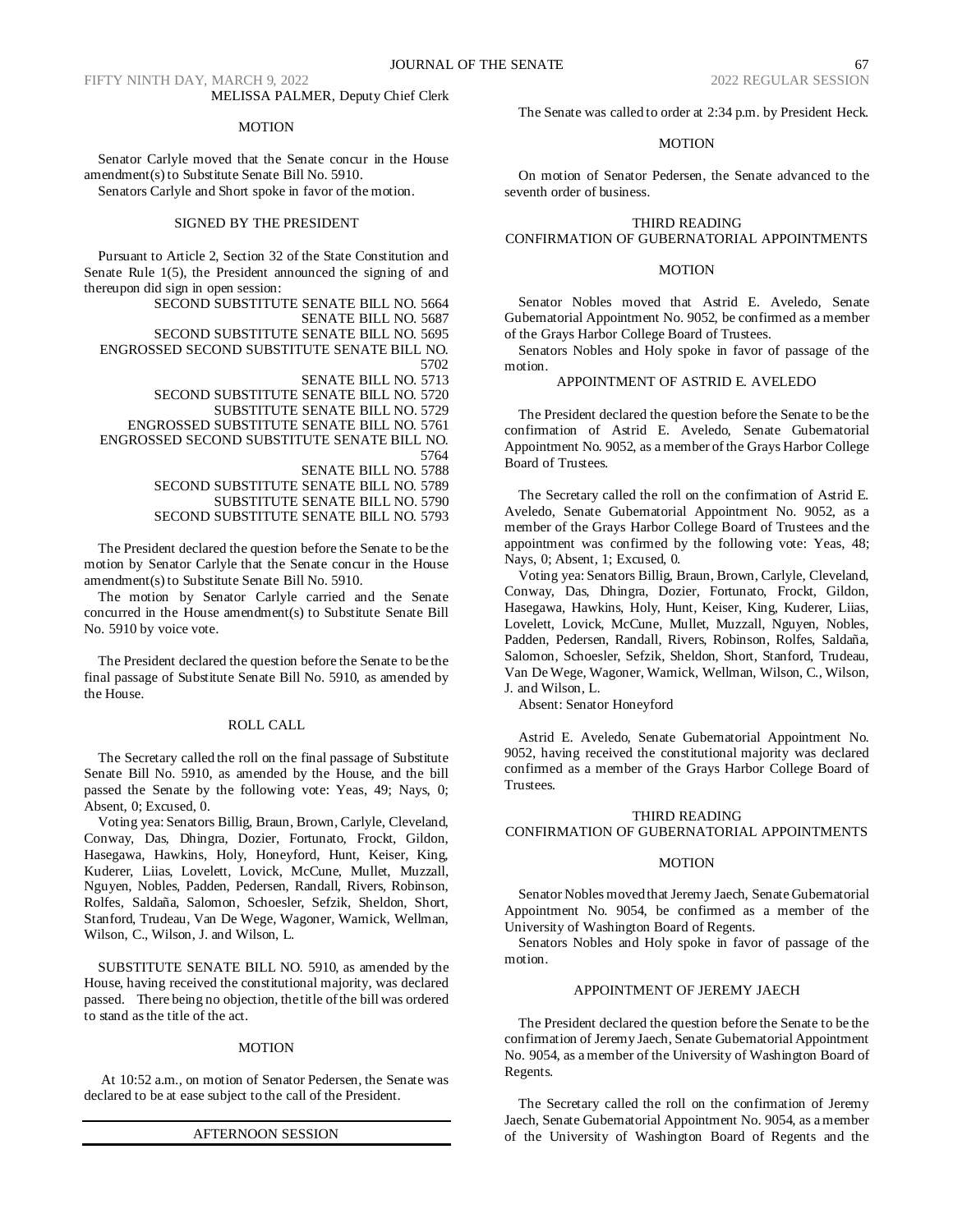appointment was confirmed by the following vote: Yeas, 49; Nays, 0; Absent, 0; Excused, 0.

Voting yea: Senators Billig, Braun, Brown, Carlyle, Cleveland, Conway, Das, Dhingra, Dozier, Fortunato, Frockt, Gildon, Hasegawa, Hawkins, Holy, Honeyford, Hunt, Keiser, King, Kuderer, Liias, Lovelett, Lovick, McCune, Mullet, Muzzall, Nguyen, Nobles, Padden, Pedersen, Randall, Rivers, Robinson, Rolfes, Saldaña, Salomon, Schoesler, Sefzik, Sheldon, Short, Stanford, Trudeau, Van De Wege, Wagoner, Warnick, Wellman, Wilson, C., Wilson, J. and Wilson, L.

Jeremy Jaech, Senate Gubernatorial Appointment No. 9054, having received the constitutional majority was declared confirmed as a member of the University of Washington Board of Regents.

#### **MOTION**

On motion of Senator Wilson, C., Senator Frockt was excused.

#### **MOTION**

On motion of Senator Pedersen, the Senate reverted to the fourth order of business.

#### MESSAGE FROM THE HOUSE

MR. PRESIDENT:

March 8, 2022

The House passed SUBSTITUTE SENATE BILL NO. 5741 with the following amendment(s): 5741-S AMH TR H2880.1 and the same are herewith transmitted.

MELISSA PALMER, Deputy Chief Clerk

#### MOTION

Senator Lovick moved that the Senate concur in the House amendment(s) to Substitute Senate Bill No. 5741.

Senator Lovick spoke in favor of the motion.

The President declared the question before the Senate to be the motion by Senator Lovick that the Senate concur in the House amendment(s) to Substitute Senate Bill No. 5741.

The motion by Senator Lovick carried and the Senate concurred in the House amendment(s) to Substitute Senate Bill No. 5741 by voice vote.

The President declared the question before the Senate to be the final passage of Substitute Senate Bill No. 5741, as amended by the House.

### ROLL CALL

The Secretary called the roll on the final passage of Substitute Senate Bill No. 5741, as amended by the House, and the bill passed the Senate by the following vote: Yeas, 46; Nays, 3; Absent, 0; Excused, 0.

Voting yea: Senators Billig, Braun, Brown, Carlyle, Cleveland, Conway, Das, Dhingra, Dozier, Fortunato, Frockt, Gildon, Hasegawa, Hawkins, Holy, Honeyford, Hunt, Keiser, King, Kuderer, Liias, Lovelett, Lovick, McCune, Mullet, Muzzall, Nguyen, Nobles, Padden, Pedersen, Randall, Robinson, Rolfes, Saldaña, Salomon, Sefzik, Sheldon, Short, Stanford, Trudeau, Van De Wege, Warnick, Wellman, Wilson, C., Wilson, J. and Wilson, L.

Voting nay: Senators Rivers, Schoesler and Wagoner

SUBSTITUTE SENATE BILL NO. 5741, as amended by the House, having received the constitutional majority, was declared passed. There being no objection, the title of the bill was ordered to stand as the title of the act.

# MESSAGE FROM THE HOUSE

March 8, 2022

MR. PRESIDENT:

The House refuses to concur in the Senate amendment(s) to ENGROSSED SUBSTITUTE HOUSE BILL NO. 1694 and asks the Senate to recede therefrom.

and the same are herewith transmitted.

MELISSA PALMER, Deputy Chief Clerk

#### **MOTION**

Senator Lovelett moved that the Senate recede from its position on the Senate amendments to Engrossed Substitute House Bill No. 1694.

Senator Lovelett spoke in favor of the motion.

The President declared the question before the Senate to be motion by Senator Lovelett that the Senate recede from its position on the Senate amendments to Engrossed Substitute House Bill No. 1694.

The motion by Senator Lovelett carried and the Senate receded from its amendments to Engrossed Substitute House Bill No. 1694.

#### **MOTIONS**

On motion of Senator Lovelett, the rules were suspended, and Engrossed Substitute House Bill No. 1694 was returned to second reading for the purposes of amendment.

Senator Lovelett moved that the following floor amendment no. 1487 by Senator Lovelett be adopted:

On page 2, line 13, after "By" strike "((Hune)) September" and insert "June"

On page 2, line 16, after "deadline of" strike "September" and insert "June"

On page 2, line 19, after "By" strike "((June)) September" and insert "June"

On page 2, line 22, after "By" strike all material through "at least" and insert "June 1, 2024, and"

On page 2, line 26, after "By" strike all material through "at least" and insert "June 1, 2025, and"

On page 2, line 31, after "By" strike all material through "at least" and insert "June 1, 2027, and"

On page 2, line 35, after "By" strike all material through "at least" and insert "June 1, 2028, and"

On page 4, line 6, after "(1)" strike "((Every)) At least every" and insert "Every"

On page 4, beginning on line 10, after "must" strike all material through "publication" on line 13 and insert "submit a report"

On page 6, at the beginning of line 1, strike "((Every)) At least every" and insert "Every"

On page 6, beginning on line 3, after "must" strike all material through "publication" on line 5 and insert "report"

On page 7, line 10, after "(1)" strike "((Every)) At least every" and insert "Every"

On page 7, beginning on line 14, after "must" strike all material through "publication" on line 16 and insert "submit a report"

The President declared the question before the Senate to be the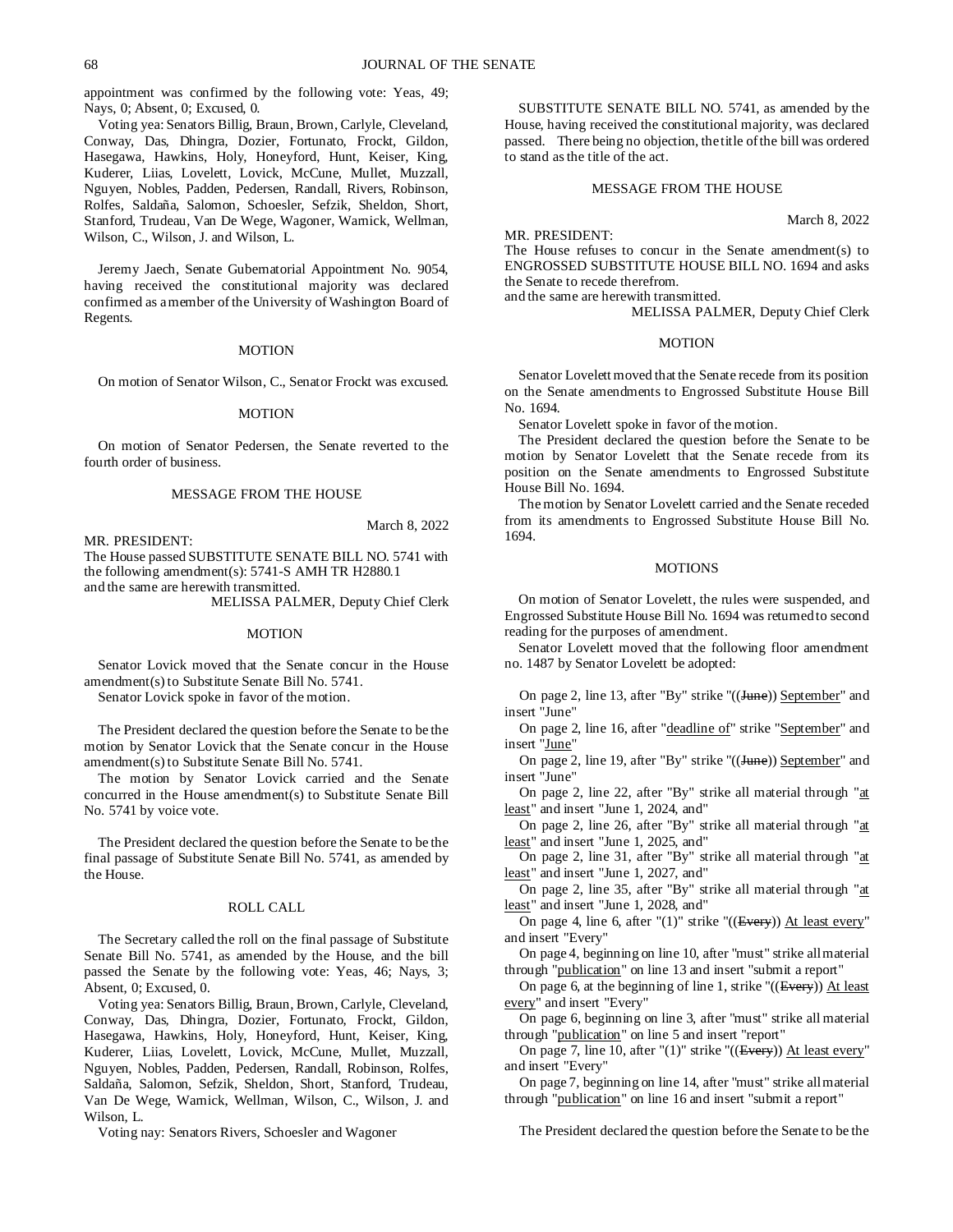adoption of floor amendment no. 1487 by Senator Lovelett on page 2, line 13 to Engrossed Substitute House Bill No. 1694.

The motion by Senator Lovelett carried and floor amendment no. 1487 was adopted by voice vote.

### **MOTION**

On motion of Senator Lovelett, the rules were suspended, Engrossed Substitute House Bill No. 1694 was advanced to third reading, the second reading considered the third and the bill was placed on final passage.

The President declared the question before the Senate to be the final passage of Engrossed Substitute House Bill No. 1694.

#### ROLL CALL

The Secretary called the roll on the final passage of Engrossed Substitute House Bill No. 1694 and the bill passed the Senate by the following vote: Yeas, 46; Nays, 3; Absent, 0; Excused, 0.

Voting yea: Senators Billig, Braun, Brown, Carlyle, Cleveland, Conway, Das, Dhingra, Dozier, Fortunato, Frockt, Gildon, Hasegawa, Hawkins, Holy, Hunt, Keiser, King, Kuderer, Liias, Lovelett, Lovick, McCune, Mullet, Muzzall, Nguyen, Nobles, Padden, Pedersen, Randall, Rivers, Robinson, Rolfes, Saldaña, Salomon, Sefzik, Sheldon, Short, Stanford, Trudeau, Van De Wege, Warnick, Wellman, Wilson, C., Wilson, J. and Wilson, L.

Voting nay: Senators Honeyford, Schoesler and Wagoner

ENGROSSED SUBSTITUTE HOUSE BILL NO. 1694, having received the constitutional majority, was declared passed. There being no objection, the title of the bill was ordered to stand as the title of the act.

#### MOTION

At 2:55 p.m., on motion of Senator Pedersen, the Senate was declared to be at ease subject to the call of the President.

----

The Senate was called to order at 3:30 p.m. by President Heck.

#### SIGNED BY THE PRESIDENT

Pursuant to Article 2, Section 32 of the State Constitution and Senate Rule 1(5), the President announced the signing of and thereupon did sign in open session:

SECOND SUBSTITUTE SENATE BILL NO. 5085 ENGROSSED SUBSTITUTE SENATE BILL NO. 5268 SENATE BILL NO. 5498 ENGROSSED SUBSTITUTE SENATE BILL NO. 5544 ENGROSSED SUBSTITUTE SENATE BILL NO. 5628 SENATE BILL NO. 5634 SUBSTITUTE SENATE BILL NO. 5749 ENGROSSED SECOND SUBSTITUTE SENATE BILL NO. 5796 SUBSTITUTE SENATE BILL NO. 5810 SUBSTITUTE SENATE BILL NO. 5818 SUBSTITUTE SENATE BILL NO. 5819 ENGROSSED SECOND SUBSTITUTE SENATE BILL NO. 5842

ENGROSSED SUBSTITUTE SENATE BILL NO. 5847

SENATE BILL NO. 5855

SENATE BILL NO. 5868

ENGROSSED SUBSTITUTE SENATE BILL NO. 5878

SUBSTITUTE SENATE BILL NO. 5883 SENATE BILL NO. 5898 SENATE BILL NO. 5929 SUBSTITUTE SENATE BILL NO. 5961 SENATE BILL NO. 5002 ENGROSSED SUBSTITUTE SENATE BILL NO. 5245 SUBSTITUTE SENATE BILL NO. 5376 SUBSTITUTE SENATE BILL NO. 5528 SENATE BILL NO. 5529 SECOND SUBSTITUTE SENATE BILL NO. 5532 SUBSTITUTE SENATE BILL NO. 5555 SENATE BILL NO. 5566 SENATE BILL NO. 5585 ENGROSSED SECOND SUBSTITUTE SENATE BILL NO. 5600 SUBSTITUTE SENATE BILL NO. 5610 SENATE BILL NO. 5612 SECOND SUBSTITUTE SENATE BILL NO. 5619 SUBSTITUTE SENATE BILL NO. 5644 SECOND SUBSTITUTE SENATE BILL NO. 5649 SUBSTITUTE SENATE BILL NO. 5651 SENATE BILL NO. 5657 SUBSTITUTE SENATE BILL NO. 5722 SUBSTITUTE SENATE BILL NO. 5728 SUBSTITUTE SENATE BILL NO. 5910

#### MOTION

On motion of Senator Pedersen, the Senate advanced to the sixth order of business.

#### SECOND READING

ENGROSSED SUBSTITUTE HOUSE BILL NO. 2124, by House Committee on Appropriations (originally sponsored by Riccelli, Sullivan, Frame, Ramel, Chapman, Ryu, Paul, Simmons, Stonier, Bergquist, Wicks, Valdez, Gregerson, Santos, Ramos, Johnson, J., Walen, Tharinger, Bateman, Callan, Thai, Taylor, Leavitt, Senn, Wylie, Macri, Ormsby, Pollet, Morgan, Bronoske, Kloba, Davis, Slatter, Berg, Lekanoff, Entenman, Ortiz-Self, Duerr, Peterson, Harris-Talley, Cody, Hackney, Chopp, Orwall and Rule)

Concerning extending collective bargaining to legislative employees.

The measure was read the second time.

#### MOTION

Senator Mullet moved that the following committee striking amendment by the Committee on Ways & Means be adopted:

Strike everything after the enacting clause and insert the following:

"NEW SECTION. Sec. 1. The legislature intends to create the office of state legislative labor relations for the purposes of considering and managing the unique issues raised by legislative collective bargaining. By examining issues set forth in section 2 of this act, the office will provide the legislature with a fuller understanding of how the legislature as an employer can best implement legislation for collective bargaining for legislative employees, which would be administered by the public employment relations commission.

NEW SECTION. **Sec. 2.** (1) The office of state legislative labor relations is created to assist the house of representatives, the senate, and legislative agencies in implementing and managing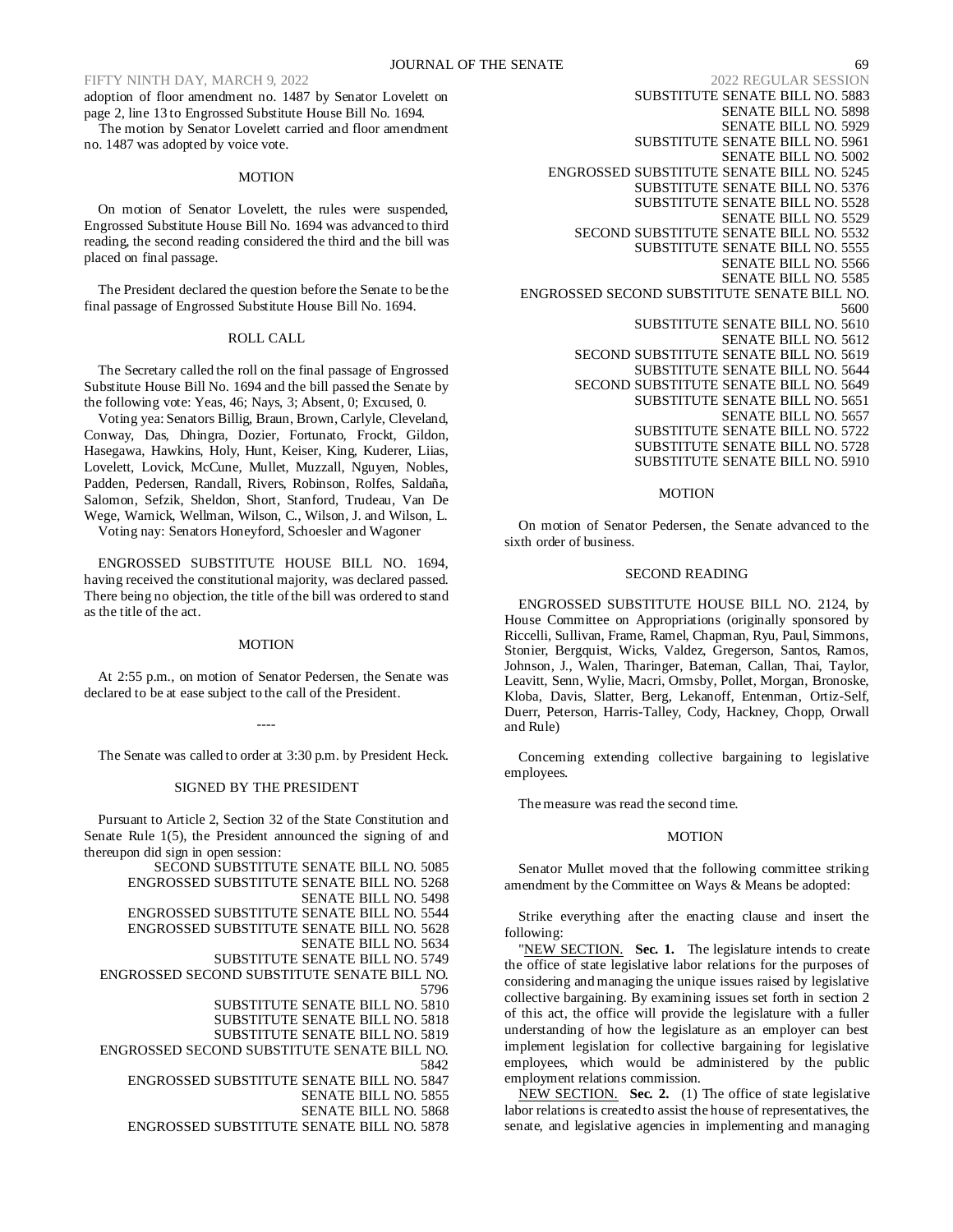the process of collective bargaining for employees of the legislative branch of state government.

(2)(a) Subject to (b) of this subsection, the secretary of the senate and the chief clerk of the house of representatives shall employ a director of the office. The director serves at the pleasure of the secretary of the senate and the chief clerk of the house of representatives, who shall fix the director's salary.

(b) The secretary of the senate and the chief clerk of the house of representatives shall, before employing a director, consult with legislative employees, the senate facilities and operations committee, the house executive rules committee, and the human resources officers of the house of representatives, the senate, and legislative agencies.

(c) The director serves as the executive and administrative head of the office and may employ additional employees to assist in carrying out the duties of the office. The duties of the office include, but are not limited to, conducting negotiations on behalf of the employer.

(d) The director shall contract with an external consultant for the purposes of gathering input from legislative employees, taking into consideration RCW 42.52.020 and rules of the house of representatives and the senate. The gathering of input must be in the form of, at a minimum, surveys.

(3) The director, in consultation with the secretary of the senate, the chief clerk of the house of representatives, and the administrative heads of legislative agencies shall:

(a) Examine issues related to collective bargaining for employees of the house of representatives, the senate, and legislative agencies; and

(b) After consultation with the external consultant, develop best practices and options for the legislature to consider in implementing and administering collective bargaining for employees of the house of representatives, the senate, and legislative agencies.

 $(4)(a)$  By December 1, 2022, the director shall submit a preliminary report to the appropriate committees of the legislature that provides a progress report on the director's considerations.

(b) By October 1, 2023, the director shall submit a final report to the appropriate committees of the legislature. At a minimum, the final report must address considerations on the following issues:

(i) Which employees of the house of representatives, the senate, and legislative agencies for whom collective bargaining may be appropriate;

(ii) Mandatory, permissive, and prohibited subjects of bargaining;

(iii) Who would negotiate on behalf of the house of representatives, the senate, and legislative agencies, and which entity or entities would be considered the employer for purposes of bargaining;

(iv) Definitions for relevant terms;

(v) Common public employee collective bargaining agreement frameworks related to grievance procedures and processes for disciplinary actions;

(vi) Procedures related to the commission certifying exclusive bargaining representatives, determining bargaining units, adjudicating unfair labor practices, determining representation questions, and coalition bargaining;

(vii) The efficiency and feasibility of coalition bargaining;

(viii) Procedures for approving negotiated collective bargaining agreements;

(ix) Procedures for submitting requests for funding to the appropriate legislative committees if appropriations are necessary to implement provisions of the collective bargaining agreements; and

(x) Approaches taken by other state legislatures that have

authorized collective bargaining for legislative employees.

(5) The report must include a summary of any statutory changes needed to address the considerations listed in subsection (4) of this section related to the collective bargaining process for legislative employees.

NEW SECTION. **Sec. 3.** The definitions in this section apply throughout this chapter unless the context clearly requires otherwise.

(1) "Commission" means the public employment relations commission.

(2) "Director" means the director of the office of state legislative labor relations.

(3) "Employee organization" means any organization, union, or association in which employees participate and that exists for the purpose, in whole or in part, of collective bargaining with employers.

(4) "Exclusive bargaining representative" means any employee organization that has been certified under this chapter as the representative of the employees in an appropriate bargaining unit.

(5) "Legislative agencies" means the joint legislative audit and review committee, the statute law committee, the legislative ethics board, the legislative evaluation and accountability program committee, the office of the state actuary, the legislative service center, the office of legislative support services, the joint transportation committee, and the redistricting commission.

(6) "Office" means the office of state legislative labor relations. NEW SECTION. **Sec. 4.** Collective bargaining negotiations under this chapter shall commence no earlier than May 1, 2024. No collective bargaining agreement entered into under this chapter may take effect prior to July 1, 2025.

NEW SECTION. **Sec. 5.** (1) Except as may be specifically limited by this chapter, legislative employees shall have the right to self-organization, to form, join, or assist employee organizations, and to bargain collectively through representatives of their own choosing for the purpose of collective bargaining free from interference, restraint, or coercion. Legislative employees shall also have the right to refrain from any or all such activities.

(2) Except as may be specifically limited by this chapter, the commission shall determine all questions pertaining to ascertaining exclusive bargaining representatives for legislative employees and collectively bargaining under this chapter. However, no employee organization shall be recognized or certified as the exclusive bargaining representative of a bargaining unit of employees of the legislative branch unless it receives the votes of a majority of employees in the petitioned for bargaining unit voting in a secret election by mail ballot administered by the commission. The commission's process must allow for an employee, group of employees, employee organizations, employer, or their agents to have the right to petition on any question concerning representation.

(3) The employer and the exclusive bargaining representative of a bargaining unit of legislative employees may not enter into a collective bargaining agreement that requires the employer to deduct, from the salary or wages of an employee, contributions for payments for political action committees sponsored by employee organizations with legislative employees as members.

NEW SECTION. **Sec. 6.** During a legislative session or committee assembly days, nothing contained in this chapter permits or grants to any legislative employee the right to strike, participate in a work stoppage, or refuse to perform their official duties.

NEW SECTION. **Sec. 7.** (1) Collective bargaining negotiations under this chapter must commence no later than July 1st of each even-numbered year after a bargaining unit has been certified.

(2) The duration of any collective bargaining agreement shall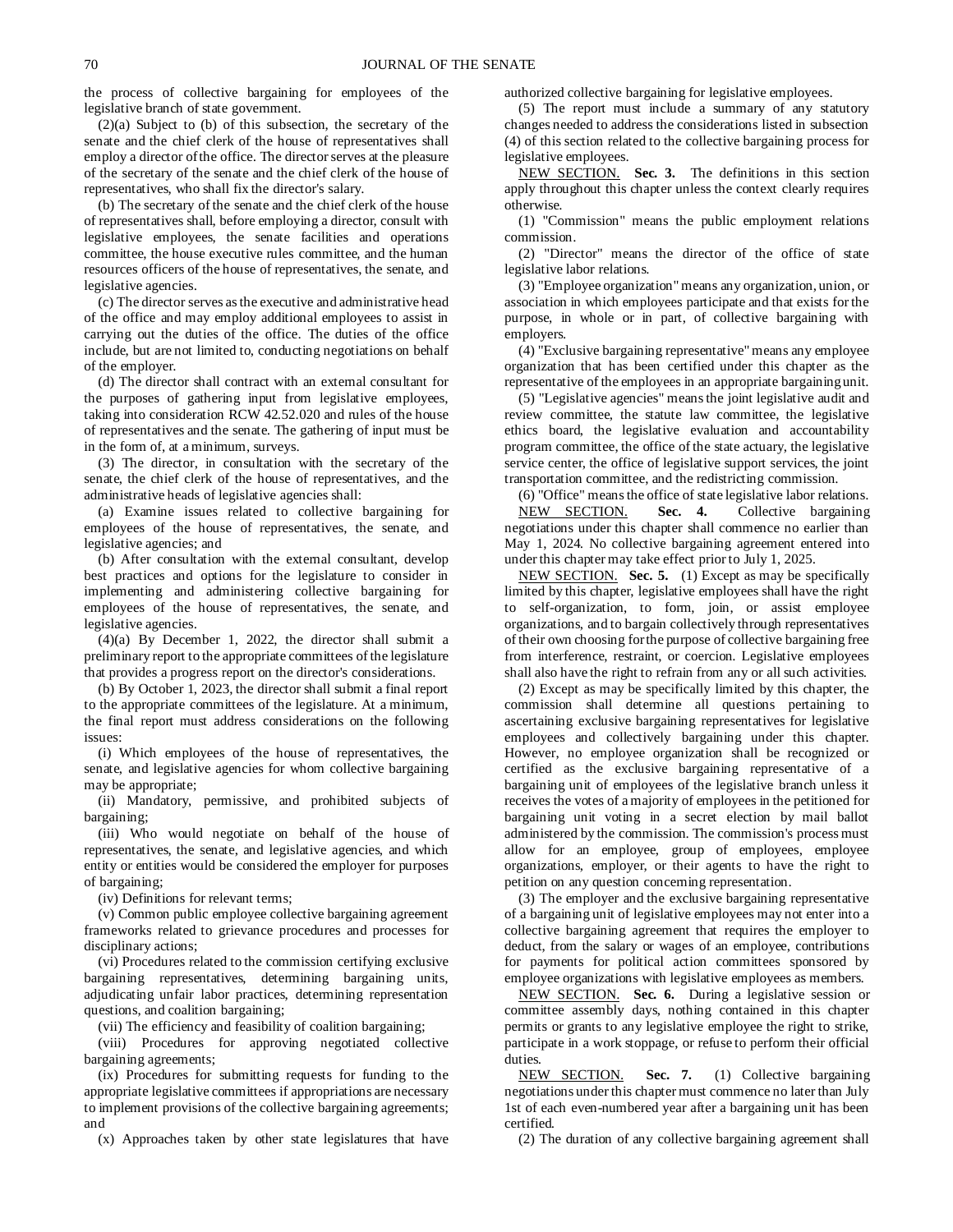### not exceed one fiscal biennium.

NEW SECTION. **Sec. 8.** (1) It is an unfair labor practice for an employer in the legislative branch of state government:

(a) To interfere with, restrain, or coerce employees in the exercise of the rights guaranteed by this chapter;

(b) To dominate or interfere with the formation or administration of any employee organization or contribute financial or other support to it: PROVIDED, That subject to rules adopted by the commission, an employer shall not be prohibited from permitting employees to confer with it or its representatives or agents during working hours without loss of time or pay;

(c) To encourage or discourage membership in any employee organization by discrimination in regard to hire, tenure of employment, or any term or condition of employment;

(d) To discharge or discriminate otherwise against an employee because that employee has filed charges or given testimony under this chapter;

(e) To refuse to bargain collectively with the exclusive bargaining representatives of its employees.

(2) It is an unfair labor practice for an employee organization:

(a) To restrain or coerce an employee in the exercise of the rights guaranteed by this chapter: PROVIDED, That this subsection shall not impair the right of an employee organization to prescribe its own rules with respect to the acquisition or retention of membership in the employee organization or to an employer in the selection of its representatives for the purpose of bargaining or the adjustment of grievances;

(b) To cause or attempt to cause an employer to discriminate against an employee in violation of subsection (1)(c) of this section;

(c) To discriminate against an employee because that employee has filed charges or given testimony under this chapter;

(d) To refuse to bargain collectively with an employer.

(3) The expressing of any views, arguments, or opinion, or the dissemination thereof to the public, whether in written, printed, graphic, or visual form, shall not constitute or be evidence of an unfair labor practice under this chapter, if such expression contains no threat of reprisal or force or promise of benefit.

NEW SECTION. **Sec. 9.** (1) The employer shall not bargain over rights of management which, in addition to all powers, duties, and rights established by constitutional provision or statute, shall include, but not be limited to, the following:

(a) The functions and programs of the employer, the use of technology, and the structure of the organization, including the size and composition of standing committees;

(b) The employer's budget and the size of the employer's workforce, including determining the financial basis for layoffs;

(c) The right to direct and supervise employees;

(d) The hours of work during legislative session and the cutoff calendar for a legislative session; and

(e) Retirement plans and retirement benefits, health care benefits, or other employee insurance benefits.

(2) Except for an applicable code of conduct policy adopted by a chamber of the legislature or a legislative agency, if a conflict exists between policies adopted by the legislature relating to wages, hours, and terms and conditions of employment and a provision of a collective bargaining agreement negotiated under this chapter, the collective bargaining agreement shall prevail. A provision of a collective bargaining agreement that conflicts with a statute or an applicable term of a code of conduct policy adopted by a chamber of the legislature or a legislative agency is invalid and unenforceable.

NEW SECTION. **Sec. 10.** Sections 1 through 9 and 11 of this act constitute a new chapter in Title 44 RCW.

NEW SECTION. **Sec. 11.** Sections 3 through 9 of this act

take effect May 1, 2024."

On page 1, line 16 of the title, after "employment;" strike the remainder of the title and insert "adding a new chapter to Title 44 RCW; and providing an effective date."

#### **MOTION**

Senator Rivers moved that the following floor amendment no. 1489 by Senator Rivers be adopted:

On page 4, line 22, after "employer to" strike "deduct," and insert ":

(a) Deduct,"

On page 4, line 25, after "members" insert "; or

(b) Provide the employee organization with the personal information of legislative employees. "Personal information" means an employee's residential address, residential telephone number, personal wireless number, social security number, social media handle or other identifying social media information, driver's license number, identicard number, and personal email address"

Senator Rivers spoke in favor of adoption of the amendment to the committee striking amendment.

Senator Keiser spoke against adoption of the amendment to the committee striking amendment.

The President declared the question before the Senate to be the adoption of floor amendment no. 1489 by Senator Rivers on page 4, line 22 to the committee striking amendment.

The motion by Senator Rivers did not carry and floor amendment no. 1489 was not adopted by voice vote.

#### MOTION

Senator Honeyford moved that the following floor amendment no. 1490 by Senator Honeyford be adopted:

On page 4, after line 25, insert the following:

"(4) No bargaining unit of employees of the legislative branch shall be appropriate for recognition or certification if it includes:

(a) Staff of more than one caucus; or

(b) Legislative assistants and session aides for members of more than one caucus."

Senator Honeyford spoke in favor of adoption of the amendment to the committee striking amendment.

Senator Mullet spoke against adoption of the amendment to the committee striking amendment.

The President declared the question before the Senate to be the adoption of floor amendment no. 1490 by Senator Honeyford on page 4, after line 25 to the committee striking amendment.

The motion by Senator Honeyford did not carry and floor amendment no. 1490 was not adopted by voice vote.

# MOTION

Senator Wagoner moved that the following floor amendment no. 1488 by Senator Wagoner be adopted:

On page 4, line 26, after "**Sec. 6.**" insert "(1)"

On page 4, after line 29, insert the following:

 $''(2)(a)$  It is unlawful for any legislative employee, or any employee organization, directly or indirectly, to induce, instigate, encourage, authorize, ratify, or participate in a strike or work stoppage during legislative session or committee assembly days.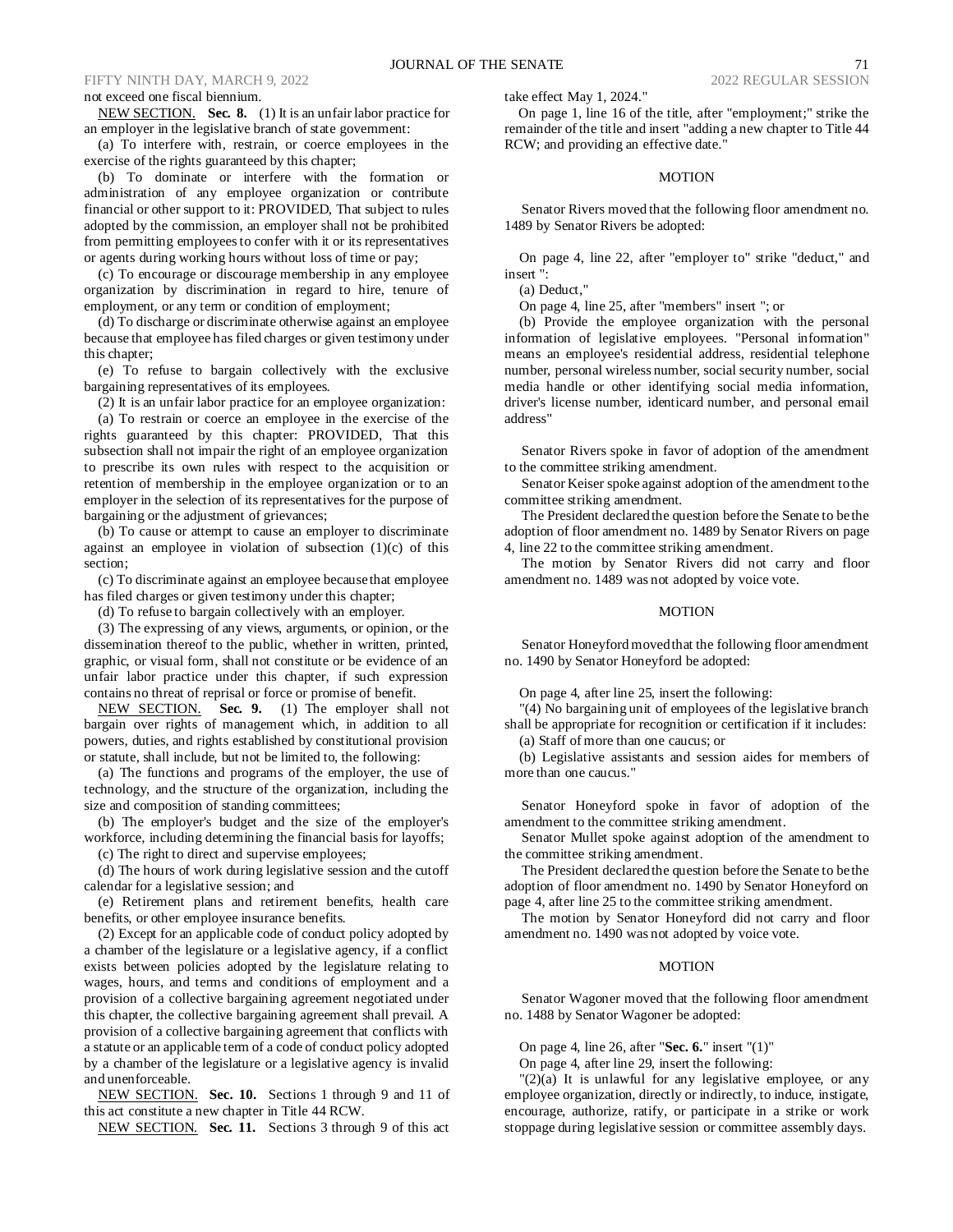(b) In the event of any violation or imminently threatened violation of this section, any citizen domiciled within the jurisdictional boundaries of the state may petition the superior court for Thurston county for an injunction restraining the violation or imminently threatened violation. Rules of civil procedure regarding injunctions apply to the action. However, the court shall grant a temporary injunction if it appears to the court that a violation has occurred or is imminently threatened. The plaintiff need not show that the violation or threatened violation would greatly or irreparably injure him or her and no bond may be required of the plaintiff unless the court determines that a bond is necessary in the public interest.

(c) Failure to comply with any temporary or permanent injunction granted under (b) of this subsection is a contempt of court as provided in chapter 7.21 RCW. The court may impose a penalty of up to \$10,000 for an employee organization for each day during which the failure to comply continues. The sanctions for a legislative employee found to be in contempt shall be as provided in chapter 7.21 RCW. An individual or an employee organization which makes an active good faith effort to comply fully with the injunction shall not be deemed to be in contempt.

(d) An employee organization found in violation of this section, having such violation restrained under (b) of this subsection, must be decertified by the commission."

On page 6, line 26, after "RCW;" insert "prescribing penalties;"

Senator Wagoner spoke in favor of adoption of the amendment to the committee striking amendment.

Senator Keiser spoke against adoption of the amendment to the committee striking amendment.

#### MOTION

On motion of Senator Wagoner, Senator Wilson, L. was excused.

The President declared the question before the Senate to be the adoption of floor amendment no. 1488 by Senator Wagoner on page 4, line 26 to the committee striking amendment.

The motion by Senator Wagoner did not carry and floor amendment no. 1488 was not adopted by voice vote.

#### MOTION

Senator Mullet moved that the following floor amendment no. 1486 by Senator Mullet be adopted:

On page 6, beginning on line 9, after "benefits" strike all material through "insurance benefits" on line 10

Senator Mullet spoke in favor of adoption of the amendment to the committee striking amendment.

The President declared the question before the Senate to be the adoption of floor amendment no. 1486 by Senator Mullet on page 6, line 9 to the committee striking amendment.

The motion by Senator Mullet carried and floor amendment no. 1486 was adopted by voice vote.

#### MOTION

Senator Padden moved that the following floor amendment no. 1491 by Senator Padden be adopted:

On page 6, line 17, after "statute" insert ", resolution, concurrent resolution,"

Senators Padden, Fortunato and Mullet spoke in favor of adoption of the amendment to the committee striking amendment.

Senator Keiser spoke against adoption of the amendment to the committee striking amendment.

The President declared the question before the Senate to be the adoption of floor amendment no. 1491 by Senator Padden on page 6, line 17 to the committee striking amendment.

The motion by Senator Padden did not carry and floor amendment no. 1491 was not adopted by voice vote.

Senator Mullet spoke in favor of adoption of the committee striking amendment.

The President declared the question before the Senate to be the adoption of the committee striking amendment by the Committee on Ways & Means to Engrossed Substitute House Bill No. 2124.

The motion by Senator Mullet carried and the committee striking amendment was adopted by voice vote.

#### MOTION

On motion of Senator Pedersen, the rules were suspended, Engrossed Substitute House Bill No. 2124 was advanced to third reading, the second reading considered the third and the bill was placed on final passage.

#### POINT OF ORDER

Senator Braun: "I rise to a point of order that Engrossed Substitute House Bill No. 2124 violates Senate Rule No. 25, which requires the subject the bill to be expressed in the title."

President Heck: "Proceed."

Senator Braun: "Thank you Mr. President. So, as you know, Mr. President, Senate Rule No. 25 requires the subject of the bill to be expressed in its title. In recent years, we've all seen this trend with ever more prescriptive and byzantine titles being employed.

This bill before us today is an excellent example. It has 125 words in its title.

Mr. President, as stated in a 2020 ruling from your office, which is supported by long standing case law, if I may read Mr. President?

President Heck: "Proceed."

Senator Braun: "The President will caution members that selecting a narrow title or narrow in specific bill title is not without risk. Where a title is very specific, the language of the bill must follow the title very specifically, and the President will enforce the standards of Rule 25.

Now Mr. President, the language in Engrossed Substitute House Bill No. 2124 fails to comply with the senate rules as it does not follow the title very specifically and there are several instances in the bill where it deviates from this extremely specific title, and I'd just like to mention two of them.

First of all, the title asserts that collective bargaining is being extended to legislative employees by creating the Office of State Legislative Labor Relations. But the bill's contents do not extend collective bargaining to legislative employees by the creation of the office. This is factually false Mr. President.

The provisions extending collective bargaining are elsewhere in the bill. Specifically, section 4, 5 and 7. If these sections were omitted from the bill there would be no collective bargaining in spite of the fact that the Office of Legislative Labor Relations would still exist. And of course, vice versa is also true. If you were to omit the sections that had the Office of Legislative Labor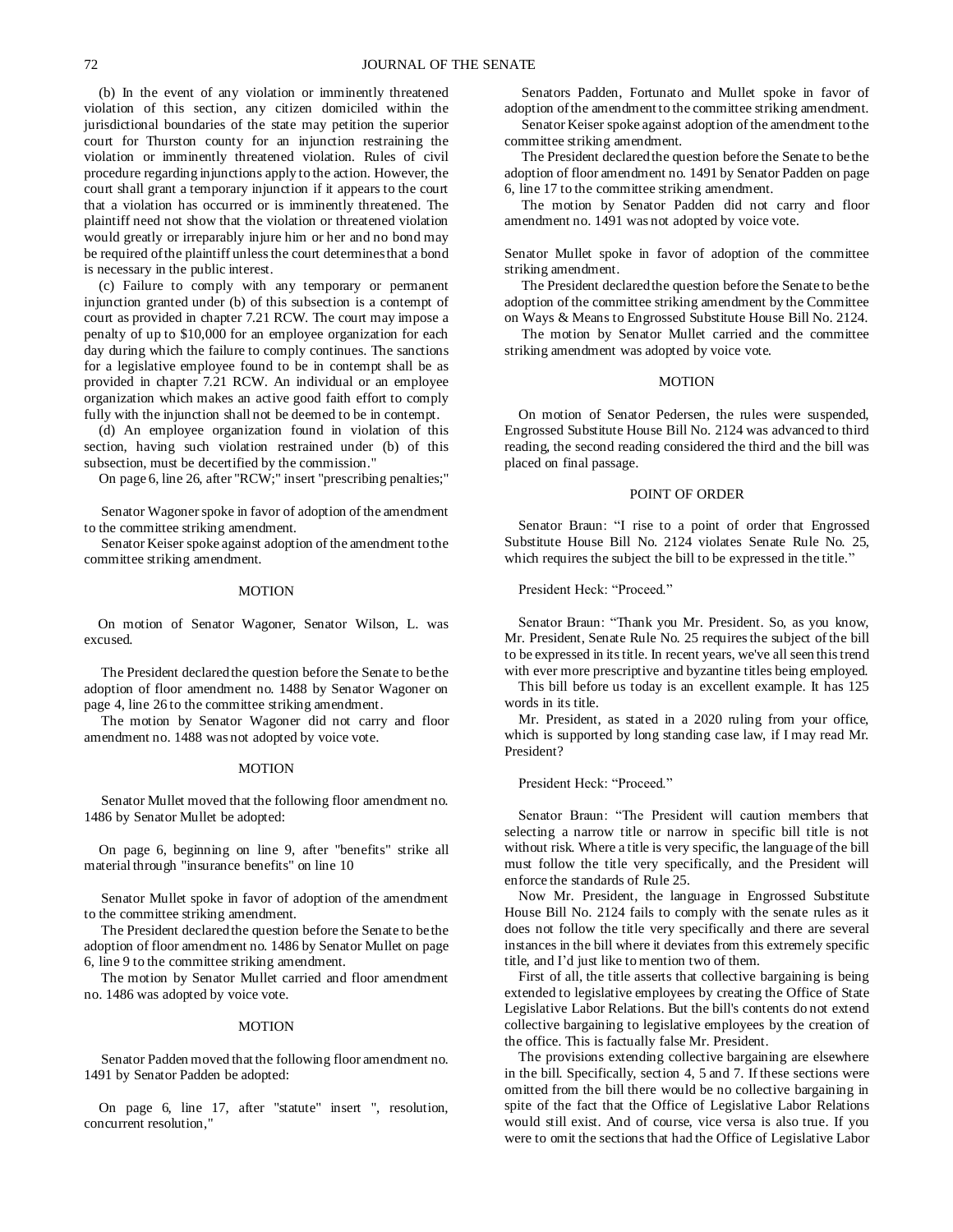# FIFTY NINTH DAY, MARCH 9, 2022

Relations, but the other sections remained, you would have collective bargaining.

The second example, Mr. President, is that the bills title has a narrower focus on the Office of State Legislative Labor Relations, describing fifteen specific issues in which the office must consider. Yet, after you get past sections 1 and sections 2 the remainder of the bill is outside the scope of that very narrow and carefully crafted title.

These issues, Mr. President, frankly, would not be present if they used a broad bill title, such as the title used in the original bill on this topic, House Bill No. 1806. Just for the information the body the title on that bill was, if I may read?"

# President Heck: "Proceed."

Senator Braun: "An act related to extending collective bargaining rights to employees of the legislature, legislative branch of the state government.

If that had been proposed, we wouldn't have an issue, but that is not the title before us today, Mr. President. And as the language of this bill does not follow this very near narrow title, I ask that you rule that Engrossed Substitute House Bill No. 2124 violates Senate Rule No. 25. Thank you Mr. President."

# Senator Pedersen: "

Well, thank you very much Mr. President. Although I appreciate very much the careful legal analysis by the gentleman from the 20<sup>th</sup> District, I guess I want to suggest an alternate grammatical understanding of the title of this bill.

There are several gerunds that are used in words. And so, I'm going to suggest that the way that the title proposes extending collective bargaining agreements to legislative employees is by creating the office, by determining bargaining units, by adjudicating unfair labor practices, determining representation questions, considering approaches taken by other legislatures, specifying unfair labor practices, but without mandating what the collective bargaining agreement must provide.

So Mr. President, I think that what you see in the striking amendment and in the bill, is reflective of the title that that is to say, a broad, a broad approach for setting up a framework and a process for figuring out how the State would make, the State Legislature would make this momentous shift toward having toward having the ability of the , of our employees to do collective bargaining with their employers in the legislative branch."

#### **MOTION**

On motion of Senator Pedersen, further consideration of Engrossed Substitute House Bill No. 2124 was deferred, and the bill held its place on the third reading calendar.

#### SECOND READING

ENGROSSED SUBSTITUTE HOUSE BILL NO. 1530, by House Committee on Transportation (originally sponsored by Chambers, Springer, Klicker, Jacobsen, Sutherland and Eslick)

Creating Washington wine special license plates.

The measure was read the second time.

#### MOTION

On motion of Senator Liias, the rules were suspended, Engrossed Substitute House Bill No. 1530 was advanced to third

reading, the second reading considered the third and the bill was placed on final passage.

Senators Liias and King spoke in favor of passage of the bill.

# **MOTION**

On motion of Senator Randall, Senator Rolfes was excused.

The President declared the question before the Senate to be the final passage of Engrossed Substitute House Bill No. 1530.

# ROLL CALL

The Secretary called the roll on the final passage of Engrossed Substitute House Bill No. 1530 and the bill passed the Senate by the following vote: Yeas, 46; Nays, 2; Absent, 0; Excused, 1.

Voting yea: Senators Billig, Braun, Brown, Carlyle, Cleveland, Conway, Das, Dhingra, Dozier, Fortunato, Frockt, Gildon, Hasegawa, Hawkins, Holy, Honeyford, Hunt, Keiser, King, Kuderer, Liias, Lovelett, Lovick, McCune, Mullet, Muzzall, Nguyen, Nobles, Padden, Pedersen, Randall, Rivers, Robinson, Saldaña, Salomon, Sefzik, Sheldon, Short, Stanford, Trudeau, Van De Wege, Warnick, Wellman, Wilson, C., Wilson, J. and Wilson, L.

Voting nay: Senators Schoesler and Wagoner Excused: Senator Rolfes

ENGROSSED SUBSTITUTE HOUSE BILL NO. 1530, having received the constitutional majority, was declared passed. There being no objection, the title of the bill was ordered to stand as the title of the act.

#### PERSONAL PRIVILEGE

Senator Brown: "Thank you Mr. President. My almost decade of service has been truly a wild ride. And there are so very many people to thank. First and foremost, I thank my parents who have endured my many frantic phone calls. And have talked me through so many varied issues teaching me to really listen to what people say. Don't get caught up in the emotion but listen to what they are trying to explain to you. Second, to my girls who have supported this journey, despite its disruption to their lives. Finally, I thought I could hold it, to my colleagues and staff and constituents, thank you for engaging in such lively dialogue. I really wish the public understood the meaningful conversations that we have. Whether it's over coffee, or over dinner, or sometimes being pulled aside in a committee room. That's where truly great policy has been made for this state. Mr. President, do I have permission to read one of my dad's favorite poems. It's a short one."

President Heck: "Please proceed."

Senator Brown: "Thanks. It's by Robert Frost, and it's called *The Road Not Taken*. "Two roads diverged in a yellow wood and sorry I could not travel both and be one traveler. Long I stood and look down one as far as I could to where it bent in the undergrowth. And then took the other as just fair. And having perhaps the better claim because it was grassy and wanted wear, though as for that, the passing there, had worn them really about the same. And both that morning equally lay in leaves no step had trodden black, oh I kept that first for another day. Yet knowing how way leads onto way, I doubted I should ever be back. I shall be telling this with a sigh, somewhere ages and ages hence, two roads diverged in a wood, and I, I took the one less traveled by."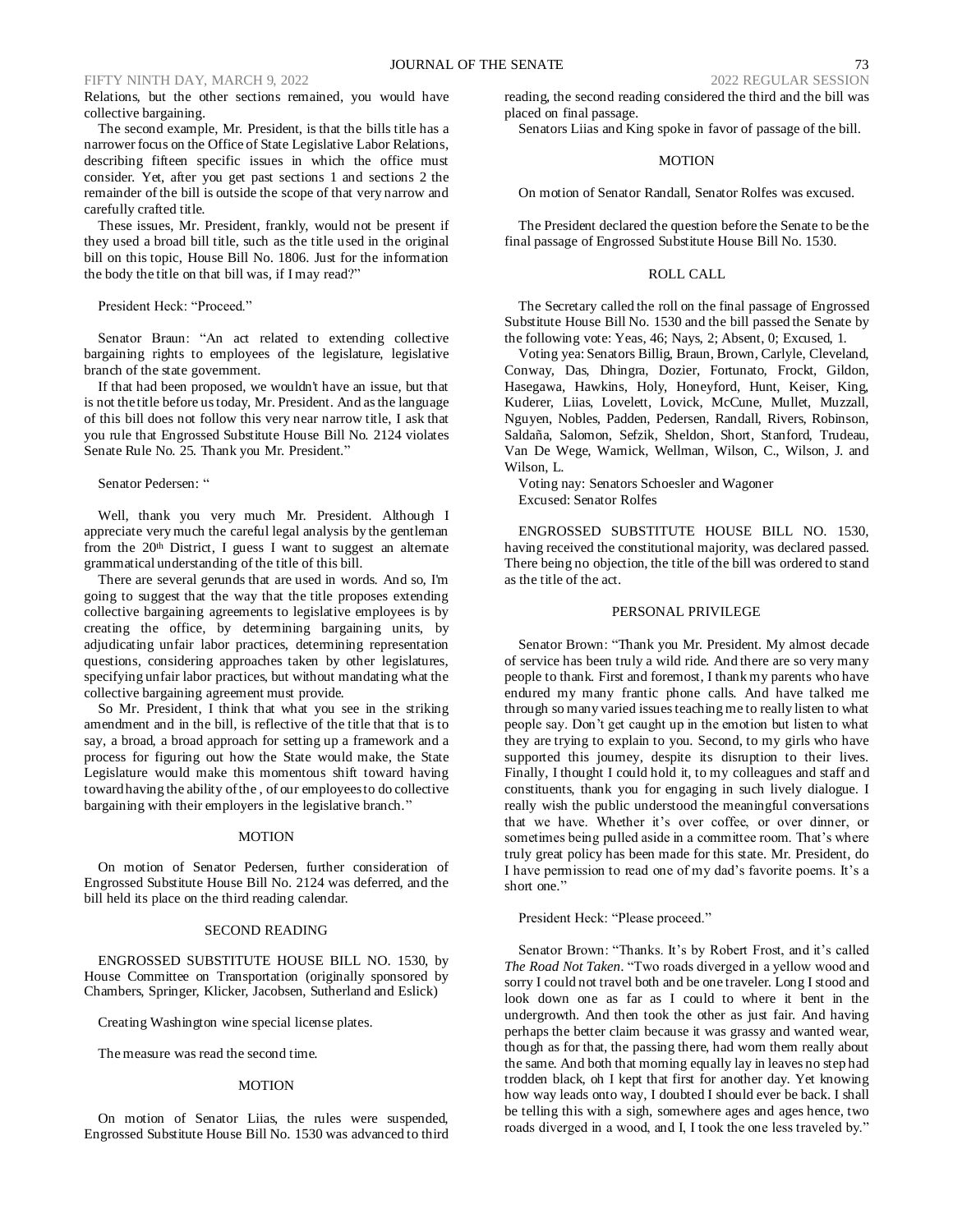And that has made all the difference. No matter what road you embrace, please just embrace the journey. Approach your colleagues with open minds and civil discourse, and that, Mr. President, will make all the difference."

# PERSONAL PRIVILEGE

Senator Hunt: "Thank you Mr. President. Well as I said, it's been very special serving with Senator Brown. Had the opportunity, what was it, 6 or 7 years ago to go with a delegation to the People's Republic of China where we walked on the great wall, we ate good food, we went to the panda bear reserve, and went to Hong Kong, and learned a lot about a foreign government, and saw some of the most amazing scenery, and unfortunately some of the most amazing pollution that we've seen. But there again, one of the advantages of the trip was that the people on that trip really got to socialize and know each other and learn a little bit about them outside of the legislative realm, which I think is very important. And another special thing is some of you know that I spent 7 years in the Tri-Cities, and taught at Pasco High School, so I have sort of an affinity for the Tri-Cities, as almost a second home to me, or maybe a third home. But I wanna thank Senator Brown for all the work she's done, and it's been a joy working with you and best of ventures as you go about your fairly new job and keep Carol Moshers straight too. Thank you."

## PERSONAL PRIVILEGE

Senator Warnick: "I also raise to honor my good friend... woah! I didn't see this coming right now, so I wasn't prepared. But I have really gotten to know Senator Brown on the time that she's been here. Really appreciated her knowledge of the law. We worked together in district on issues. She is kinda small in stature, but mighty in nature. Her passion for her district is just incredible. Her knowledge of what that district means to the state of Washington is incredible. And her passion for the next generation is incredible to me. She invited myself, my daughter, and my grandson to visit her district. And he's gonna be like some kind of scientist or something now, because he was only 10 when we went down there, but he still remembers that visit to the facility that we visited in her district. She took the time to make sure that that was set up. Took the time to be available for young people who want to get into their work. And it's very technical work in her district. But more so, I have enjoyed over the years kinda sitting in this little cluster when we are all here, that was just so much fun to work on the state's business, laugh a little bit, cry a little bit, and work together across the aisle. So really gonna miss you, don't stay a stranger, we are going to keep in touch, but thank you for your service and thank you for all you've done for the state of Washington and your district."

## PERSONAL PRIVILEGE

Senator Wellman: "It has been an honor and a pleasure to have worked with Senator Sharon Brown over these few years. I wish there were more. Sometimes when you get someplace, you think 'let everything stay the way it is, I love it', and I've enjoyed everybody, and then there are changes. But those changes come and go, and I do appreciate them. There aren't too many fellow geeks in the senate Mr. President, and I consider Sharon Brown one of those favorite geeks of mine. Where we can wail away on blockchain technology and other things of the future and see the significance that they can be to bring to the state. She has been a strong supporter of the future of nuclear energy and exploring that with her has been fascinating. We got to travel together, I guess senator Brown has traveled a lot of places because we traveled to Denmark and Sweden learning about their energy production and their sustainability. And I will never forget what was, I think about a three-hour train ride we took where we off on one section of the train and we just talked and found out so many things in common. So many points of connection with her family and my family and her love for her daughters and me for mine. She will really be missed and hopefully our connection will remain long after this time. But just to appreciate her work here in the senate has been a privilege and a pleasure. Thank you."

## PERSONAL PRIVILEGE

Senator Short: "Thank you Mr. President. Sharon, I have been so glad serving with you. You know when she got – came – to the legislature, a la energy issues, she was in the senate, she loves energy issues, and we had the greatest conversations on all types of focused work to that end with her work in the Tri-Cities. But the thing that's impressed me about you Sharon is just the detailed work you do, every nuance that you would learn, and come to know to just represent your district and your people to the fullest that you could. You amaze me with all of the work that you've done for college students you know, struggling with depression and suicide. The increased suicide rates with your work, bringing training to nurses so we can bring nurses to our schools. You gave so many people in your district a voice. And the work that she does for everything that she can do, and the relationships that you have built have just made you a champion. I love being your friend, and I am going to miss you. Best of luck, and don't forget us.

### PERSONAL PRIVILEGE

Senator Rivers: "Thank you so much Mr. President. Well, senator Brown, it has been one heck of a ride. There are so many things that I think of, and will always think of, when it comes to you. Your character is second to none. And you have been such an inspiration to me. Though many have taken a swipe at you, you have never swiped back, which I think is simply remarkable, and it really speaks about who you are and your perseverance. But without you, were would industrial symbiosis be? But it's not just that, it's that you're a person of your word. Anyone can take you to the bank because if you give your word, then we know that you will work your fingers to the bone to honor that word, and that is also something that we have benefited from. You've been like my sister for 10 years. I don't think your leave the senate will change that one bit. So please know, whenever I think of you, I will think of the remarkable character traits you have, and how you've made this senate a better place. Thank you so much."

## PERSONAL PRIVILEGE

Senator Wilson, L.: "Thank you. Well, I knew this was coming, but I wasn't thinking this was going to be today, so I haven't thought of everything I was going to say, and I'm not going to look at her while I am talking. So, I have known Sharon for 6 years now, and pretty much the whole time I've been here in the senate, we've been roommates as well, so I've had a really good opportunity to get to know her and get to know how close the relationship has become and how I appreciate your knowledge and your expertise and your counsel and your guidance and how you many times have challenged my thinking. We will have sit there until midnight sometimes, maybe longer, talking about things and challenged the way I'm thinking about some particular issue because we would have a lot of conversations about that. But she has an, and her character is above reproach. And I really appreciate how she sincerely cares for everyone, she has a good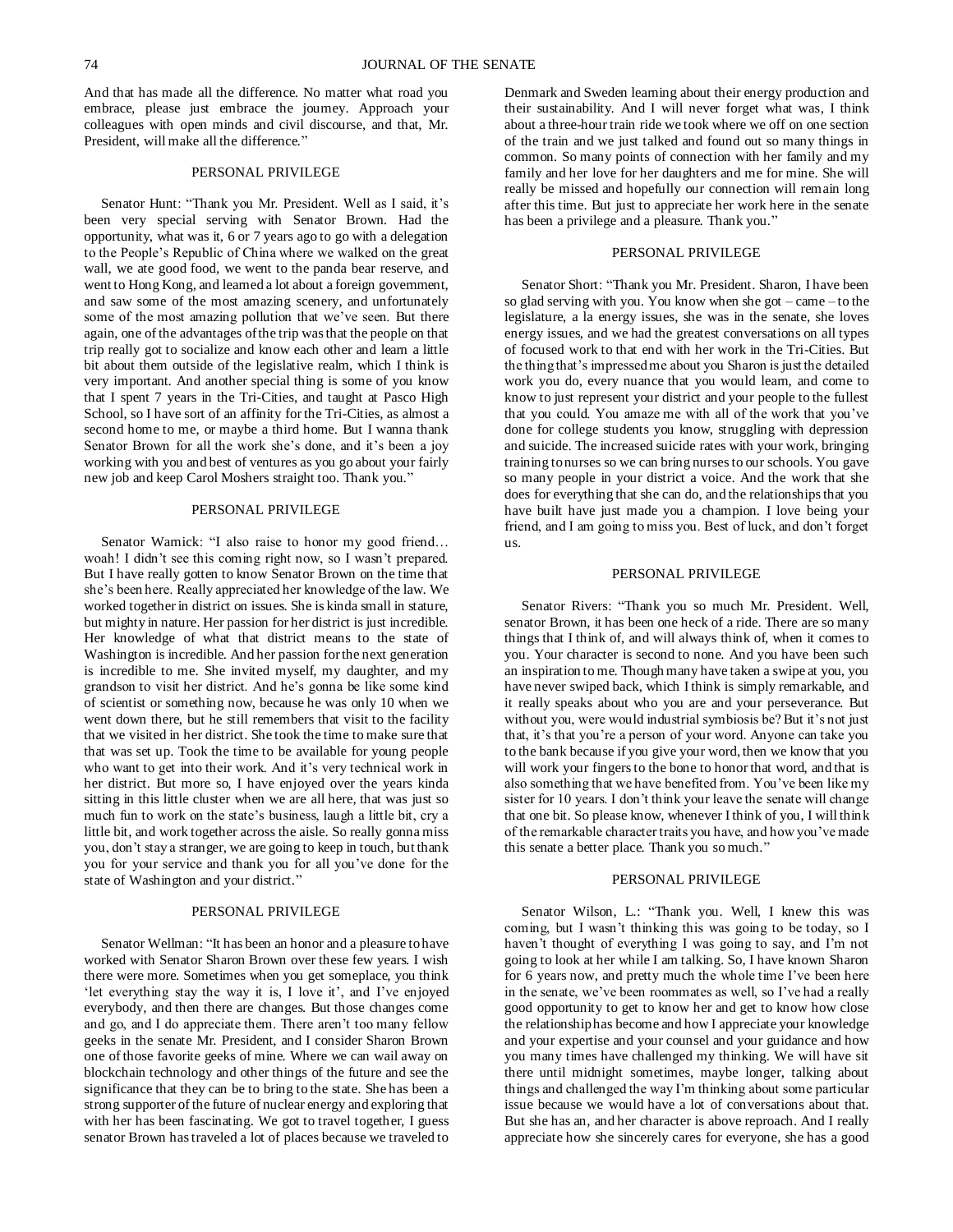# FIFTY NINTH DAY, MARCH 9, 2022 2022 REGULAR SESSION

thing to say, something to say about pretty much everybody, regardless. And I appreciate the, how much she devotes to her girls. She goes to great lengths to do the right thing and make them happy and. So, I just want to thank her for being here, and for being my friend and everything she has done for the state of Washington. And I wish you well in your next endeavors, but this won't be the last you see of me, so I will miss you here, but thank you for being here."

# PERSONAL PRIVILEGE

Senator Braun: "Thank you Mr. President. First Mr. President, if you just pass my thanks to senator Hunt to getting after that long awkward silence we had right at the beginning of this discussion, and pass my surprise onto senator Brown, who did legitimately surprise us with that speech. But I welcome the opportunity to talk briefly about senator Brown's work here in the senate over the last 10 years **–** we both came to the senate the same year, 2013, we both – for senator Brown it was particularly interesting because her predecessor, Jerome Delvin, who was here for – I just showed up, I had met him, I worked with him for like 3 days, and then all of a sudden he was gone and Sharon Brown was there. And she came in in the beginning of session, 0 time to ramp up, and she got right into it. Really impressive, almost immediately a contributing member of the caucus and I was always impressed by that, still am impressed by that. The other thing that is always impressed me is her ability to find a topic that was particularly important either to her district or she saw it, kinda looked head and saw it as a topic that was important to our state. And we've heard about her work on nuclear power, on suicide prevention. She has worked specifically on Meals-on-Wheels, it is a small program but an important program in our state. But other things more recently like Bitcoin, and blockchain, and digital currency. I can't count the number of conversations I've had with senator Brown that started like 'I'd like to tell you something about' pick one of the topics I just mentioned. And she is very focused, and she really wants to understand it deeply herself, and help us understand it. And I think that deepens the substance of our discussion makes us better prepared to look at policy and look at things that will make our state more competitive in the future. So, I want to thank her for that. And the other thing I want to mention is because, again, from when I came to the legislature, I realized now of course, I didn't have a good appreciation for all the parts of our wonderful state, and I certainly didn't' fully understand everything that exists in the Tri-Cities, and Sharon has been an undying advocate for all the things – we think about sometimes us less knowledgeable folks, we think about eastern Washington and think about all the agriculture, and all the traditional strengths, but we sometimes don't realize the deep research and technical abilities that exists in places like the Tri-Cities. And Sharon brown would not let our ignorance would stand. She had to tell us about all the great things up there, the world leading research that happens right here in the northeast corner, or roughly northeast corner of our state, and I wanna thank her for that. It has been a great pleasure to serve with her these last 10 years. We will certainly miss her, but she shouldn't think she gets off the hook just by leaving here. We will be back to work with her and ask for her help in the future. Thank you, Mr. President."

# REMARKS BY THE PRESIDENT

President Heck: " The President would respectfully suggest that it is an appropriate time for the body to collectively express its gratitude, appreciation, admiration, and affection for senator Brown and her outstanding public service."

EDITOR'S NOTE: The Senate rose in applause to thank and acknowledge Senator Brown for her service.

# PERSONAL PRIVILEGE

Senator Carlyle: "Thank you Mr. President. It is my great honor to join my good friend senator Brown in taking a moment to express my gratitude of being her partner in service, as well as all of my colleagues, as well as you, Mr. President. I feel a deep sense of fulfillment and completion, and accomplishment in joining you Mr. President today, as we prepare to end our legislative session. I've had the great honor for 14 years being a partner in service on so many challenging issues. And I'd like to take just a moment; I know that it doesn't need to be said, but on occasion, it probably should, that the people of America's 36<sup>th</sup> district are just the most entrepreneurial, passionate, engaged, spirited, and gracious, well-dressed, and humble people in this state. Just fabulous, fabulous community that I love so much. When I first ran for office, my four wonderful and amazing children: Nava, Zev, Liat, and Adi, were 1, 3, 7, or 5, 7, 9. And now they are 15, 20, 22, and 24. And it's been the honor of my life, of course along with my amazing wife Wendy to the love of my life, and the spirit and soul that drives me to raise my children during this time of service. The same time I've worked full time like many of you, and many of my colleagues, it's a real challenge. You know, like everyone, my journey here has not been easy. I was raised as an only child of a hippie single mother who struggled with mental illness for many years. And was the only woman welder in a shipyard of 250 men and went through all those challenges. But my big break actually came when I walked into this capital building as a 15-year-old page, and saw the name Whatcom County up there, where I was from, and I really just had an amazing, amazing experience. And from there I got to go for an amazing journey of my life to Washington D.C. where I served as a US congressional page for senator Warren Magnuson, senator Scoop Jackson, and for a brief time, speaker of the house Tip O'Neil. And what I learned from those legislative giants is something that I have thought about every day, and I learned from so many of my colleague, which is: the spirit of bipartisan ship, and compromise, and negation, and smart incrementalism is the essence of representative democracy in this constitutional republic. It is powerful, it is what moves us forward, it's what keeps us safe, and moving forward at the same time. I reject rigid ideological purity, and I really admire the deeper connections that me make in terms of relationships, trust, authenticity, and in very serious policy challenges. And I have enjoyed over the course of my time working on some of the most challenging issues. And I've been so honored to be a leader in so many of the toughest, toughest issues we've faced. And I've failed a lot, and learned a lot, and succeeded a bit. I am very proud that we have the strongest 100 percent clean energy bill in the nation, and I would say that that 100 percent clean energy bill in the nation, which is the toughest, the only major clean energy bill in the nation that the utility industry supported. And they supported it because they felt heard and seen. And so, we designed policies that actually worked. I'm proud of that. I'm proud that we have an economy wide carbon pricing that is historic. I'm proud of so much of the climate work that sets us on the path towards Paris agreement level emission reductions while growing our economy and protecting and growing jobs. I'm proud, Mr. President, of the fact that the value of a tax preference is now public information with accountability and measurements and metrics which didn't exist before. I'm proud and grateful for the support of my colleagues, that when I first entered the legislature, the graduation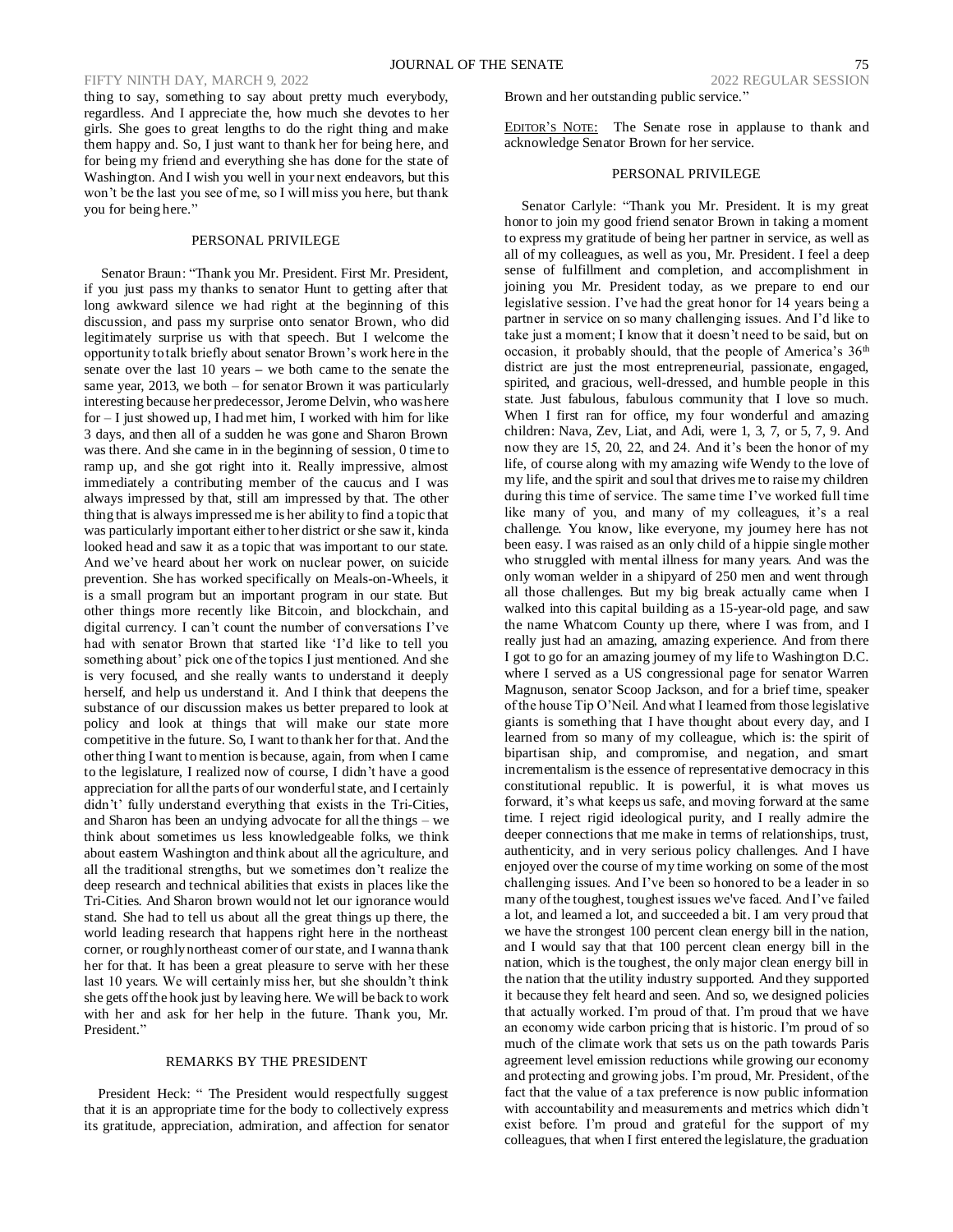rate of high school – for foster youth – in this state was in the midtwenties and it's now in the mid-fifties. We've doubled it through investments in Treehouse and so many other investments that I hope my colleagues will for years to come. When I go to Magnolia in my district, it's so exciting to see the kids line up and go to school, and I played an instrumental role in re-opening that school, and it's just one of the small little things that you know you made a difference in the world. I've done my best Mr. President to leave it all and to run through the tape and to try to serve with grace and authenticity and so much of my accomplishments of my success came from an unbelievable staff that we have in this institution in the legislature. And also, my legislative aids and so many others. And I just am so grateful for the essence of a citizen legislature. I think it's powerful, where its real people living real lives, and bringing our full selves to this work. I also I think it's known in some ways for what I failed to accomplish. And I think that matters as well. I just want to take just a brief moment to thank senator Warnick and others who stood with me on the issue of the death penalty when it was difficult and challenging and hard. But I know that bipartisan vote for multi-year, over the years, brought out something deep in that time of reflection, and I feel so very strongly about that issue. And I want to thank my colleagues for their support. I believe deeply in the issue of privacy, that we have a fundamental moral right to our own independence and freedom and not to be tracked every step of the way in our lives, and I'm sorry to have not been successful at that. But ultimately, I think it's just such a fabulous institution, and I have been so honored to work on really meaningful historic issues and to accomplish some on behalf of my community and to build relationships that are very meaningful to me. I am very grateful to my constituents, my family, my community, my friends, and to all of you. And I also appreciate that when we are gone, we're gone, and there is just a robust energy that continues with new people and new spirit and new drive and new passion for issues and that's what makes our quality of life is so special. It's hard to be a prophet in your own land, and we know that as a state for all of us, we have a beautiful quality of life. We have a strong robust quality of infrastructure, of educated workforce, of education, of jobs and economic opportunity, and natural resources, and I just hope and pray that we continue to value it and do that work with meaning and purpose. So, with that Mr. President, I could not be more grateful for the honor of having been your and all of my colleagues' partner in service. Thank you."

## PERSONAL PRIVILEGE

Senator Billig: "Thank you Mr. President. Well, I want to thank my colleague Senator Carlyle. I want to thank him for his service to our state and for his friendship. I've had the pleasure of working with him for 12 years. Having been to his home, met his family, shared meals with him. And I'm going to miss his as a colleague here. I am also going to miss him because of the policy work he that he does. He is somebody that gets in the weeds and does the hard work of moving forward important policy for the people of this estate. And his is known of course for his leadership in climate and environmental policy, tax preference transparency, and he mentioned two other areas that I also think are important: his leadership in the death penalty, and the one that stands out to me actually the most, because I think he has made such a fundamental difference, is about foster care and supporting the foster children of this state. Foster children are our responsibility, they are our kids, they are the state's kids. And Senator Carlyle has taken that to heart. And the work that he has done, not just for education for foster children, but also for extended foster care, has made a difference for kids in this state, and will continue to do so for generations to come. The good and gracious and good-looking people of the 36th District are going to miss Senator Carlyle as their senator. And we will certainly miss him as well."

# PERSONAL PRIVILEGE

Senator Pedersen: "Thank you Mr. President. It has been my great pleasure for the last 14 years to serve with the gentleman from the 36<sup>th</sup> District. We sat together on the House Floor, we sat together in the Ways and Means committee, we have commuted down to Olympia together from time to time, and Mr. President, you know it's – there are a lot of people for whom one has great respect and develops great appreciation in this process, but it is relatively rare to have someone who is a friend whom you would want to spend time with outside of the process and whom you feel you can really trust. And it has been a huge gift to me for these 14 years to have that in Senator Carlyle. Mr. President, I want to tease him a little bit because I remember vividly coming out of one of your committees on committee processes a few years ago and delivering him the news that when was going to be asked to be the ranking member on what was then called Energy, Environment and Technology. And he just scorned that. It wasn't enough of a human – a committee that would help human beings he thought, and he wanted – he was interested in something different. And I kind of tried to talk him off the ledge and I said that I thought he could do some good things, and Mr. President, how glad we all are for his service in that way. Our state has really led the country and in some ways is a leader in the entire world because of the incredible thought and energy that Senator Carlyle has put into that work. To try and figure out how we as a state can do not just our part, but more than our part to lead on climate issues and to combat carbon emissions. Mr. President it has been a great pleasure to work with Senator Carlyle on the death penalty and on a whole series of other issues. But what I appreciate more than anything else about him is the spirit of trying to get to an agreement that can help everyone. That can find sort of a middle path that isn't a 25-vote strategy, but that's a 40-vote strategy. I think it's not an accident that Senator Carlyle's bill on privacy have gone out of the senate nearly unanimously. And I deeply regret that we have not been able to convince our colleagues across the way that significant progress would have been made with the passage of those bills that we should not let the "perfect" be the enemy of the good. I think that for those of us that have been around enough – long enough- to watch Scoop Jackson and Warren Magnuson, you can see that Senator Carlyle took really important lessons from those titans who represented our state and has to great effect applied them to the legislative process, we have all been the richer for that. So Mr. President, it is for both professional loss, and personal loss for me, that as he's looking forward to an empty nest and thinking about how he is going to spend his final days, I know Mr. President that Senator Carlyle is going to continue to be an incredible public servant and will continue to leave the state better than he found it, and I just want to join my colleagues in thanking him for having given us 14 of years."

#### PERSONAL PRIVILEGE

Senator Short: "Thank you Mr. President. You know, I was given an opportunity of the session that was born out of tragedy when we lost Doug Ericksen this year. Having served on the Energy Committee as a member this year, particularly gave me the opportunity to serve side by side with Senator Carlyle and I tell you, we've had some spirited discussions. We love the energy issues and all of the things that go with it and the passion of moving forward while we're protecting, you know, rate payer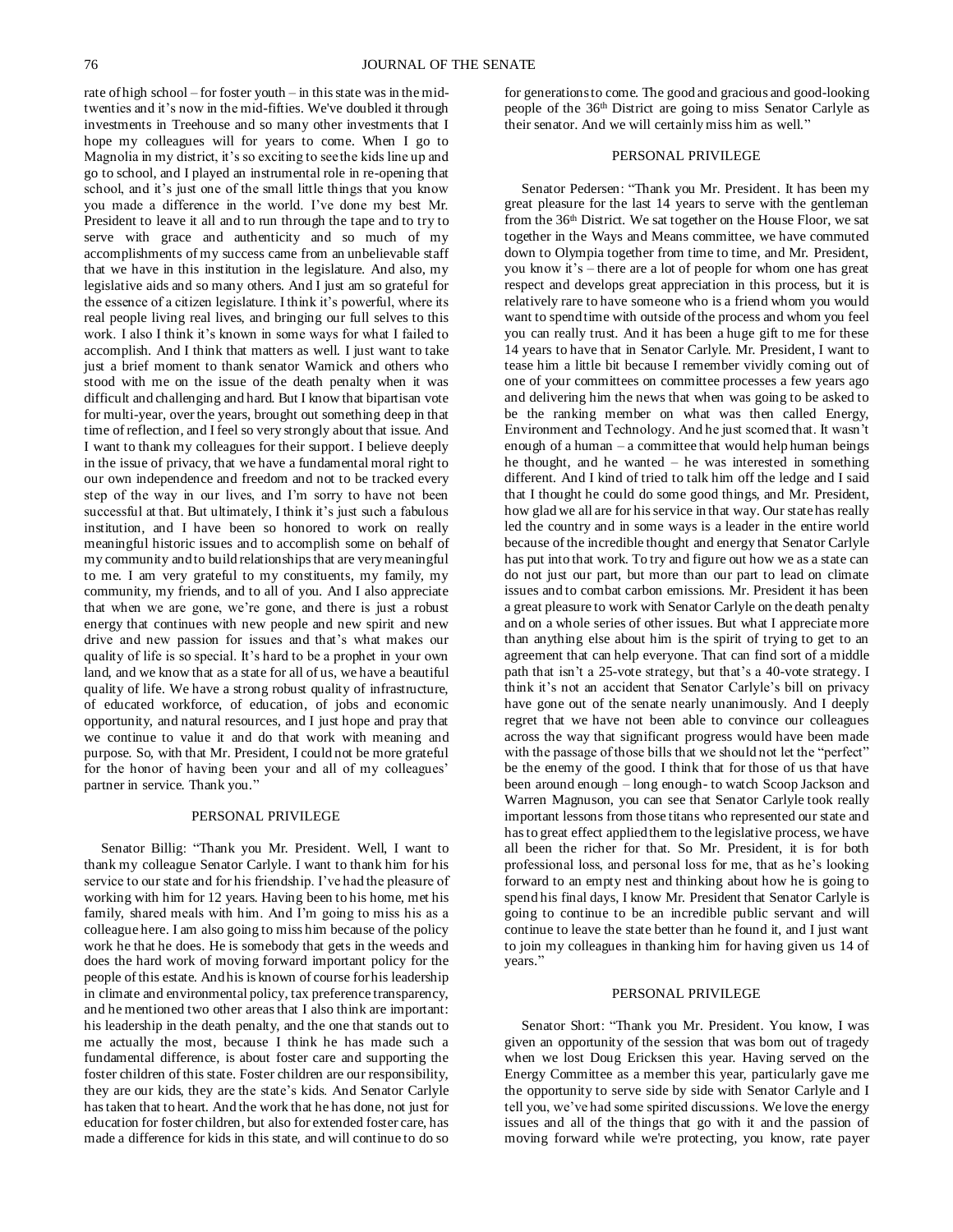# FIFTY NINTH DAY, MARCH 9, 2022 2022 REGULAR SESSION

interests. And I can tell you that I so appreciate his openness, his willingness to make sure I knew as ranking member what was going on. And the committee, he never hesitated to text or pick up the phone and say, hey, things may be changing or hey would, would you do whatever we needed to do. And that committee, we did an awful lot of work, and it was a little frustrating at times. But the thing that was never frustrating was being able to work with ruth and, and just, just to have that open line of communication and that friendship. And just the collegiality of, even though we come from different points of view, the ability to work together and figure if there are ways, we could do things together. And I can tell you the thing that touched me most the share was, you know, the comments that he made about Doug after he passed. And it just shows the true man that he is, and the true spirit of just what we all strive for. And I'm and a missed the the plaid suits that walk across the road that walk across the floor. But just mostly his personality, his perseverance, his ability to think on a diamond and say many, many things that we all wish we could ingest. But I am truly honored to have served with represent representative yeah. Was Senator Carlyle in the senate and just wish him the best in his future endeavors. Thank you, Mr. President."

#### PERSONAL PRIVILEGE

Senator Hunt: "Thank you. It is my honor to honor a long time and great friend of mine, Senator Reuven Carlyle. Reuven and I go back probably further than anybody else in this chamber because, nope, I'm not sure. Anyway…"

President Heck: "Were you here when he was a page at age fourteen? Because I was."

Senator Hunt: "I was there what he was a snotty nose page in the United States Senate, so it's close."

# President Heck: "Which came later."

Senator Hunt: "Ok, I lose. Anyway, I was what we call, and he and I are the last two by the way, standing bumblebees, the bumblebees, were Senator Warren Magnuson's staff members. And we got that name because if you go around the U.S. Senate, you see a senator with all the staff members, you know hanging around as they walked down the hall. And Senator Magnuson's wife said, 'you're not going to be bumblebees if you're going to work for, for this guy.' So, we were very careful not to crowd around him in the hall and let him sprint up and down the hall as he would. But you know, so I knew Reuven then, and we kept that friendship going for a number of years and we got out here and I got elected to the House, and Reuven got elected to the House. And then we both came over here. So, we've had a very long relationship, and I just want to talk about friendship and a guy who is true blue, loyal and hardworking. And you know, it's been really great to work and he's not going away. I may still sneak up to his house down there if they have fireworks or something on Elliot Bay. But you know, it's been really great. And I want to tell you Senator Carlyle. We're going to uncover those. We're going to get the skylights open and thank you for your service and leadership on that and so many other issues."

# PERSONAL PRIVILEGE

Senator King: "Well, thank you Mr. President. I didn't, I guess it is called a privilege to have been on a committee with Senator Carlyle, so I didn't get to deal with him on that level. But I have a great deal of respect for the gentleman. I like his coats. You know, I told him a few days ago we need to put up about three mannequins somewhere around here and hang his coats on them, you know, we'll think he never left. But I do, I do really respect the gentleman and all that he's accomplished, even though I probably don't agree with half of it. But it's the way that he's done it. It's the style that he uses, and I watched him, and Senator Ericksen go back and forth and, and yet when I heard his words when he was referencing Senator Ericksen it was very moving. He's just that king of guy. He's done a lot for our environment. Um, but I want to tell him that is his accomplishments won't be complete on environmental issues until I see a windmill in his district. Thank you, Mr. President."

# PERSONAL PRIVILEGE

Senator Mullet: "Thank you Mr. President, I, I first met Senator Carlyle in 2011 and I had reached out because he had had a very tight House race in 2008 and I knew I had a tight Senate race coming up in 2012 and so I met him for lunch , I think the Dahlia Lounge downtown for some advice, and that was very helpful. He emphasized to me that you know, legislative campaigns, the beauty of the numbers is you have enough time to go meet a lot of people face to face and you should spend your time doing predominantly just that. I thought I was really good campaign advice from somebody who had been through a very difficult race in 2008, but I'm going to echo the sentiments we heard from Senator King just a second ago because my routine is every summer I buy one brand new suit and when I leave the house to go buy that suit, I am sick and tired of my wife giving one piece of advice that is to buy something that looks like Senator Carlyle's suits and I have to say Senator Carlyle, your suit today is actually quite boring. I mean, I would have thought in his farewell you know his day where he's going to make his farewell remarks, we would have seen the best he had to offer from his wardrobe. So, we'll see maybe tomorrow, there's one more day in the session. We'll see what shows up. Thank you very much."

#### PERSONAL PRIVILEGE

Senator Warnick: "Thank you Mr. President. And you know, we all teach each other here whether we know it or not. I also was inspired by Scoop Jackson, believe it or not, to actually consider political career. But way, way, way, long time ago. But I, the first time I really understood what Senator Carlyle was about, and it may have happened in the House because we served the other body, we served together too, but he used the term good and gracious lady. And when he stood up to talk about my amendment, well, the good and gracious lady has, and I thought, oh, he's going to take my amendment. He never did. But he made me feel really good for a moment. So, he taught me the value of agreeing to disagree. We especially with the FSEC situations I had a different experience than he did with that. Never got the opportunity, I don't believe, to serve on a committee with him, especially the Energy and Environment Committee. That was something I didn't want to do but, but he taught me the value of stating your case, doing the debate, participating in the debate. And I also want to mention his kind and warm remarks about former Senator Doug Ericksen. I didn't realize they had such a good personal relationship and it was just taught me an awful lot. Wish I'd known that we were going to be talking about you today because we plannedto wear plaid and I agree with Senator Mullet that he's pretty sedate today, but I, we will miss miss that good and gracious gentleman from the 36<sup>th</sup> District. So, thank you Mr.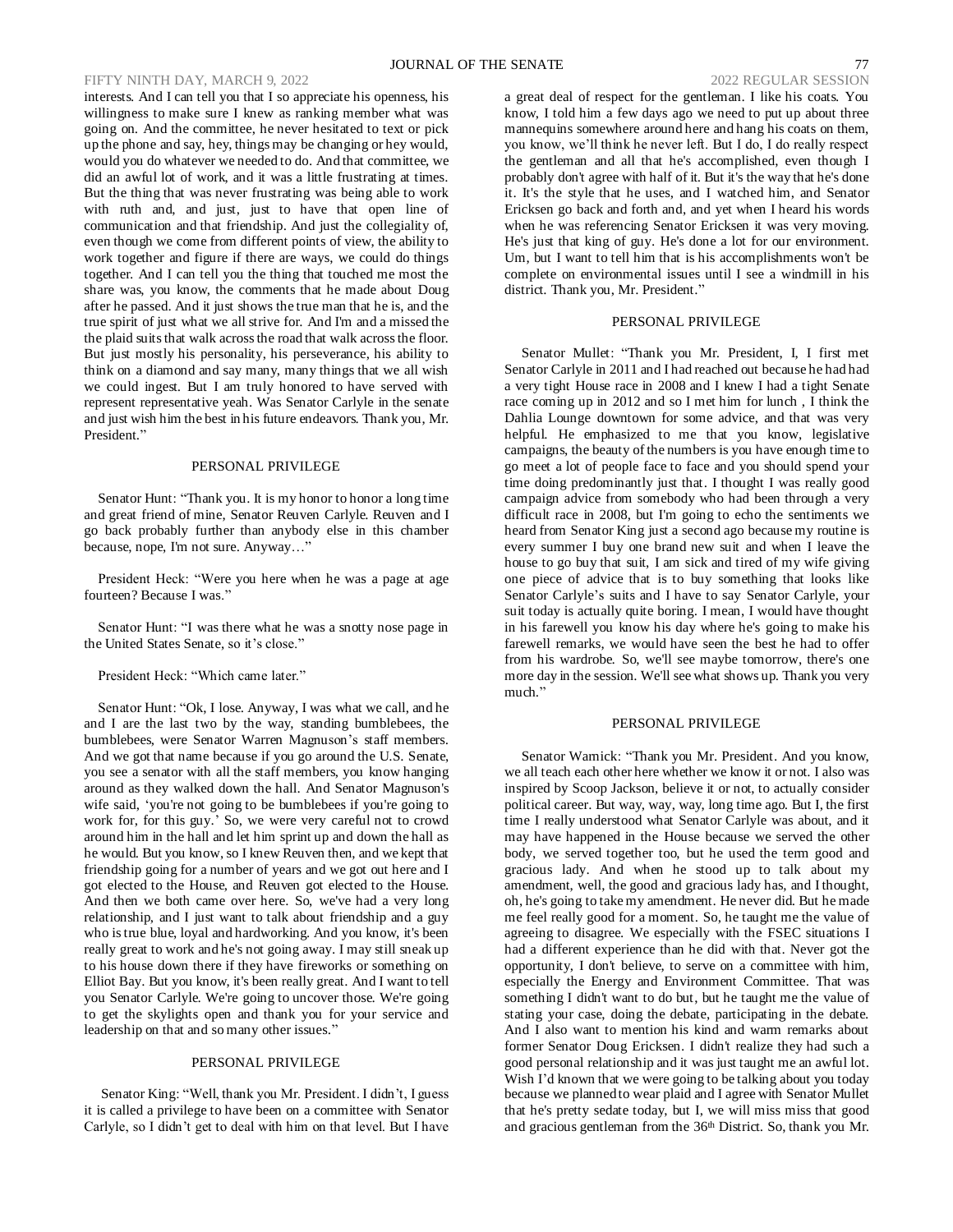President."

#### PERSONAL PRIVILEGE

Senator Frockt: "Thank you. As I started to say, I, I'm sorry I can't be on the floor at this hour to congratulate and to commend my, my friend from the 36<sup>th</sup>. My neighboring district. And I only want to say that it has been a pleasure to serve publicly. That has been a pleasure to serve with you. I am so glad that when you came to the Senate, we became, I think, very close friends and good friends. And we confided in each other on many occasions, usually in agreement, not always, but always with great respect for each other. You are a phenomenal Legislator and a good friend, and I wish you all the best as you move forward and I look forward to hanging out with you more as, as the days go on. Thank you for your service."

### PERSONAL PRIVILEGE

Senator Hawkins: "Thank you Mr. President. I too would like to congratulate Senator Carlyle at his many years of very successful service to the state. Like so many of the colleagues have shared, I've really enjoyed my time serving with him and in particular, I really appreciate, and I just want him to know, Mr. President, that I will never forget how he has sort of dedicated a little portion of his great capacity for legislative actions on, on my efforts over the years. So, I think it was back in 2017 I had an issue in the city of Leavenworth related to them disposing of brush and yard waste related to this recently designated and redrawn apple maggot quarantine line. Sounds pretty, you know, probably in the weeds, literally, but you know, he really helped me on that. And I won't forget it. And then a couple years later in 2019, when I worked on the PUD and renewable hydrogen authority, he had really, really big things that he was working on. But he was always sort of attentive to the smaller bills that I was working on and also that the hydrogen vehicle bill in 2021. He was very helpful in that. Those bills, all those bills came through his committee, and he was there to co-sponsor those bills in hear from my stakeholders and I just want him to know which is probably the case with so many of us. It's like we won't forget, we won't forget that. And it was impressive because he, I've always seen him as kind of like this big home run hitter. He was working on these grand slam progressive policies for the state. I was kind of like the Ichiro, trying to get my base hits, but he was doing these huge things but to but never kind of forgot about me. And I appreciate that. I have this idea about his suit jacket, you know, he has an extra one, maybe he can loan it to the Senate. Obviously, we'll get it dry cleaned, but maybe then some of us who fit into it can kind of where it over the years. I think that'd be kind of a cool thing. But yeah, I'll miss his floor speeches. He just had this, obviously this remarkable gift of communication that like what here in his privacy speech and some of these things in years past, I just when I was on the floor , I just would sit there and just sort of marvel at just how well he could clearly articulate what he wanted to say, and I personally, I struggle with things like that, but just wanted to tell him thank you, Mr. President, for his support to me and his dedicated service to state all these years and I wish him the best and all his future endeavors. Thank you."

# PERSONAL PRIVILEGE

Senator Braun: "I thank you Mr. President. So, I to rise to honor the service of our, our colleague. And I just want to share a couple historical facts. So again, I'll go back to when I first came to the Senate. 2013, I was fortunate enough to, we're fortunate to be in the majority that year. But the penance for me for being the majority is they sent me over to negotiate with the tax bogeyman from the other chamber, then Representative Carlyle on the Bracken Decision. Anybody remembers the Bracken Decision that essentially through our, our estate tax in the state. You know that we had, you know, opposite majorities in the two chambers and this was a very contentious issue. And here I was a freshman and I was sent to, to work this out with then Representative Carlyle. That was tough. But what I learned pretty quickly was he, we obviously had different political philosophies that was plain, but it was also clear that he, he was thoughtful, that he was recognized facts and logic. And that we could find places that we could agree. So that was a tough negotiation, but and, and I would not claim that I got the better end. But we did do some good things. He recognized some work we could do to help. So generational transfers forsmall businesses, we made it, you know, took off some of the soft edges on the estate tax. I think really did make it better for the citizens, the state of Washington and ultimately got the job done. And we both voted for the bill. I didn't want to vote for the bill, but I did. And in return for that good work that we did in 2013, they teamed us up again in 2014 on cannabis. So that was right, as you know is 2012 and initiative it passed and, and if anybody remembers the initiative, there was a lot of complexity there. And, and of course we all had a little green crosses, spring up on a neighborhood because of the crossover between recreational marijuana, a cannabis. Excuse me, recreational cannabis and and, and in medical cannabis. So, we, we got to, we were asked to sit down and kind of work through that in a way that all both of the Chambers could agree to. And that year in particular, I remember because they sent Representative Cody with him. That was a little bit intimidating, but again, again, you know, willing to listen to the facts, willing to listen to logic, even though we disagreed on certain issues. We were able to come to a solution that I'm, I'm very proud. stayed in place actually until this year we made some slight changes to this year but really got our state on a better path for regulating the, the sale of recreational cannabis and I, I hear those stories just to kind of highlight the kind of work I think that Senator Carlyle has always been involved in. He likes these large projects, things that are very detail oriented, the really have to dig into and think through. He's not afraid of, of, of disagreement. In fact, sometimes I think he enjoys disagreement. He likes to get in and work through and if you embrace that, if you're willing to work in good faith, be clear about what you can do and can't do and find a path in between, you can get to a good long lasting bipartisan solution. I think that will be as much as anything his legacy that he has left some, some challenging topics, challenging policy that he's worked through with many people in our, in both Chambers that will last for years, sometimes decade, perhaps, decades in on of course, on top of that a, he is unfailingly courteous. He, you know, he never, if, if one adjective or adverb is good than two or three or four is better. Ah, and it just his, his approach to our work here in spite of our differences has always been for me enjoyable and I will very much miss serving with him here in this in this body. So, thank you Mr. President."

# PERSONAL PRIVILEGE

Senator Rolfes: "Thank you Mr. President. I rise to honor two people. I'd like to begin with Senator Brown briefly because I missed the opportunity to speak on the floor earlier. I don't know if Senator Brown has ever heard this, but recently I was speaking at a statewide conference and they asked for a few introductory, they asked me a few introductory questions just to as an ice breaker. And one of the questions was, if you had to be tied to somebody for the entire day in the state Senate, who would you pick? And I had thought about it really seriously and I said Sharon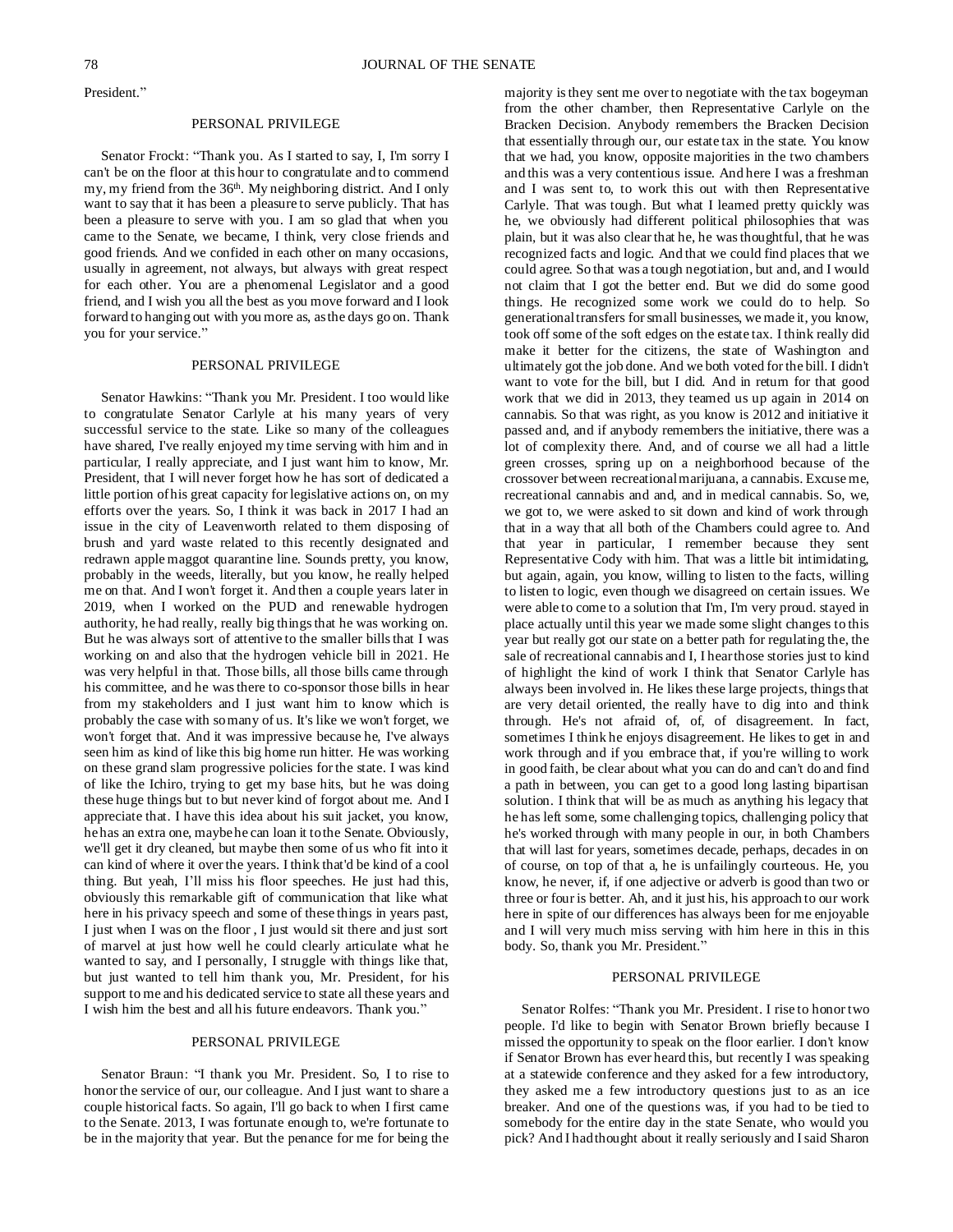# FIFTY NINTH DAY, MARCH 9, 2022 2022 REGULAR SESSION

Brown. And I that is because you can't find a more pleasant levelheaded, friendly, kind human. And I wanted that Senator Brown to know that. And furthermore, we both who graduated from high school in adjacent towns in New Jersey. So occasionally we refer to each other as, hey jersey girl. And so, Mr. President, I just would like to be on record as saying how much I'm going to miss working with Senator Brown and that I hope we can remain friends.

Now on to Senator Carlyle, Senator Carlyle is also one of my favorite people in the Senate and know I would never attach myself to him for the day. But I want to address some of the comments that have been made today because I knew Senator Carlyle in the House when he was first elected. And we cannot forget that he used to use the term *rural socialism* with such force on the House Floor that the Republicans would jump up in object. So, he has learned over the years how to become a gracious and diplomatic member of the Legislature. But he was a firebrand when he was first elected. Now, Mr. President, I would also like to say that we know Senator Carlyle, because he works on big picture ideas. I don't even remember his term for it, but like, we need to look at systemic change, you know, big picture stuff. But at the same time, he never forgets the details of his district. Whether that's the elementary school that he referenced earlier or the Pacific Science Center. He is big picture and he's small detail, and that kind of statesperson is rare to find. So, Mr. President before I conclude, I just also want to say on the record that in my opinion Senator Carlyle is such a good man. He's so honest, he's humble, he's transparent, he's authentic, he's passionate. He can stand and make a speech with such grace and thoughtfulness that even if you disagree with him, you say, wow, he really believes that he means what he says, and he wouldn't stand up and say it if he didn't. And finally, Mr. President, in conclusion, only Senator Carlyle would stand up and talk about the disappointments he's had and kind of quietly urge us to be better and to go along with what he thinks are important to do. But I stand here to say, Mr. President that I hope that we pass the death penalty bill before we open the skylights.

## PERSONAL PRIVILEGE

Senator Sheldon: "Well, thank you Mr. President. You know, there's a lot of wonderful things, said about our colleague today on the floor. And I've had some great experiences with him. To visit the great 36th District and Senator Carlyle put me in the passenger seat of his convertible. You know, he's a big car guy, big car guy. And drove me in a beautiful, sunny day around downtown Seattle pointing to the tall buildings the tech world, all the great things that he was so excited about. And I enjoyed that tremendously that day. Drove me back down to the ferry and of course we have adjacent districts, we're just separated by a body

of water. And I learned very, very soon here in the Legislature that you want to help your friends. And I was a big supporter of the tunnel because I thought that was a wonderful addition to our state. And when I visit the Pike Place Market today, which I think is not in your district, but when I visit the Pike Place Market today, I look out over the Elliot Bay and there's no noise. There's no dust, it's such a beautiful, beautiful place. And he was so kind to visit my district as well. And I think we went out to the track and saw cars and did all kinds of fun things. He is a big car guy. You guys know that. But visiting the tree farm was very special for me to have you come out. But one thing I want to mention about the Senator Carlyle that maybe hasn't been mentioned yet, is that he is a man of deep, deep faith. He's very involved in his synagogue. And I think that's a quality that you can see. He doesn't talk about it, but you see it with Senator Carlyle and had the great experience. I talk about my friend Arnold's Zweig who was and Auschwitz survivor. What a moving experience it was to bring him to the Chamber here and to meet the especially the members of Jewish faith. That was a great experience for me. I just want to let you know he's doing fine. Ninety-four years old and he's still doing fine. And thank you Senator Carlyle for your service. One, one last comment. I came down here to the Legislature and it wasn't in territorial days, we were state then. And I testified before a committee in the Senate before I was a member, and I was not treated very well. The chair was not chairperson was not attentive to the person speaking. The members on the, on the dais were talking to each other and discussing things. But I want to say that never happened in Senator Carlyle's committee. You always made everyone, everyone feel welcome. And I appreciate that very much. We'll miss you. Thank you."

#### REMARKS BY THE PRESIDENT

President Heck: "Now as before, would be an appropriate time for the collective expression of appreciation.

EDITOR'S NOTE: The Senate rose in applause to thank and acknowledge Senator Carlyle for his service.

# MOTION

At 5:06 p.m., on motion of Senator Pedersen, the Senate adjourned until 10:00 o'clock a.m. Thursday, March 10, 2022.

DENNY HECK, President of the Senate

SARAH BANNISTER, Secretary of the Senate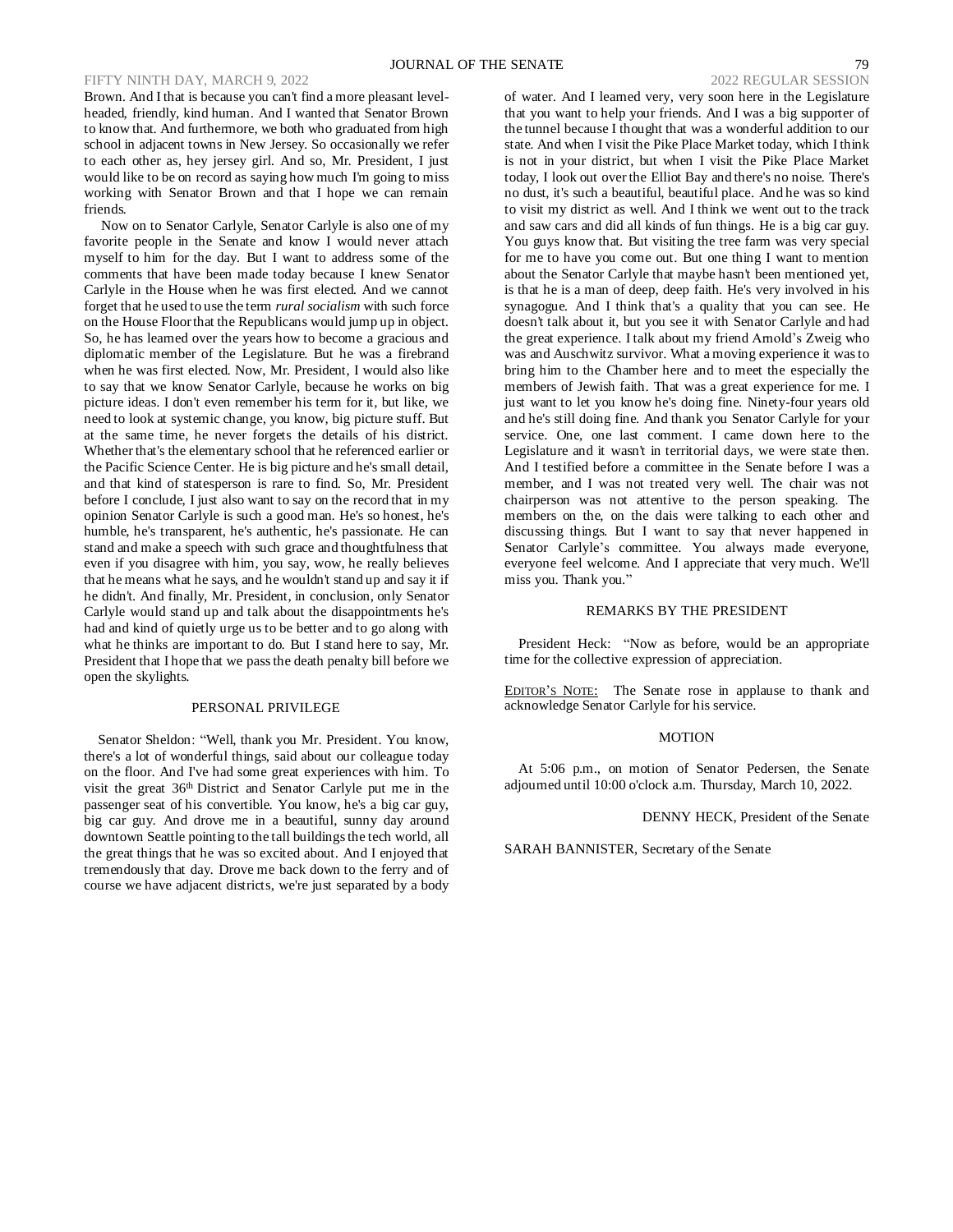# JOURNAL OF THE SENATE

| 1015-S2E      |
|---------------|
|               |
| 1074-S        |
|               |
| 1153-S2E      |
|               |
| 1173-S2       |
|               |
| 1181-S2E      |
|               |
| 1329-SE       |
|               |
| 1357-SE       |
|               |
| 1376          |
|               |
| 1389-S        |
|               |
| 1430          |
|               |
| 1530-SE       |
|               |
|               |
| $1571 - S$    |
|               |
| 1590-S        |
|               |
| 1616-S        |
|               |
| 1630-SE       |
|               |
| 1643-SE       |
| 1<br>Messages |
| 1644-S        |
|               |
| 1646-S        |
|               |
| $1655 - S$    |
|               |
| 1664-S2       |
|               |
|               |
|               |
| 1673-SE       |
|               |
| 1688-S2E      |
|               |
| 1689-SE       |
| 1691-S2E      |

| 1694-SE                         |  |
|---------------------------------|--|
|                                 |  |
|                                 |  |
|                                 |  |
| Third Reading Final Passage  69 |  |
| $1703-S$                        |  |
|                                 |  |
| 1706-S                          |  |
|                                 |  |
| 1723-S2E                        |  |
|                                 |  |
| $1725 - S$                      |  |
| 1728-S                          |  |
|                                 |  |
| 1748                            |  |
|                                 |  |
| 1751-S2                         |  |
|                                 |  |
| $1773-S$                        |  |
|                                 |  |
| 1779-S                          |  |
|                                 |  |
| 1785                            |  |
|                                 |  |
| 1799-S2E                        |  |
|                                 |  |
| 1800-S                          |  |
|                                 |  |
| 1805                            |  |
| 1812-S2E                        |  |
|                                 |  |
| 1815-S2E                        |  |
|                                 |  |
| 1825                            |  |
|                                 |  |
| 1835-S2                         |  |
|                                 |  |
| 1851-E                          |  |
|                                 |  |
| 1859                            |  |
|                                 |  |
| 1860-S2                         |  |
| 1876-S                          |  |
|                                 |  |
|                                 |  |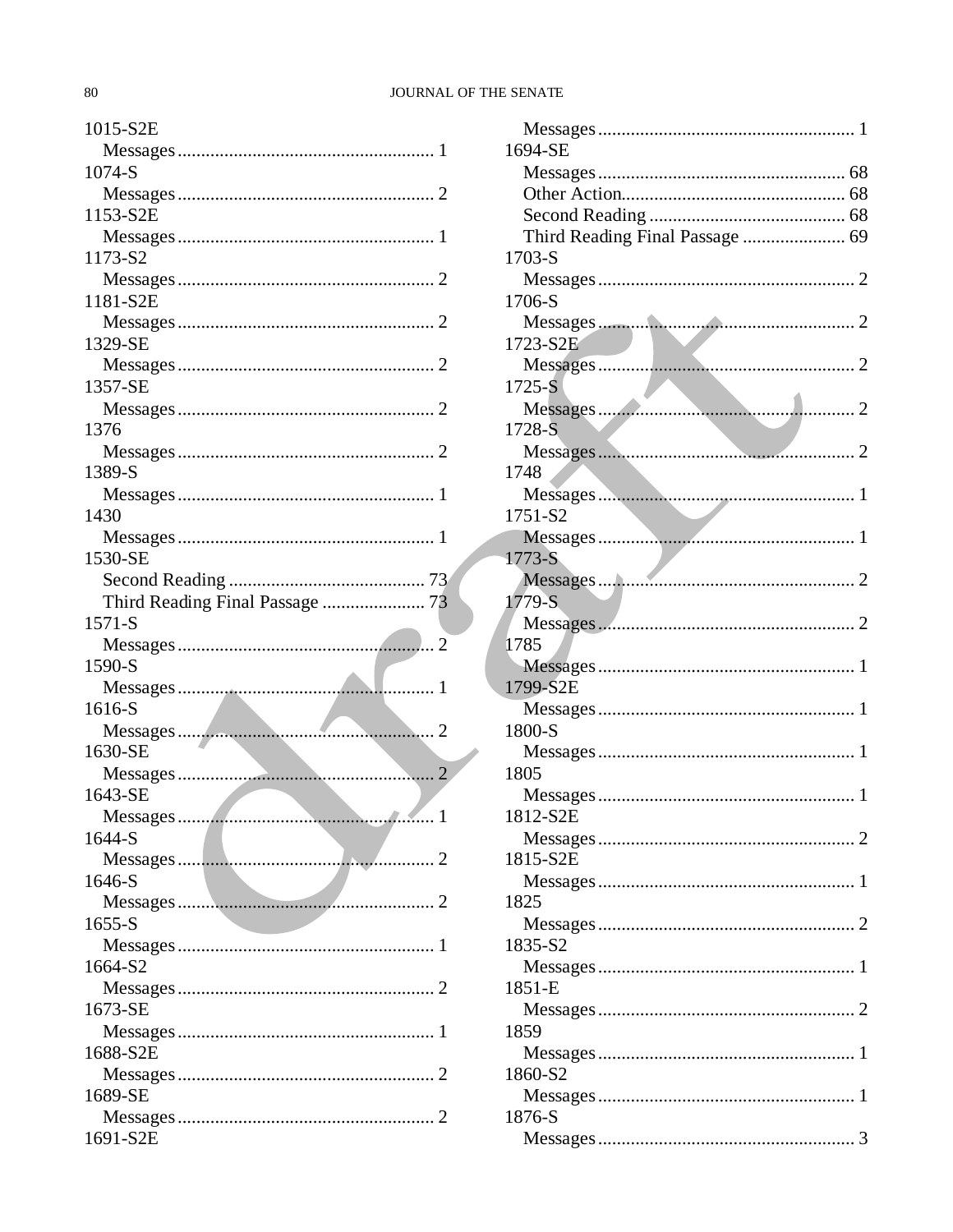| 1881-SE       |
|---------------|
|               |
| 1890-S2       |
|               |
| 1893-S        |
|               |
| 1901-S        |
|               |
| 1902-S        |
|               |
| 1956-SE       |
|               |
| 1975          |
| 2008-S2       |
|               |
| 2057-S        |
|               |
| 2075-S2E      |
|               |
| 2076-SE       |
|               |
| 2078-S2       |
|               |
| 2124-S        |
|               |
| 2124-SE       |
| 72, 73        |
|               |
| 5002          |
|               |
| 5017-E        |
| . 2<br>.<br>. |
| 5042          |
|               |
| 5078-SE       |
|               |
| 5085-S2       |
|               |
|               |
| 5196          |
| 5245-SE       |
|               |
| 5268-SE       |
|               |
| 5275-SE2      |
|               |
|               |

| 5376-S   |  |
|----------|--|
| 5498     |  |
|          |  |
| 5504     |  |
|          |  |
| 5505     |  |
|          |  |
| 5508     |  |
| 5519     |  |
|          |  |
| 5528-S   |  |
|          |  |
| 5529     |  |
|          |  |
| 5532-S2  |  |
| 5539     |  |
|          |  |
| 5544-SE  |  |
|          |  |
| 5548-S   |  |
|          |  |
| $5555-S$ |  |
|          |  |
| 5558-S   |  |
| 5565     |  |
|          |  |
| 5566     |  |
|          |  |
| 5585     |  |
|          |  |
| 5589-S   |  |
| 5590-S   |  |
|          |  |
| 5593-SE  |  |
|          |  |
| 5600-S2E |  |
|          |  |
| 5610-S   |  |
|          |  |
| 5612     |  |
| 5615     |  |
|          |  |
|          |  |

# $81\,$ 2022 REGULAR SESSION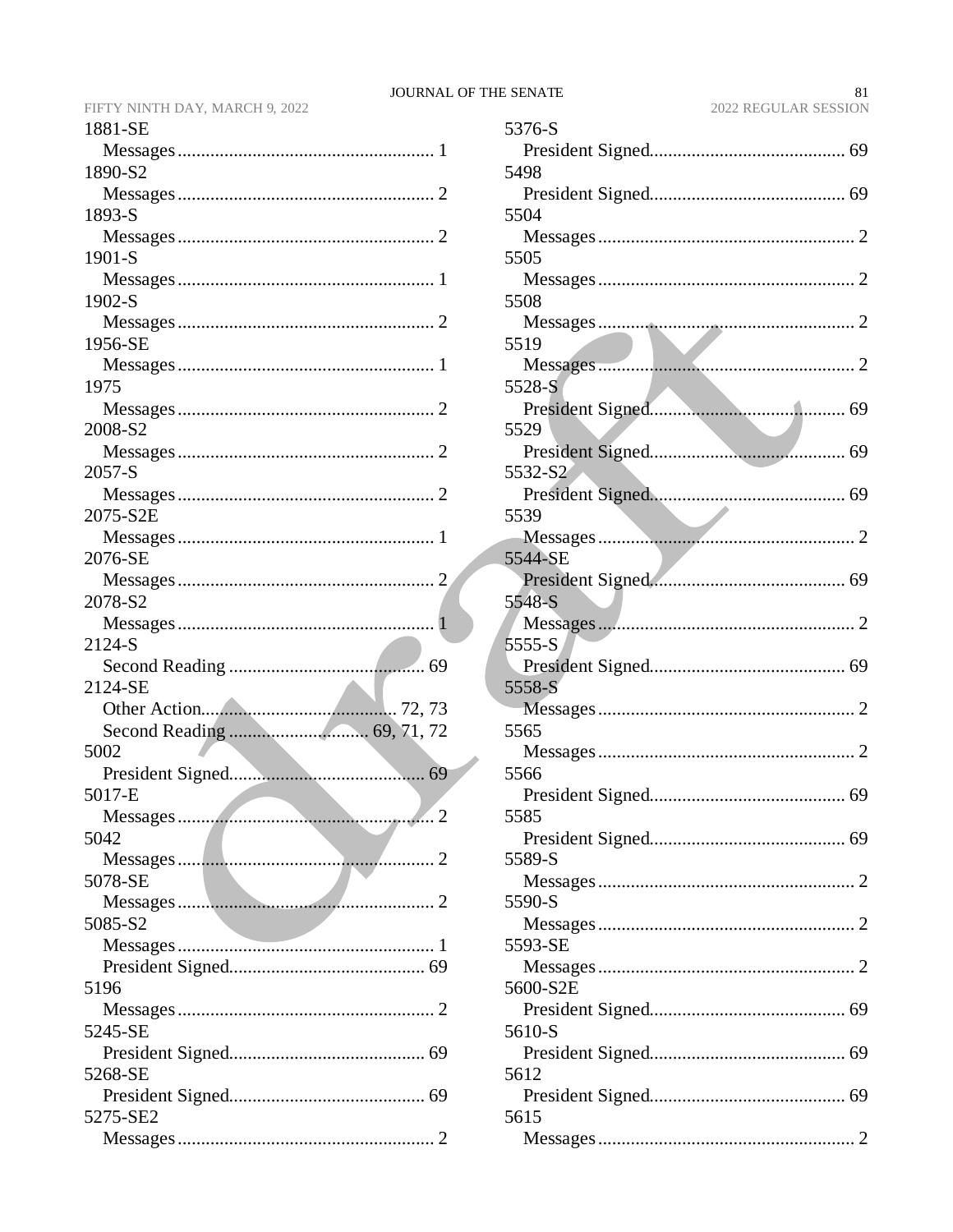| 82                                   | <b>JOURNAL OF THE SENATE</b> |          |
|--------------------------------------|------------------------------|----------|
| 5616-S2                              |                              | Other    |
|                                      |                              | 5745-S   |
| 5619-S2                              |                              | Messa    |
|                                      |                              | 5749-S   |
| 5624                                 |                              | Presic   |
|                                      |                              | 5750     |
| 5628-SE                              |                              | Messa    |
|                                      |                              | 5756-S   |
| 5634                                 |                              | Messa    |
|                                      |                              | 5758-SE  |
| 5644-S                               |                              | Messa    |
|                                      |                              | 5761-SE  |
| 5649-S2                              |                              | Presic   |
|                                      |                              | 5764-S2  |
| 5651-S                               |                              | Presic   |
| Final Passage as amended by House 59 |                              | $5765-S$ |
|                                      |                              | Messa    |
|                                      |                              | 5785-S   |
|                                      |                              | Messa    |
|                                      |                              |          |
| 5664-S2                              |                              | 5787     |
|                                      |                              | Messa    |
| 5678-S                               |                              | 5788     |
|                                      |                              | Presic   |
| 5687                                 |                              | 5789-S2  |
|                                      |                              | Presio   |
| 5693-SE                              |                              | 5790-S   |
|                                      |                              | Presid   |
| 5695-S2                              |                              | 5791-S   |
|                                      |                              | Messa    |
| 5702-S2E                             |                              | 5793-S2  |
|                                      |                              | Presic   |
| 5713                                 |                              | 5796-S2  |
| President Signed                     |                              | Presic   |
| 5715                                 |                              | 5810-S   |
|                                      |                              | Presid   |
| 5720-S2                              |                              | 5814-S   |
|                                      |                              | Messa    |
| 5722-S                               |                              | 5818-S   |
|                                      |                              | Presic   |
| 5728-S                               |                              | 5819-S   |
|                                      |                              | Presid   |
| 5729-S                               |                              | 5838-S   |
|                                      |                              | Messa    |
| 5736-S2                              |                              | 5842-S2  |
|                                      |                              | Presic   |
| 5741-S                               |                              | 5847-SE  |
| Final Passage as amended by House 68 |                              | Presic   |
|                                      |                              | 5854     |
|                                      |                              |          |

| 5745-S   |
|----------|
|          |
| 5749-S   |
|          |
| 5750     |
|          |
| 5756-S   |
|          |
| 5758-SE  |
|          |
| 5761-SE  |
|          |
| 5764-S2E |
|          |
| 5765-S   |
|          |
| 5785-S   |
|          |
| 5787     |
|          |
| 5788     |
|          |
| 5789-S2  |
|          |
| 5790-S   |
|          |
| 5791-S   |
|          |
| 5793-S2  |
|          |
| 5796-S2E |
|          |
| 5810-S   |
|          |
| 5814-S   |
|          |
| 5818-S   |
|          |
| 5819-S   |
|          |
| 5838-S   |
|          |
| 5842-S2E |
|          |
| 5847-SE  |
|          |
| 5854     |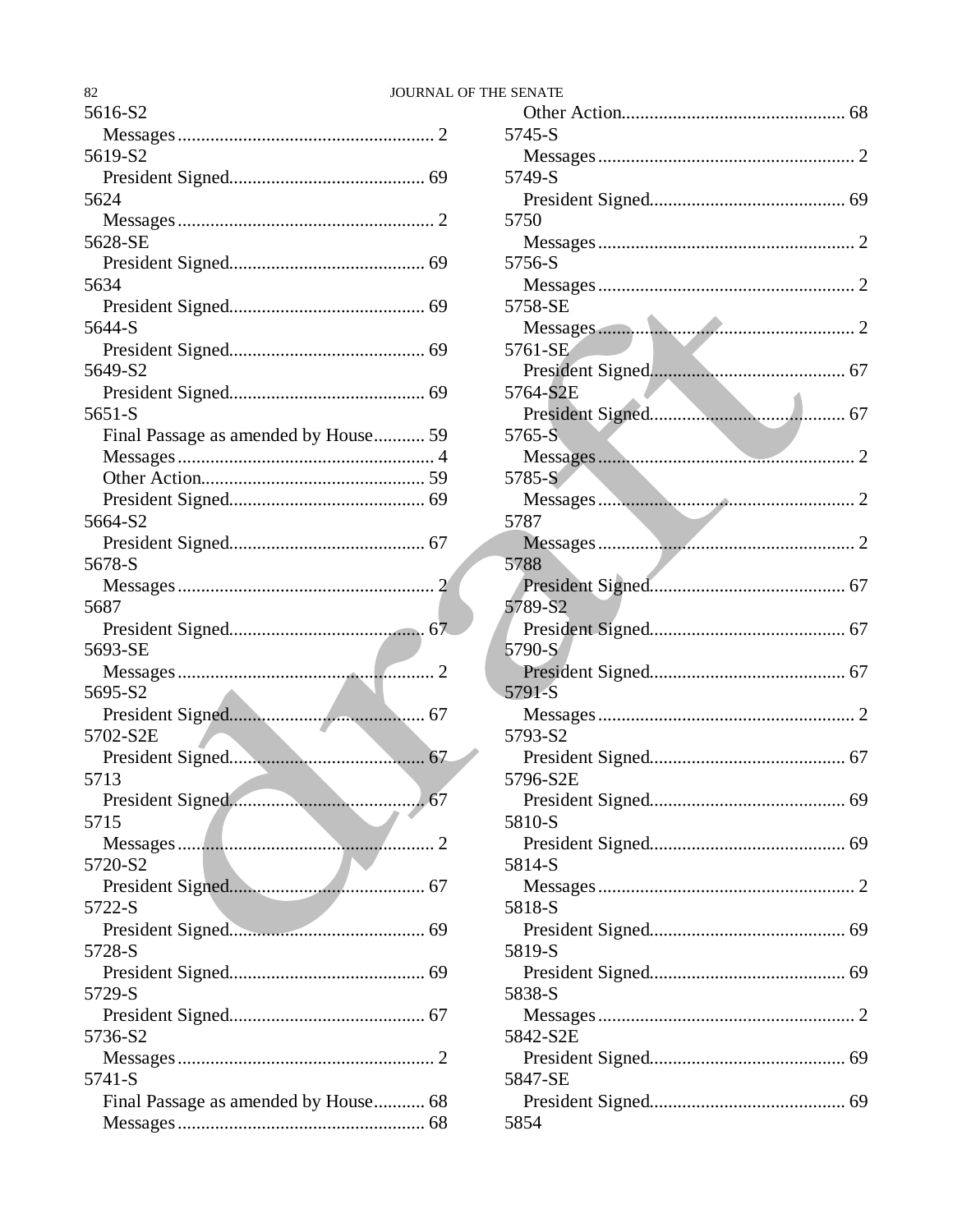| 5855                                 |
|--------------------------------------|
|                                      |
| 5862-S                               |
|                                      |
| 5868                                 |
|                                      |
| 5874-S                               |
| Final Passage as amended by House 62 |
|                                      |
|                                      |
|                                      |
| 5878-SE                              |
|                                      |
| 5883-S                               |
|                                      |
| 5895                                 |
|                                      |
| 5898                                 |
|                                      |
|                                      |
| 5910-S                               |
| Final Passage as amended by House 67 |
|                                      |
|                                      |
|                                      |
|                                      |
|                                      |
| 5933-S                               |
|                                      |
| 5957                                 |
|                                      |
| 5959                                 |
|                                      |
| 5961-S                               |
| 69                                   |
| 5972                                 |
|                                      |
| 5985                                 |
|                                      |
|                                      |
| 8648                                 |
|                                      |
|                                      |
| 9052 Aveledo, Astrid                 |
|                                      |
| 9054 Jaech, Jeremy                   |
|                                      |
| 9408                                 |
|                                      |
| 9420 Silva, Marc                     |

|                 | <b>ZUZZ INEQUEAR SESSION</b>                                            |
|-----------------|-------------------------------------------------------------------------|
| $\cdot$ 2       | <b>CHAPLAIN OF THE DAY</b>                                              |
|                 | LaVeau, Ms. Belladonna, Reverend,                                       |
| 69              | Aquarian Tabernacle Church, Index 1                                     |
|                 | <b>FLAG BEARERS</b>                                                     |
| $\cdot$ 2       | Washington State Patrol Honor Guard  1                                  |
| 69              | <b>GUESTS</b>                                                           |
|                 | St. Stephen's Homeschool Co-Op, Pledge of                               |
| 62              | MESSAGE FROM GOVERNOR  1                                                |
| 59              | PRESIDENT OF THE SENATE                                                 |
| 61              |                                                                         |
|                 | <b>WASHINGTON STATE SENATE</b>                                          |
| 69              | Personal Privilege, Senator Billig -                                    |
|                 | Recognition of Senator Carlyle 76                                       |
| 69              | Personal Privilege, Senator Braun -                                     |
|                 |                                                                         |
| $\cdot$ 2       | Personal Privilege, Senator Braun -                                     |
|                 | Recognition of Senator Carlyle 78                                       |
| 1               | Personal Privilege, Senator Brown - Farewell                            |
| 69              |                                                                         |
|                 | Personal Privilege, Senator Carlyle - Farewell                          |
| 67              |                                                                         |
| 62              | Personal Privilege, Senator Frockt - Capital                            |
| 67              |                                                                         |
| 69              | Personal Privilege, Senator Frockt -                                    |
|                 |                                                                         |
| $\cdot$ 2       | Personal Privilege, Senator Hawkins-                                    |
| 69              | Recognition of Senator Carlyle 78<br>Personal Privilege, Senator Hunt - |
|                 | Recognition of Senator Brown 74                                         |
| 69              | Personal Privilege, Senator Hunt -                                      |
|                 | Recognition of Senator Carlyle 77                                       |
| 69              | Personal Privilege, Senator King -                                      |
|                 | Recognition of Senator Carlyle 77                                       |
| $\ldots$ 2      | Personal Privilege, Senator Mullet –                                    |
|                 |                                                                         |
| 2               | Personal Privilege, Senator Pedersen -                                  |
|                 |                                                                         |
| 3               | Personal Privilege, Senator Rivers -                                    |
| $\cdot \cdot$ 3 | Recognition of Senator Brown 74                                         |
|                 | Personal Privilege, Senator Rolfes -                                    |
| 67              | Recognition of Senator Brown 78                                         |
|                 | Personal Privilege, Senator Rolfes –                                    |
| 67              |                                                                         |
|                 | Personal Privilege, Senator Schoesler –                                 |
| 1               | Senator Sheldon's retirement 4                                          |
|                 | Personal Privilege, Senator Sheldon - 75 <sup>th</sup>                  |
| $\ldots$ 1      |                                                                         |